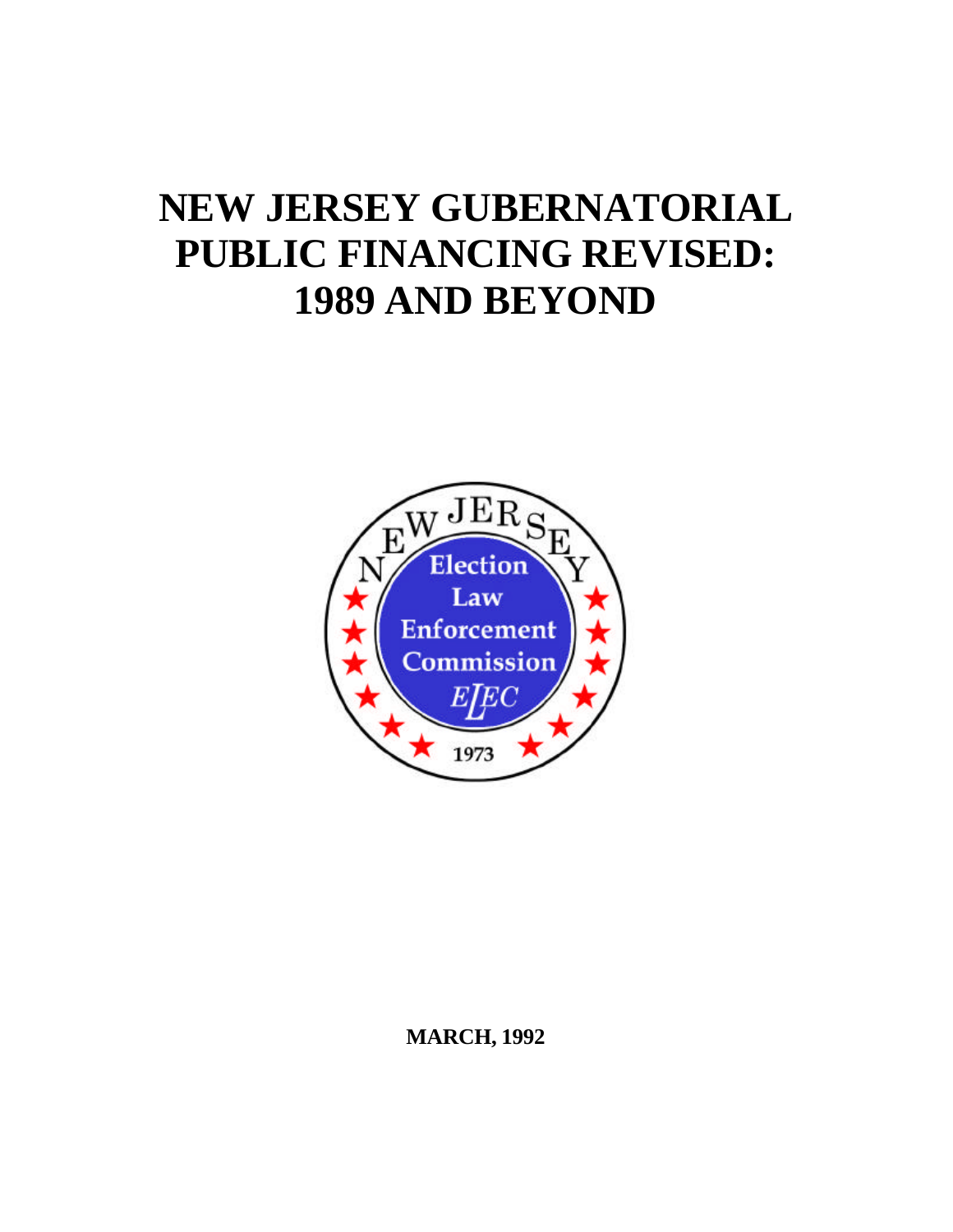

#### **ELECTION LAW ENFORCEMENT COMMISSION**

**OWEN V. McNANY, III Chairman**

**STANLEY G. BEDFORD Commissioner**

> **DAVID LINETT Commissioner**

NATIONAL STATE BANK BLDG., 12<sup>th</sup> FLOOR 28 W. STATE STREET, CN-185 TRENTON, NEW JERSEY 08625-0185

(609) 292-8700

**FREDERICK M. HERRMANN, Ph.D. Executive Director**

> **JEFFREY M. BRINDLE Deputy Director**

**GREGORY E. NAGY Legal Director**

**EDWARD J. FARRELL Counsel**

March, 1992

Dear Governor Florio and Members of the Legislature:

The Election Law Enforcement Commission is once again pleased to report on its administration of the Gubernatorial Public Financing Program in New Jersey. Under a dramatically revised statute, eight 1989 primary election candidates and two 1989 general election candidates received public money to support their candidacies.

Since its inception in 1977, New Jersey's Public Financing Program has been at the forefront of campaign finance reform in the United States. From this vantage point, the Commission is in a position to examine both the successes and issues created by the program.

The Commission hopes that the analysis and recommendations contained within this report will assist you and the public in understanding the seminal and pivotal role of this program.

The Commission looks forward enthusia stically to the challenge of continued development of Public Financing in New Jersey.

Owen V. McNany, III, Chairman

Stanley G. Bedford, Commissioner

David Linett, Commissioner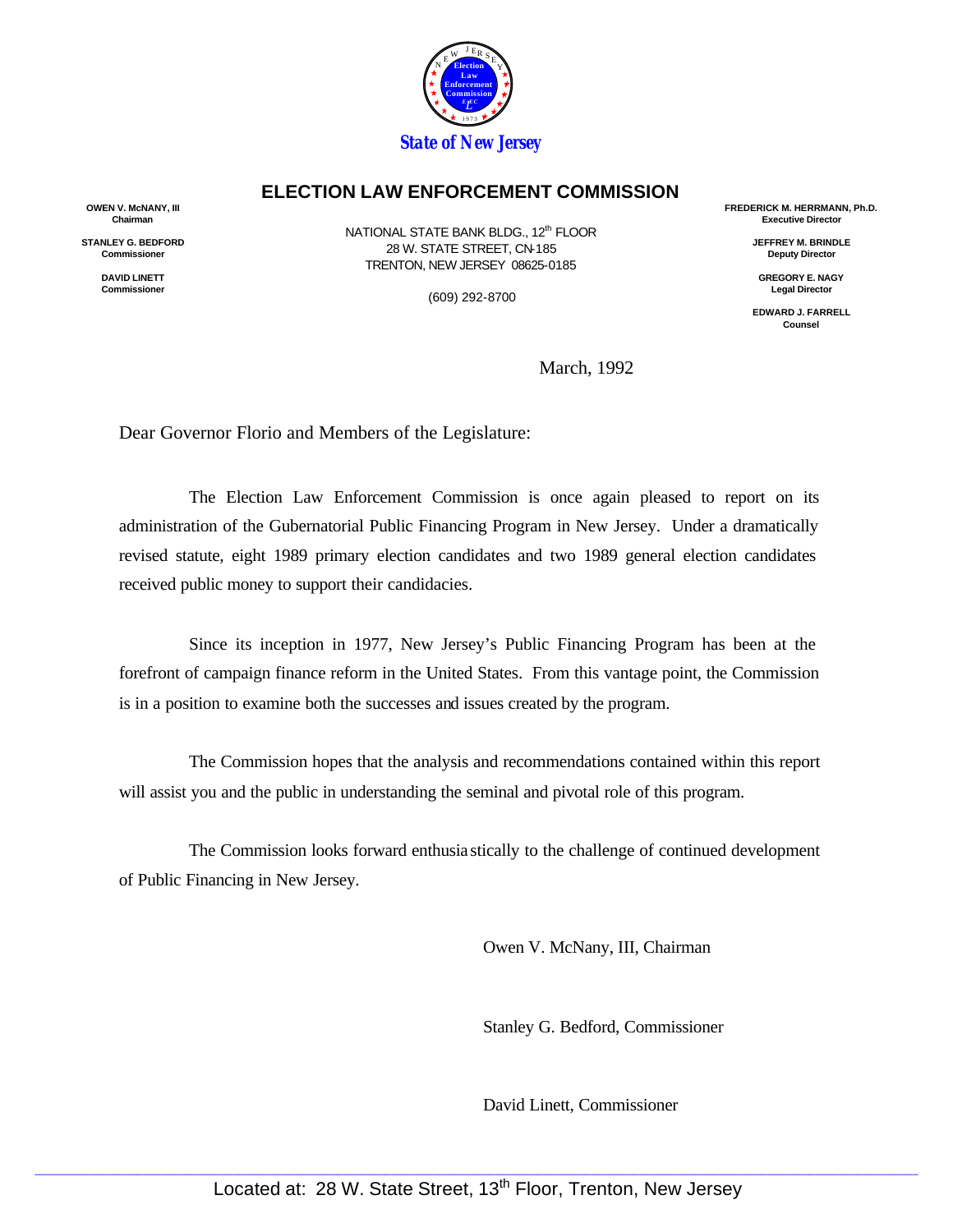### **ACKNOWLEDGEMENTS**

The Administration of the 1989 Gubernatorial Public Financing Program and the production of this report were the result of the dedicated efforts of many Commission staff members.

Director of Public Financing Nedda Massar was the author of this comprehensive study. She and her capable staff are to be commended for outstanding management of a highly visible program that processed millions of dollars under very stringent time constraints.

The entire Gubernatorial Public Financing staff worked tirelessly under her leadership to meet the needs of the candidates participating in the 1989 Public Financing program. Their work not only served the public and the publicly-financed candidates, but also formed the basis of the data contained within this report.

The Commission wishes to thank Assistant Director of Public Financing Donna Saczynski Bindas; Public Financing Analysts Brett Mead, Kap Chul Sin, and Gail Schneier; and Public Financing Secretary Sandra Magee for their efforts and enthusiasm.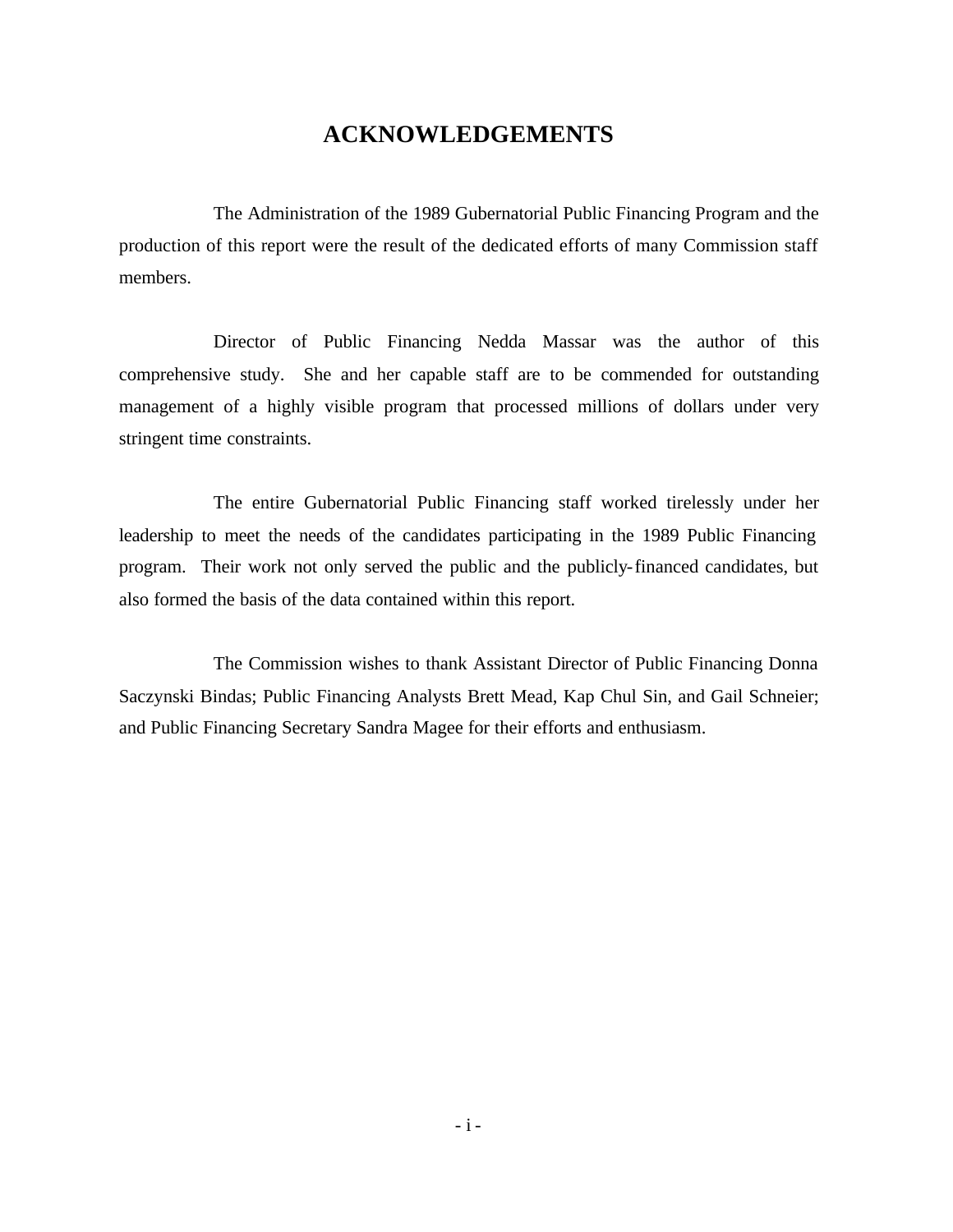Without the guidance, review, and assistance of Legal Director Gregory E. Nagy, this study could not have been produced. Deputy Director Jeffrey M. Brindle provided inspiration, information, and the critical examination necessary to completion of this project, while Executive Director Frederick M. Herrmann served as general editor of this report.

The patience and supportive care given to production of this text by Executive Secretary Josephine A. Hall were without equal.

Thanks also must go to Elizabeth Michael for her efforts toward distribution of the numerous copies of this Report.

For further reading about gubernatorial public financing in New Jersey and related campaign finance issues, the Commission suggests referring to the "COGEL Campaign Financing and Lobbying Bibliography" compiled by Executive Director Herrmann.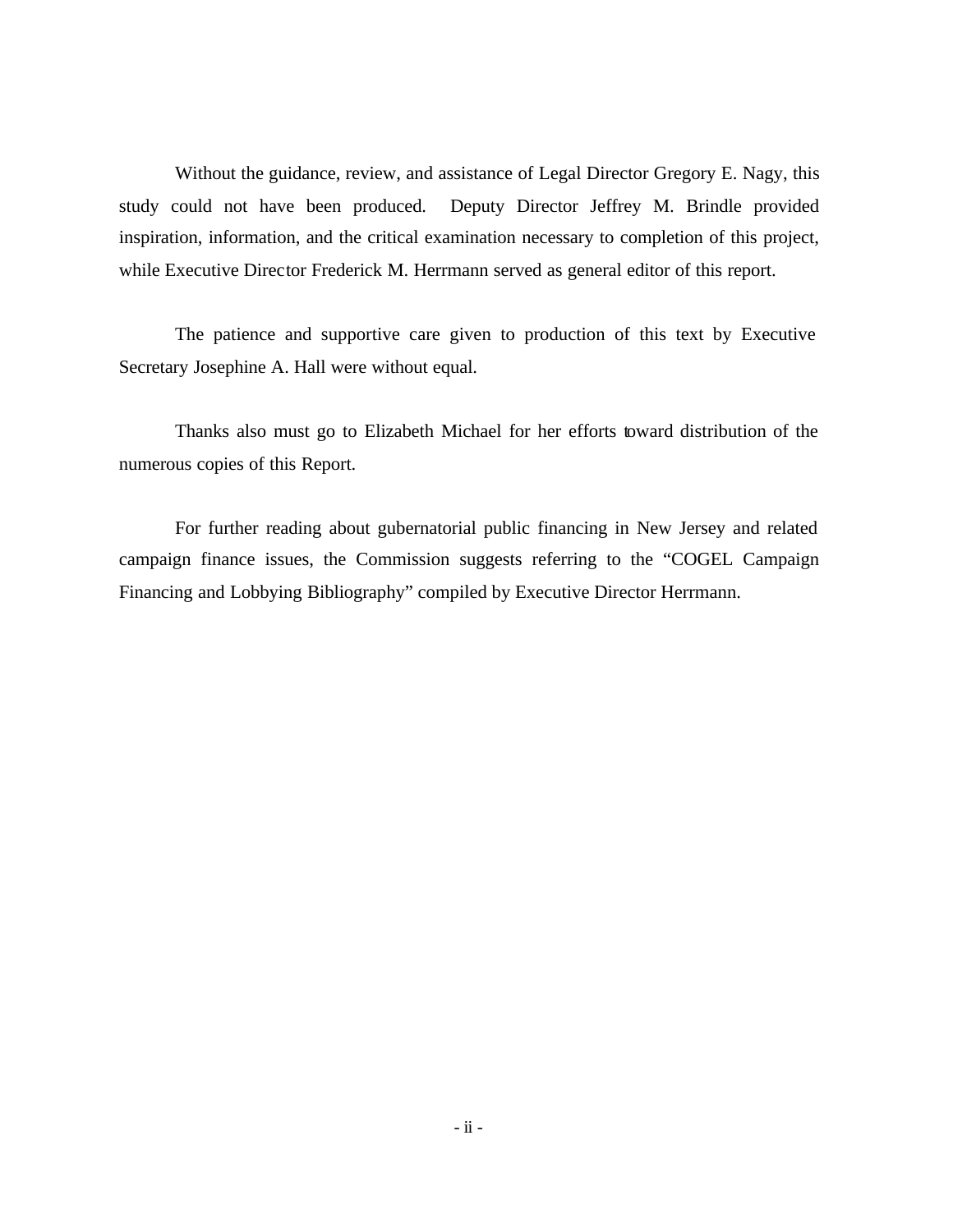## **TABLE OF CONTENTS**

### Page No.

| Conclusion: Maintaining the Success |  |
|-------------------------------------|--|
|                                     |  |
|                                     |  |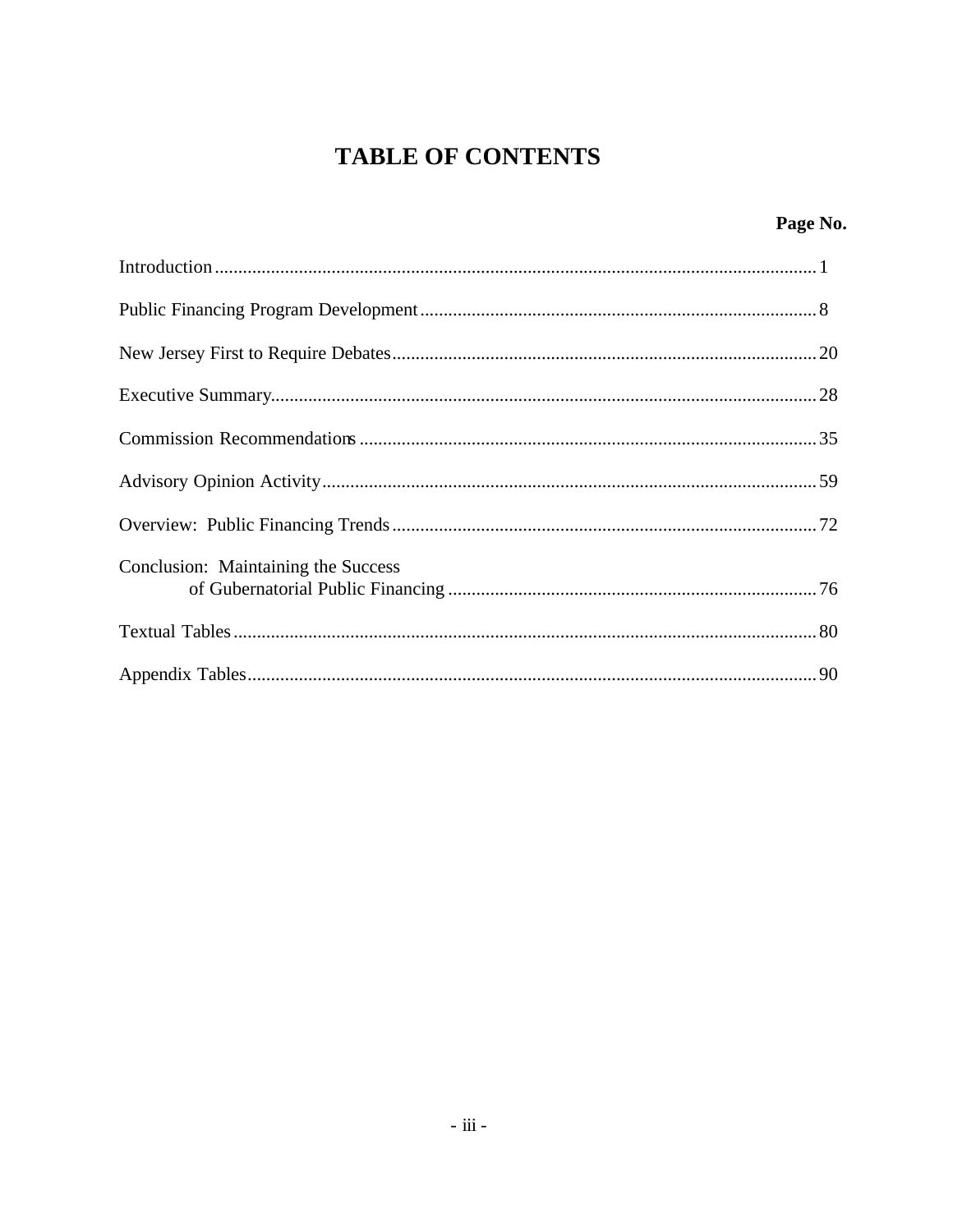### **TEXTUAL TABLES**

| Table I:    | Public Funds Received by 1989 Gubernatorial Primary<br><b>Election Candidates</b>                                                                                                     | 81 |
|-------------|---------------------------------------------------------------------------------------------------------------------------------------------------------------------------------------|----|
| Table II:   | Public Funds Received by 1989 Gubernatorial General<br><b>Election Candidates</b>                                                                                                     | 81 |
| Table III:  | Expenditures by 1989 Gubernatorial Primary Election<br>Candidates                                                                                                                     | 82 |
| Table IV:   | Expenditures by 1989 Gubernatorial General Election<br>Candidates                                                                                                                     | 83 |
| Table V:    | Public Funds Distributed to New Jersey Primary and<br><b>General Election Gubernatorial Candidates</b><br>1977 through 1989                                                           | 84 |
| Table VI:   | New Jersey Gubernatorial Elections Fund Tax Check-off                                                                                                                                 | 85 |
| Table VII:  | Private Dollars Necessary to Reach Expenditure<br>Limit for a Candidate Receiving Maximum Public<br>Funds: 1985 and 1989                                                              | 86 |
| Table VIII: | Public Funds as a Percentage of Total Campaign Receipts:<br>1989 Gubernatorial Candidates (Sorted by Party)                                                                           | 87 |
| Table IX:   | 1989 Gubernatorial Election Candidates: Amount and<br>Number of Contributors by Type of Contributor                                                                                   | 88 |
| Table X:    | Comparison of Expenditures by Type of Expenditure<br>(Net) for 1989 Primary and General Election<br><b>Gubernatorial Publicly-Funded Candidates</b>                                   | 90 |
| Table XI:   | Estimated Impact of Proposed Reduction of the<br>Public Funds Caps on Private Dollars Necessary<br>to Reach 1993 Expenditure Limits for a Candidate<br>Receiving Maximum Public Funds | 91 |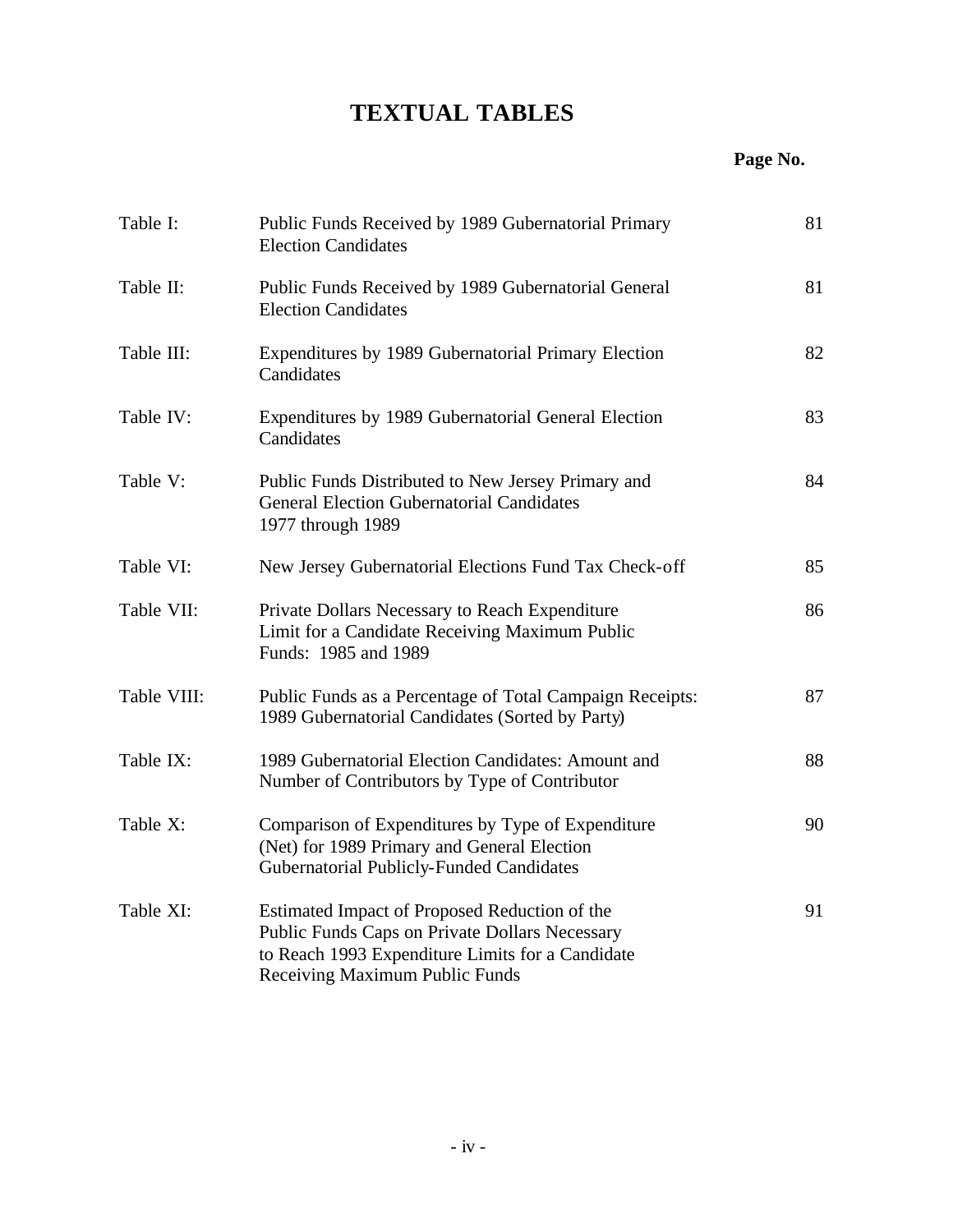### **APPENDIX TABLES**

|          |                                                                                                                                                                                            | Page No. |
|----------|--------------------------------------------------------------------------------------------------------------------------------------------------------------------------------------------|----------|
| Table A: | 1989 Gubernatorial Primary and General Election<br>Candidates' Percentage of Votes Cast, Public<br>Funds Received, and Cost-per-vote in Public<br>Funds                                    | 93       |
| Table B: | New Jersey 1989 Gubernatorial Election<br>Contributions: Amount, Number, and Average<br>Contribution; Number of Contributors and Average<br>Contribution per Contributor (Sorted by Party) | 94       |
| Table C: | 1989 Gubernatorial Primary Election Candidates:<br>Amount and Number of Contributors by Type of<br>Contributor                                                                             | 95       |
| Table D: | 1989 Gubernatorial Primary Election Totals:<br>Amount and Number of Contributors by Type of<br>Contributor                                                                                 | 99       |
| Table E: | 1989 Gubernatorial General Election Candidates:<br>Amount and Number of Contributors by Type of<br>Contributor                                                                             | 101      |
| Table F: | 1989 Gubernatorial General Election Totals:<br>Amount and Number of Contributors by Type of<br>Contributor                                                                                 | 102      |
| Table G: | Contributions to 1989 New Jersey Gubernatorial<br>General Election Candidates by Contribution<br>Amount, Number of Contributors, and Average<br>Contribution per Contributor               | 103      |
| Table H: | Comparison of Expenditures by Type of<br>Expenditure (Net) for 1989 Gubernatorial Primary<br><b>Election Candidates</b>                                                                    | 104      |
| Table I: | Comparison of Expenditures by Type of<br>Expenditure (Net) for 1989 Gubernatorial General<br><b>Election Candidates</b>                                                                    | 107      |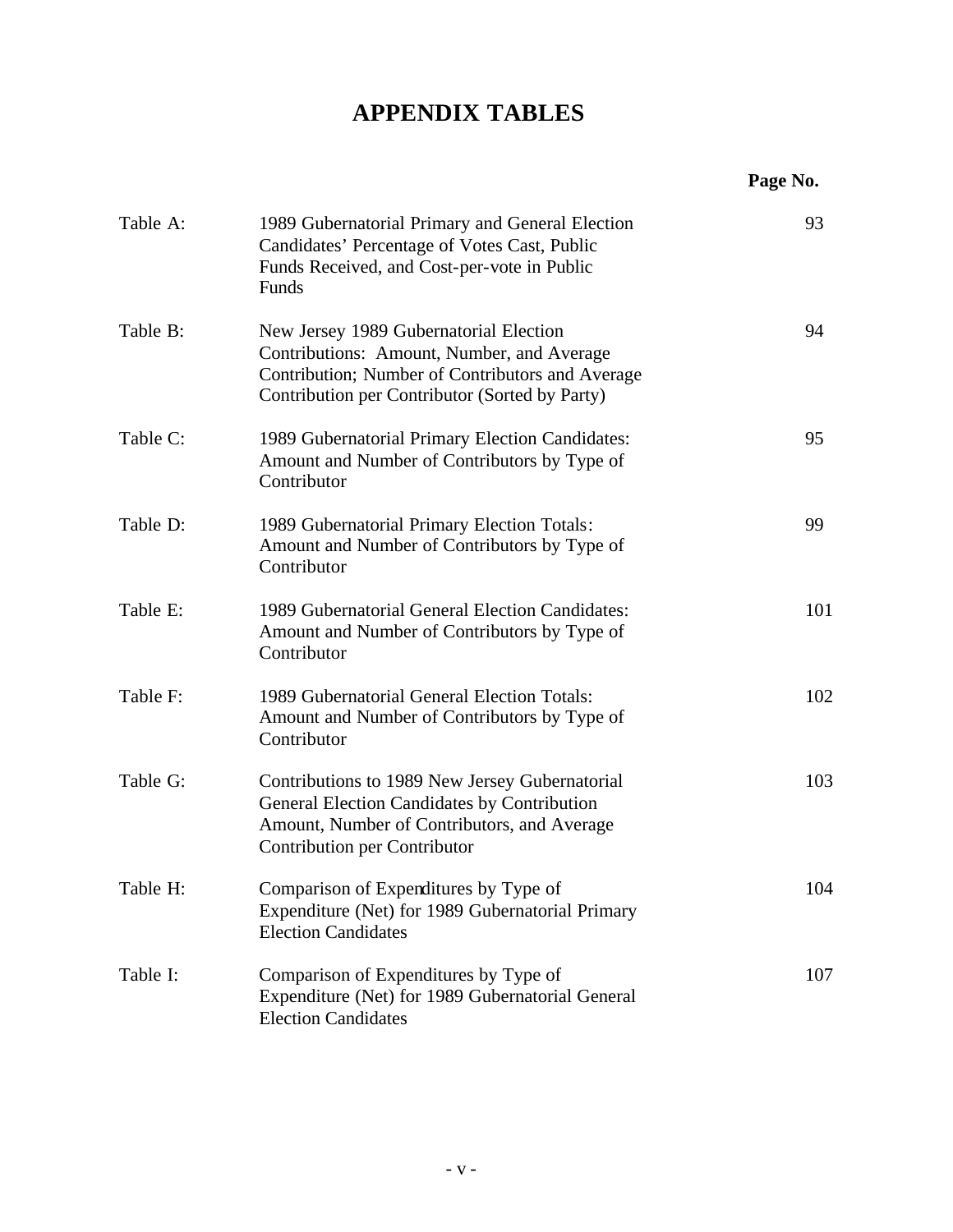#### **INTRODUCTION**

New Jersey's gubernatorial public financing program, the first such State program in the nation when it began during the 1977 gubernatorial general election, operated for the fourth time in 1989 to distribute public matching funds to qualifying candidates. In fulfilling the statutory mandate of the public financing program, eight primary and two general election candidates received public funds promptly so that they could conduct their campaigns free from improper influence and so that candidates of limited financial means could seek election to the office of Governor.

As a result of its analysis of the operation of gubernatorial public financing in 1989, the Commission will recommend in this report a financial restructuring of the program. This reorganization will reduce matching funds distributed to candidates and therefore keep the cost of the program in balance with the revenue generated by the voluntary income tax check-off funding source.

Amendments to the gubernatorial public financing program contained in legislation enacted on January 21, 1989, resulted in a program which was significantly different in magnitude from prior gubernatorial election cycles. Specifically, the maximum amount of public funds available to a qualified candidate was raised to \$1.35 million per candidate in the 1989 primary election and to \$3.3 million per candidate in the 1989 general election. As a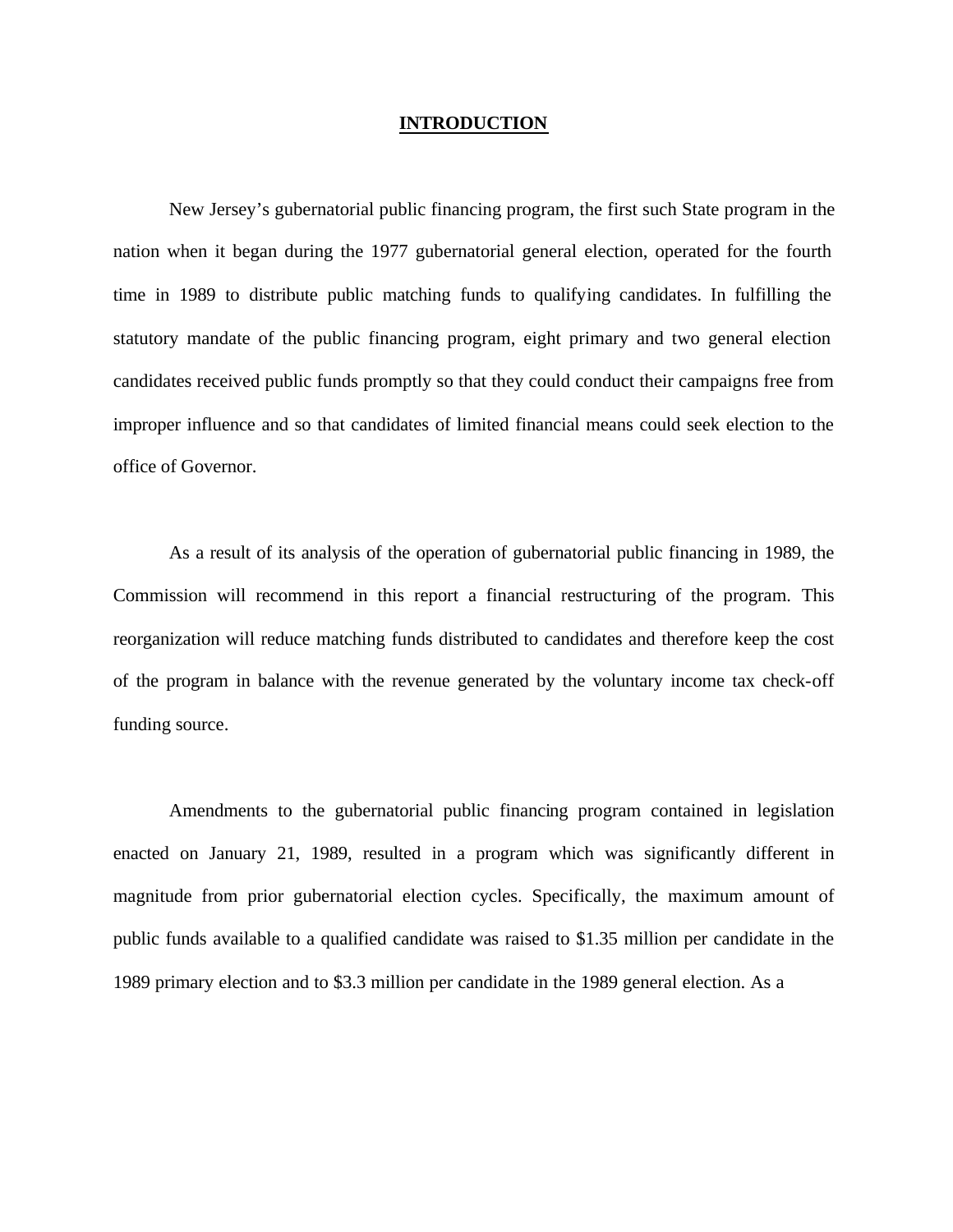result, the eight qualified primary election candidates received a record total of \$8,658,782.60 in public matching funds (Table I) and the two general election candidates received a record total of \$6,600,000 (Table II). The total of \$15.3 million in public matching funds distributed to the 1989 gubernatorial primary and general election candidates collectively was a sum almost as large as the \$17 million total that had been distributed to all candidates in the combined 1977, 1981, and 1985 gubernatorial election cycles. Commission staff was called upon to review and process expeditiously 49 submissions for matching funds in the primary election, and eight submissions in the general election, a massive administrative undertaking that was accomplished without any financial discrepancy or disruption to any campaign.

The upward revision of the public funds caps in the 1989 amendments was more than double the amount recommended by ELEC for the primary election, and more than triple the amount recommended for the general election. The fiscal impact of the distribution of a sum as large as \$15.3 million in a single election cycle requires an examination of the funding mechanism which supports the program.

Gubernatorial public financing in New Jersey is financed by a voluntary \$1 income tax check-off. A New Jersey taxpayer may direct that \$1 of his or her tax liability be added to the Gubernatorial Election Fund which was created in 1976 to finance the gubernatorial matching fund program. If check-off revenues fall short of the demand for public funds, the public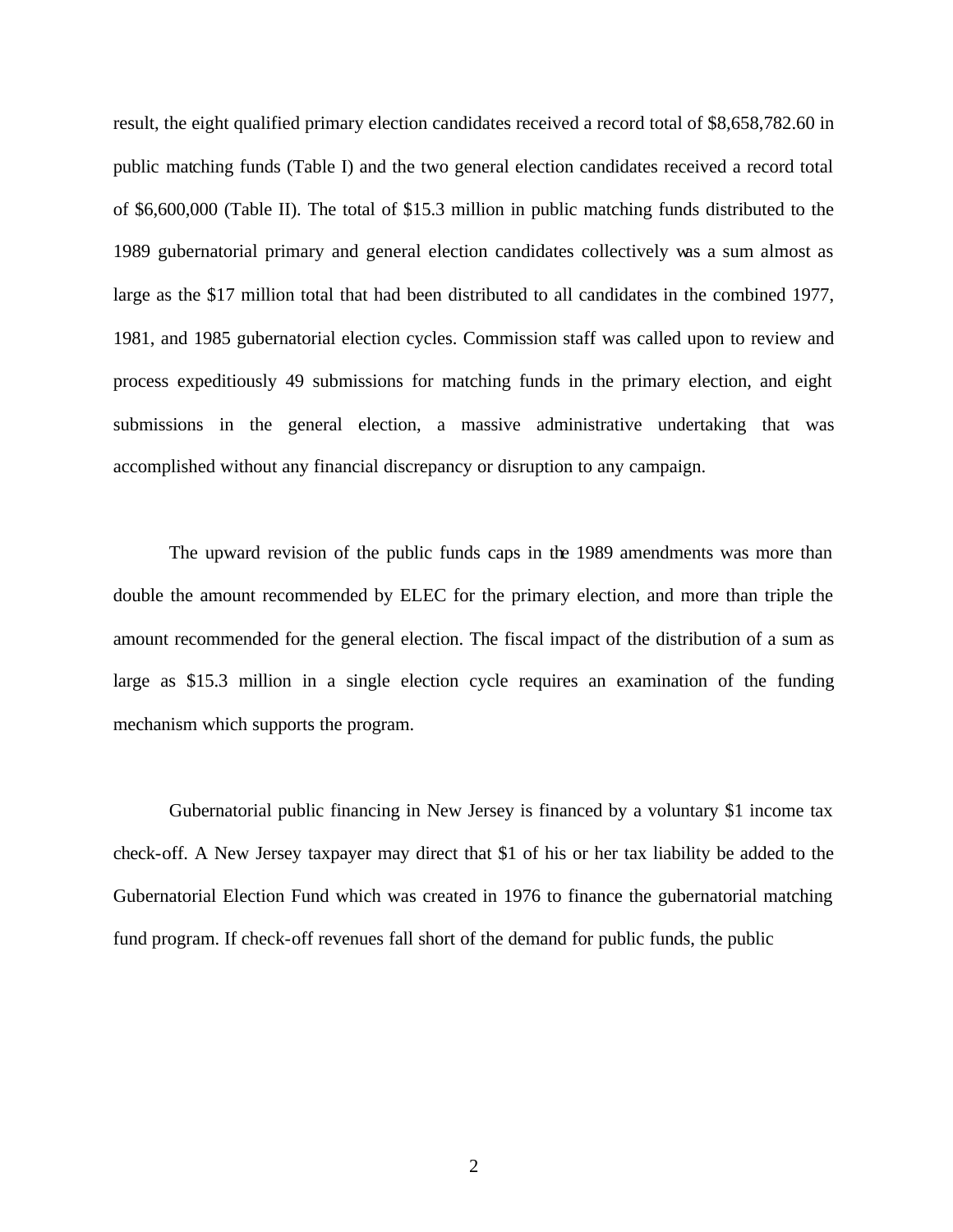financing statute directs the Legislature to appropriate funds from the General Treasury to make up the difference.

Between 1976 and 1985, the check-off generated revenues to the Fund sufficient to offset the distribution of \$17 million in public funds to candidates in 1977, 1981, and 1985. The record \$15.3 million in matching funds paid out to 1989 candidates, not only stripped the ability of the Fund created by the \$1 voluntary check-off to replenish itself and sustain the program over each four-year cycle, but made it virtually impossible for the program to achieve fiscal balance in the future. Therefore, the focus of the recommendations offered later in this report will be upon changes that will refinance and restore fiscal balance to gubernatorial public financing in New Jersey.

The 1989 amendments to the public financing law also significantly raised the primary and general election expenditure limits. The expenditure limit for the 1989 gubernatorial primary election became \$2.2 million per candidate, while the 1989 general election limit was raised to \$5 million per candidate. Therefore, total campaign spending in the 1989 primary election by publicly financed candidates was just over \$15 million (Table III) . In the 1989 general election, the two publicly financed candidates spent a total of \$10.9 million (Table IV).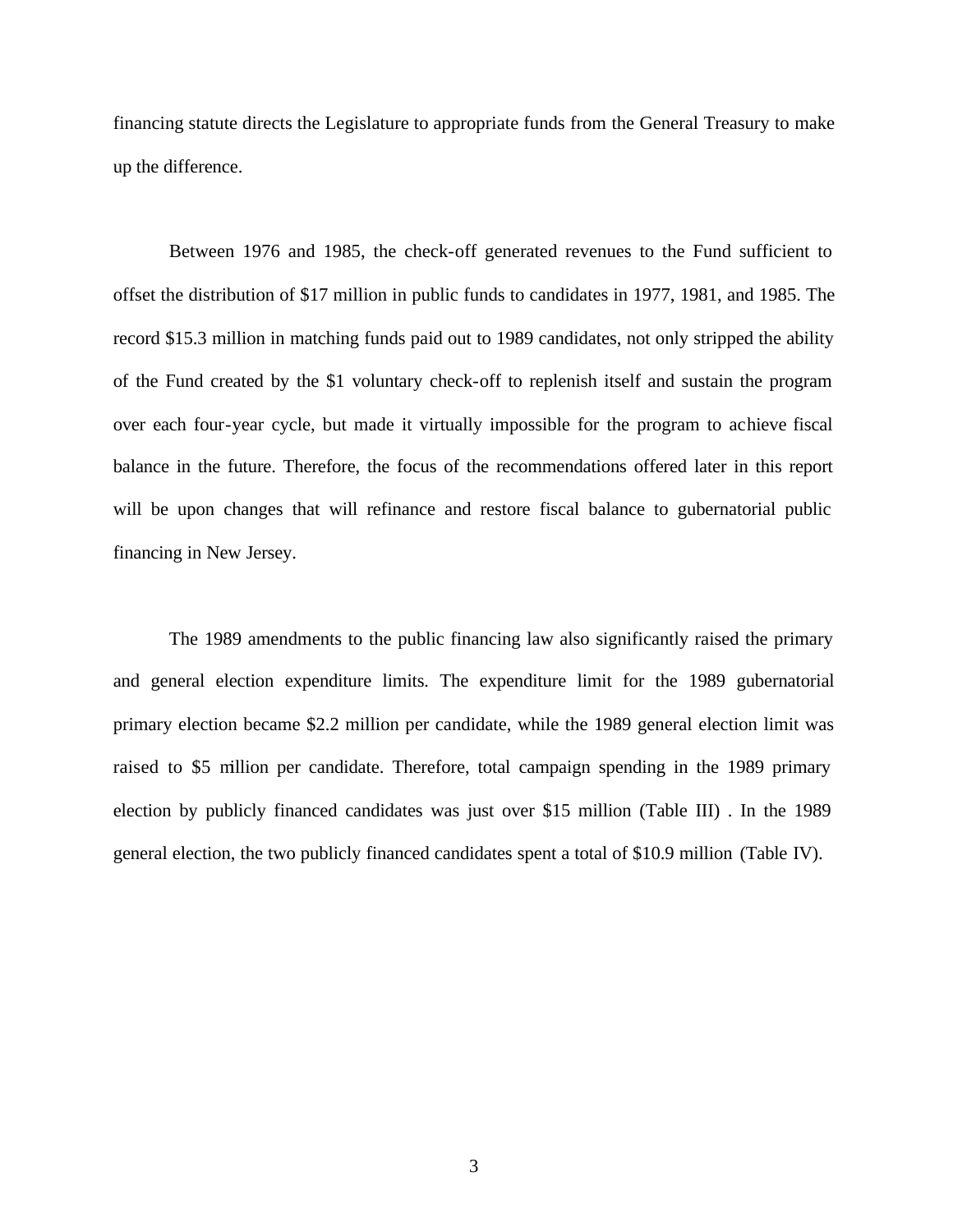Among the statutory revisions to the program in 1989 was the innovative requirement that a candidate who applied to receive public funds must agree to participate in two televised debates held for both the primary and general elections. This debate requirement was the first of its kind in the nation and provided the public with a guaranteed opportunity to hear the views of all candidates receiving public money. Successful Commission implementation of the gubernatorial debates will be chronicled in this report.

The new statutory contribution limit, public funds caps, and expenditure limits and the new debate requirement were enacted only a few months before the 1989 primary election and therefore required emergency adoption by the Commission of primary election regulations in March of 1989. It was necessary to review and update the entire text of the primary election regulations to comport with the new provisions of the law. The emergency regulations provided guidance and certainty in the operation of the primary election public financing program and in implementation of the new debate requirement. Similar review and adoption of general election regulations was undertaken without the necessity of emergency adoption procedures and went into effect upon the conclusion of the primary election.

In addition to the new statutory amendments, on February 2, 1989, the New Jersey Supreme Court issued its decision in Friends of Governor Tom Kean v. New Jersey Election Law Enforcement Commission, 114 N.J. 33 (1989), invalidating prior Commission advisory opinions concerning allocation to the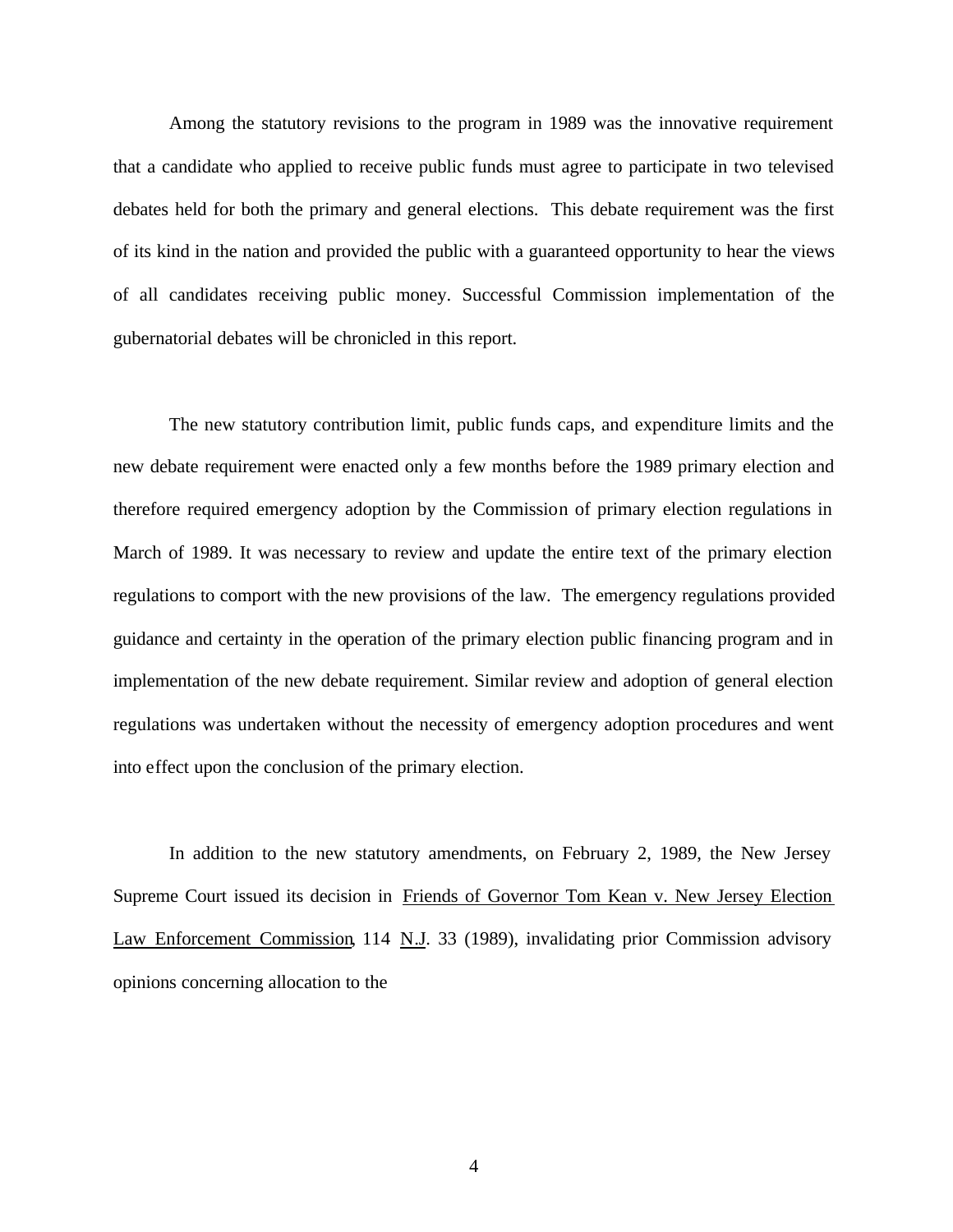expenditure limit of a gubernatorial campaign of a portion of the cost of advertisements paid for by non-gubernatorial candidates. The decision in Friends of Tom Kean triggered discussion of the scope of regulations concerning such coordinated expenditure activity for the 1989 campaign. The input of the Courter and Florio general election campaigns was sought and incorporated into an emergency regulation which became effective on August 3, 1989, and which was later adopted permanently by the Commission. The regulation defined activity by volunteers and political party committees which would not result in allocations against the expenditure limits of the gubernatorial candidates.

Following each prior publicly-financed gubernatorial campaign, the Commission critically examined the function and operation of the public financing program and issued an analysis and recommendations for legislative action. This report will endeavor to do the same.

Contribution and expenditure data from the 1989 gubernatorial primary and general elections was collected by the public financing staff and has been incorporated into this report. Again, as it has in the past, the Commission held public hearings, in February and March of 1990, to obtain the comments of interested individuals upon gubernatorial public financing in New Jersey.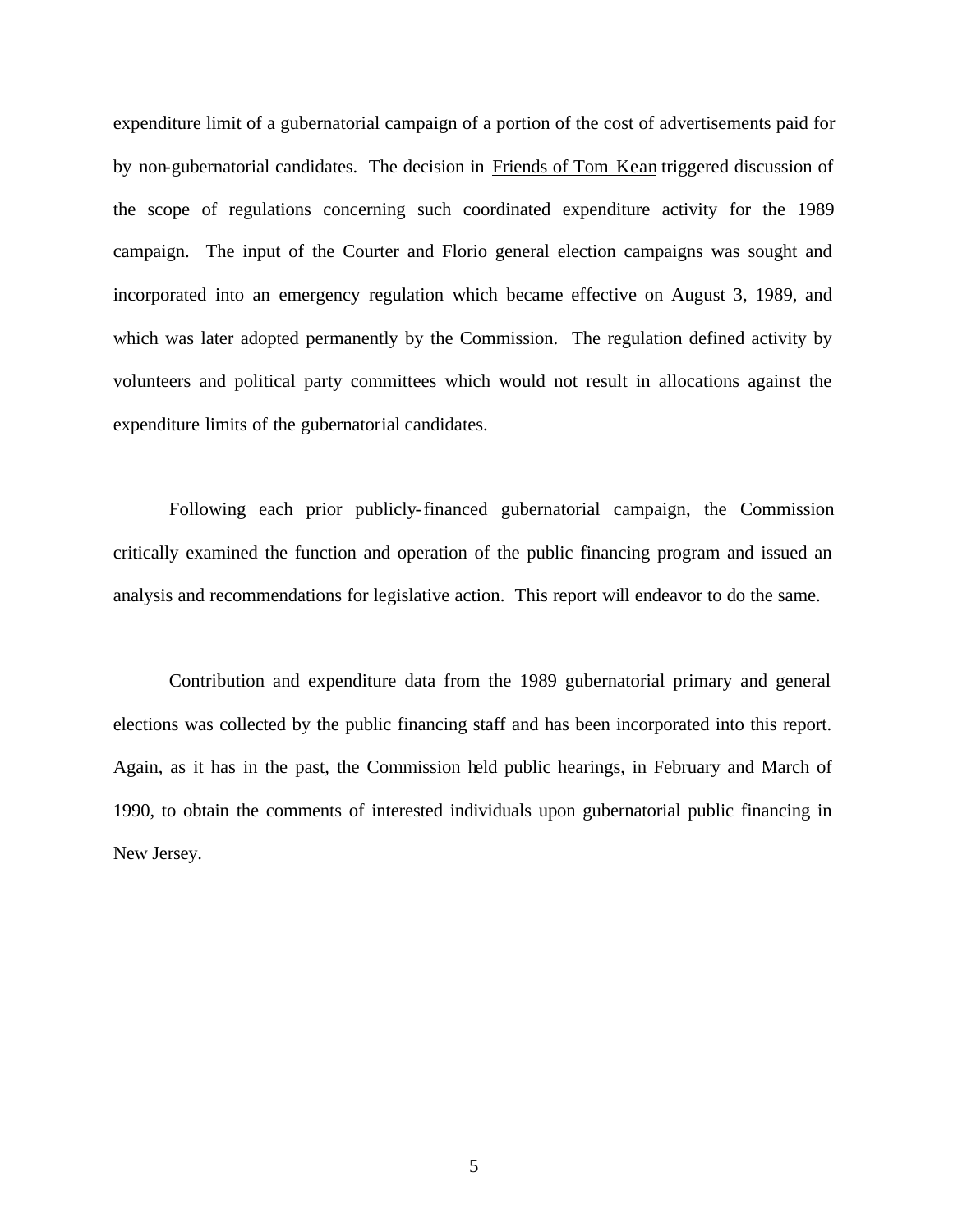Analysis of the available data and the input of participants and observers of the public financing program have resulted in the recommendations for legislation which will be developed in this report. This detailed review of public financing in 1989 has led the Commission to the inescapable conclusion that public financing must be refinanced before 1993 in order to remain viable. While the concept of gubernatorial public financing is wellestablished and well-regarded in New Jersey, the Commission believes that the program can and must be made fiscally sound in order to guarantee its future. Legislative recommendations to accomplish that goal will therefore be at the heart of this report.

In addition, this report will examine other Commission recommendations which have now been incorporated into New Jersey's program, review the 1989 experience with the new gubernatorial debate requirement, and will discuss advisory opinions issued during the 1989 election cycle.

In its 1986 report on public financing, "New Jersey Public Financing 1985 Gubernatorial Elections," the Commission expressed its hope that its proposals would:

> balance the goal of enabling candidates of limited means to run for governor in an environment free from improper influence with the goal of preserving public funds. $<sup>1</sup>$ </sup>

> > 6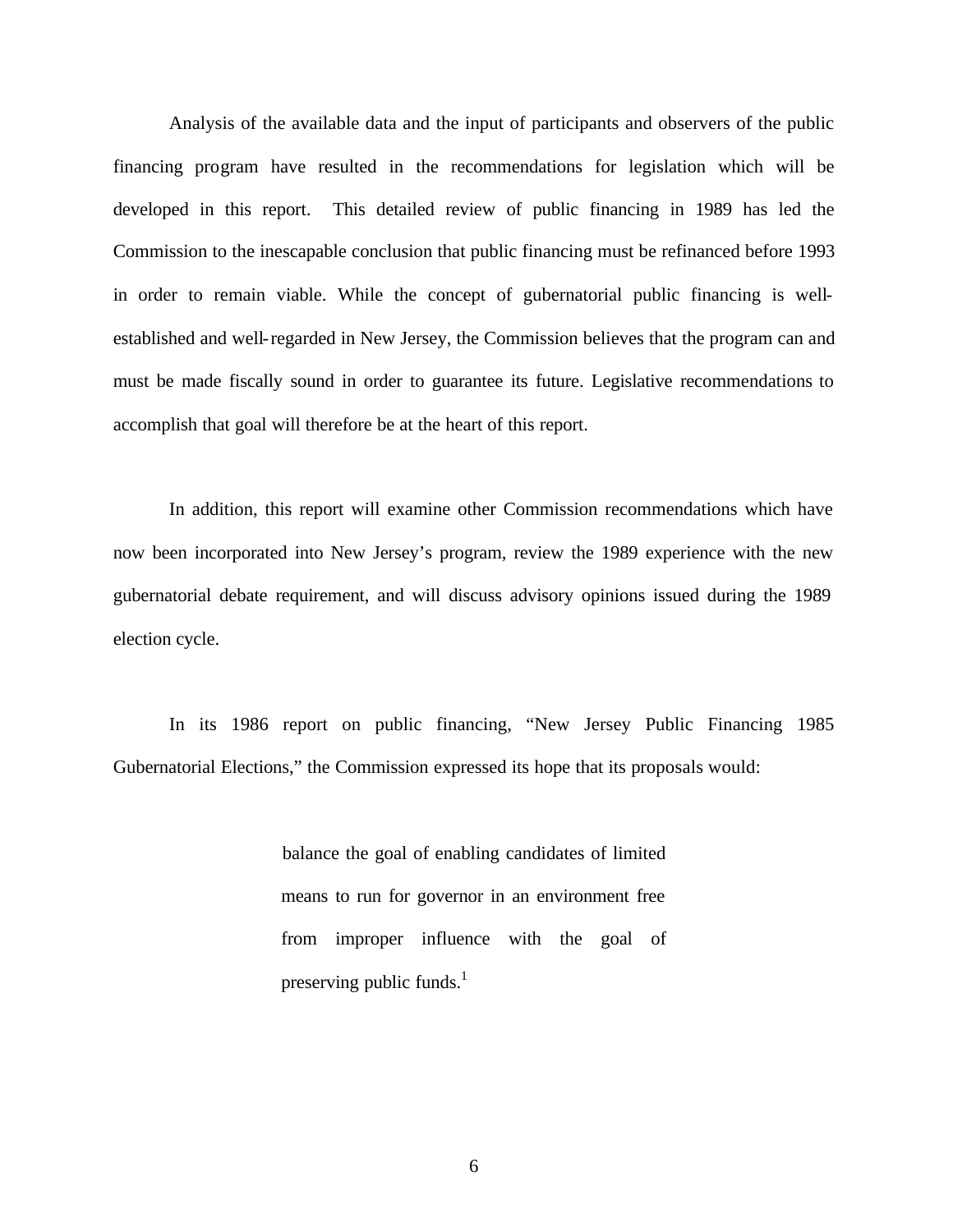That theme is repeated in this report with emphasis on legislative initiatives that would preserve public funds. Gubernatorial public financing in New Jersey has always been a model for other jurisdictions. It is hoped by the Commission that the changes to the program suggested herein will preserve its future and enhance its status.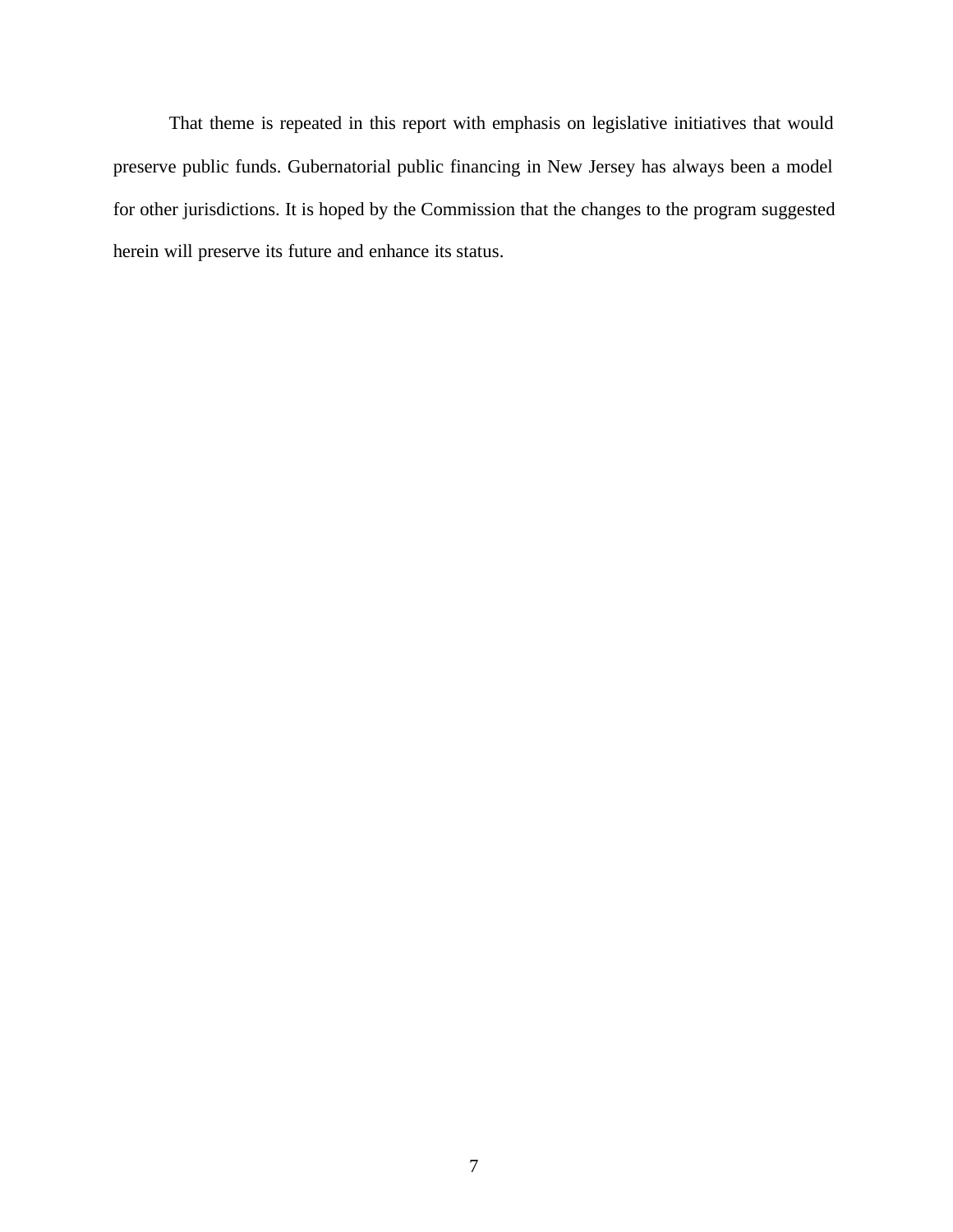#### **PUBLIC FINANCING PROGRAM DEVELOPMENT**

New Jersey's system of partial public financing of gubernatorial elections was created in 1974 as part of "The New Jersey Campaign Contributions and Expenditures Reporting Act." Public financing first operated in the 1977 general election to distribute \$2.1 million to two candidates. The program operated with a \$600 contribution limit, but without a cap on the public matching funds which could be received by each candidate. A candidate was required to prove eligibility and therefore viability by demonstrating that \$40,000 had been raised and spent on the candidacy.

Major changes occurred in the program with amendments enacted in 1980. Public financing was extended to the primary election, and a per candidate public funds cap was instituted. The cap was calculated on a cents-per-voter formula using the number of voters in the immediately preceding presidential election. The candidate qualification threshold was raised from \$40,000 to \$50,000, and the contribution limit was increased from \$600 to \$800.

In 1982, the Commission issued its report on the 1981 publicly-financed primary and general elections; see "New Jersey Public Financing - 1981 Gubernatorial Elections: Conclusions and Recommendations." Among its recommendations were the following: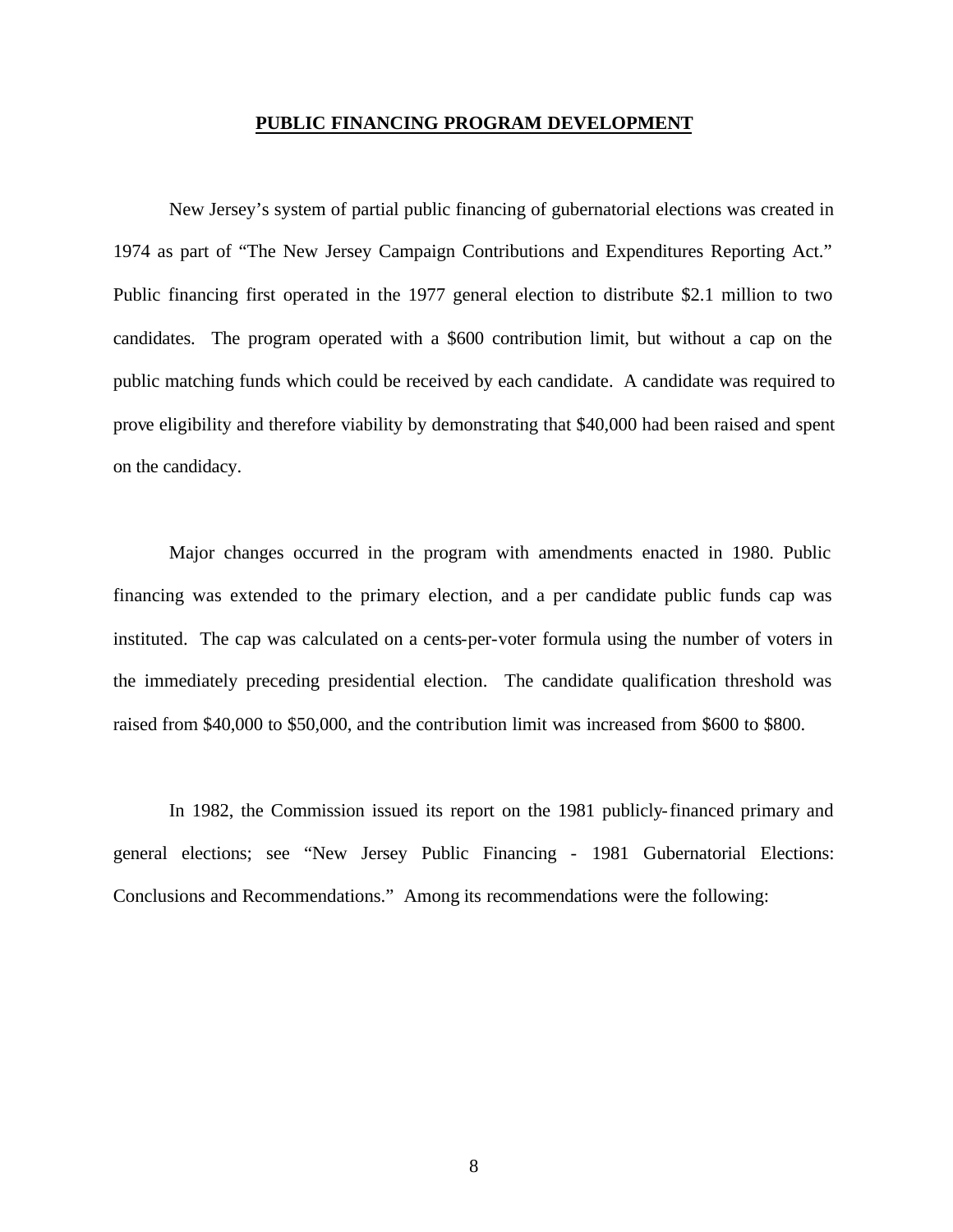- increase of the \$800 contribution limit to \$1,200,
- increase of the \$50,000 qualification threshold to \$100,000,
- reduction of the matching ratio of public to private dollars from two-to-one to one-to-one, and
- creation of fixed public funds caps of \$500,000 in the primary election and \$1,000,000 in the general election.

Despite these recommendations, no changes occurred in public financing for its operation during the 1985 election cycle.

The Commission again examined the program at the conclusion of the 1985 primary and general election races and issued a comprehensive set of recommendations for legislation which would accomplish its two major goals: 1) to keep the program viable and realistic in order to attract candidates contemplating a Statewide gubernatorial race, and 2) to preserve public money by judicious distribution of matching funds. With voter turnout in a downward trend and with the public fund maximum tied by the statute to that declining number, and with the costs of campaigning continually rising at a faster pace than the costs of other goods and services, revision of public financing was crucial to encourage candidate participation. Without the participation of most gubernatorial candidates, the public financing program could not operate to keep campaigns free from improper influence that might result from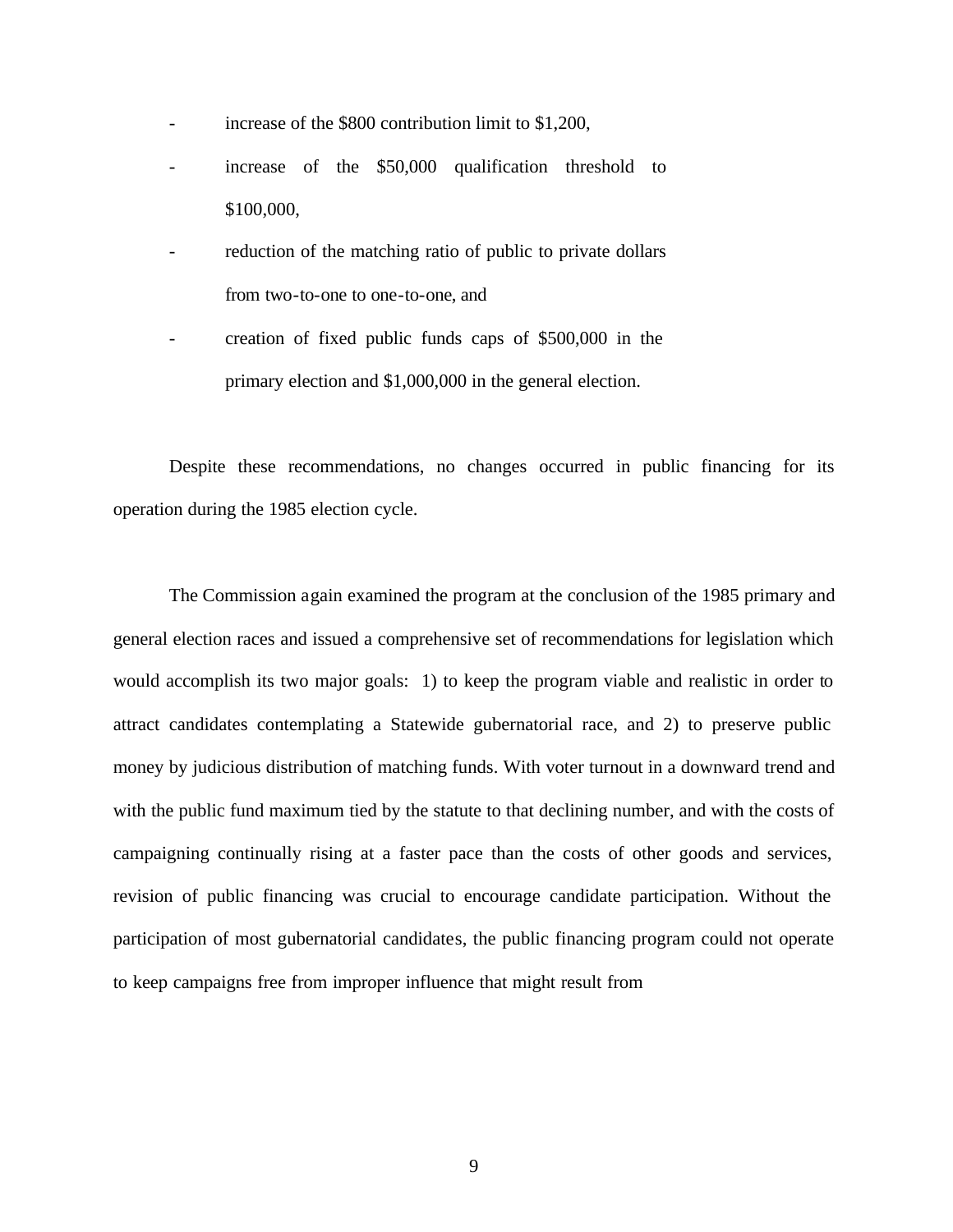unlimited contributions and to assist candidates of limited means who could not afford to compete with wealthier opponents.

To ensure that public financing in New Jersey continue in the future to attract candidates, in its 1986 report entitled "New Jersey Public Financing 1985 Gubernatorial Elections," the Commission proposed:

- automatic adjustments of the public financing thresholds and limits linked to the Consumer Price Index (CPI),
- an increase in the contribution limit from \$800 to \$1,200, and
- replacement of the cents-per-voter cap on public funds in favor of a \$500,000 primary election cap and a \$1,000,000 general election cap.

In 1988, the Commission took a significant step beyond its 1986 recommendation to adjust the public financing limits by the CPI every four years. Instead, the Commission called for adjustment of the public financing thresholds and limits by a specially created Campaign Cost Index which would be weighted to reflect costs specific to political campaigns; see "Gubernatorial Cost Analysis Report," June 1988.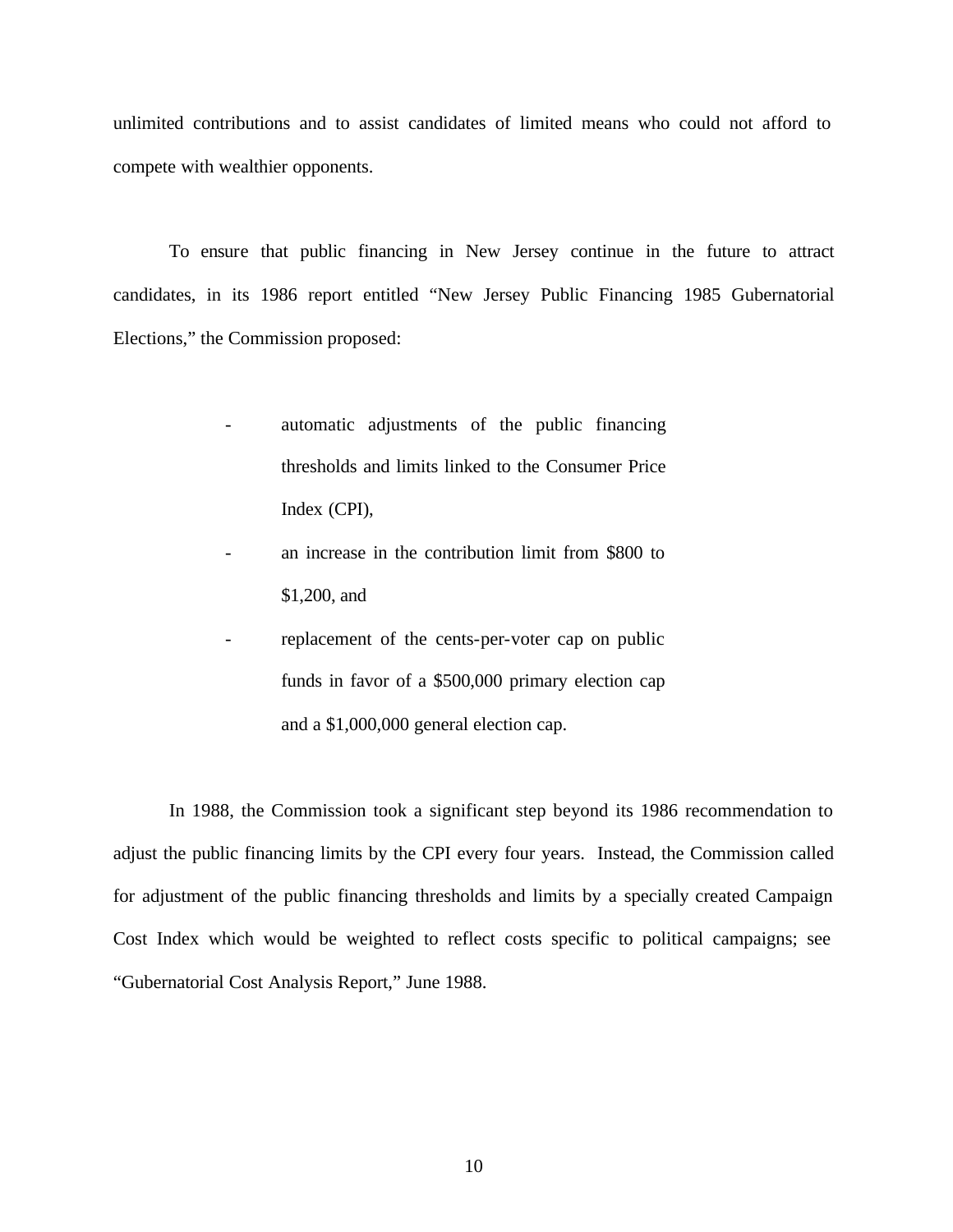To further its goal of judicious distribution and preservation of public money, the Commission in 1986 called for:

- reduction of the matching ratio of public funds to private funds from two-for-one to one-for-one,
- an increase of the candidate qualification threshold from \$50,000 to \$100,000,
- creation of fixed public funds caps of \$500,000 in the primary election and \$1,000,00 in the general election,
- return of all unexpended funds, regardless of source, to the State, and
- creation of \$25,000 incremental thresholds for continued receipt of public funds by a candidate.

On January 21, 1989, then-Governor Thomas Kean signed A-1705/2250 (Martin/Cimino/Baer) into law which enacted sweeping changes to public financing in New Jersey and adopted many of the recommendations offered by the Commission in 1982, 1986, and 1988.

The upward revision of the contribution limit, public funds caps, and expenditure limits beyond those suggested by the Commission made the program increasingly attractive to candidates contemplating a run for the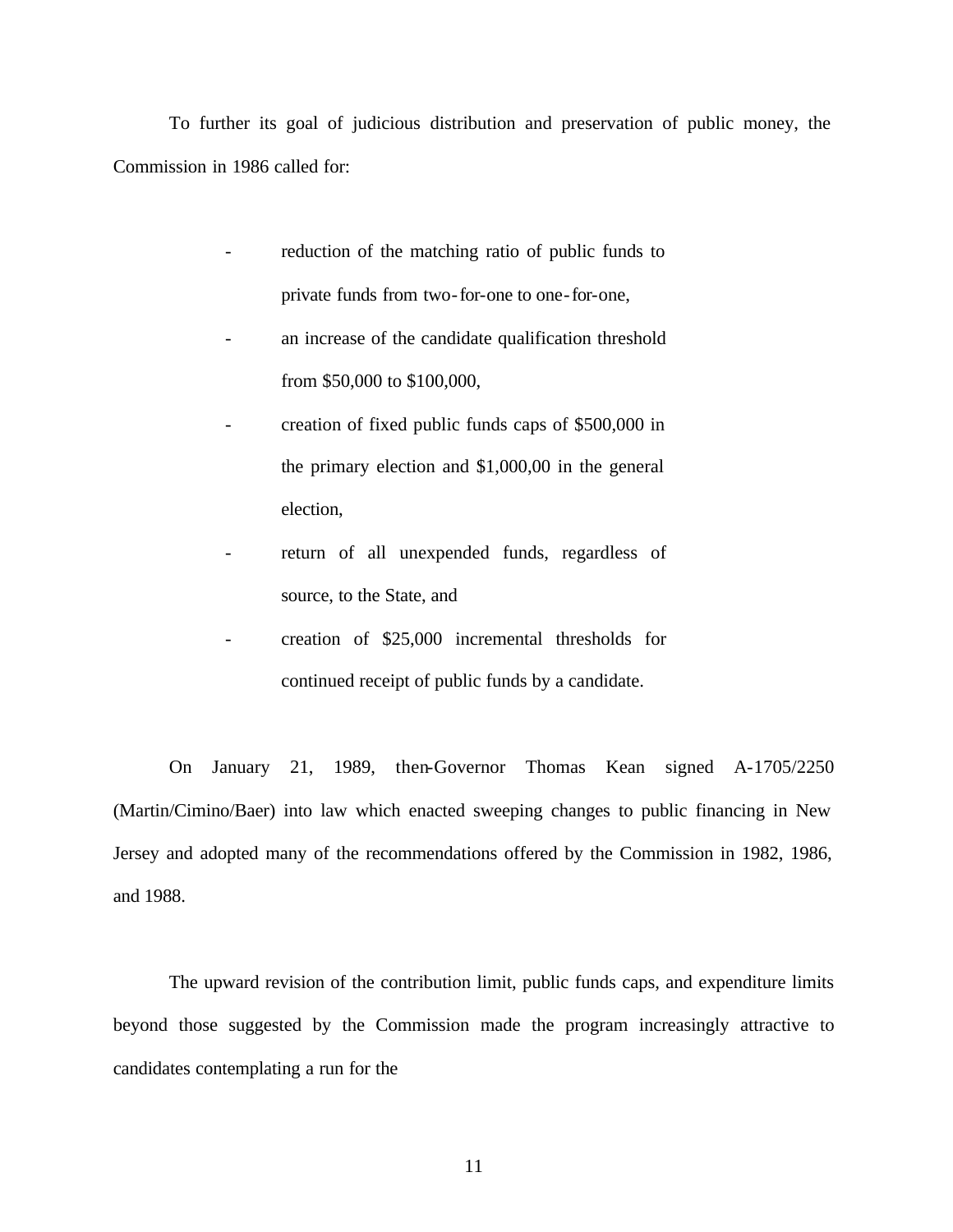office of Governor. However, it also resulted in record distributions of public funds.

The \$800 contribution limit in effect in 1981 and 1985 was replaced by a \$1,500 limit for 1989. In its 1988 analysis, the Commission had observed that by 1989, the \$800 per election limit would be worth approximately only \$440 in 1980 dollars and had therefore, in its recommendations, called for an increase of the limit to \$1,200. The 87.5 percent increase of the contribution limit to \$1,500 exceeded somewhat the amount called for by the Commission as necessary to offset the effect of inflation on the \$800 limit. In addition, the newly-enacted campaign cost adjuster will be applied to modify the contribution limit in future cycles.

Under the 1989 amendments, a gubernatorial primary election candidate could receive up to \$1.35 million in public matching funds, an amount which was almost three times the \$500,000 cap recommended in 1986 by the Commission. Similarly, the new \$3.3 million general election public fund cap was more than three times the \$1 million cap suggested by the Commission.

The Commission had concluded in its 1978, 1982, and 1986 reports that expenditure limits were unnecessary in a gubernatorial election scenario which guarded against undue influence with limits on contributions, loans, the use of candidates' personal funds, and on the amount of public funds awarded to candidates. The Commission had further cautioned that if expenditure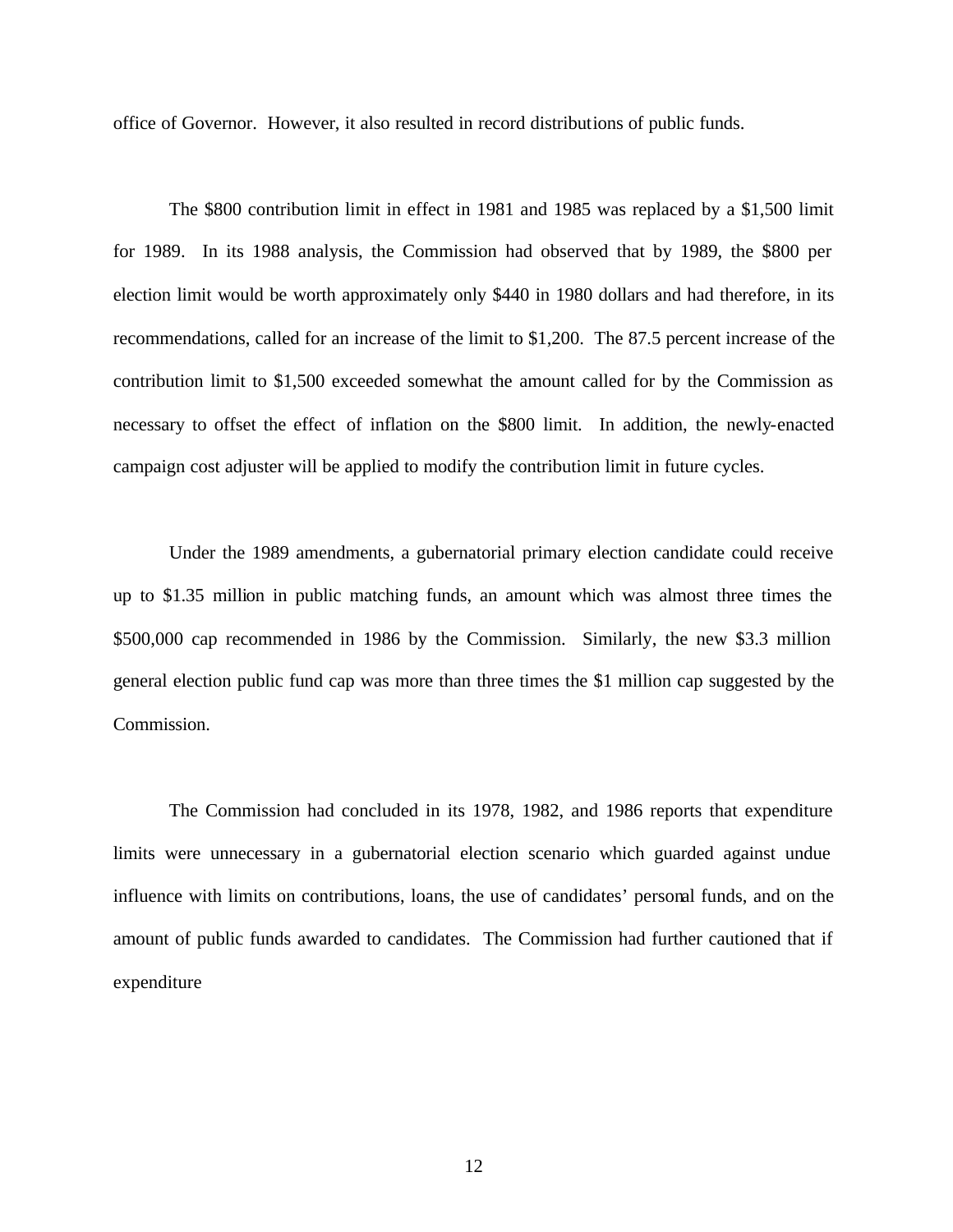limits were retained, they must be sufficiently high to permit candidates to communicate adequately with voters. It should be noted that expenditure limits do not have any impact on public fund distributions which are capped by the statutory limit described above. Expenditure limits therefore principally affect the amount of private funds that may be spent.

Although the Commission had repeatedly called for elimination of expenditure limits in gubernatorial elections, limits were retained in the 1989 amendments to the public financing program. The cents-per-voter formula, which had established the expenditure limits for prior publicly financed elections, was replaced by fixed expenditure limits of \$2.2 million in the 1989 primary election and \$5 million in the 1989 general election.

Without doubt, the increased expenditure limits served to make public financing a viable option for gubernatorial candidates facing increasing costs of campaigning in New Jersey. The \$2.2 million primary election expenditure limit represented a 95 percent increase over the 1985 limit and the \$5 million general election limit was 122 percent greater than in 1985. As a result of the 1989 amendments, these 1989 fixed expenditure ceilings will be adjusted prior to the next gubernatorial election to account for changes in the costs of campaigning. The adjusted expenditure limits are more responsive to the needs of gubernatorial campaigns than were the cents-per-voter formulas of the past. Moreover, there seems to be no correlation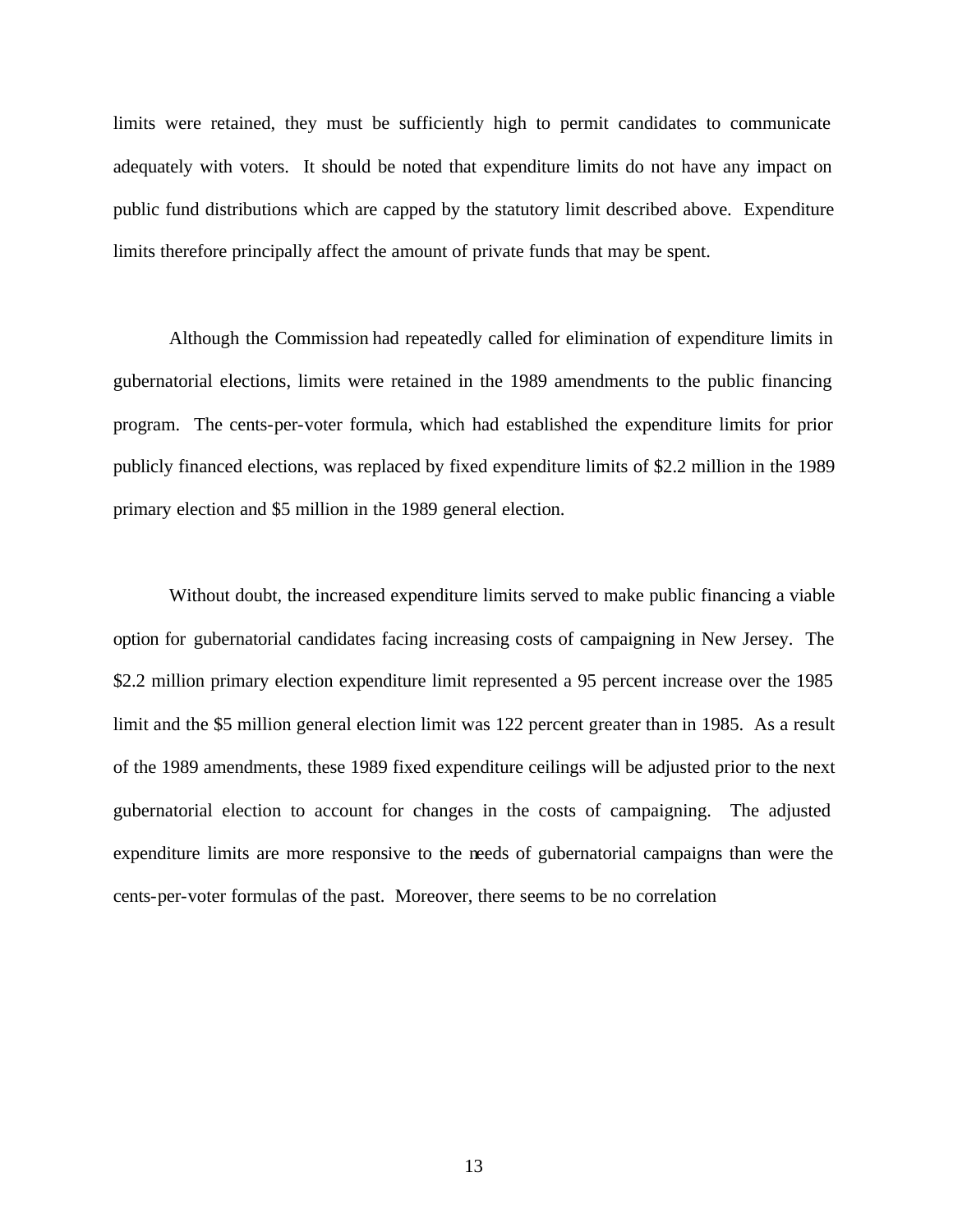between the amount of money needed to run a campaign and the number of people who chose to vote in a previous election.

The individual contribution limit for gubernatorial inaugural events was increased to \$500 as recommended by the Commission in 1985. However, the 1989 changes to the law did not include quadrennial adjustment of the inaugural contribution limit.

Although not as obvious in its impact as the upward revision in 1989 of the contribution limit, public funds caps and expenditure limits, the adoption of the weighted quadrennial campaign cost adjustment mechanism was a major accomplishment. Drawing upon the model established in the Commission's 1988 "Gubernatorial Cost Analysis Report," the new statutory language directs the Commission to:

> establish an index reflecting the changes occurring in the general level of prices of particular goods and services, including but not limited to goods and services within such categories of expenditure as mass media and other forms of public communication, personnel, rent, office supplies and equipment, data processing, utilities, travel and entertainment, and legal and accounting services, directly affecting the overall costs of election campaigning in this State. The index shall be weighted in

> > 14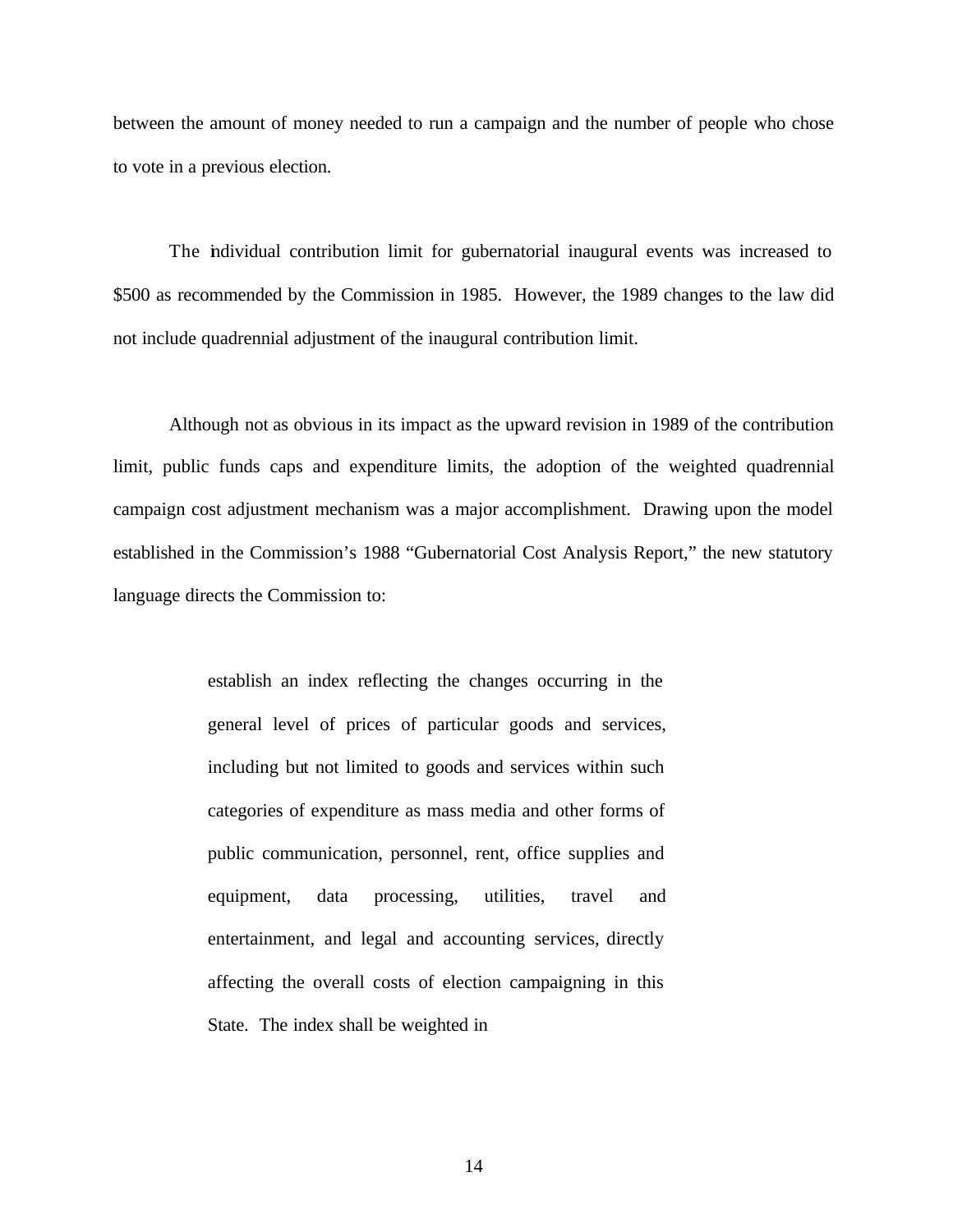accordance with the impact in the preceding general election for the office of Governor of the respective prices of each of those several goods and services upon those overall costs. (N.J.S.A. 19:44A-7.l)

The index will serve to keep the gubernatorial public financing program in line with inflationary changes. The following limits and thresholds in the law will reflect changes in the economy without relying upon legislative action prior to every publicly-financed campaign:

- the contribution limit,
- the public funds caps,
- the candidate qualification threshold,
- the amount of private contributions which is not subject to match, and
- the expenditure limits.

The campaign cost index is a refinement of the Commission recommendation to adjust the law by the CPI. Future gubernatorial candidates will be advised by ELEC in December of the year before a gubernatorial election of the precise limits which their campaigns will be required to observe. This process will introduce certainty and financial responsiveness into the public financing cycle.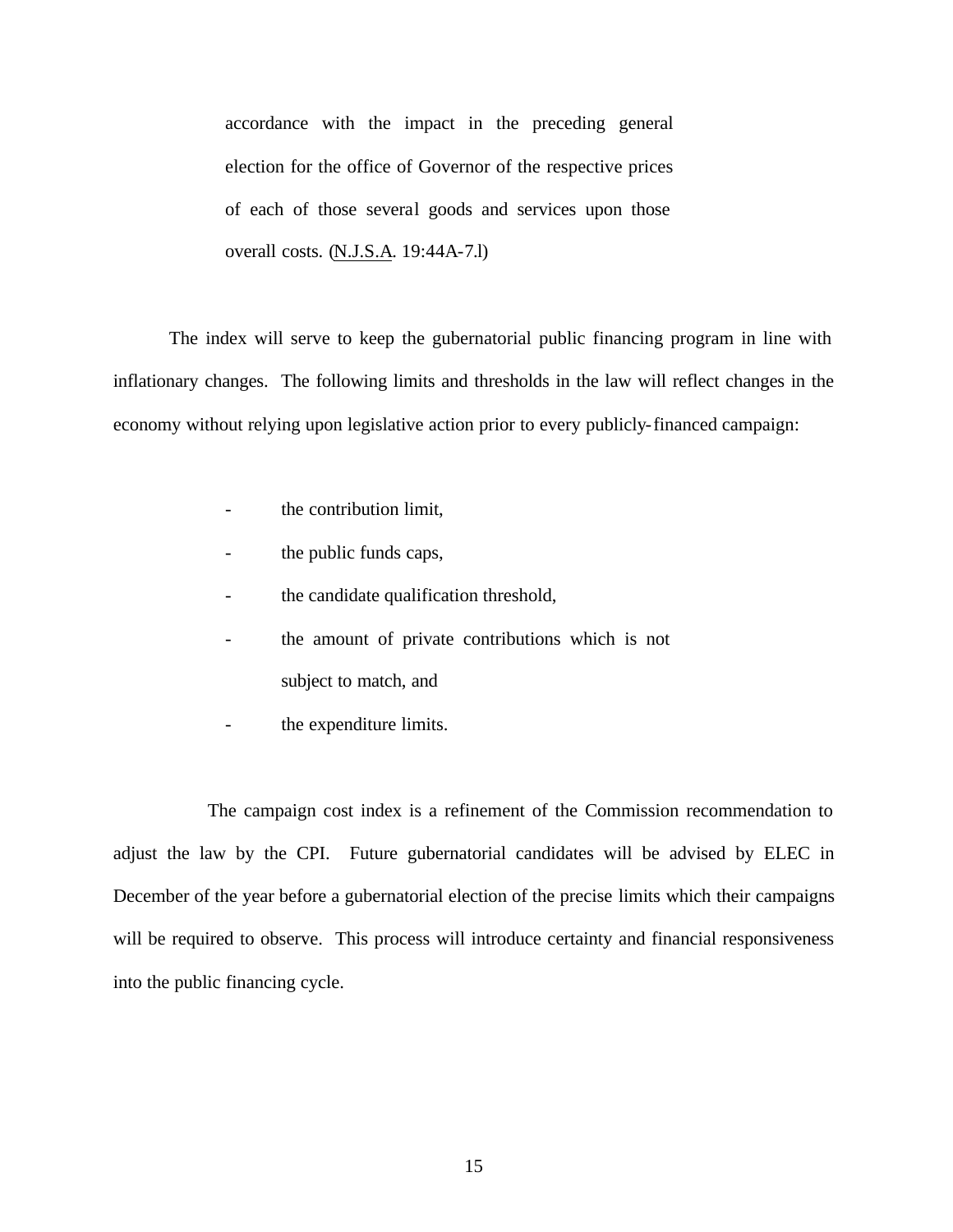These changes for 1989 to the contribution limit, public funds caps, and expenditure limits saved the gubernatorial public financing program from extinction by making the program a viable alternative for candidates. At the same time, the 1989 amendments took several steps to further the Commission goal of judicious distribution of public funds.

By raising the candidate qualification threshold for receipt of public funds to \$150,000 from \$50,000, the new legislation affirmed the position that only viable, serious candidates should receive public matching dollars. If a candidate cannot raise \$150,000 in private contributions and is unwilling to spend that same amount in pursuit of a gubernatorial candidacy, then public matching funds should not flow to that candidate. The Commission had recommended that the qualification threshold be increased to \$100,000 from the \$50,000 in effect since 1981.

The 1989 amendments left in place the provision of the public financing law which matched with public funds all qualified private dollars raised in excess of \$50,000. While requiring candidates to meet a more stringent test of viability before the award of public matching funds, the retroactive match of all but \$50,000 of private money assured campaigns that public funding was available to them early in the campaign cycle.

The inclusion of a totally new requirement in the 1989 amendments that each candidate/recipient of public funding agree to participate in two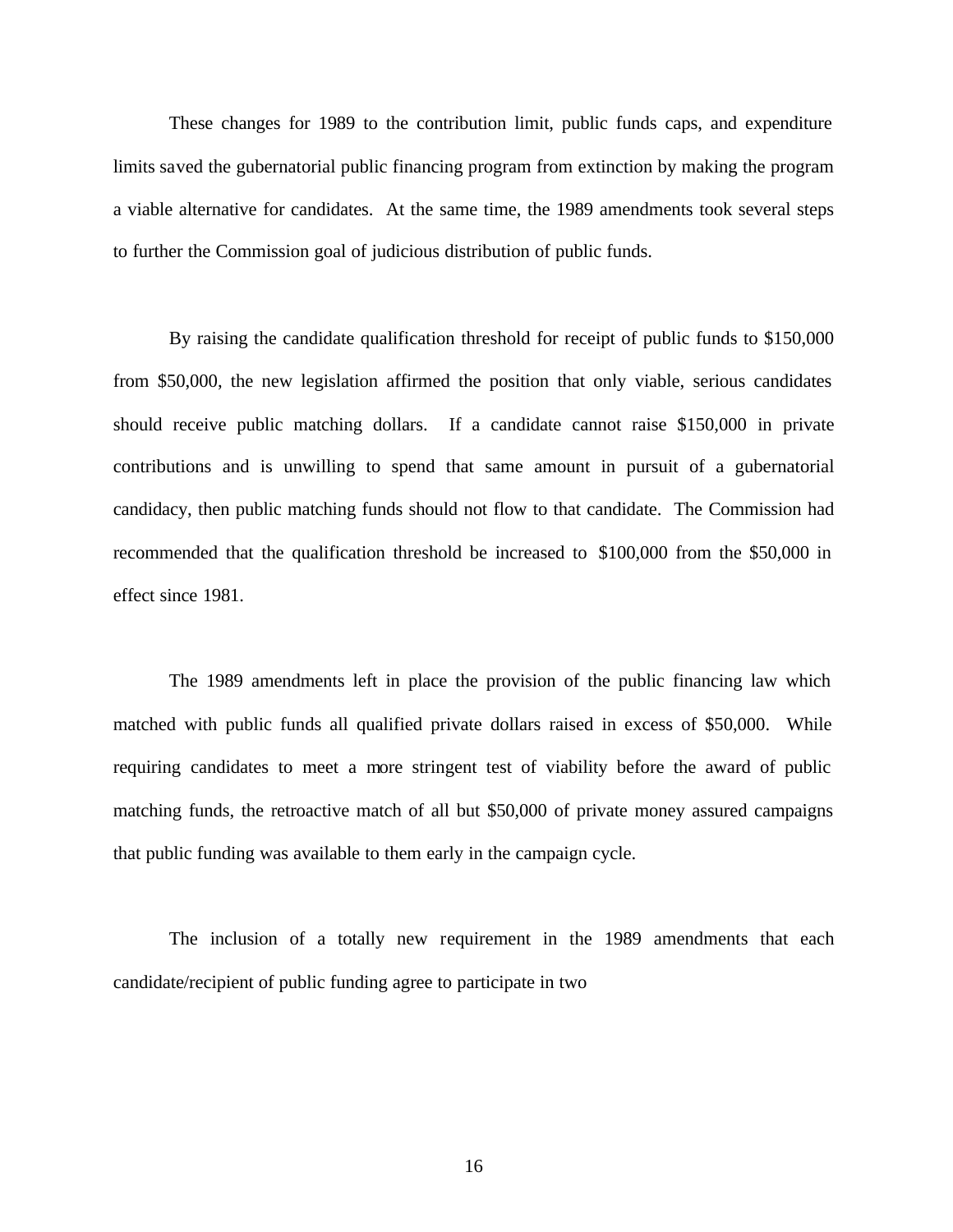interactive debates was an additional step toward accountability in the distribution of public funds. Never before in New Jersey or in any other jurisdiction have candidates been required as a condition of their receipt of public money to be exposed to public scrutiny in a forum with all other publicly-financed candidates.

The Commission was charged with the responsibility to determine, upon receipt of a complaint, whether a candidate's non-participation in a debate was unreasonable. If found to be unreasonable or without excuse, a gubernatorial candidate would be liable for return to the State of all public monies received.

In an additional attempt to keep public funds flowing to active, viable candidates and to cut the flow of public funds to campaigns which were no longer viable, the Commission in 1982 and 1986 proposed a "continuing threshold" of \$25,000. Campaigns would therefore be required to submit evidence of at least \$25,000 in new contributions eligible to be matched each time they sought to receive further public matching funds.

The 1989 amendments embraced this concept of a "continuing threshold," but reduced the required submission amount to \$12,500. Therefore, the smallest application for public funds processed by the public financing staff during the 1989 election cycle was in the amount of \$12,585. During the 1985 campaigns, staff reviewed 18 submissions for public funds which were in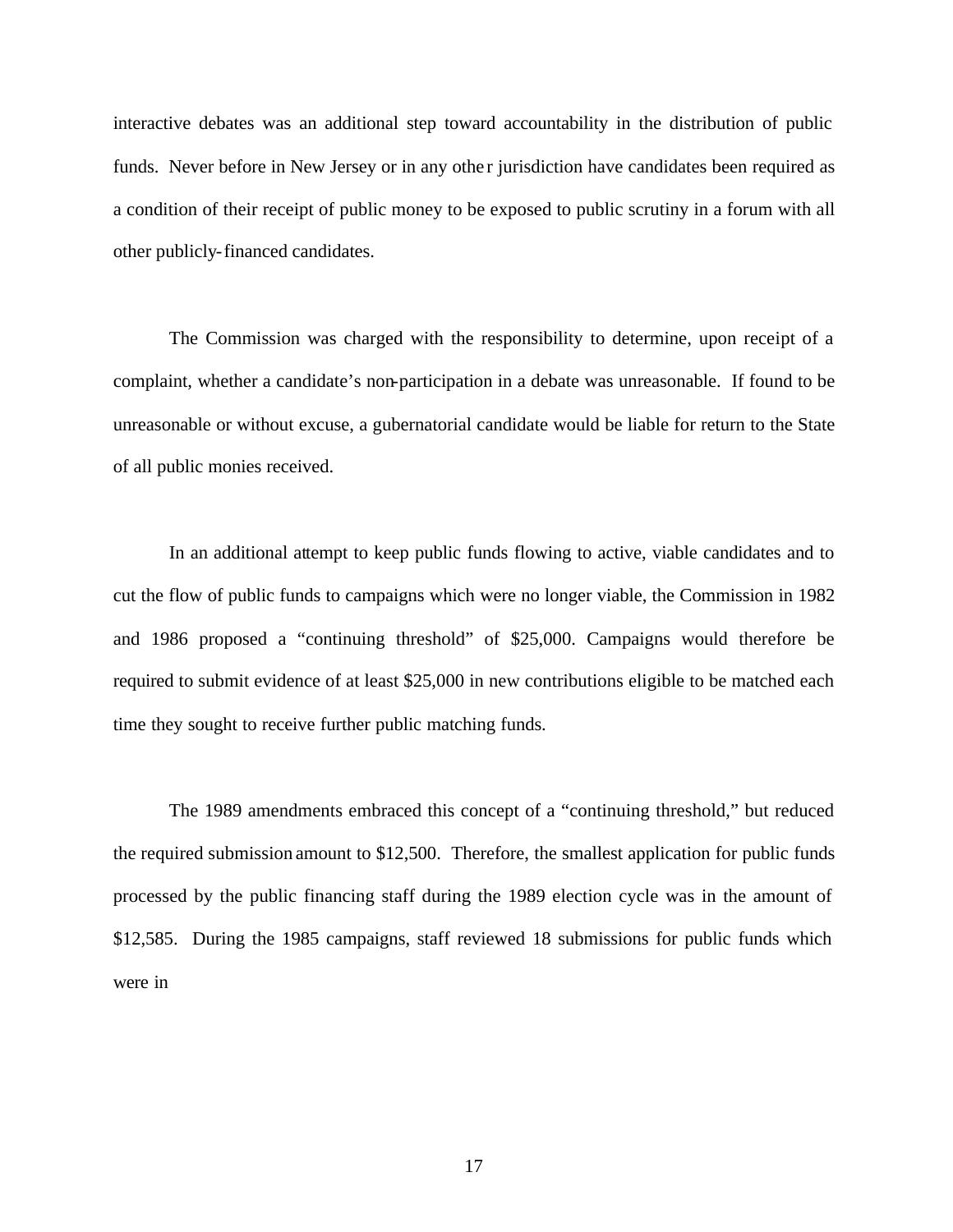amounts of less than \$12,500. The smallest was a \$2,120 application for public matching funds in the 1985 primary election. The "continuing threshold" provision therefore worked not only to assure that public money was carefully distributed in 1989, but also made administration of the public financing program more efficient.

The overall effect of the 1989 amendments to public financing was to make the program extremely attractive to candidates, but very costly. Only the increased candidate qualification threshold and the introduction of incremental thresholds for public funds applications acted to brake distribution of public money. The matching ratio remained a generous \$2 for each \$1 in private money, in spite of Commission recommendations in 1982 and 1986 to reduce the ratio to 1:1. Further, since the tax check-off funding mechanism for gubernatorial public financing in New Jersey has remained unchanged since its introduction, the public financing program has become fiscally unbalanced. The pay-out to candidates in 1989 not only nearly equalled the total amount paid out to 1977, 1981, and 1985 candidates, but it outstripped the ability of the program to sustain itself with the current check-off mechanism.

There will always he a tension between the competing goals of attempting to be financially attractive to viable candidates while seeking to distribute public funds judiciously. The 1989 changes to public financing tipped the scale toward the candidates. By renewing its call later in this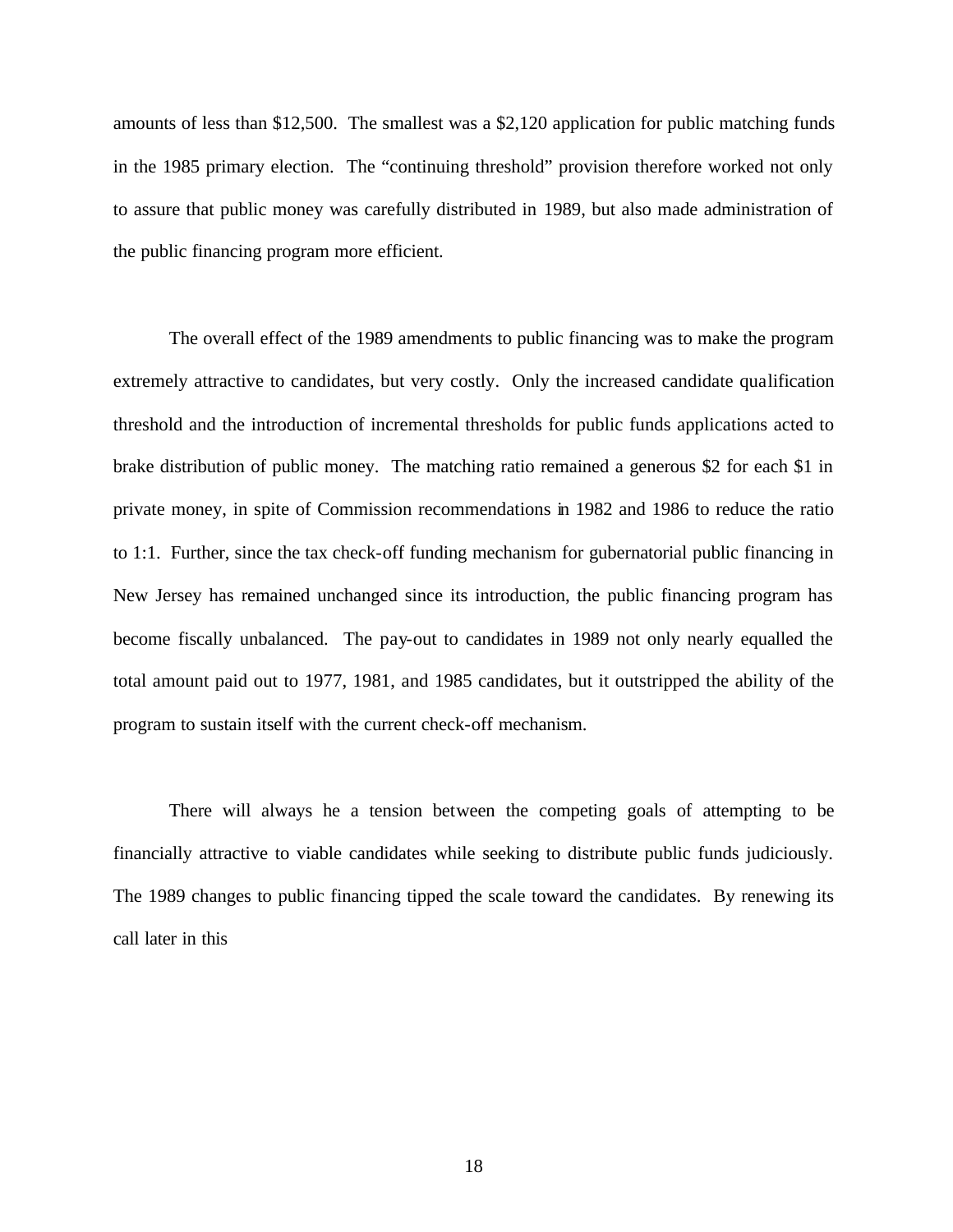report for certain changes to gubernatorial public financing which have been suggested in the past and by adding new recommendations, the Commission hopes that fiscal balance will be restored to public financing in New Jersey.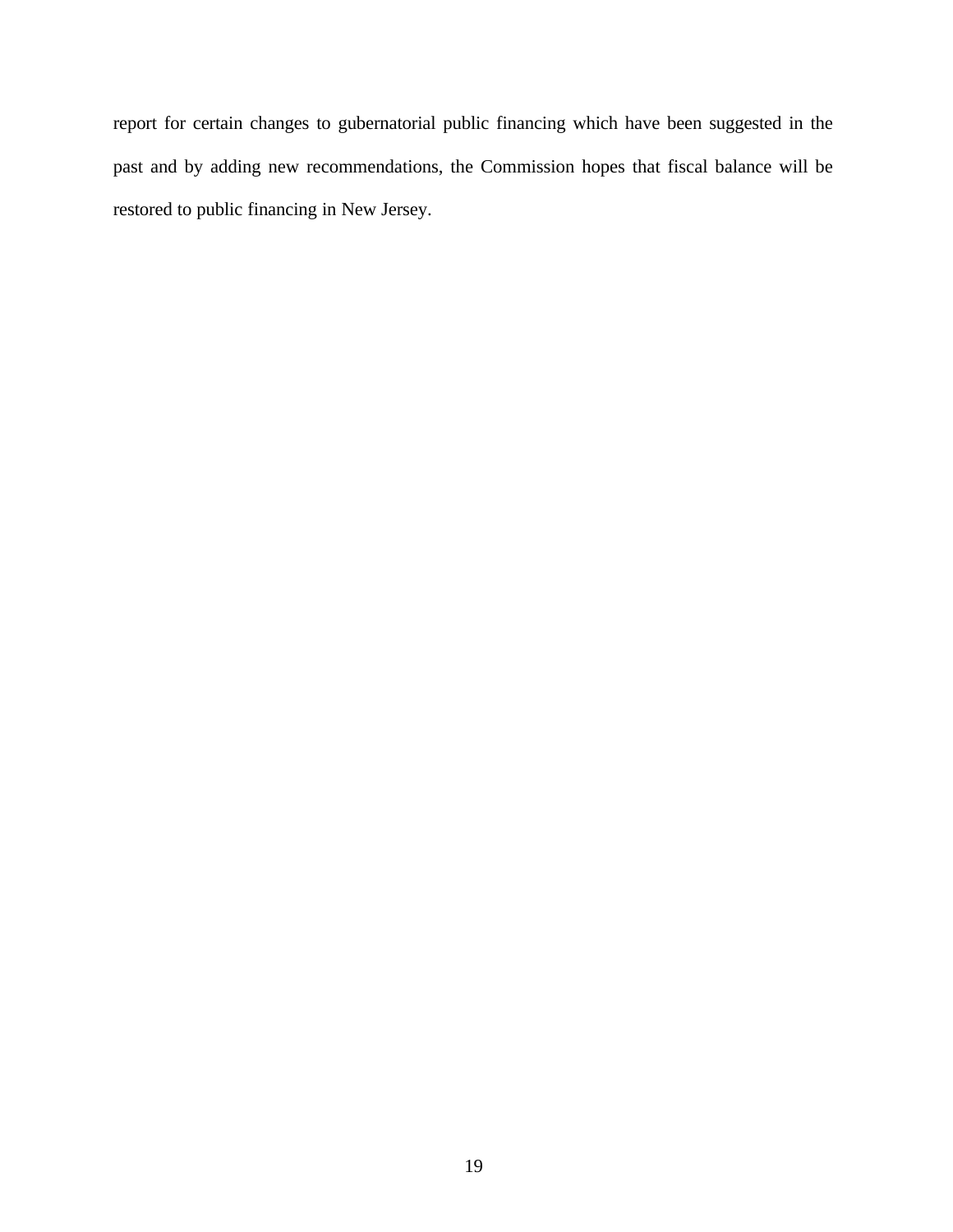#### **NEW JERSEY FIRST TO REQUIRE DEBATES**

Among the dramatic changes to the public financing program which were enacted in January, 1989, was the requirement that receipt of public funds be conditioned upon a candidate's agreement to participate in debates. Never before in any jurisdiction had public financing been tied to such a requirement.

A primary election gubernatorial candidate was required to appear with all candidates of his or her party in two hour-long debates. The two general election candidates were similarly required to debate twice. Many political observers speculated that in the absence of this new statutory mandate, the debates would not have occurred.

The new provisions of the public financing law not only mandated that publiclyfinanced gubernatorial candidates take part in the "interactive" debates, but also permitted nonpublicly financed candidates, who met the \$150,000 qualification threshold test, to participate. The Commission was given the responsibility for selecting sponsors for the four primary election and two general election debates and for hearing and resolving complaints that candidates required to debate had failed to do so.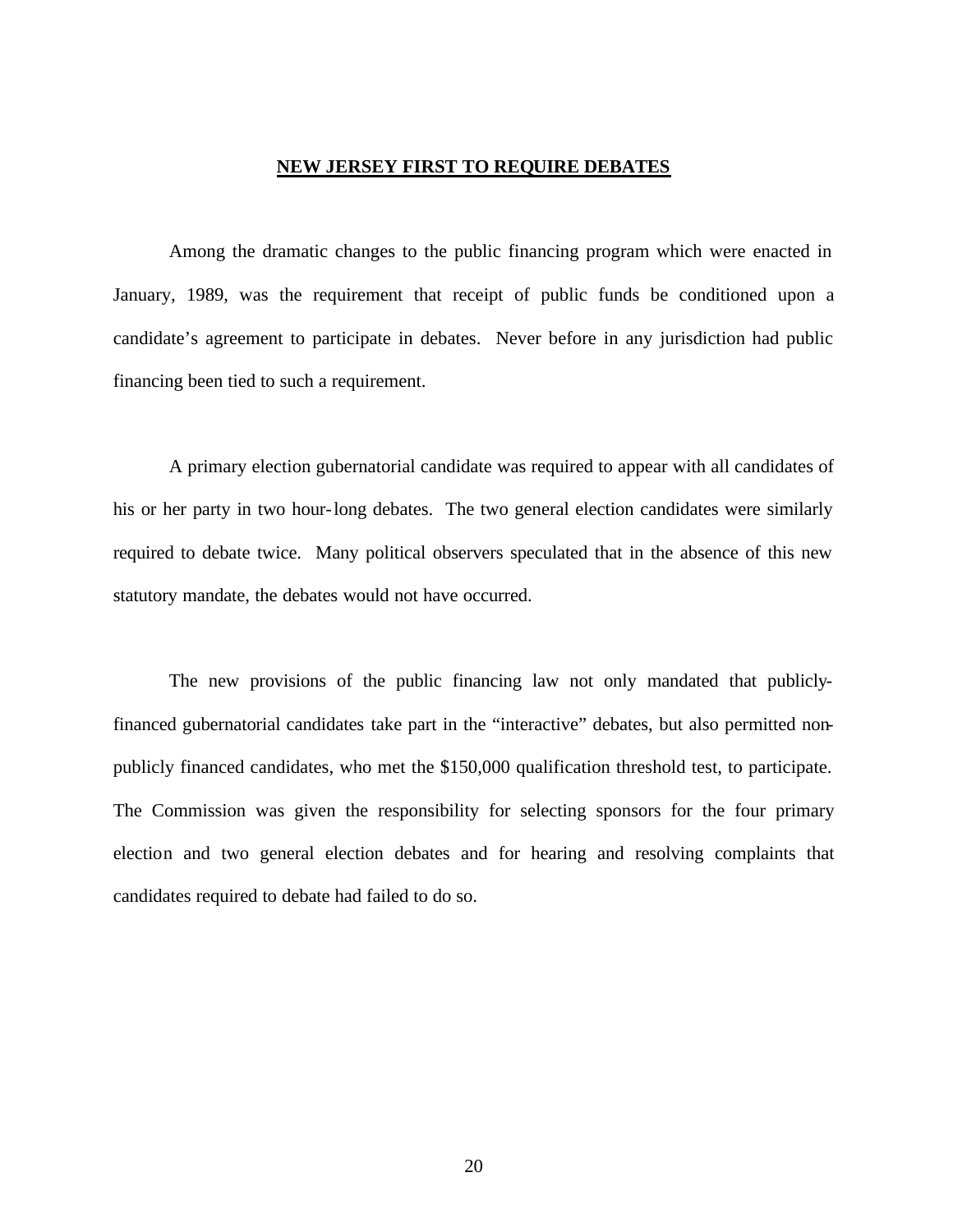The Commission was specifically excluded from any role in determining the rules governing the debates. That task was left to the sponsor organizations. Three criteria for selection of the debate sponsors were included in the new law, and a timetable for the sponsor selection process was established.

The Commission acknowledged immediately that gubernatorial campaigns would require clear guidance to deal with the totally new debate requirement. Therefore, the emergency regulations signed on March 3, 1989, by Governor Thomas H. Kean contained rules to govern the debate sponsor application and selection process and to establish procedures for pursuing a complaint alleging a candidate's failure to debate.

The statutory deadline for applications to sponsor the four primary election debates was March 15, 1989, a date less than two months from the enactment of the totally new debate requirement. The Commission therefore issued a press release to inform the public and prospective debate sponsors of the sponsor selection criteria and process. In order to be considered to sponsor one or more of the primary or general election debates, the statute required that the prospective sponsor must:

> be a private organization which is not affiliated with any political party or with any holder of or candidate for political office,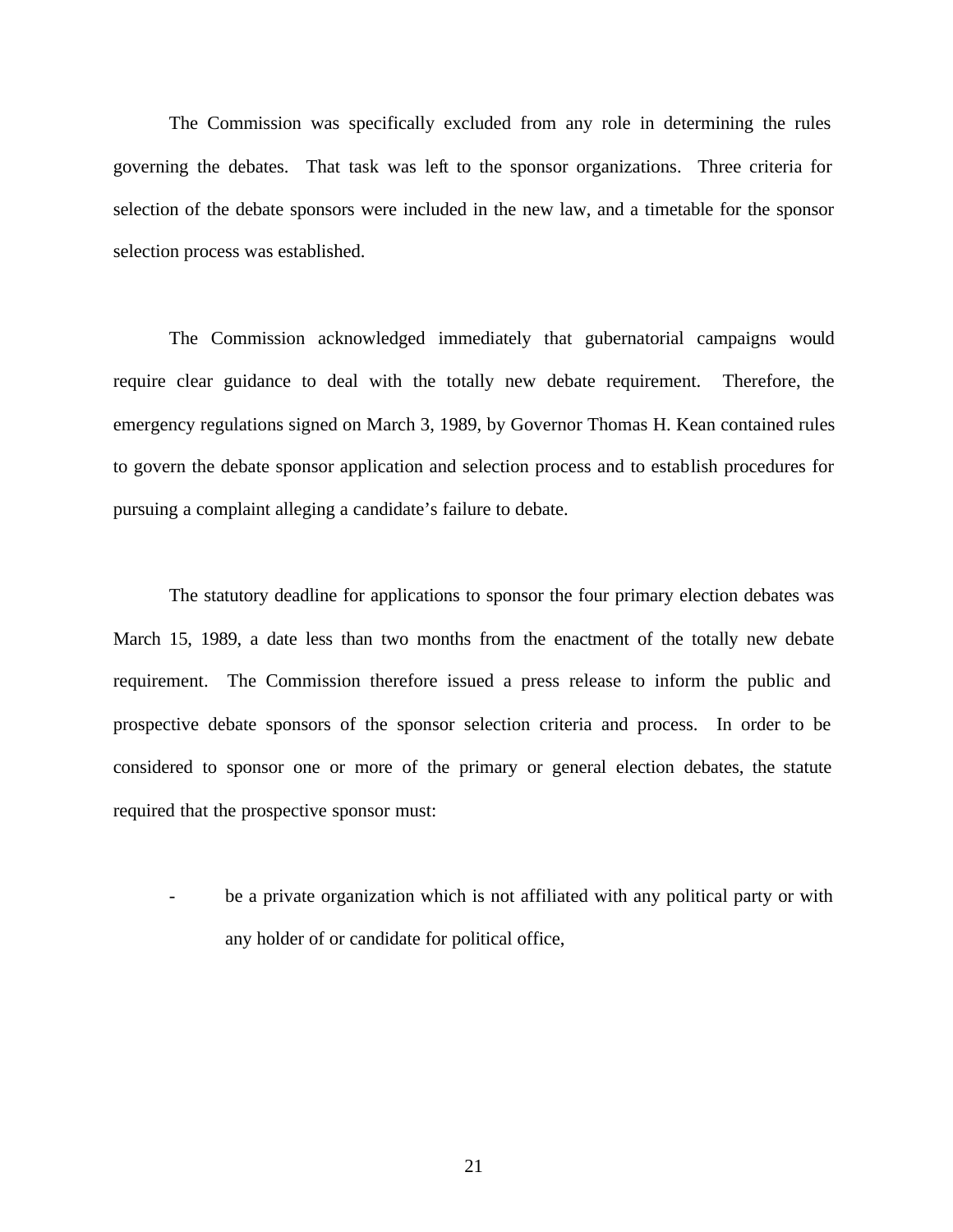- not have endorsed any candidate in the pending primary or general election, and have previously sponsored one or more televised debates for Statewide office in New Jersey since 1976.

The statutory deadline for selection of the primary election debate sponsors, 30 days from the March 15th application cut-off, presented the Commission with an extremely tight timeframe in which to review applications and select qualified sponsors. At its March 21, 1989 meeting, the Commission therefore evaluated and reviewed the debate sponsor applications submitted by six entities, and selected the League of Women Voters of New Jersey Education Fund and WPVI/TV6 (Philadelphia) with WABC/TV7 (New York) to sponsor the four primary election debates.

The League of Women Voters sponsored debate for Democratic candidates was held on May 15, 1989, and the League sponsored debate for Republican candidates was held on May 17, 1989. Both events were held from 8:00 to 9:00 p.m. on the Douglass College Campus in New Brunswick, and were televised on WCAU-TV and New Jersey Network.

On WPVI/TV6 and WABC/TV7, the Republican candidates faced each other on May 20, 1989 from 7:00 to 8:00 p.m. and their Democratic counterparts debated from 8:00 to 9:00 p.m. on the same day.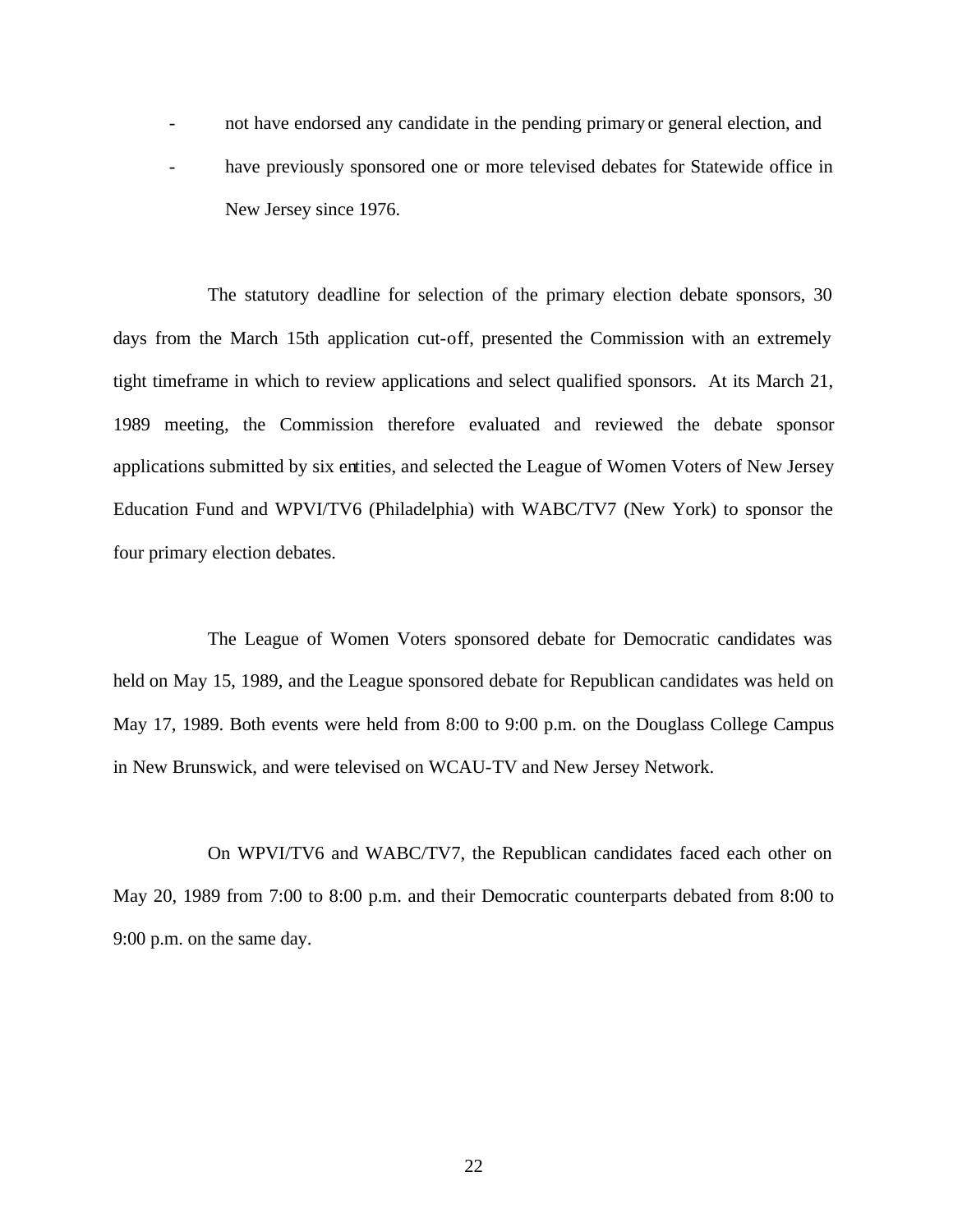For the two 1989 general election debates, sponsor applications were required to be filed by July 3, 1989, with selection of the sponsors to occur no later than August 2, 1989. At its July, 1989 meeting, the Commission selected the Asbury Park Press with WWOR/TV9 (Secaucus) and KYW/TV3 (Philadelphia) and WPVI/TV6 with WABC/TV7 from among nine applicants.

General election candidates Florio and Courter debated on September 25, 1989 from 8:00 to 9:00 p.m. at Monmouth College in the Asbury Park Press and WWOR/TV9 debate. They faced each other again on October 11 from 7:00 to 8:00 p.m. in the WPVI/TV6 and WABC/TV7 debate.

The Commission believes that public response to the debates was favorable because, for the first time, publicly-financed gubernatorial candidates were required to appear and air their views at least twice during each election in a non-candidate directed debate. In information provided by the two general election debate sponsors, the Commission was advised that viewership of the debates was extensive. WWOR/TV9 advised the Commission that at least 115,000 households, over 230,000 people, in the 15 northern counties of New Jersey watched the September 25th debate. WPVI/TV6 and WABC/TV7 reported that a special study of Nielson ratings indicated that over 350,000 homes throughout New Jersey watched the October 11th debate.

As a result of its first experience in 1989 with gubernatorial debates, the Commission has identified problems for which it will suggest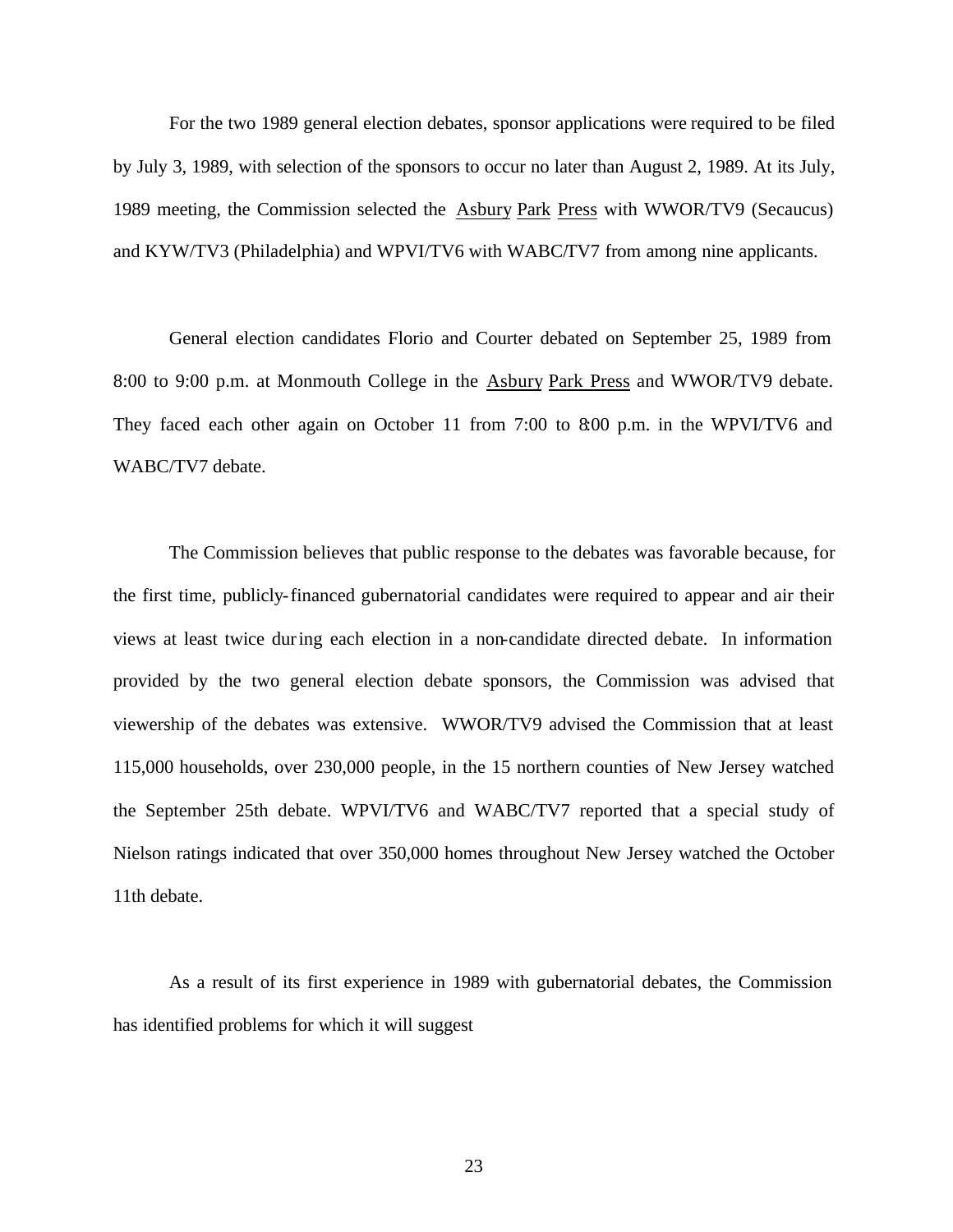possible remedies. These include the statutory limitations on the debate sponsor applicant pool, and access to the debates by non-publicly financed candidates. Further, two practical problems with the statutory debate timetable became apparent following the conclusion of the first debate cycle. The sponsor application and selection timetable and the time provided for Commission determination of a candidate's eligibility to participate in the primary election debates require modification.

In November, 1991, Governor Jim Florio signed into law A2421 (Baer and Mazur) which expanded eligibility to sponsor gubernatorial debates by relaxing the sponsorship criteria for a very specific group of potential sponsors. Associations of two or more news publications or broadcasting outlets and associations of news or press service correspondents having a substantial readership or audience in New Jersey but which have not had experience in televised debates for New Jersey Statewide office are now eligible to apply to sponsor debates. The Commission welcomes this expansion of the pool of potential debate sponsors.

In applying the statutory criteria for 1989 primary election debate sponsorship, the Commission had reluctantly determined that New Jersey Network with the Rutgers University Department of Journalism were, as divisions within New Jersey State government, not private organizations and therefore ineligible to be considered for sponsorship. The Commission believes that disqualification of such entities from sponsoring gubernatorial debates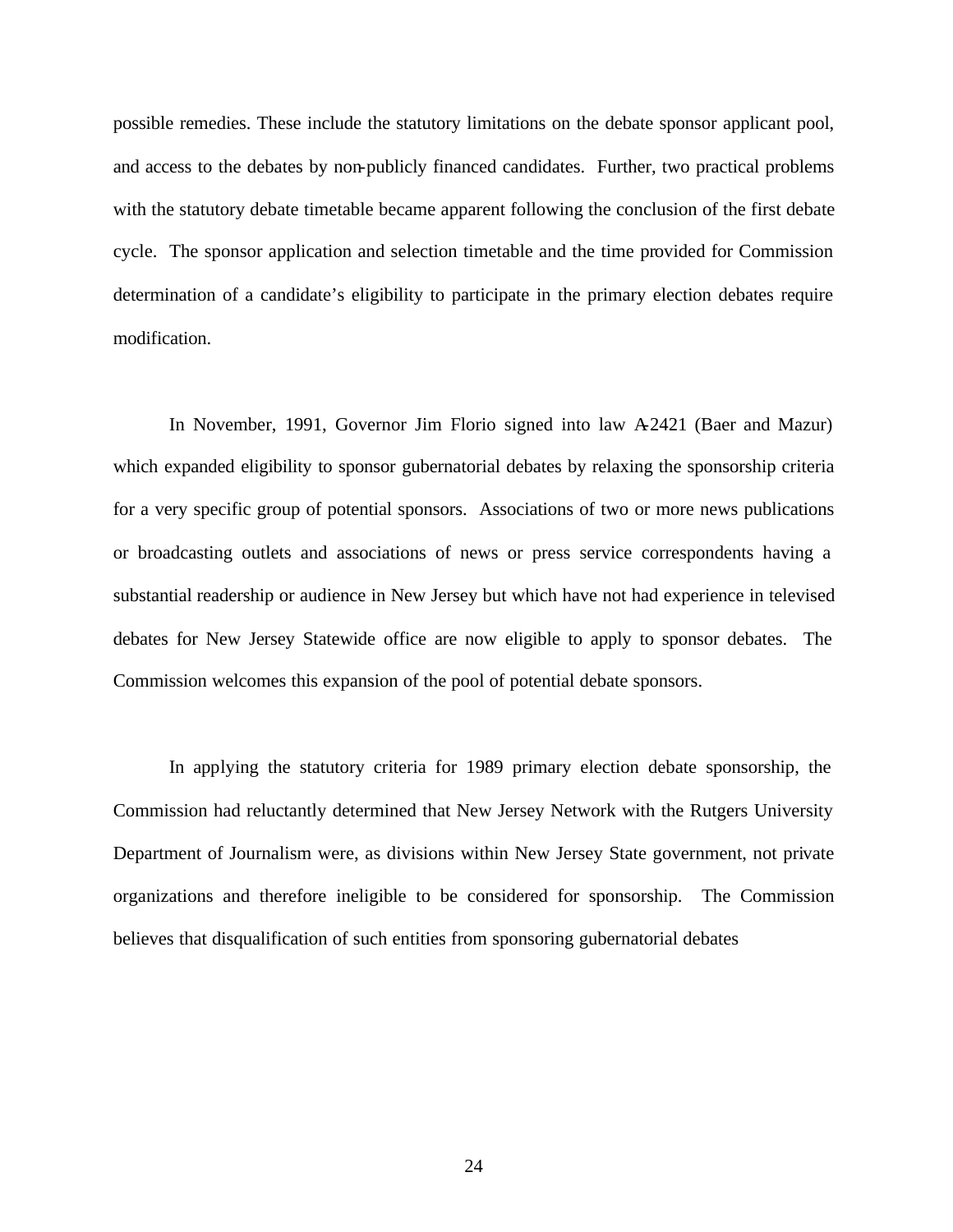excludes qualified sponsor entities from consideration by the Commission. The Commission will therefore recommend to the Legislature that the sponsor pool be further widened by deletion of the statutory requirement that sponsors be "private" organizations.

Dissatisfaction was expressed with the debate process, in both the primary and general election cycles, by those candidates who were denied access to the debates because they could not meet the \$150,000 qualification criterion.

During the public hearings held by the Commission in 1990, both party-affiliated and independent candidates complained that they were excluded from the new mandated debates because their campaigns did not reach the \$150,000 qualification threshold. The Commission urges these candidates and their representatives to approach the major media outlets serving New Jersey prior to each election cycle to encourage that they be provided with media time. Further, the Commission encourages candidates who do not qualify to participate in the required gubernatorial debates to approach the New Jersey Public Broadcasting Authority as a possible forum for presentation of their candidacies.

During its first experience administering the debate program, the Commission observed that more time should be allowed for selection of both primary and general election debate sponsors. The Commission was given 30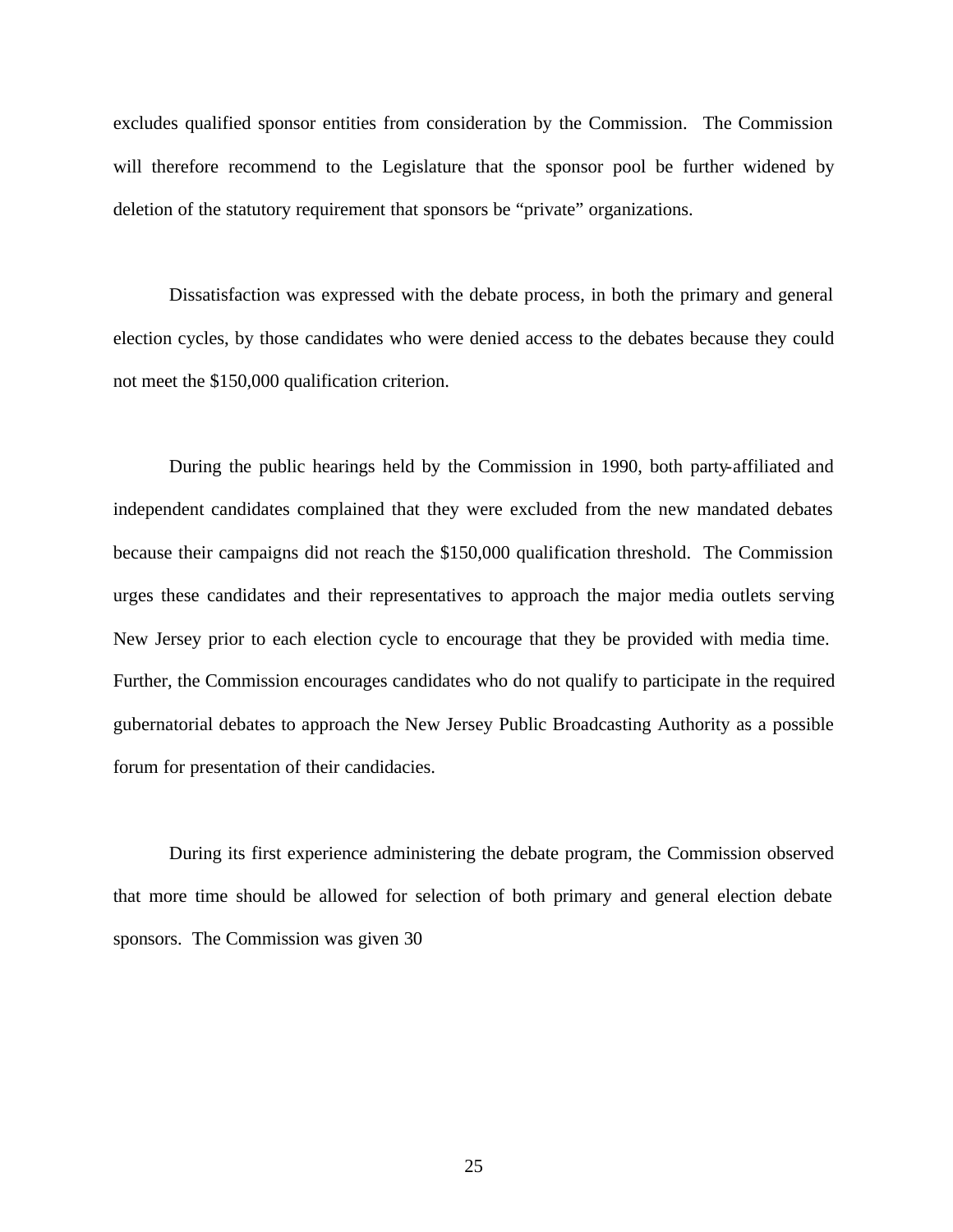days in the new statute from the March 15th and July 1st deadlines in which to process and review the sponsor applications. It is entirely possible that the number of sponsor applications will increase in future public financing cycles. Further, sponsor selection occurs concurrently with the processing of public fund submissions by the public financing staff. The Commission therefore believes that additional time for Commission consideration of the sponsor applications would be beneficial.

By making the sponsor application deadlines one month earlier for both the primary and general elections, February 15th and June 1st, and by giving the Commission 60 days in which to select sponsors, the Commission would gain valuable time in which to resolve the numerous issues raised by the sponsor applications. The Commission will therefore recommend to the Legislature that the gubernatorial debate sponsor application deadlines be changed to February 15th and June 1st, and that it be given 60 days from the earlier deadlines to complete the selection process.

The existing statutory primary election debate timetable also severely compresses the time within which the Commission may be called upon to determine candidate eligibility to participate in the primary election debates. The earliest permissible date for a primary election debate is currently set at 48 days before the election. The deadline for a candidate to establish eligibility to debate is 54 days before the election, potentially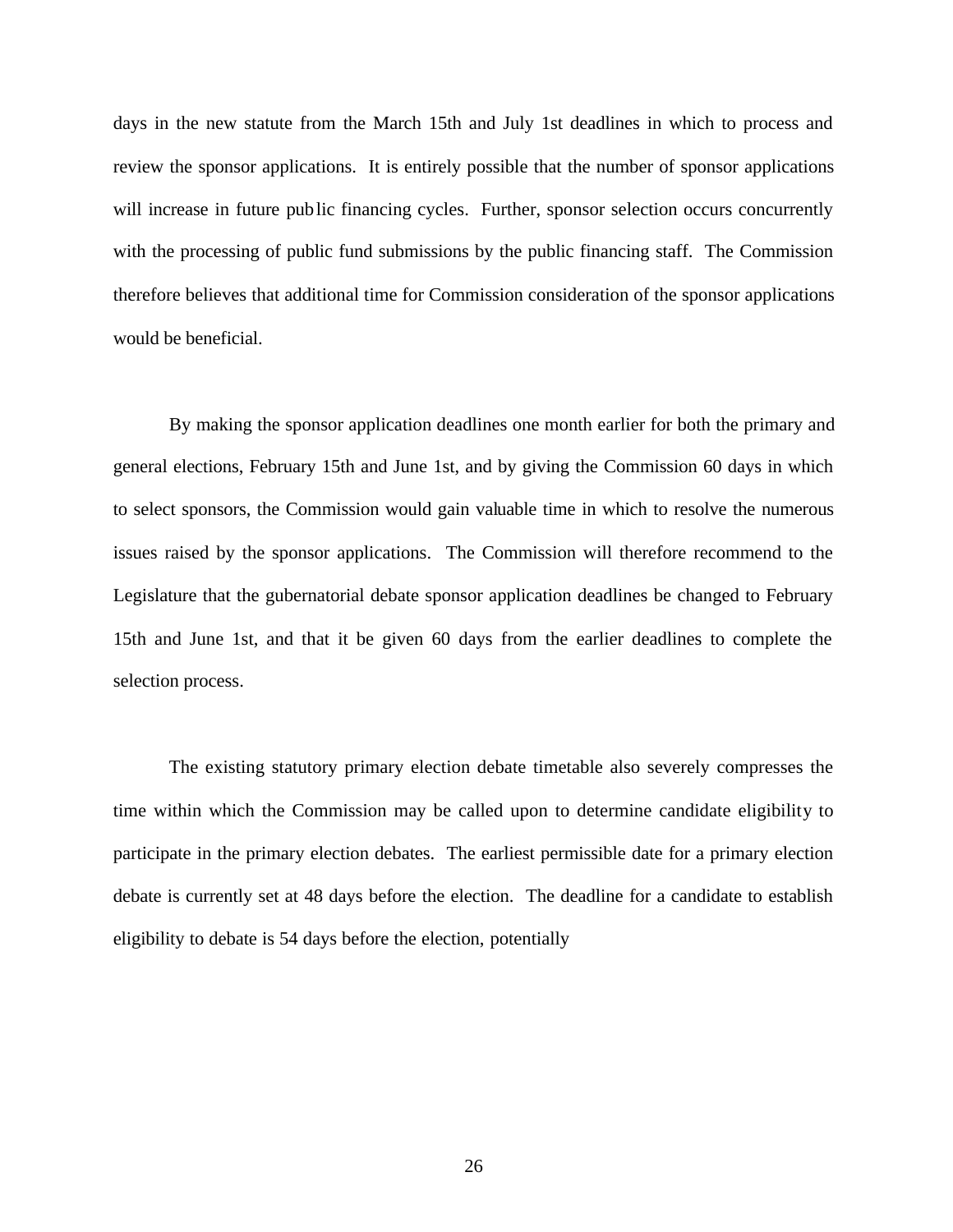giving staff only six days to review the qualification documents of an unknown number of candidates.

The Commission will therefore recommend to the Legislature that the statute be amended to make the earliest date for a primary election debate 44 days before the election to permit at least ten days for Commission verification of candidate qualification and eligibility for debate participation.

The Commission believes that the innovative debate requirement in gubernatorial public financing in New Jersey significantly enhances the program. The legislative recommendations offered by the Commission will enhance the visibility of the debate requirement by expanding eligibility for debate sponsorship to a wider pool of applicants. They will also improve administration of the program by providing crucial additional time for sponsor selection and for determination of candidate eligibility to debate.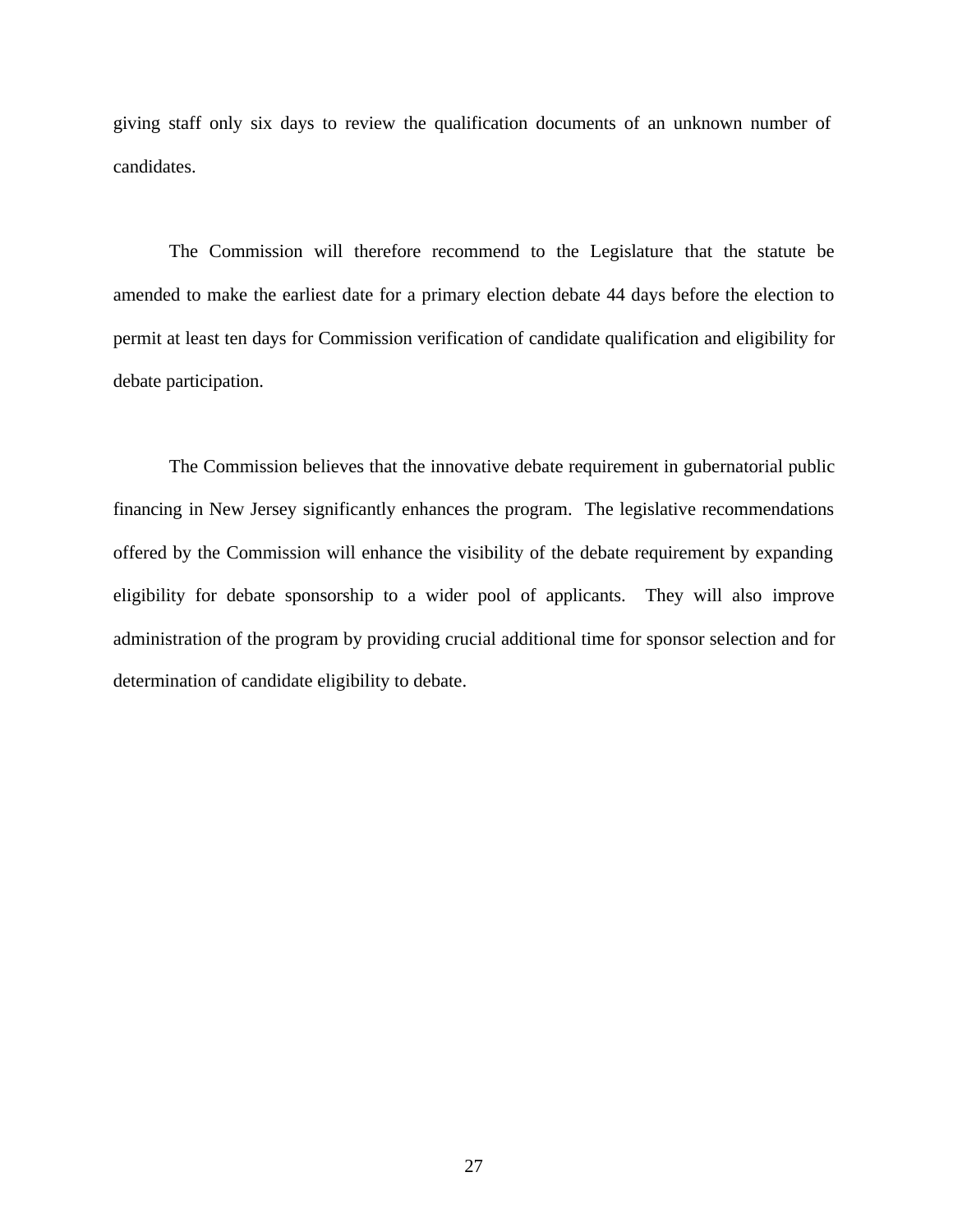#### **EXECUTIVE SUMMARY**

This study continues the Commission's commitment to report to the public after the conclusion of each gubernatorial public financing program. Since 1977, the Commission has critically examined the program and has sought the input, through public hearings, of those observing it. Seventeen individuals, including 1989 gubernatorial candidates and campaign staff members, testified at hearings held in 1990. The recommendations for statutory changes, which appear in this report, are therefore the result of Commission observation and analysis of public financing and assimilation of the public comments received.

New Jersey's gubernatorial public financing program has three goals:

### 1. To enable candidates of limited financial means to seek election to the State's highest office

Factors unique to New Jersey make the gubernatorial race an extremely expensive one to undertake. There are no other offices of New Jersey State government elected by a Statewide constituency. Therefore, a candidate aspiring to achieve name recognition throughout New Jersey must depend upon the broadcast media. However, New Jersey is served by two separate and extremely expensive media markets: New York City and Philadelphia. New Jersey gubernatorial campaigns therefore require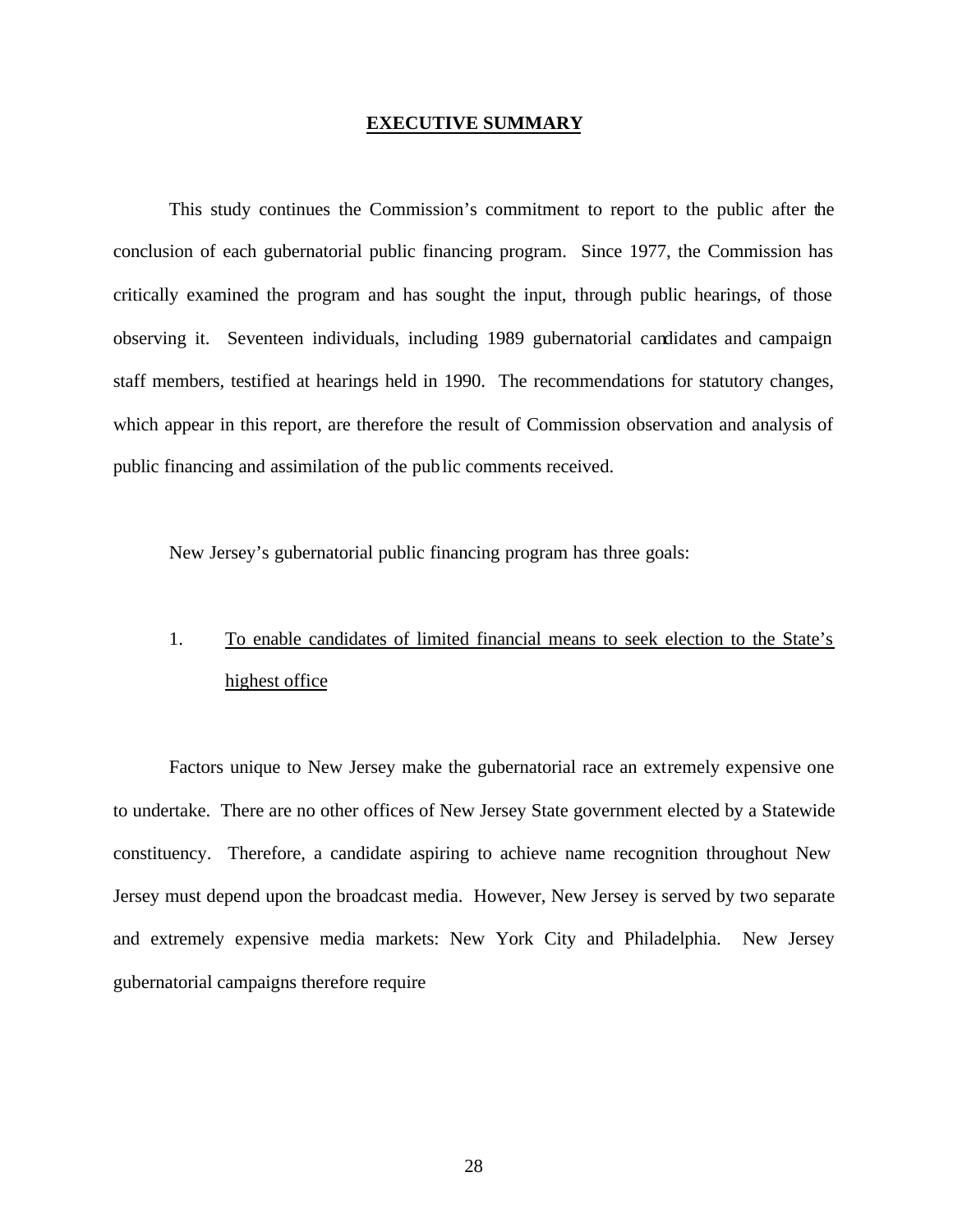considerable financial resources to communicate with voters throughout the State, and the existence of public financing may be the determining financial factor in a potential candidate's gubernatorial ambition.

## 2. To provide adequate financing so that gubernatorial candidates may conduct their campaigns free from improper influence

Because of its extensive appointment power and the ability to exercise absolute, conditional, and line item vetoes over legislation, the New Jersey governorship is one of the strongest in the nation. It is therefore essential that the campaign contribution limit, currently set at \$1,500 per contributor, continue to operate to prevent any single contribution source from exerting undue influence over a gubernatorial candidate.

# 3. To distribute public funds to qualified candidates in a financially responsible way

The Commission's goal of responsible distribution of public money to qualified candidates has also been met each year. However, the Commission is compelled to point to the dramatic statutory change in the fiscal status of the program which occurred in 1989. As a result of the legislative amendments enacted in 1989, the fiscal under-pinnings of the program have deteriorated, and the goal of supporting gubernatorial public financing through the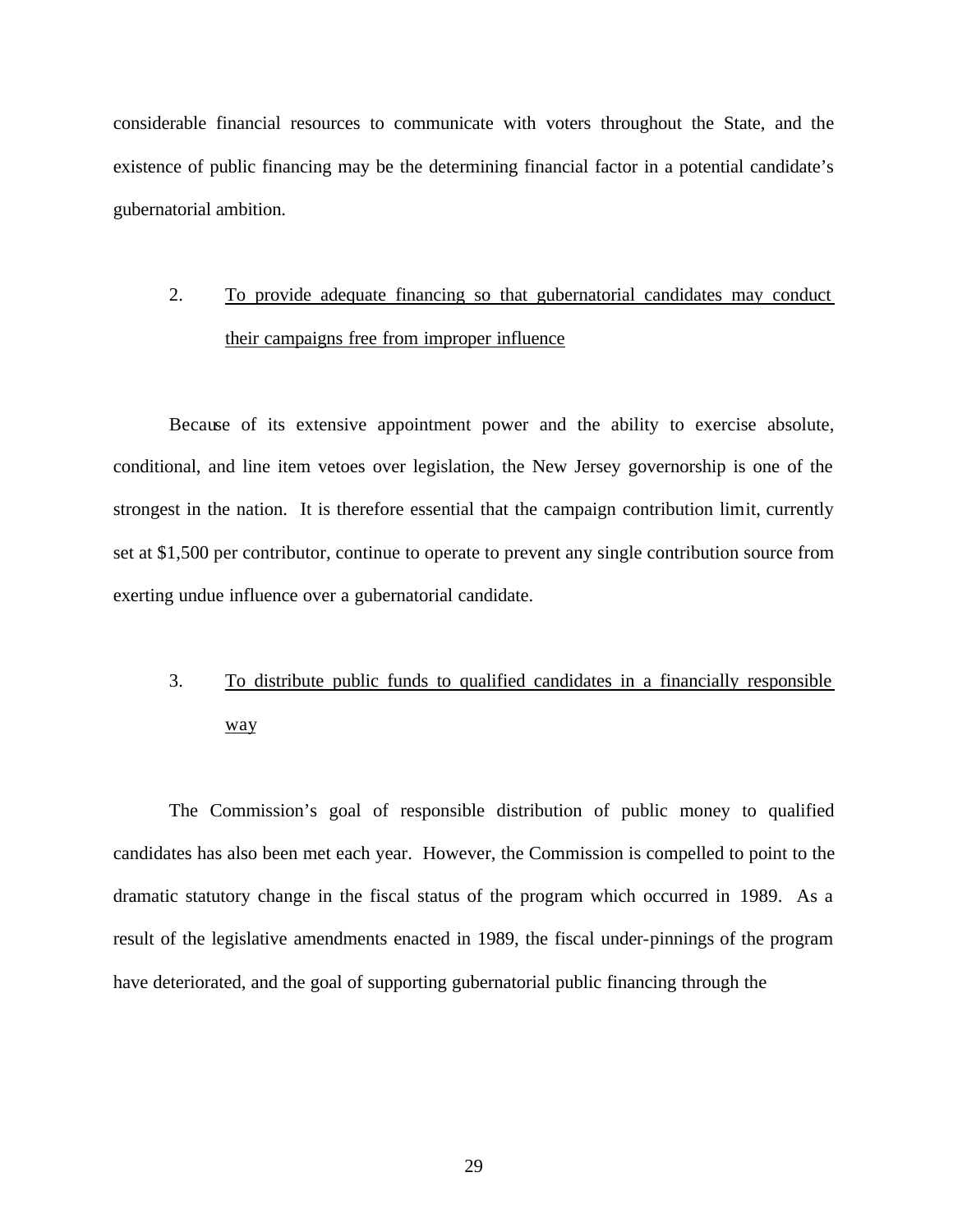voluntary income tax check-off must be abandoned unless remedial legislative action is undertaken.

Gubernatorial public financing in New Jersey is funded by the \$1 State income tax check-off established in 1976 pursuant to N.J.S.A. 54A:9-25.1. If the amounts checked off by taxpayers and paid into the Gubernatorial Elections Fund over each four-year cycle prove insufficient to cover the public funds distributed to gubernatorial primary and general election candidates, N.J.S.A. l9:44A-30 requires that additional funds be appropriated out of the General Treasury of the State. In the 1977, 1981, and 1985 publicly-financed elections, a total of \$17,033,442.14 in public funds was paid out to candidates (Table V), and approximately \$15 million was collected in the Gubernatorial Elections Fund. Before the 1989 program, amounts checked off and paid into the Fund were almost able to replenish the amounts paid out to candidates.

However, the 1989 amendments resulted in a record distribution of \$15.3 million to primary and general election candidates, an amount that almost equals the \$17 million total distributions of the three prior programs combined. The dramatic increase in public matching funds paid out to candidates mandated by these legislative amendments far outstripped the revenue raising capacity of the existing check-off, which collects approximately \$6 million during each four-year cycle, to cover the cost of public financing (Table VI).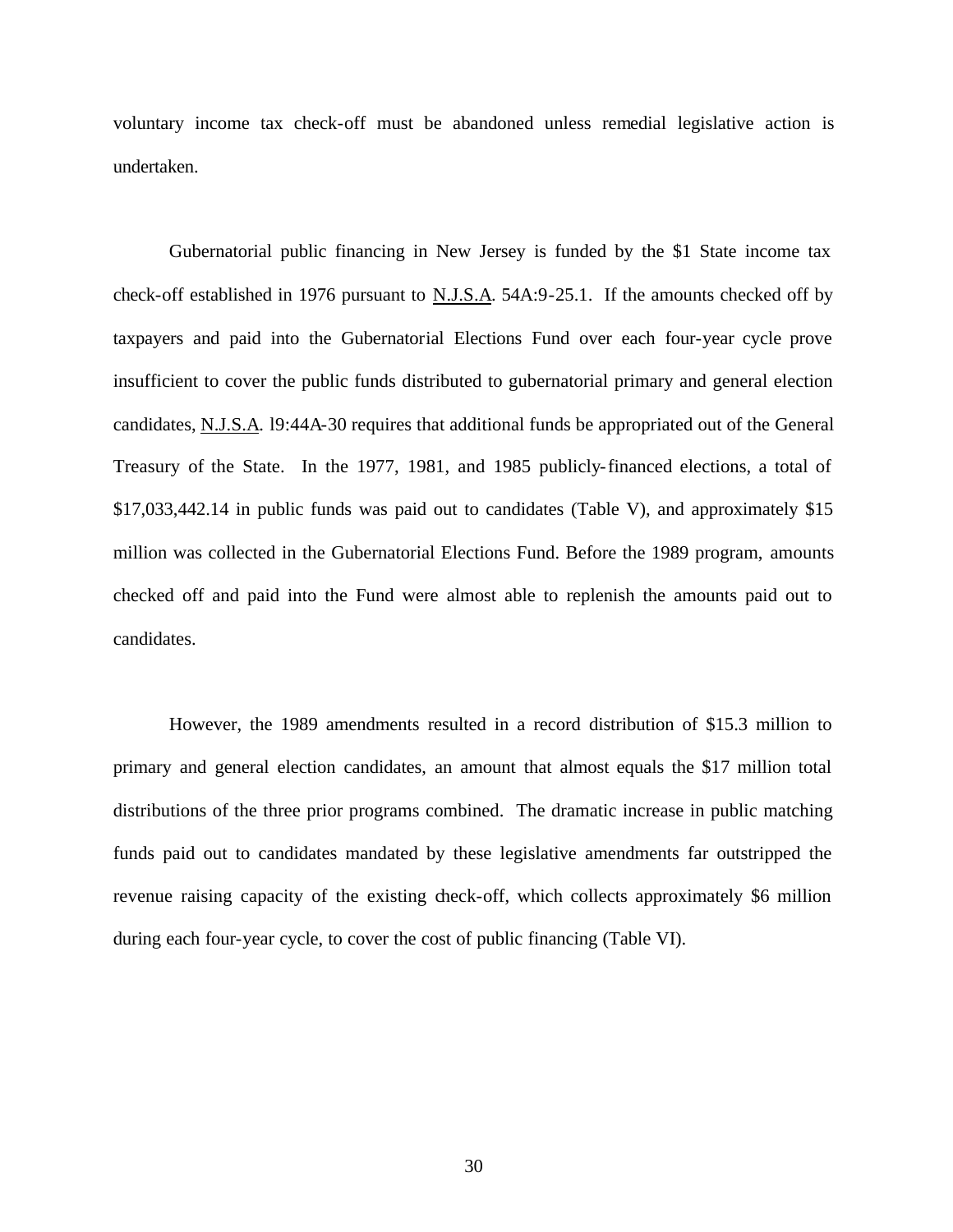The \$1 New Jersey check-off funding mechanism has remained unchanged since its inception in 1976 in spite of documented large increases in the cost of campaigning, and in spite of the dramatic increase in public funds distributed to candidates. The program has lost its ability to raise sufficient revenue over each four-year election cycle, and unless the check-off is raised to at least \$2, there is no prospect for the program to once again become self-sustaining.

Further compounding the fiscal drain on the program is the creation in 1989 of the statutory campaign cost adjustment factor which mandates that if the costs of campaigning increase, there must be a corresponding increase in the amounts paid out to candidates. The \$1 check-off will therefore become even less adequate.

The Commission's 1988 Gubernatorial Cost Analysis Report concluded that campaign costs had risen 60.3 percent during the period 1981 to 1989, while the check-off remained static at \$1 over the 13-year period 1976 to 1989. For this reason, and to preserve the fiscal viability of the program, the Commission will recommend that legislation be enacted to increase the check-off for 1993 to \$2, and that the check-off be adjusted on a quadrennial basis, along with the other limits and thresholds in the law, to account for increases in the costs of campaigning.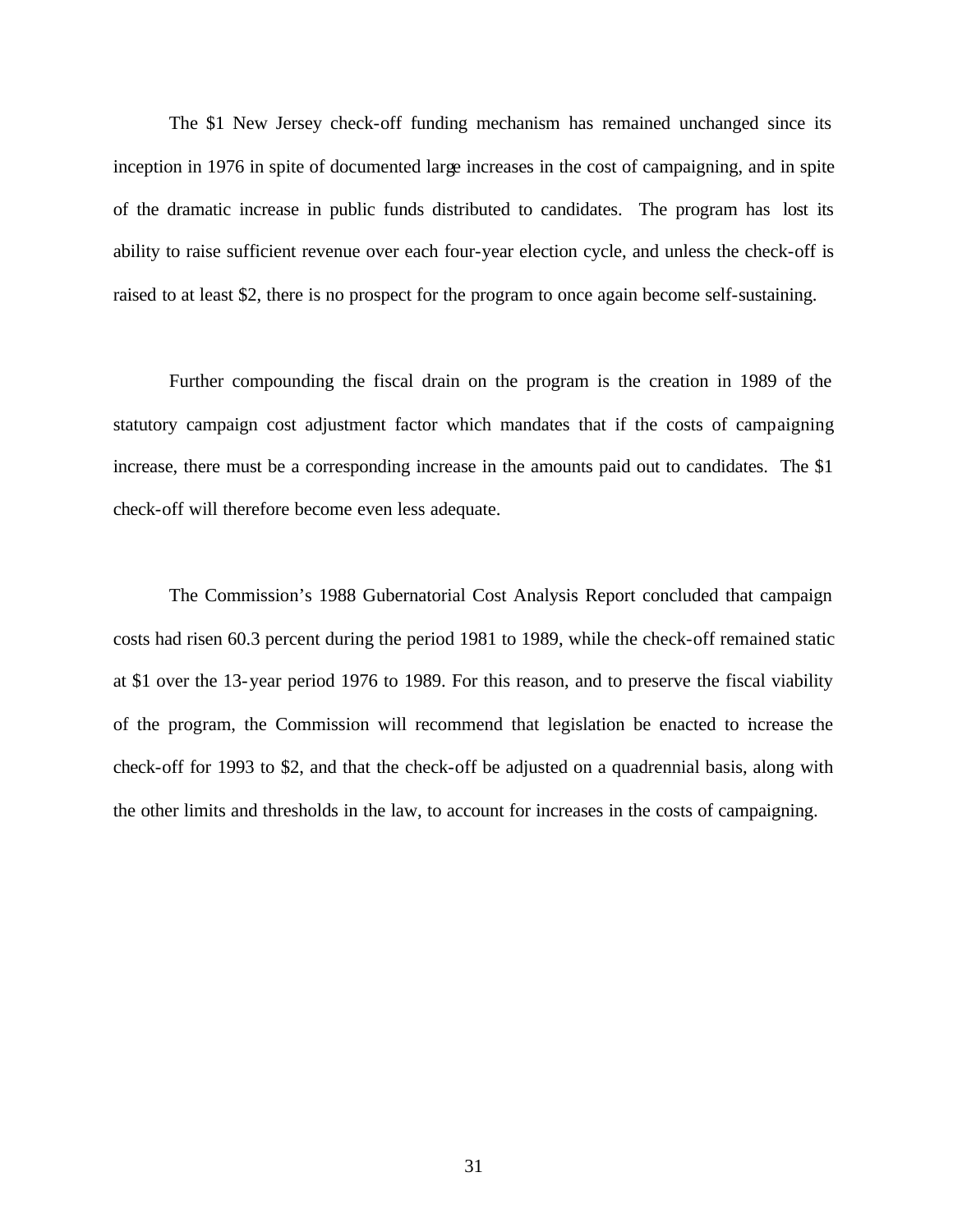Far less than the total \$15.3 million in public funds would have been distributed in 1989 if Commission recommendations made in 1982 and 1986 had been adopted. The 1989 public funds caps of \$1.35 million per primary election candidate and \$3.3 million per general election candidate were far more generous than the \$500,000 and \$1 million recommended by the Commission. The Commission therefore recommends that the \$1.35 million and \$3.3 million public funds caps be reduced for 1993 to no more than \$1 million per candidate in the primary election and \$2 million per candidate for the general election, and that these caps be subject to the quadrennial campaign cost adjustment. The Commission identified the 2:1 matching ratio as too high, and will recommend in this report that the ratio be reduced to 1:1 for future gubernatorial general elections.

While the Commission continues its firm belief that Gubernatorial Public Financing is an essential component in New Jersey's gubernatorial elections, the program must be refinanced. Only with a fundamental restructuring to increase the pay-in from the tax check-off and to reduce the pay-out to candidates will the program be able to again approach self-support. Gubernatorial public financing's goal should be to provide candidates with "seed money" to start their campaigns not to be the major source of their funding. The test in New Jersey therefore is to refinance and rethink the program to make it fiscally responsible and sound especially in the midst of a national recession. The principal goal of the legislative recommendations contained in this report is to accomplish that end.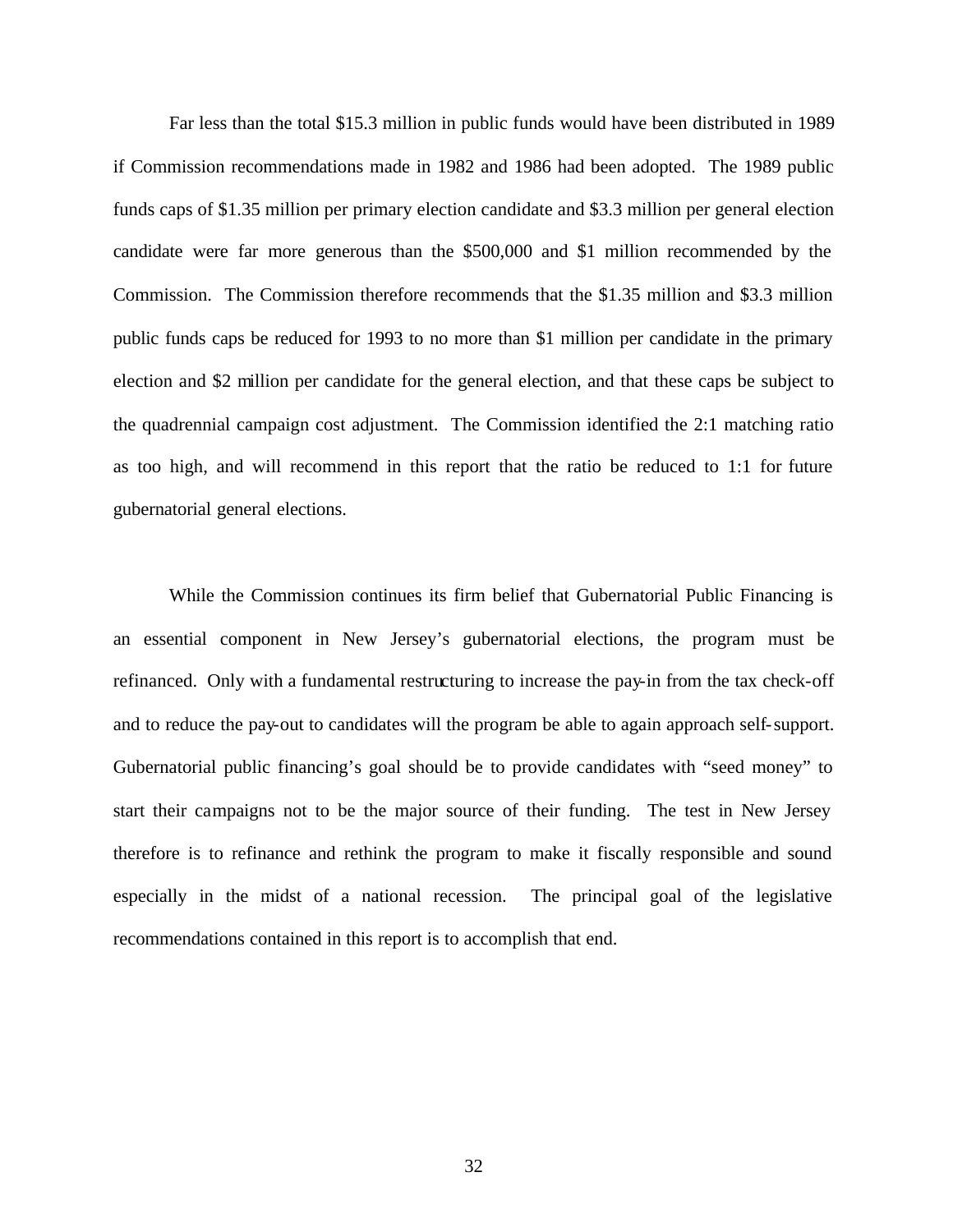The Commission recommendations are:

- 1. Reduce the primary election public funds cap to \$1 million and the general election public funds cap to \$2 million in 1993 and make those caps subject to the adjustment by the quadrennial cost adjustment;
- 2. Lower the matching ratio of public-to-private dollars from two-for-one to onefor-one in the general election;
- 3. Increase the income tax check-off for the Gubernatorial Elections Fund to \$2, and make the check-off subject to the quadrennial campaign cost adjustment;
- 4. Provide to the Commission an appropriation for administrative costs adequate in amount to permit operation of the public financing program to safeguard the contribution limit and the use of public funds;
- 5. Eliminate the primary and general election expenditure limits;
- 6. Lengthen the campaigns' period of retention of postelection unspent funds from six to twelve months, and clarify that all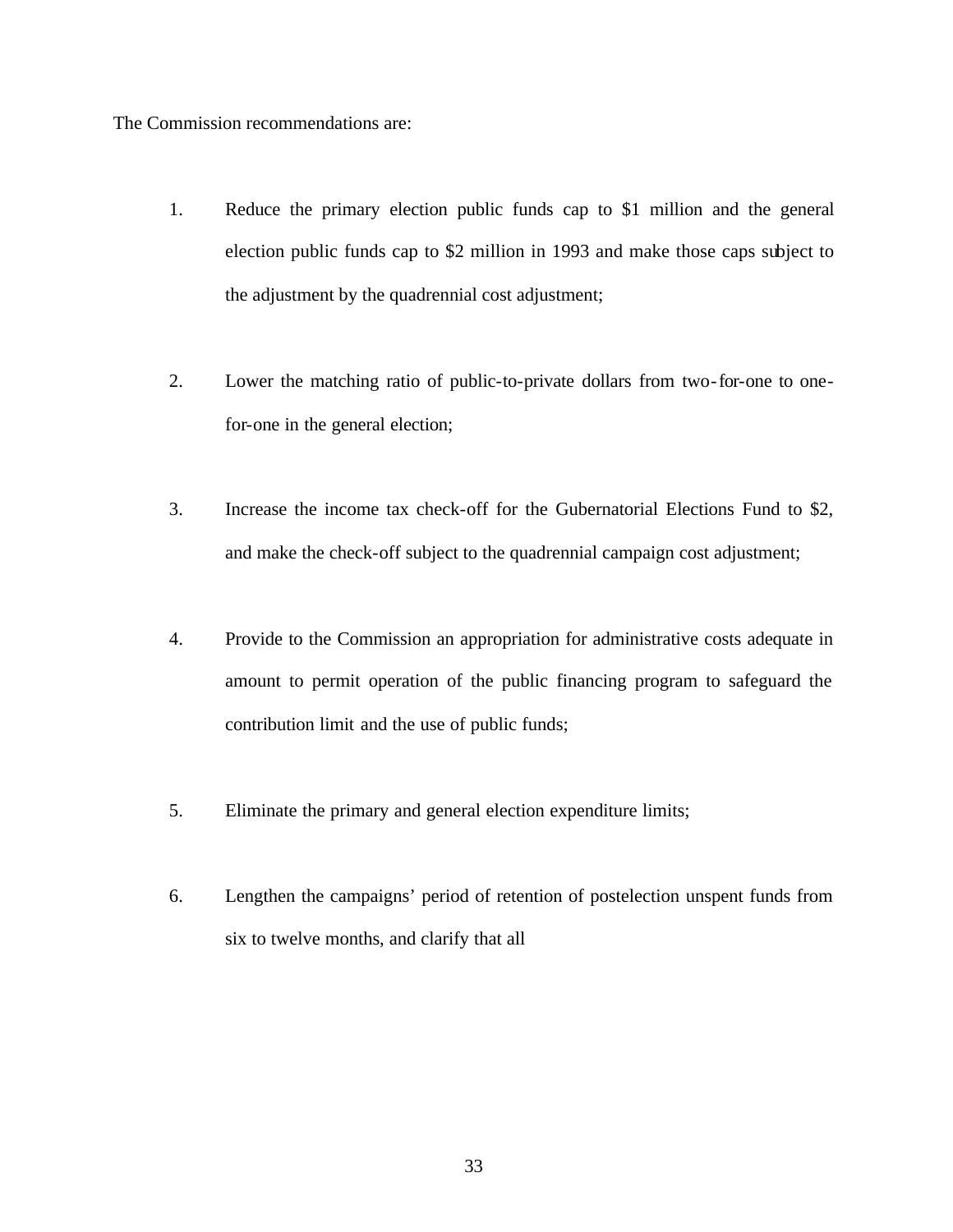unspent campaign funds, both public and private, are to be refunded to the State;

- 7. Modify the \$12,500 public fund submission incremental threshold to permit a single final submission for public funds by each campaign to be below the threshold;
- 8. Modify the statutory deadlines for submission of applications to sponsor gubernatorial debates from March 15th and July 1st to February 15th and June 1st and lengthen the selection period to 60 days;
- 9. Change the earliest date for a gubernatorial primary election debate from the 48th day prior to the primary election to 44 days before the election to permit time for Commission verification of a candidate's qualification for receipt of public funds and therefore eligibility for debate participation;
- 10. Delete the statutory requirement that gubernatorial debates sponsor applicants be "private" organizations; and,
- 11. Eliminate the statutory provision for special State Committee gubernatorial accounts.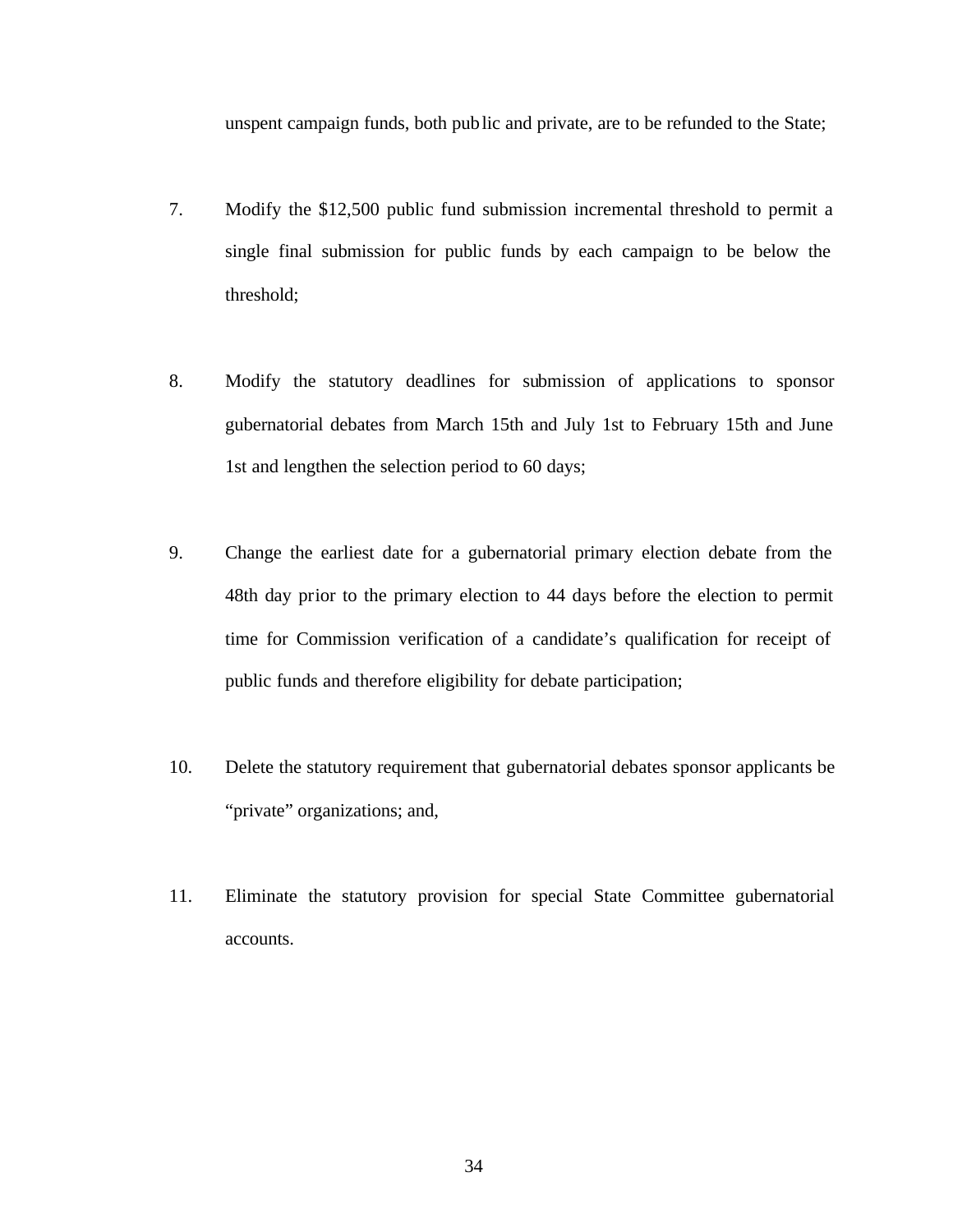#### **COMMISSION RECOMMENDATIONS**

### 1. **Reduce the 1993 primary and general election public funds caps**

The substantial upward revision of the public funds caps by the 1989 amendments to the gubernatorial public financing program more than doubled the 1985 primary election cap and almost tripled the 1985 general election maximum. The resulting \$15.3 million in public funds distributed in the 1989 primary and general elections created fiscal imbalance in gubernatorial public financing and was therefore closely related to the substantial amounts paid out to the publicly-financed candidates (Tables I and II).

The new \$1.35 million primary election cap and \$3.3 million general election cap were dramatically higher than the \$500,000 and \$1 million amounts recommended by the Commission in 1982 and 1986. The revised \$3.3 million general election cap alone guaranteed that the pay-out in public money to two candidates (\$6.6 million) would outstrip the ability of the voluntary income tax check-off to fund the program.

Therefore, the Commission now more than ever endorses the necessity of public funds caps as the component in the New Jersey gubernatorial public financing scheme to control the total amount of public funds distributed to candidates. As the Commission noted in its report on the 1985 public financing program, public funds caps are necessary to prevent uncontrolled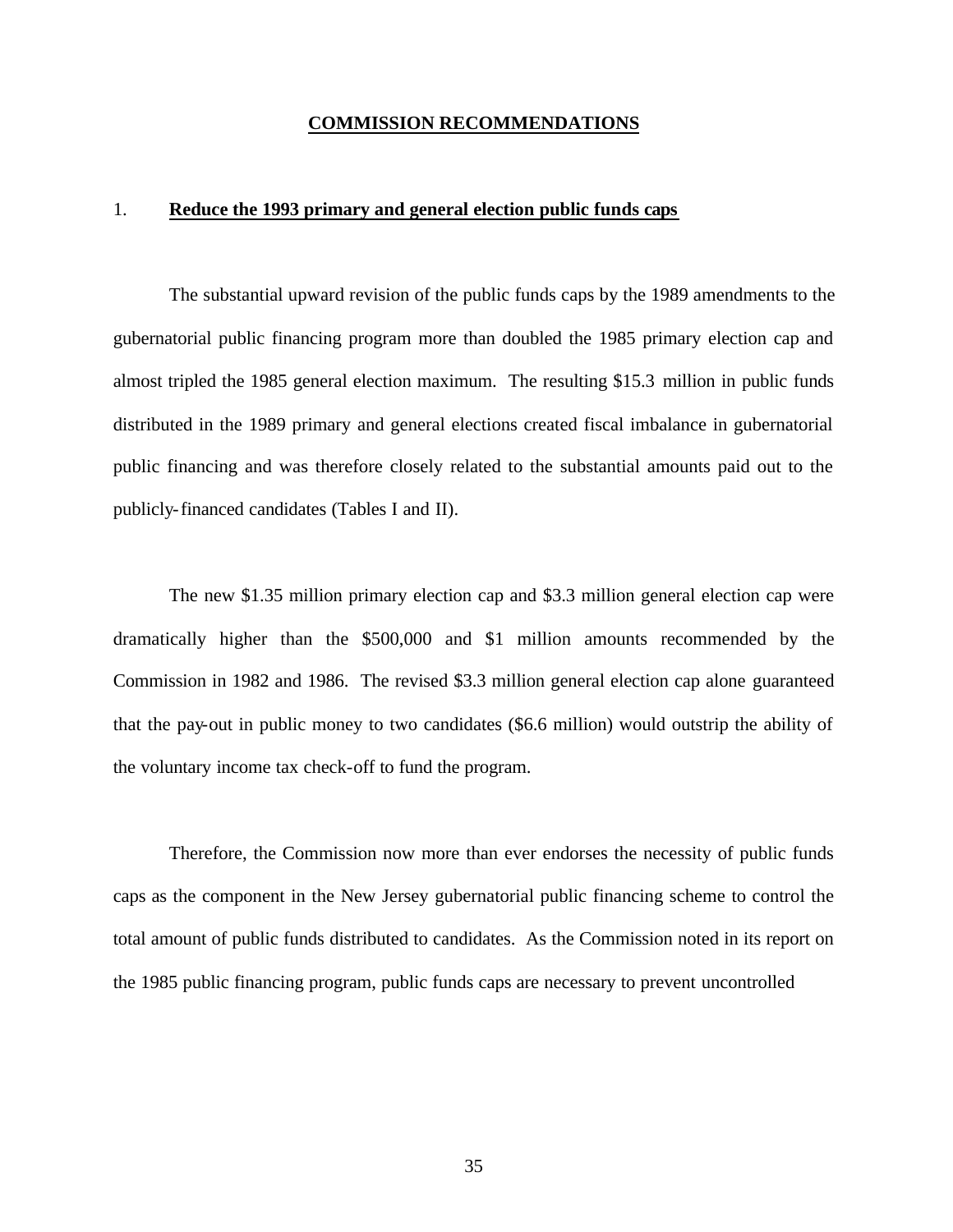distribution of public money to candidates. Such caps would become even more important to regulate the pay-out to candidates in a public financing program without expenditure limits, as is being recommended once again by the Commission.

If each of the eight qualified 1989 gubernatorial primary election candidates had received the \$500,000 maximum recommended in the past by ELEC, \$4 million in primary election public funds would have been distributed. Similarly, the two 1989 general election candidates would together have received \$2 million. A total of \$6 million would have been provided to the qualified primary and general election candidates, rather than the \$15.3 million that was in fact distributed, and the program could have been sustained by the existing tax check-off revenues.

The Commission acknowledges, however, that the public funds caps it recommended in 1982 and 1986 require upward adjustment to be viable for 1993 campaigns. In its 1989 gubernatorial Cost Analysis Report, the Commission concluded that campaign costs had risen by over 60 percent during the period 1981 to 1989. The Commission believes that it is prudent to assume that campaign costs will have risen even further by 1993. The Commission therefore recommends that the public funds caps for 1993 be reduced from their 1989 levels, but increased over the amounts recommended in both 1982 and 1986, to \$1 million per candidate for the primary election and \$2 million per candidate for the general election. These new reduced public funds limits should then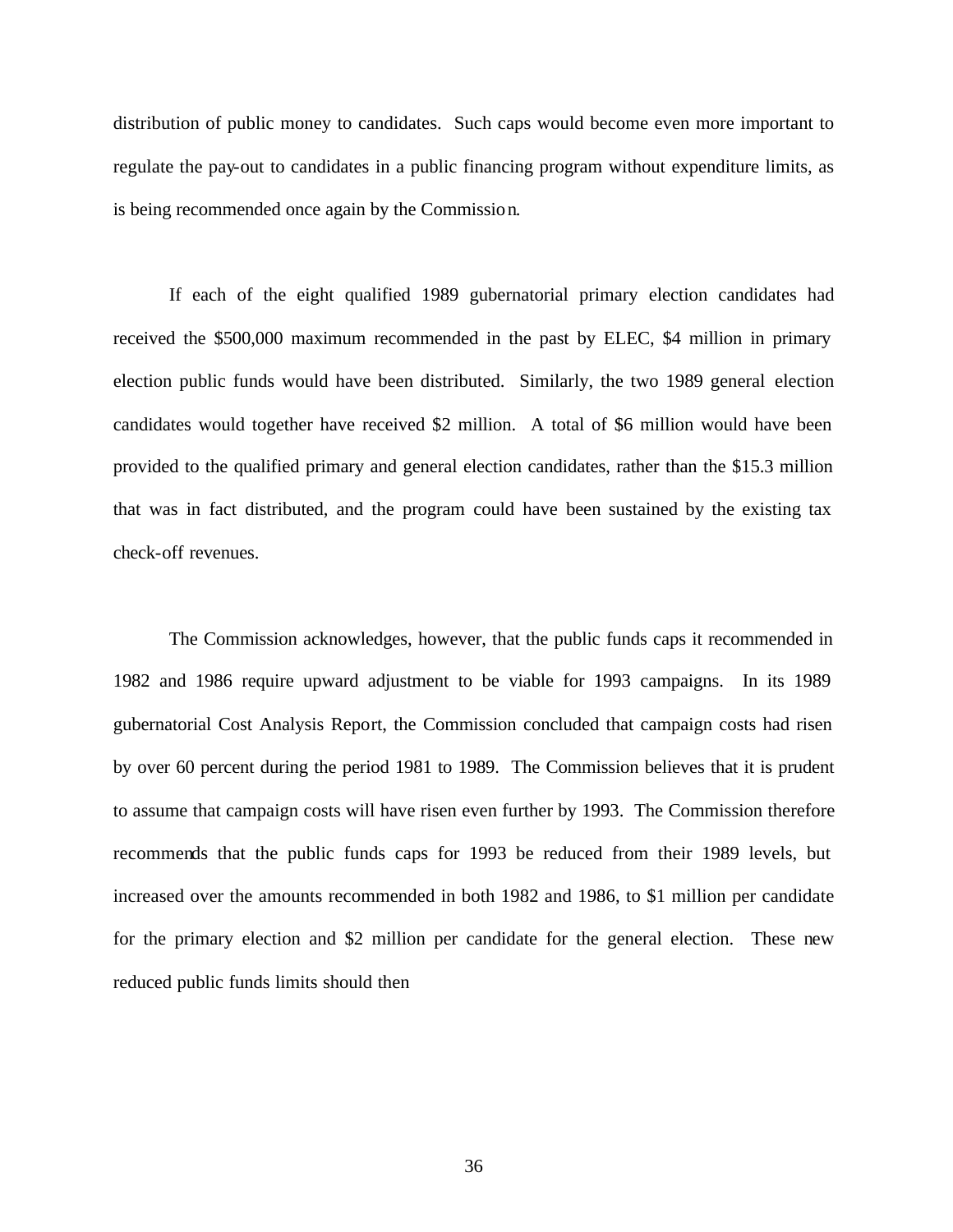be subject to the quadrennial campaign cost adjustment factor in future gubernatorial election cycles.

In the 1989 primary election, five candidates received the maximum \$1.35 million in public funds for a total of \$6,750,000. The three remaining publicly-financed primary election candidates received \$1,908,782.40, for an average of \$636,260.87 per candidate. The total received by the three candidates represented approximately 47 percent of the maximum \$4,050,000 in public funds available to them. Each of the two 1989 publicly-financed general election candidates received the \$3.3 million maximum in public funds. Applying the new proposed \$1 million primary election and \$2 million general election public funds limits proportionately to the 1989 experience would have resulted in distribution of approximately \$6.4 million in the primary election and \$4 million in the general election. The resulting \$10.4 million total would have saved almost \$5 million in public money.

The significant increases in the 1989 public funds caps, when combined with the less than proportional increases in the expenditure limits, appear to have had the further effect of increasing the campaigns' dependence upon public over private dollars. Examination of the relationship of total private dollars required to reach the 1989 primary and general election expenditure limits for a candidate receiving the maximum in public funds illustrates the imbalance in the proportion of public and private money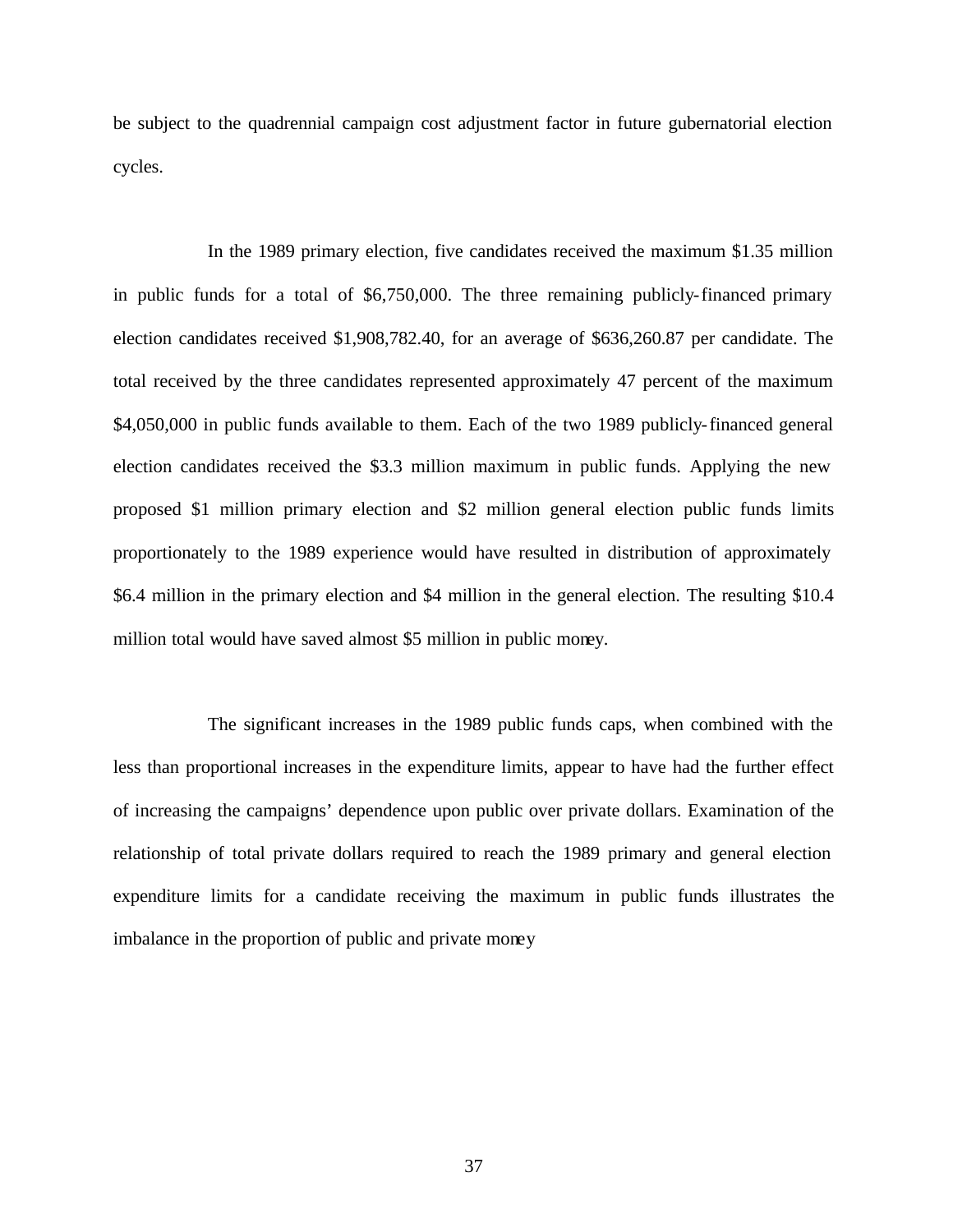resources, and the sizeable nature of public matching fund pay-outs in New Jersey.

In order to receive the 1989 primary election \$1.35 million maximum cap on public funds and to go on to reach the \$2.2 million primary election expenditure limit, a gubernatorial primary election candidate had to raise \$850,000 in private contributions. In the 1989 general election, the \$3.3 million public funds cap and the \$5 million expenditure limit were reached if a candidate raised \$1.7 million in private money (Table VII). The 1989 private dollar totals of \$850,000 and \$1.7 million were 38.6 percent and 34 percent of the respective primary and general election expenditure limits, down from 42.9 percent in the 1985 primary and general elections (Table VII).

Therefore, as a step toward restoration of fiscal balance in gubernatorial public financing, the Commission recommends that the 1993 public funds caps be set at \$1 million per candidate in the primary election and \$2 million per candidate in the general election. The Commission recommends further that these caps continue to be subject to the quadrennial cost adjustment process.

## **2. Lower the matching ratio of public-to-private dollars from two-for-one to one -forone in the general election**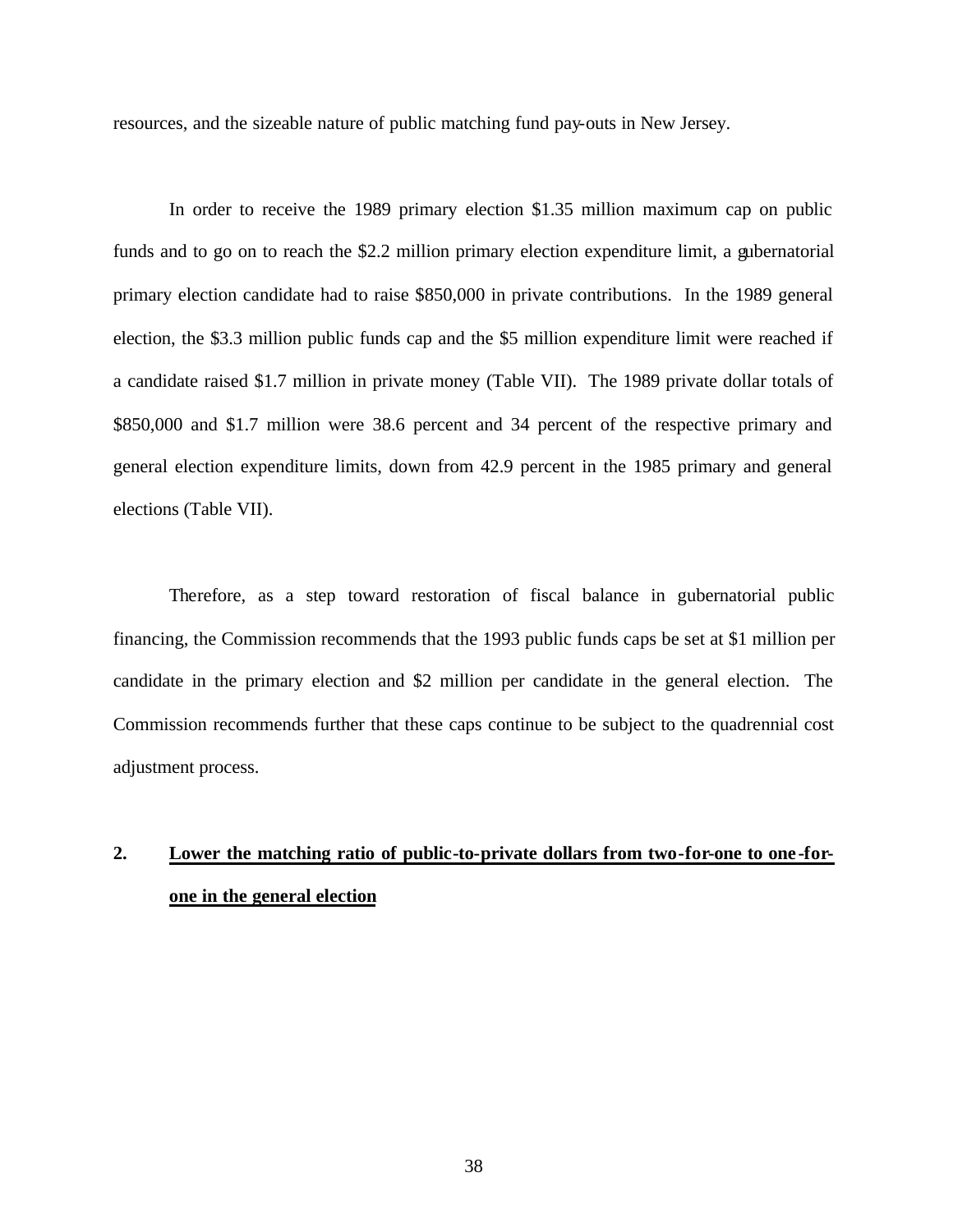The eight 1989 primary election candidates received \$8.7 million in public funds and the two 1989 general election candidates received \$6.6 million from the statutory scheme that included a matching ratio of two public dollars for each private dollar.

Because the matching ratio affects the rate at which public funds are distributed, and because a lower ratio would most likely act as a brake upon the flow of public money, less than the \$15.3 million total in public funds might have been distributed in 1989 if the Commission's 1982 and 1986 recommendations concerning the matching ratio had been adopted. The Commission identified the 2:1 matching ratio of public-to-private dollars as too high and urged that the ratio be reduced to 1:1.

In 1986, the Commission observed that "[o]ne of the principal criticisms of the Public Financing Program has been that the two-for-one match is too generous because it provides candidates with too high a percentage of public funds in relation to their total receipts . . . . This criticism, along with the general public demand for the frugal use of tax dollars, makes it imperative that the matching ratio be reduced . . . .<sup>2</sup>

Public funds represented an average of 57.6 percent of total campaign receipts in the 1989 primary election and an ave rage of 60.2 percent of total 1989 general election campaign receipts (Table VIII). In the 1985 primary and general elections, public funds represented 58.0 percent and 60.3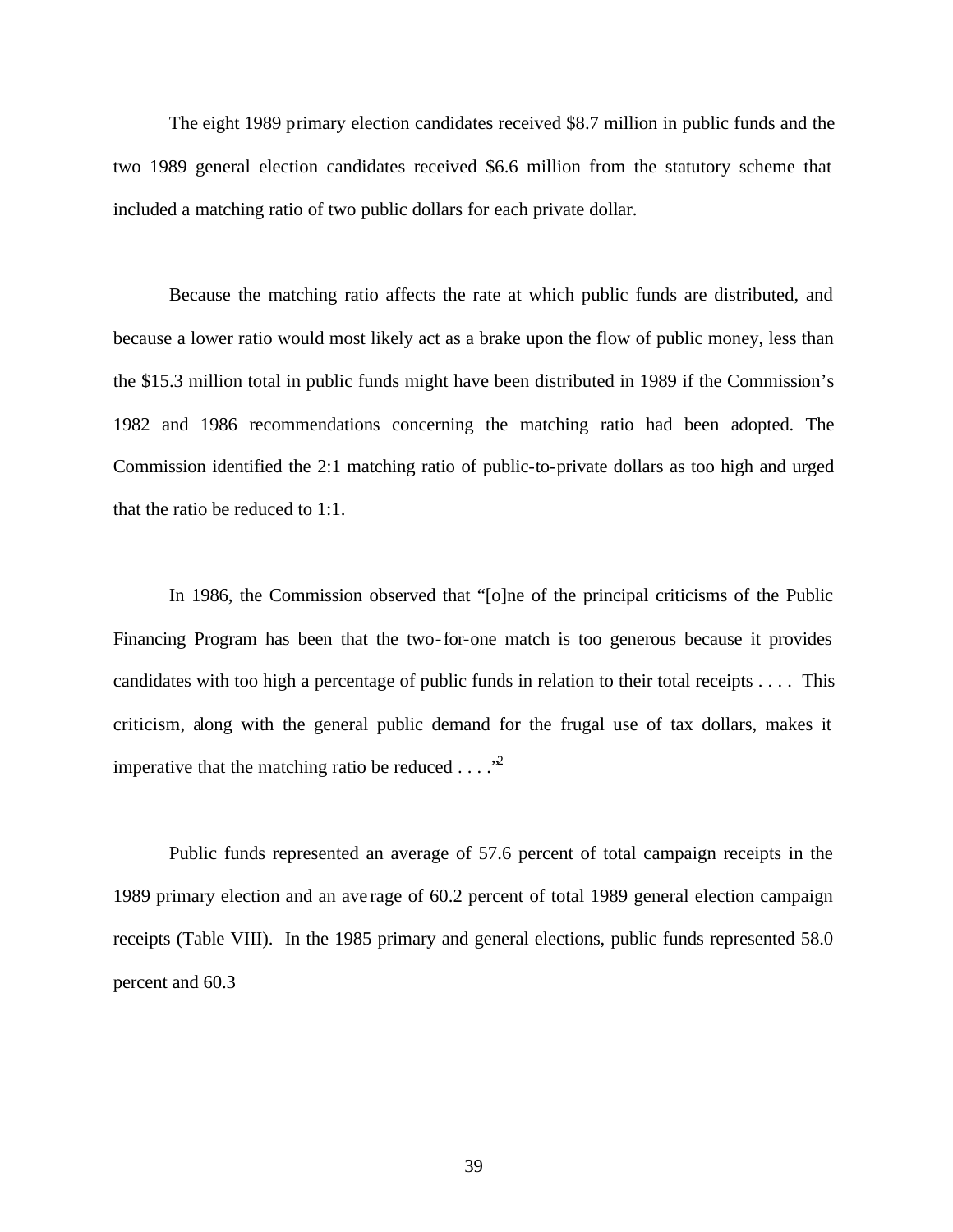percent respectively of total campaign receipts.<sup>3</sup> Public funds distributed at a ratio of two public dollars for each private dollar enable a candidate to reach the primary or general election public funds cap more quickly than if funds were distributed at a ratio of one-for-one. At the two-forone rate, public funds represent a greater portion of campaign receipts than do private dollars.

While public funds are intended to permit candidates of limited means to run for the office of Governor, the Commission has always viewed gubernatorial public financing as a partial funding mechanism which was not intended to provide the largest share of each campaign's resources. The Commission therefore recommended in 1982 and 1986 that the imbalance in the relationship of public-to-private dollars be corrected by reducing the matching ratio to one-for-one for both the primary and general elections.

The principal effect of the matching ratio in gubernatorial public financing is to control the timing and therefore the flow of public money to candidates. Unknown primary election candidates who face the difficult and expensive task of creating name recognition in New Jersey's expensive media markets need an early and adequate flow of money to get their messages to the voting public. Public matching funds distributed at a rate of two public dollars for each private dollar operate as the "seed" money necessary to permit these lesser-known primary election candidates to enter an arena from which they might otherwise be excluded by lack of campaign cash flow.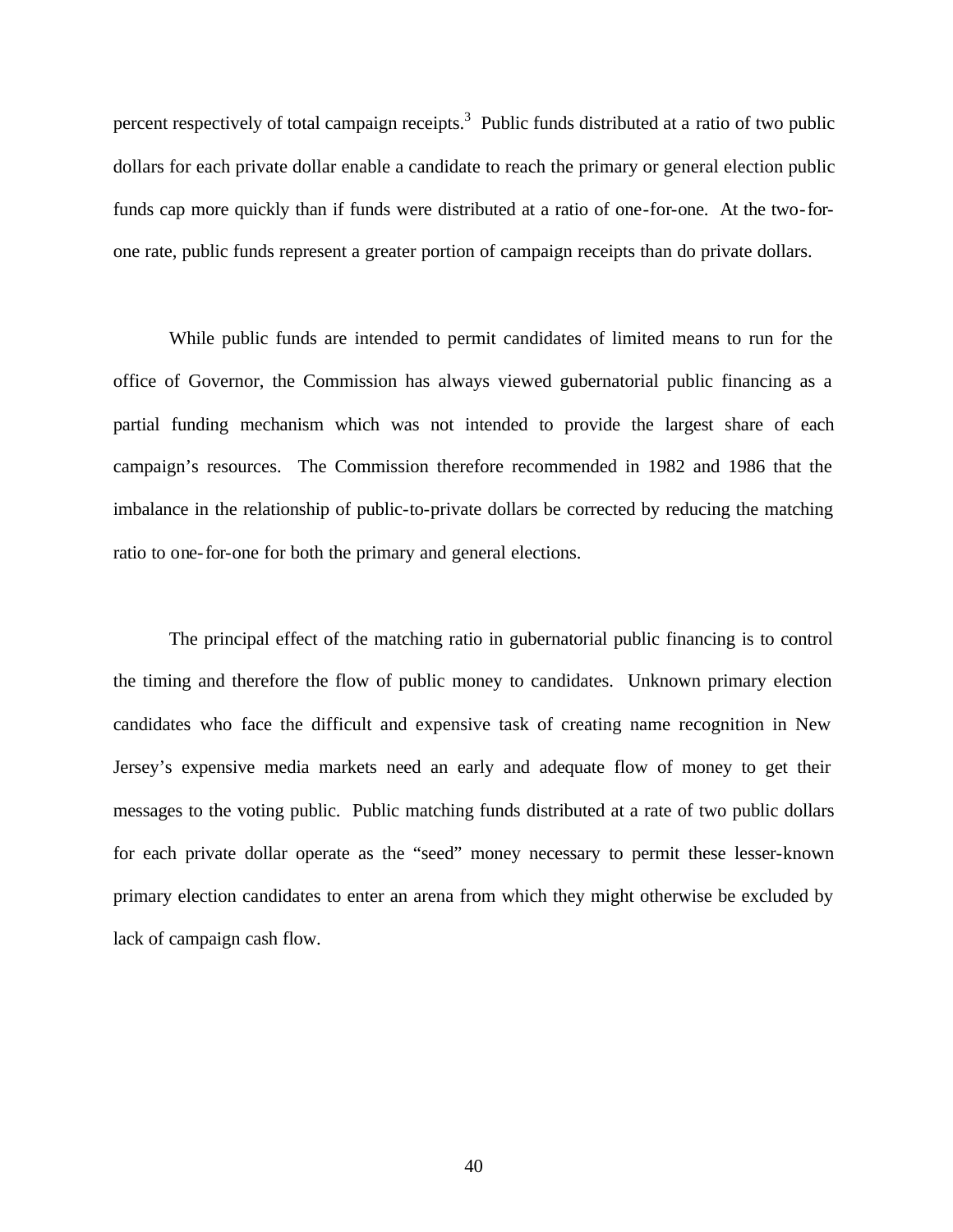Therefore, in a departure from its earlier recommendations, the Commission suggests that it is critical to the more vulnerable campaigns of primary election candidates that they continue to receive public funds at the current matching ratio of two public dollars for each qualified private dollar. The early availability of public funds to such candidates fulfills the express statutory purpose of gubernatorial public financing to permit candidates of limited financial resources to run for governor.

The Commission recommends, however, that public funds be distributed to general election candidates at a matching ratio of one public dollar for each qualified private dollar raised. General election candidates are able to raise campaign funds in a less fragmented atmosphere than primary election candidates. They are not faced with the same start-up and name recognition pressures as exist in the primary election setting. The Commission believes that it is reasonable to expect gubernatorial general election candidates to reach out to more supporters for their financial resources and to deal with the slower flow of campaign dollars arising from a matching ratio of one-for-one.

The Commission believes that its goal of judicious use of public money can be balanced with the statutory goals of gubernatorial public financing by retaining the two-for-one matching ratio in the primary election and reducing the ratio to one-for-one in the gubernatorial general election.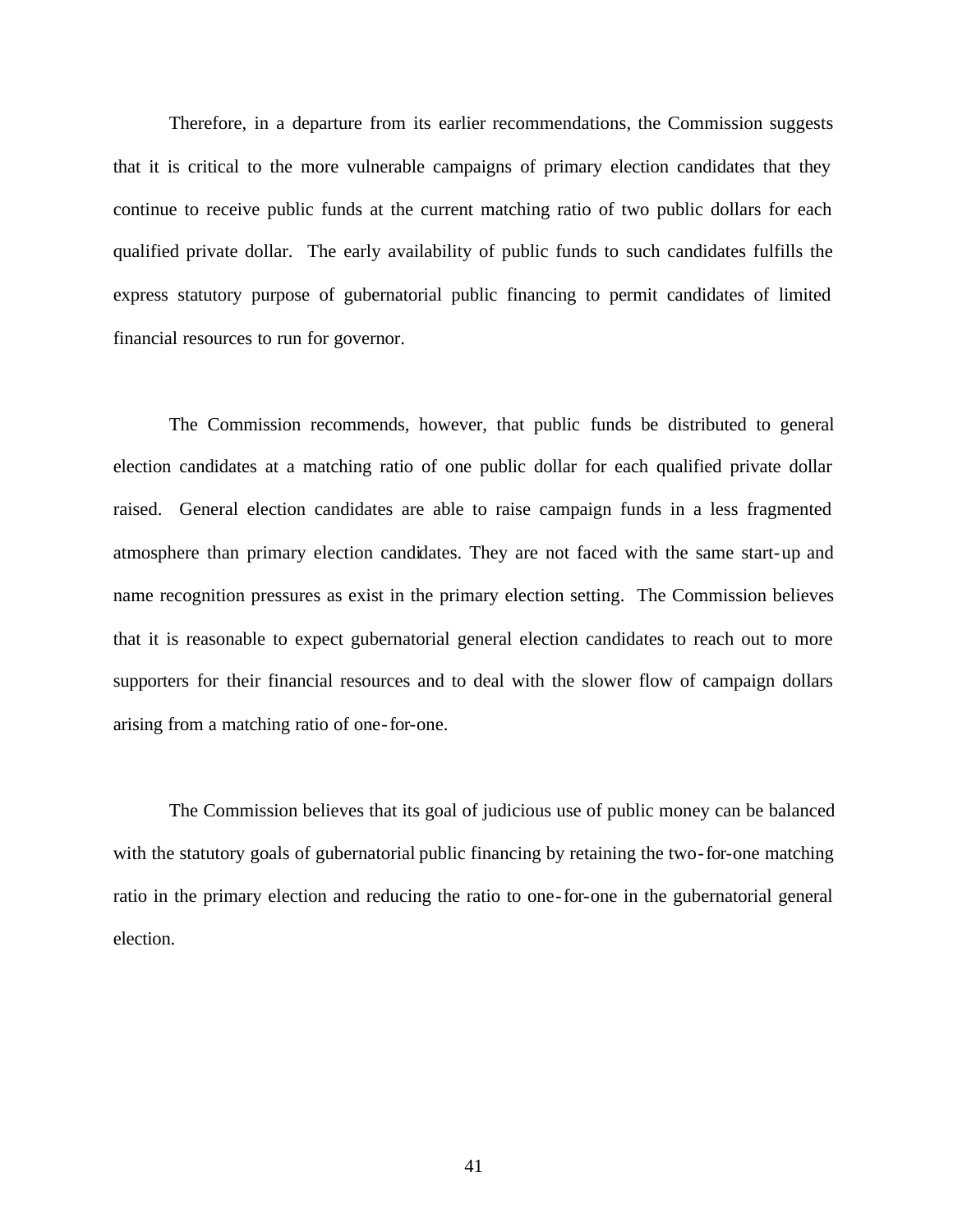The Commission therefore recommends that the two-for-one matching ratio be retained in the primary election and that the matching ratio of public-to-private dollars be reduced to one-for-one in the general election.

### 3. **Increase the income tax check-off to \$2**

The Gubernatorial Elections Fund and the \$1 voluntary State income tax check-off, which funds it, were created in 1976 to support gubernatorial partial public financing in New Jersey. The New Jersey Gubernatorial Public Financing Program supplements private contributions raised by candidates, and therefore partially funds gubernatorial candidates. At that time, only the general election for the office of Governor was publicly-financed. Since the inception of the voluntary check-off in 1976, not only has public financing been extended to primary elections, but the amounts paid out to candidates have increased dramatically (Table V).

In its July 14, 1991 editorial, the (Trenton) Times pointed to the perilous future of the federal Presidential Election Campaign Fund, the funding mechanism for presidential elections. The federal program provides the entire funding for qualified general election candidates, and partial funding for qualified primary election candidates. Noting that the \$1 federal tax checkoff had not changed since its inception in 1974, the Times lamented that the "17-year old [federal] program is in big trouble . . . ." That editorial could just as easily have been written about the New Jersey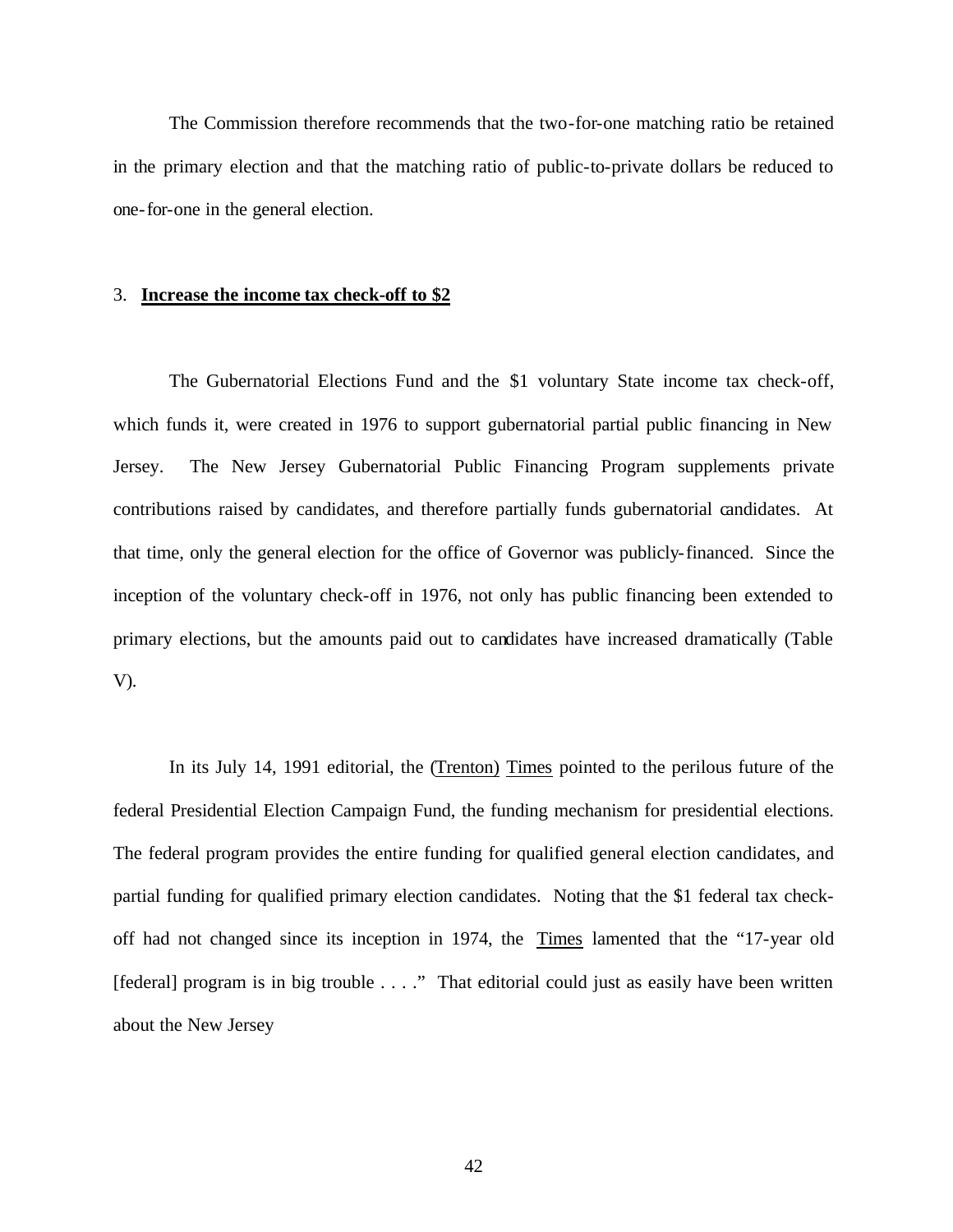Gubernatorial Elections Fund. During the period from 1976 to 1989, \$1.5 million per year on the average was checked off by taxpayers and collected in the Gubernatorial Elections Fund (Table VI).

Therefore, the check-off generates approximately \$6 million over each four-year cycle to support the public financing program. If income tax check-off collections are inadequate to support the demand for public funds, the public financing statute provides that the Legislature appropriate funds from the General Treasury to support the program.

In spite of increased amounts paid to candidates, including the record distribution of \$15.3 million in the 1989 primary and general elections, and the increase of costs associated with political campaigns, no effort has been made since 1976 to increase the mechanism created to provide funding for public financing.

The 1989 amendments to the gubernatorial public financing program, which increased the primary election public fund cap to \$1.35 million and the general election public fund cap to \$3.3 million, effectively ended the self-sustaining nature of the program because the unadjusted 1976 \$1 check-off could no longer cover the cost of public financing. Fiscal balance between amounts paid into the Gubernatorial Elections Fund over each four-year cycle and amounts paid out to candidates cannot be achieved without upward adjustment of the voluntary check-off.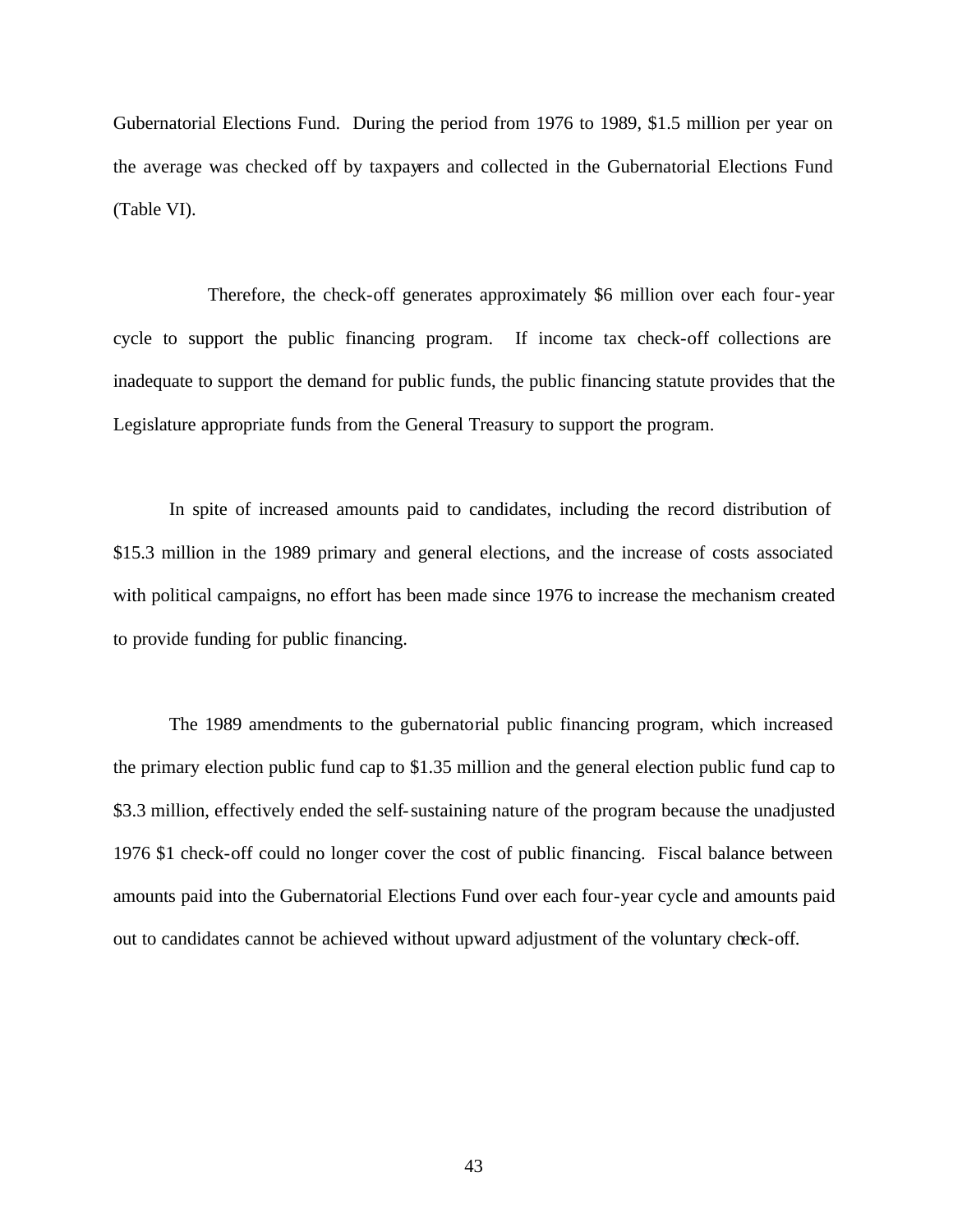The Commission therefore recommends that the income tax check-off be increased to \$2 beginning immediately and that the check-off be subject to the quadrennial adjustment process. Since the income tax check-off does not increase the amount of income taxes paid, the Commission does not believe that the increase to \$2 will result in reduced taxpayer participation in the check-off program. Based upon the steady \$1.5 million per year paid into the Gubernatorial Elections Fund since 1976, the increase of the check-off to \$2 would provide approximately \$12 million to support each publicly-financed election cycle.

As a step toward restoration of fiscal balance in the funding of Gubernatorial Public Financing, the Commission therefore recommends that the voluntary New Jersey income tax check-off be increased to \$2 and that the \$2 tax check-off be subject to the quadrennial adjustment process for public financing limits and thresholds.

# 4. **Provide an appropriation for administrative costs adequate in amount to safeguard the contribution and expenditure limits**

In order to assure that all contributions, whether or not submitted for public matching funds, conform to the \$1,500 contribution limit and are from permissible sources, the public financing staff examines each gubernatorial contribution received by a candidate. This examination must occur contemporaneously with gubernatorial candidates' receipt of public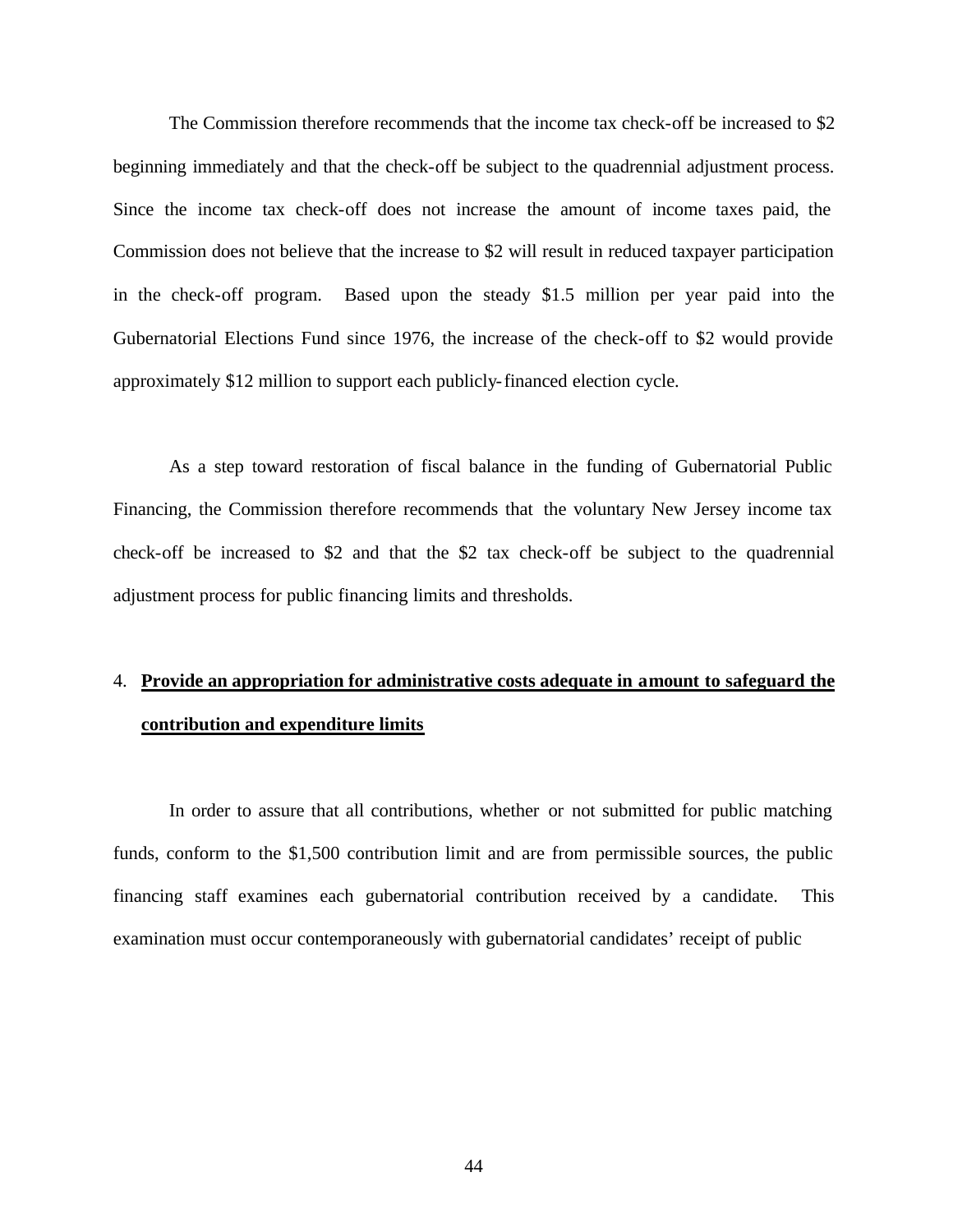funds. The Commission therefore retains the ability to stop immediately distribution of public funds to a candidate who has received a contribution not conforming to the contribution limit. Postelection audits are also conducted to confirm compliance with the expenditure limit, permissible uses of public funds, limits on candidate's personal funds, and other provisions of the law. The integrity of New Jersey's public financing program is protected by this close and comprehensive scrutiny of gubernatorial financial activity.

At public hearings conducted in 1990, the Commission and the public financing staff received much praise from participants in the program. Candidates, campaign treasurers, and campaign staff members publicly thanked the staff for their efficient and responsive attitude. One gubernatorial primary election candidate acknowledged the professionalism, courtesy, and knowledge of the public financing staff and noted that it was especially important to a candidate navigating the public financing maze for the first time. A representative of one of the general election campaigns remarked upon the diligence of staff and their round-the-clock availability to resolve issues. The public financing staff was complimented for its competence, evenhandedness, and objectivity.

The Commission believes that the positive public perception of public financing in New Jersey is a result of the care with which public funds are distributed and monitored. The Commission is proud that while its cost to administer the gubernatorial public program remained low, staff was always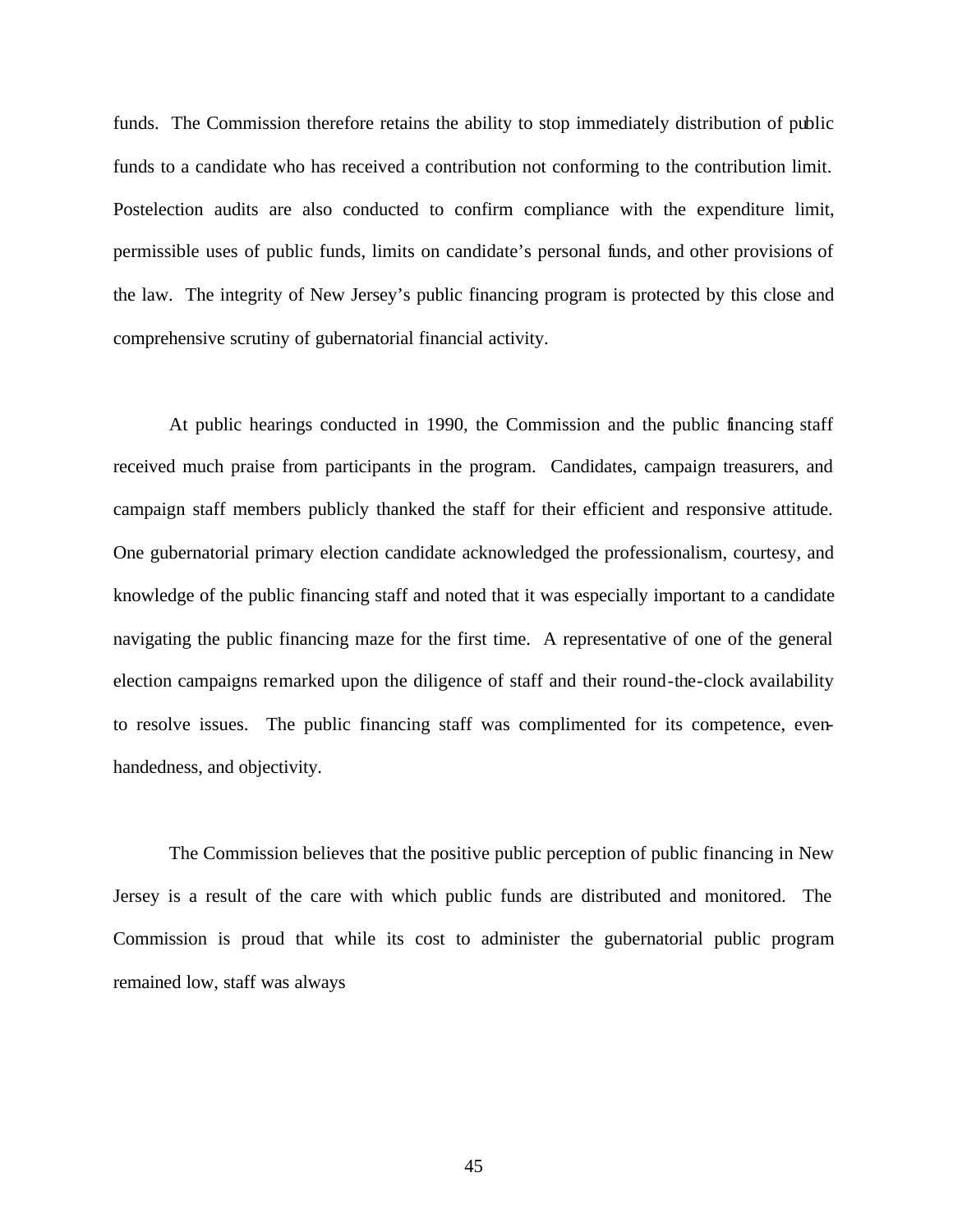able to be responsive to the requests of the public and the participating campaigns. Administrative costs were 4.2 percent of the total funds distributed in 1985 and an even lower 3.9 percent in 1989.

Using the existing public financing law as its basis, the Commission has projected that it will distribute more than \$12 million to 1993 gubernatorial primary election candidates and has requested an appropriation of \$430,000, or 3.4 percent, for 1993 primary election administrative expenses. The Commission believes that this amount is necessary to continue to provide staff and computer support at existing levels to the campaigns and to the public.

In the event that public funds are not made available for distribution to gubernatorial candidates, the Commission believes that its statutory mandate still requires monitoring of the gubernatorial campaigns for compliance with the contribution limit. The contribution limit and the prohibitions against contributions from certain sources continue in effect even in the absence of financing for the matching fund provisions. An appropriation for FY-93 is still necessary to maintain the compliance review associated with the existence of contribution limits and to preserve meaningful enforcement of those limits.

The Commission therefore recommends that it again be provided with an adequate appropriation for administrative costs to continue operation of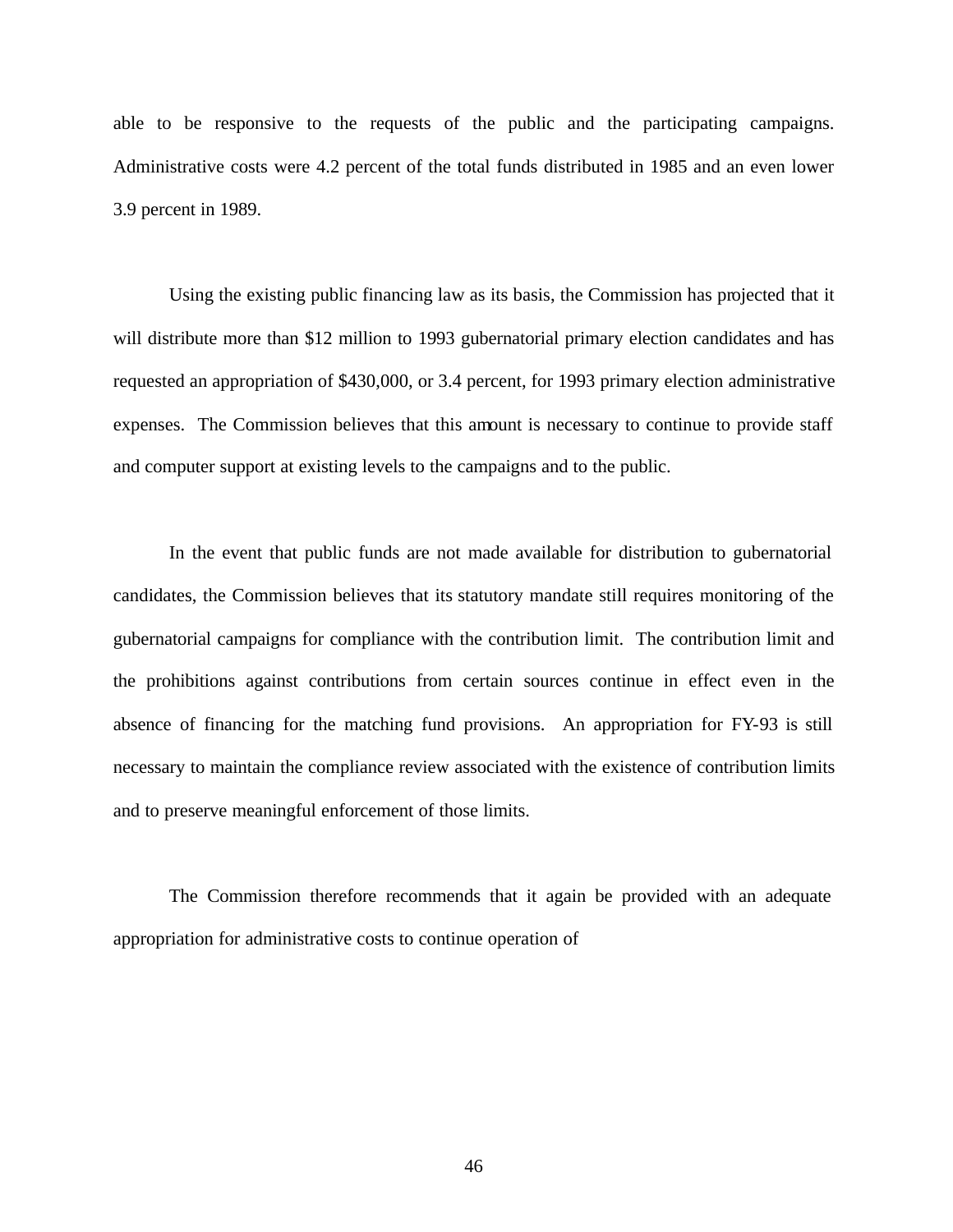The program to safeguard the contribution limit and other provisions of the law.

### 5. **Eliminate the primary and general election expenditure limits**

The Commission has since 1977 advocated the elimination of expenditure limits from the gubernatorial public financing program. The Commission believes that such limits do nothing to advance the purposes of the program and that they may result instead in an illusory view of the spending in gubernatorial elections.

The Commission reiterates its belief that it is not expenditure limits, but rather careful monitoring of the contribution limit by the public financing staff that operates to keep gubernatorial campaigns free from "improper influence." Further, the statutory limits on loans to gubernatorial campaigns reduces the impact that any one contributor can exert upon a candidate or campaign. Moreover, there is also a statutory limit on candidates' use of personal funds.

In its 1986 report, the Commission explained that "expenditure limits can work to the disadvantage of non-incumbents who must often spend more money to achieve name recognition with the voters and to overcome the built-in advantages of incumbency.<sup>4</sup> Therefore, while expenditure limits may provide a level of comfort for some with the concept of public financing, they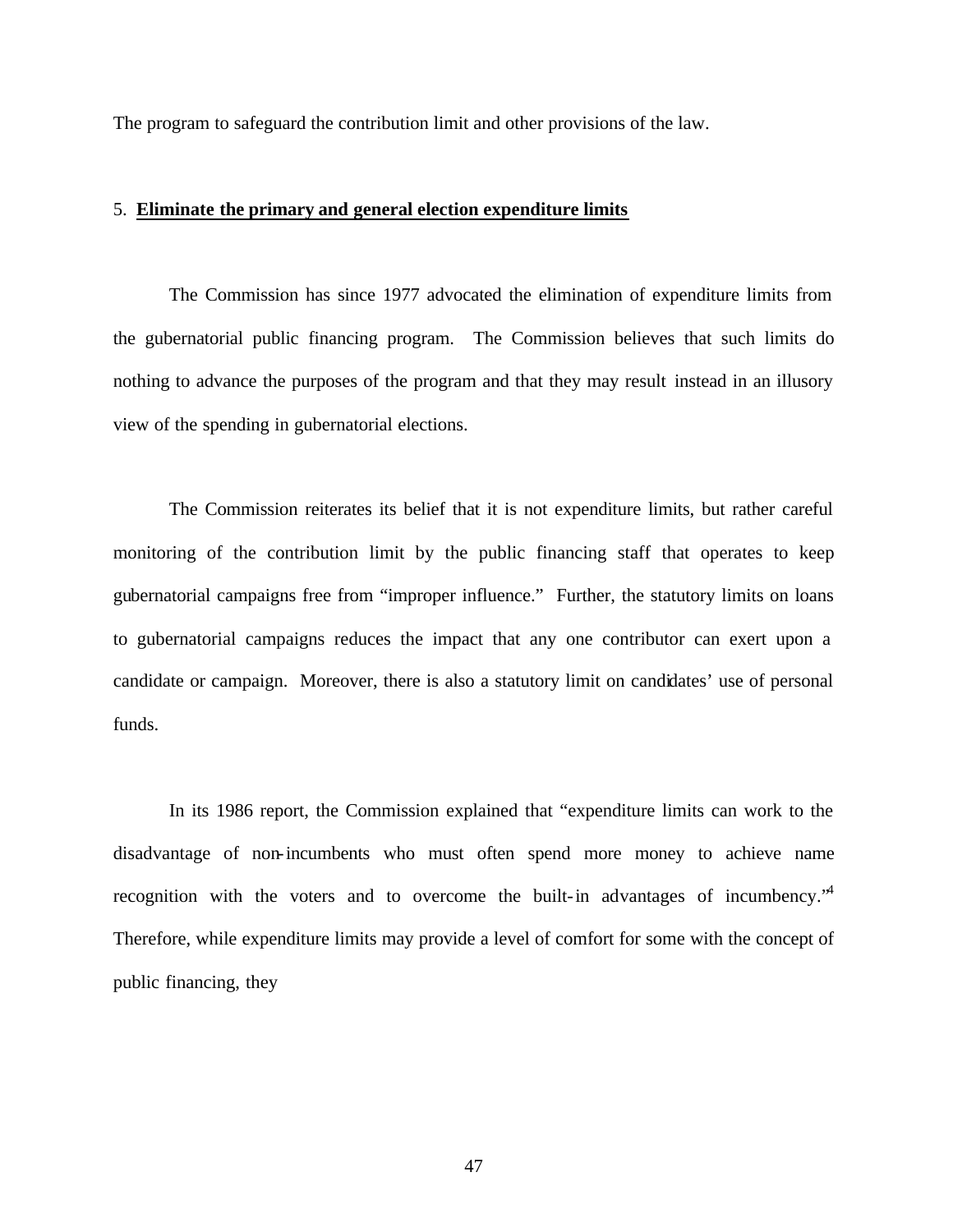may in reality be detrimental to those candidates who most need to spend more to reach voters.

It is therefore entirely possible that the current expenditure limits, \$2.2 million in the primary election and \$5 million in the general election, are inadequate to permit an unknown candidate to communicate his or her message. In the 1988 Lautenberg-Dawkins Senate race in New Jersey, each candidate spent in excess of \$8 million to reach the same Statewide voters as a New Jersey gubernatorial candidate must reach. A 1993 unknown gubernatorial candidate may require that amount to be competitive and communicate with voters in the expensive New York/Philadelphia media market which serves New Jersey.

As long as there is a limit upon the amount of public funds which flow to each candidate and as long as contribution limits operate to eliminate improper influence, the Commission can identify no compelling reason to retain expenditure limits.

Further, the Commission recognizes that expenditure limits create an illusory assurance that the prescribed maximum amounts are being spent by gubernatorial campaigns. In reality, once a campaign has reached its statutory expenditure limit, remaining money may find its way into independent expenditures which are difficult to track and which are not required to be reported by the beneficiary candidates.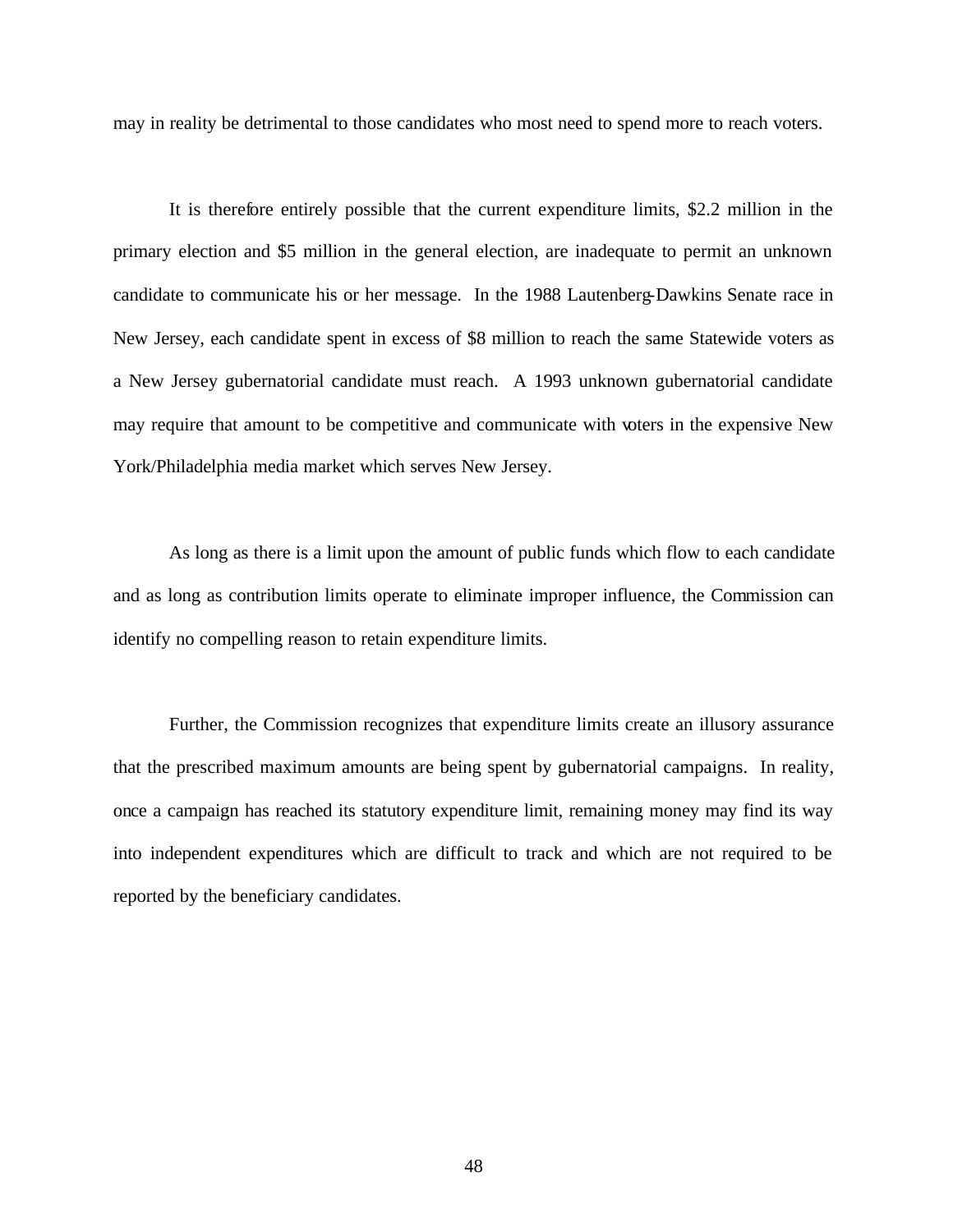The Commission estimates that independent expenditures were at their highest level ever in a gubernatorial campaign in the 1989 general election. Independent committees spent at least \$287,000 in the 1989 general election, with approximately \$234,000 of that amount spent on both sides of the abortion issue. This spending represents a marked increase over the \$10,700 identified as the single independent expenditure in the 1977 gubernatorial general election,<sup>5</sup> and the \$14,600 largest such expenditure in  $1981$ .<sup>6</sup> The Commission is unable to conclude whether this increased independent spending in 1989 follows a national trend, or whether it merely reflects the existence of a hotly contested issue in the 1989 gubernatorial general election.

Regardless of the reason for the increase in independent expenditures in 1989, the Commission repeats its concern expressed in its 1986 report on the public financing program that "the effect of expenditure limits may be to encourage circumvention of the expenditure and contribution limits by independent expenditures.<sup>"7</sup>

The Commission therefore again reaffirms its opposition to expenditure limits for gubernatorial public financing and recommends that they be eliminated. The Commission acknowledges however that many believe such limits are appropriate constraints on the political spending process. If retained, therefore, the Commission recommends that the expenditure limits must be adequate to permit all candidates, incumbents and challengers alike, to communicate their messages to all New Jersey voters. The 1989 limits, \$2.2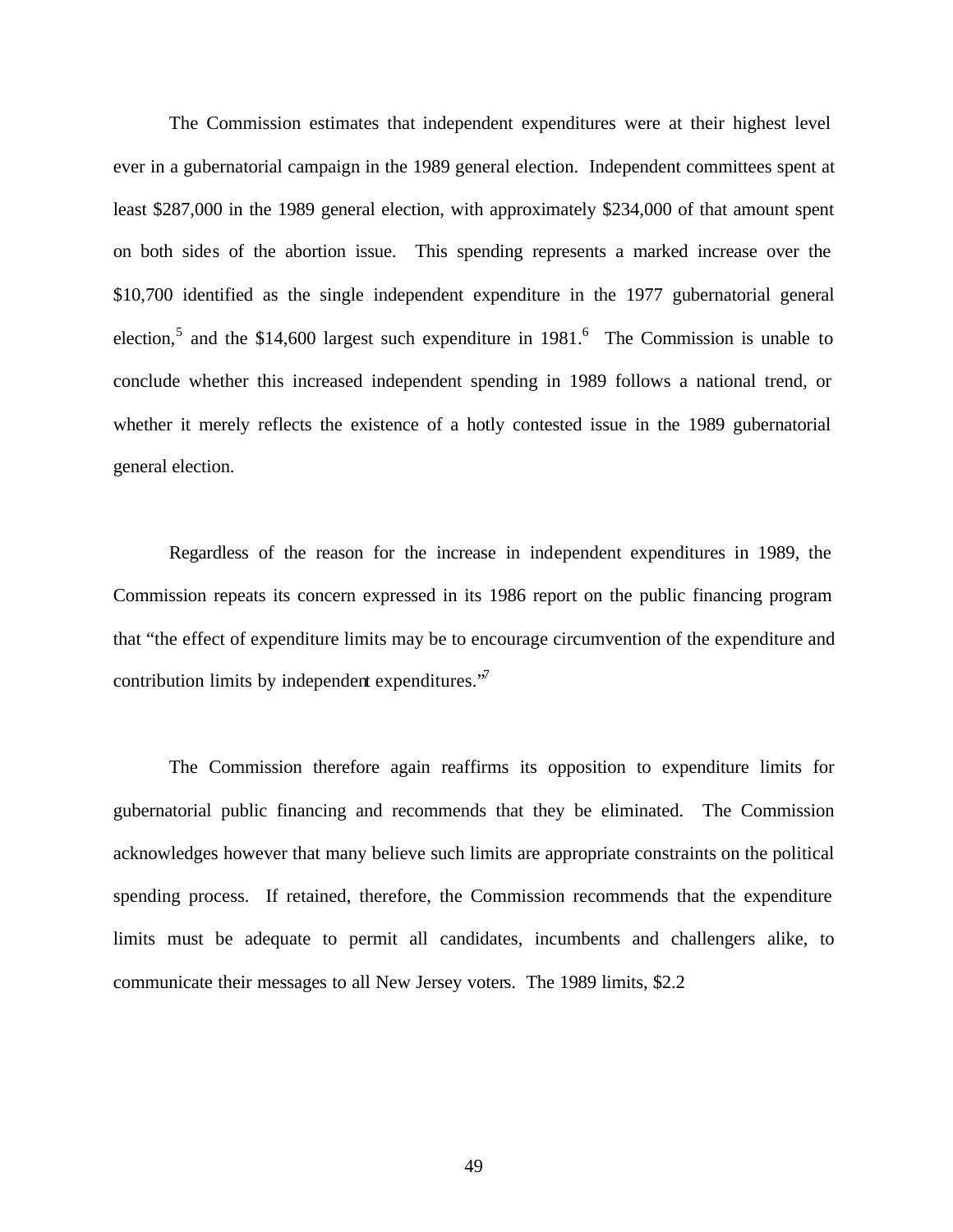million in the primary election and \$5 million in the general election, must continue to be subject to the quadrennial cost adjustment factor.

# **6. Lengthen the campaigns' period of retention of postelection unspent funds to twelve months**

The Commission again recommends that gubernatorial campaigns be permitted to retain postelection unspent funds for a period longer than the current statutory six-month limit. The Commission also repeats its request that the statute be amended to clarify that all funds remaining at the conclusion of a publicly-financed campaign, whether public or private in origin, be refunded to the State.

The 1989 gubernatorial primary and general elections provided further evidence that it takes far longer than six months to resolve the outstanding financial issues arising from the operation of multi-million dollar campaigns. Each campaign functions as though it were a business entity and dissolution and resolution of all financial issues is rarely possible within six months.

Further, at the conclusion of each gubernatorial cycle, the Commission has historically undertaken audits of the campaigns' activities. These audits are crucial to maintain public confidence in the expenditures of public monies distributed to the campaigns. Resolution of audit-related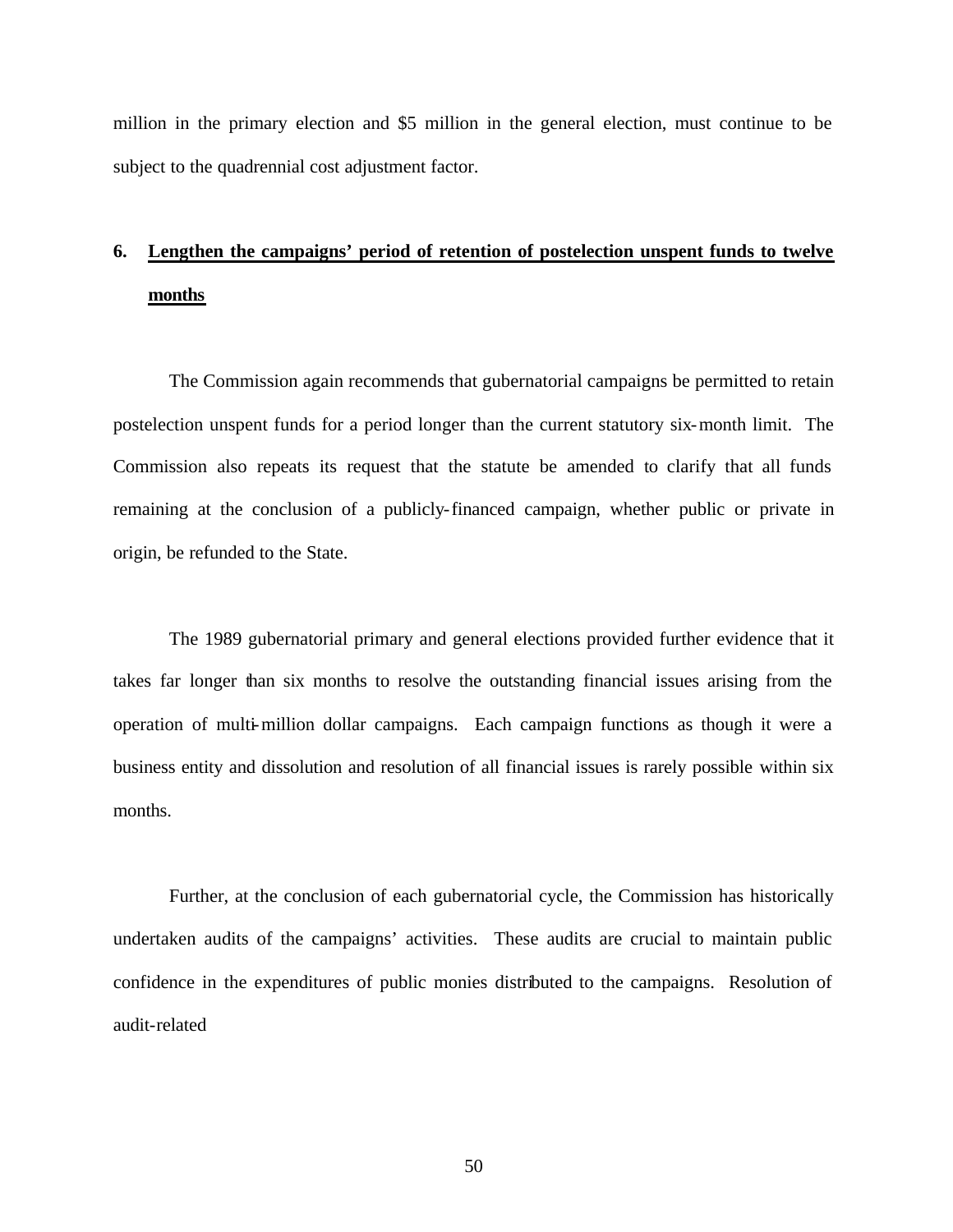issues, including payment of audit-generated expenses, often requires several months beyond the six month deadline. Extension of the time for concluding campaign activity would also provide the Commission with necessary flexibility in determining how and when campaign audit and review activity will occur. Since surplus campaign funds remain subject to postelection reporting, staff would still be able to monitor their use during an extended period for concluding campaign activity.

Commission regulations, but not the statute, currently clarify that all campaign funds, whether public or private, remaining in a campaign after satisfaction of campaign obligations are subject to repayment to the State. Because the Commission believes that this was the intent of the Legislature it again suggests that the statutory language concerning repayment of surplus campaign funds be clarified to require repayment of both public and private surplus funds to the State.

Therefore, the Commission recommends that publicly-financed gubernatorial campaigns be permitted to retain unspent funds for a period of no longer than twelve months. Further, the Commission recommends that the statute be amended to clarify that all unspent campaign funds, whether public or private, should be refunded to the State.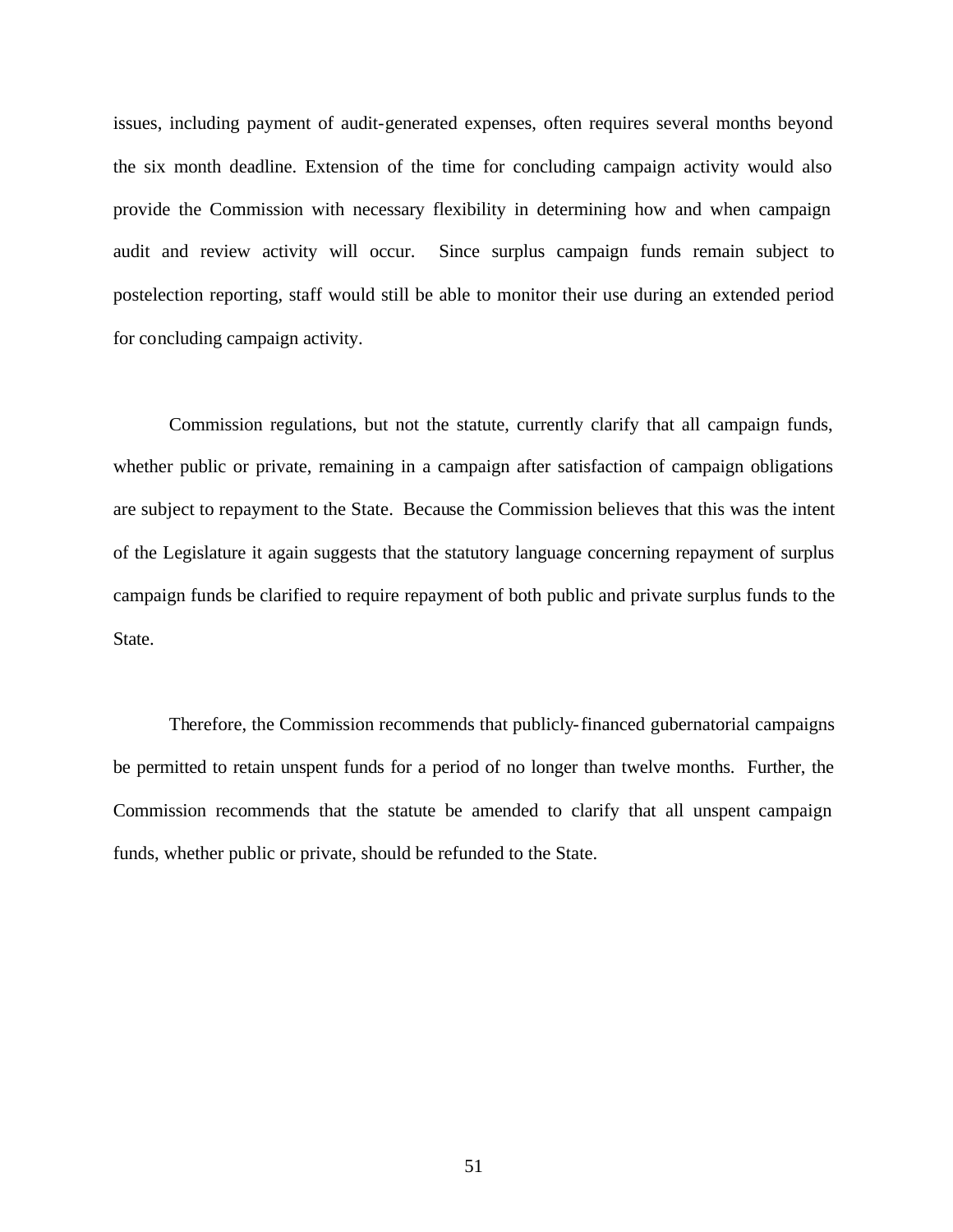#### 7. **Modify the new \$12,500 public fund submission incremental threshold**

In 1982 and again in 1986, the Commission proposed that once a candidate has established eligibility for receipt of public funds, each subsequent submission for public matching funds must include evidence of at least \$25,000 in new contributions eligible for match. This concept of an incremental threshold supported the Commission policy of judicious distribution of public funds to gubernatorial campaigns which remained viable, as evidenced by a continuing ability to raise new private funds.

The 1989 amendments to gubernatorial public financing adopted the concept and incorporated a "continuing threshold," but reduced the required submission amount from \$25,000 to \$12,500. Therefore, the smallest application for public funds processed by the 1989 public financing staff was a primary election submission in the amount of \$12,585. In contrast, during the 1985 campaigns, staff processed 18 submissions for public funds which were in amounts of less than \$12,500, including a primary election application for public funds in the amount of \$2,120. The Commission believes that the \$12,500 incremental threshold operated successfully in 1989 to assure judicious distribution of public funds to viable campaigns and to improve administration of the public financing program.

The legislation which established the \$12,500 threshold for public matching fund submissions made no provision, however, for a campaign to submit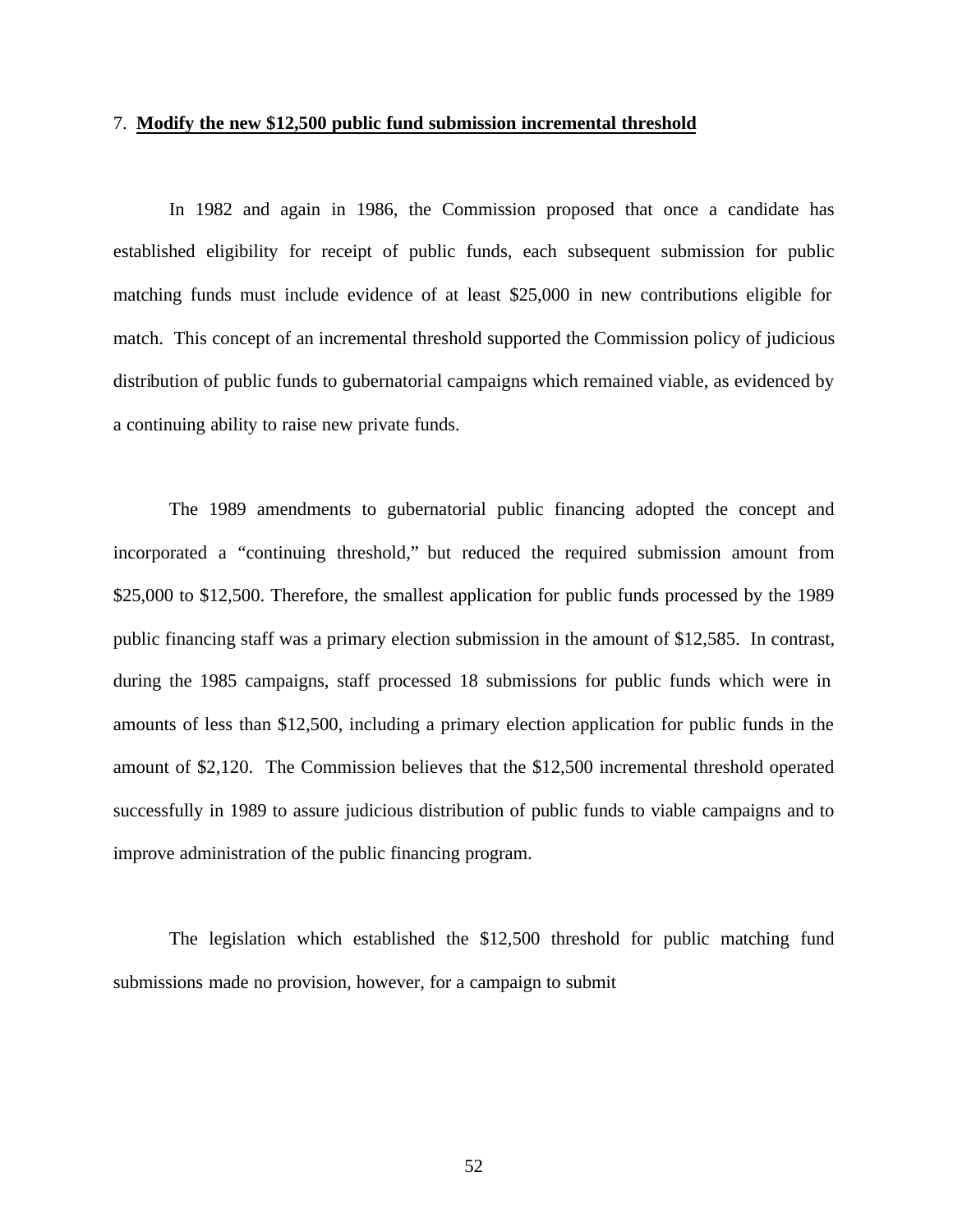a single, final request for public funds in an amount less than \$12,500. The Commission believes that an exception should be created to permit a publicly-financed campaign to receive public matching funds for a submission of less than \$12,500 if the campaign certifies that a given application for public money is its last.

The Commission therefore recommends modification of the \$12,500 incremental threshold requirement to permit a single, final submission for public matching funds in an amount less than \$12,500.

# 8. **Change the filing deadlines for gubernatorial debate sponsor applications and lengthen the period for sponsor selection**

The 1989 amendments to the gubernatorial public financing program that mandated debates for publicly-financed candidates gave to the Commission the responsibility for selection of primary and general election debate sponsors. The statutory timetable for sponsor selection established March 15th as the sponsor-application deadline for the four primary election debates and July 1st as the deadline for the two general election debates. The Commission was required to review the applications and make its determination within 30 days of the respective deadlines.

As a result of its first experience with sponsor selection, the Commission believes that additional time for review and consideration of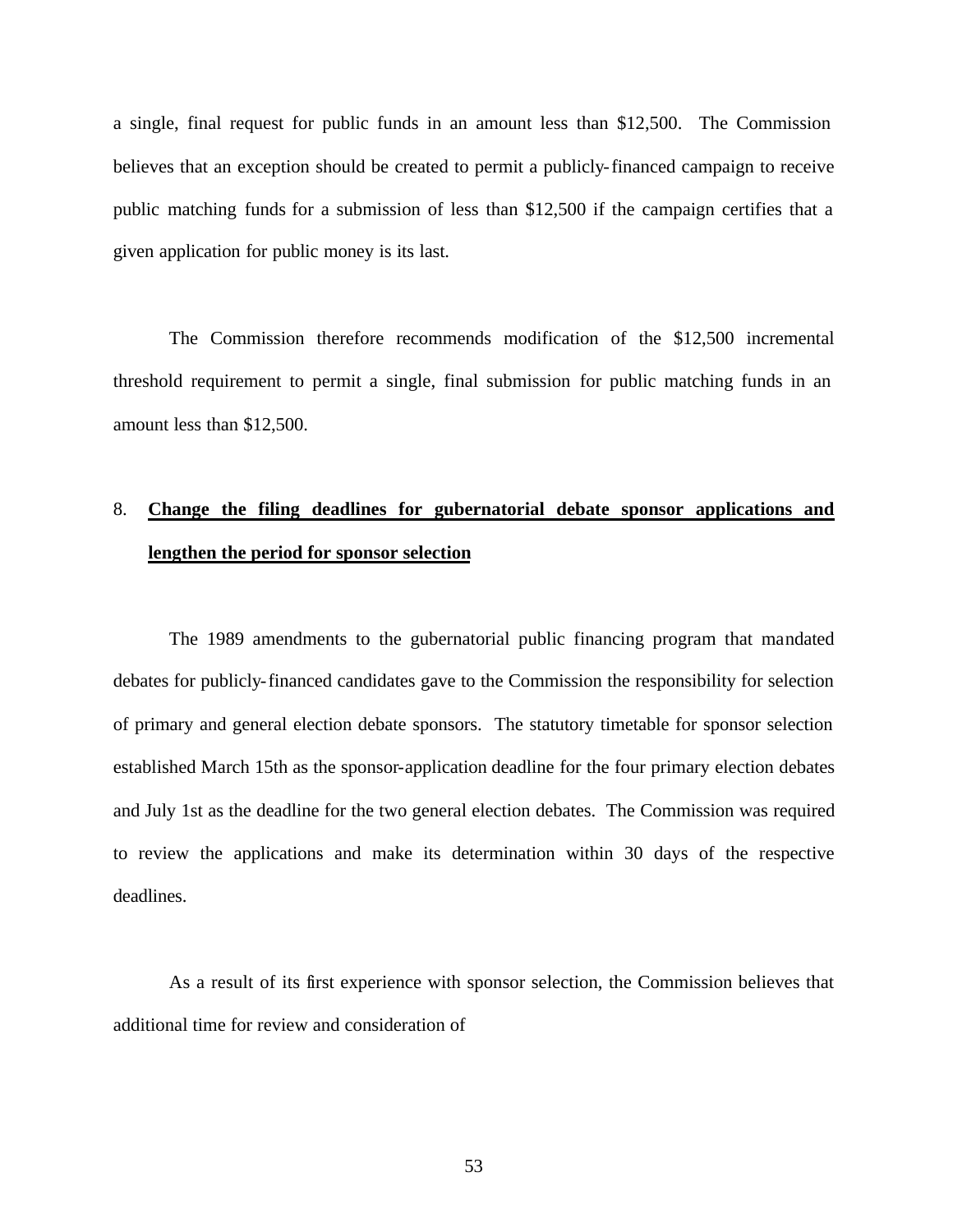sponsor applications and resolution of the resulting complex qualification issues would be beneficial. Setting each sponsor application deadline one month earlier and giving the Commission an extra month to complete the selection process would significantly ease the burden on the Commission. The selection process, as currently scheduled, must take place during the height of activity for the distribution of public funds in both the primary and general elections. By giving the Commission sixty days in which to review applications and by starting the process one month earlier, the Commission believes that it will be better able to address issues of sponsor qualification, and that the process will thereby be enhanced.

The Commission therefore recommends that the gubernatorial debate sponsor application deadlines be made earlier and changed to February 15th and June 1st. The Commission further recommends that the statute be changed to allow 60 days from the application deadline for completion of the selection process.

# 9. **Change the earliest date for a gubernatorial primary election debate to a date closer to the election**

While all candidates who are receiving or who intend to receive public funds must participate in the gubernatorial debates, the public financing statute permits a primary election candidate to submit his or her initial application for public funds at any time in the election cycle.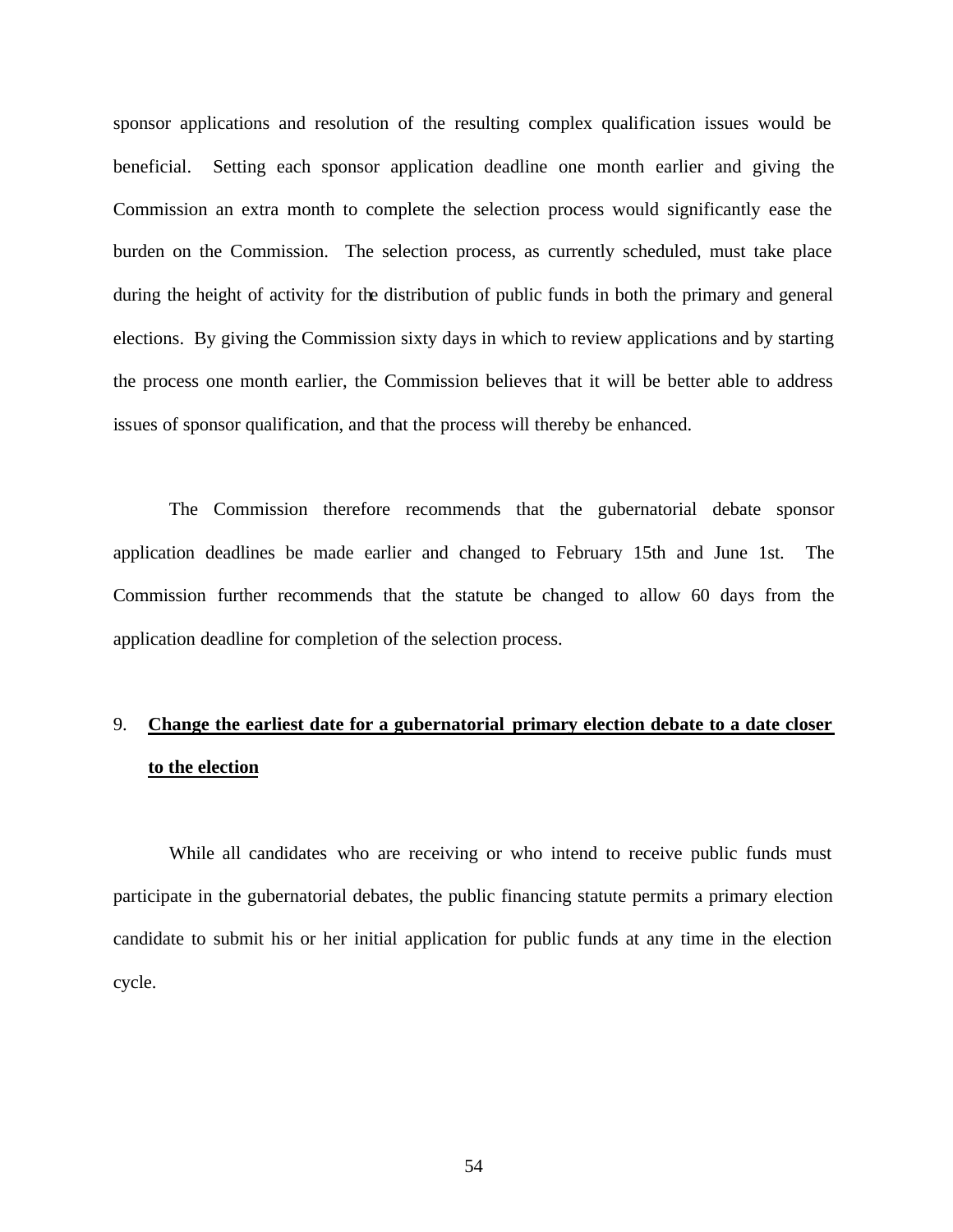A candidate may therefore first request public funds at a date after a primary election debate has already occurred. The earliest date for a primary election debate is set by the statute at 48 days before the election.

Therefore, the statute requires that a candidate must notify the Commission in writing by the petition filing deadline (54 days before the election) that he or she intends to apply for public funds and must sign an agreement in order to be eligible to debate. A candidate who wants to debate must also prove to the Commission at that time that he or she has raised and spent the \$150,000 threshold amount on a gubernatorial candidacy. Further, any candidate who has met the \$150,000 threshold, but does not intend to apply for public funds, may elect to participate in the gubernatorial debates.

As a result of this statutory scheme, the Commission may be notified 54 days before the election by an unknown number of candidates that they intend to apply for public financing or wish to participate in the gubernatorial debates, the first of which may occur only six days later. In a very tight timeframe, Commission staff would therefore have to confirm the \$150,000 threshold qualification of these individuals to debate. All of this activity would occur during a period of intense Commission activity to distribute primary election public funds.

By adjusting the earliest date for a primary election debate to 44 days before the election, instead of 48, the Commission would gain four days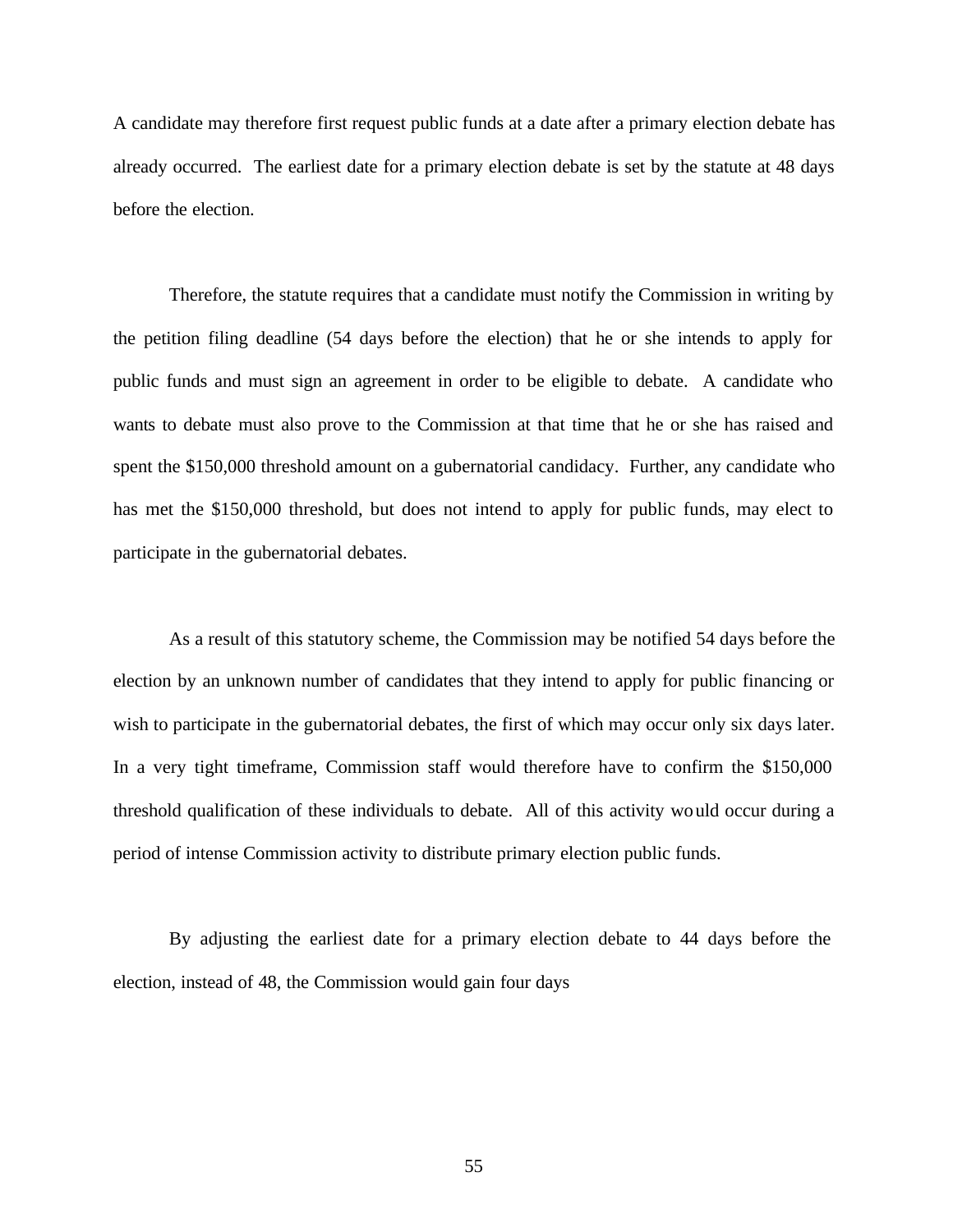for verification of candidate qualification without significantly shortening the permissible period for holding primary election debates.

The Commission therefore urges that the statute be amended to make the earliest date for a primary election debate 44 days before the election.

# 10. **Delete the statutory requirement that gubernatorial debate sponsor applicants be "private" organizations**

Gubernatorial debate sponsor applicants must meet three statutory criteria for consideration by the Commission. An organization must not have endorsed a candidate in the pending election and must have sponsored a televised debate for Statewide office since 1976. The third prong of the sponsorship test requires that the organization be "private" and unaffiliated with any candidate or officeholder. It is a portion of the third test, requiring that the organization be "private," which the Commission urges the Legislature to reconsider. The Commission supports retention of the requirement that the organization be unaffiliated with any candidate or holder of public office.

In its first application of the sponsorship criteria during 1989, the Commission followed the requirement that a sponsor be a "private" organization and not be "public," that is not affiliated with the State of New Jersey or any political subdivision of the State. As a result, the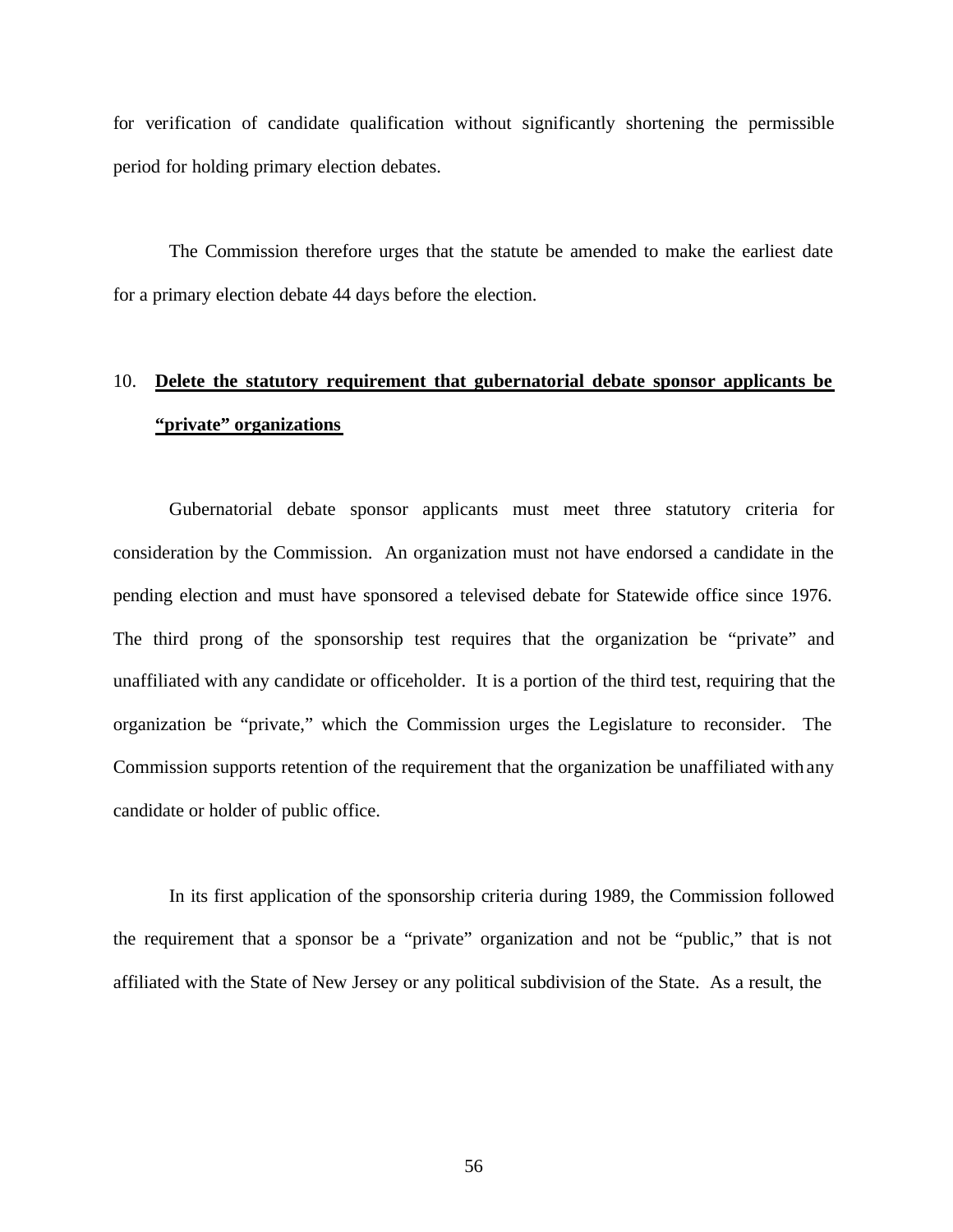Commission disqualified New Jersey Network and the Rutgers University Department of Journalism from sponsorship consideration.

The Commission believes that exclusion of sponsor applicants who may be "public," deprives the sponsor selection process of qualified university and broadcasting applicants who possess technical expertise and specialized knowledge of New Jersey issues.

The Commission therefore recommends that the debate sponsor pool be widened by deleting the statutory requirement that sponsors be "private" organizations.

## **11. Eliminate the statutory provision for special State Committee gubernatorial accounts**

The public financing statute provides for the creation by each State party committee of a separate bank account for receipt of contributions to the party's gubernatorial candidate. The State Committee may then disburse funds, only from that account, on behalf of the gubernatorial candidate. All financial activity is required to be reported to the Commission and must be monitored for compliance with the contribution and expenditure limits.

The Commission is unaware of the creation in any gubernatorial election of such an account by any State Committee. Political reality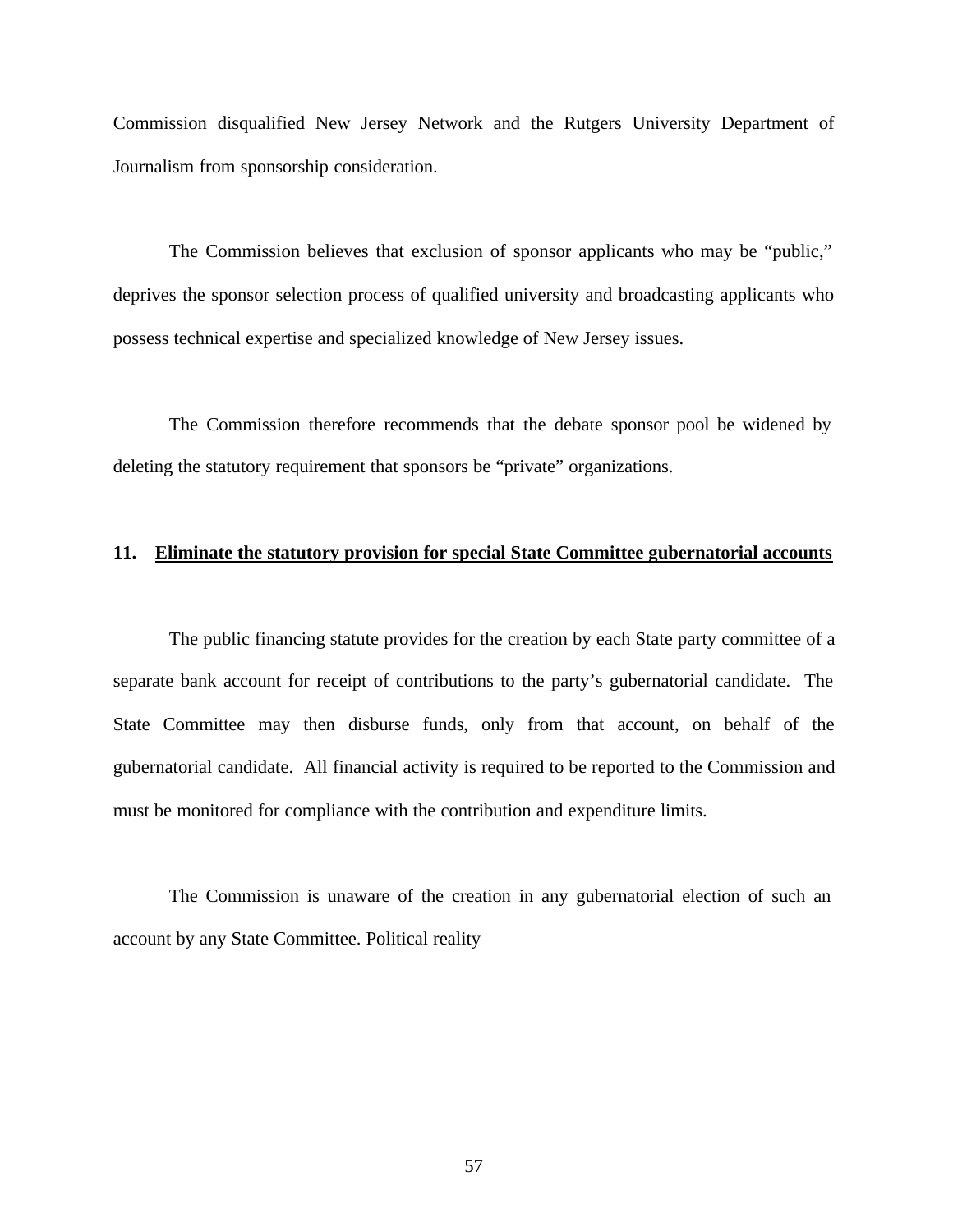dictates that a separate party account is impractical to operate and monitor and unwanted by the gubernatorial campaigns which require close control over all monies received and spent on behalf of their candidates.

Therefore, the Commission again recommends repeal of the statutory provision permitting creation of special State Committee gubernatorial accounts.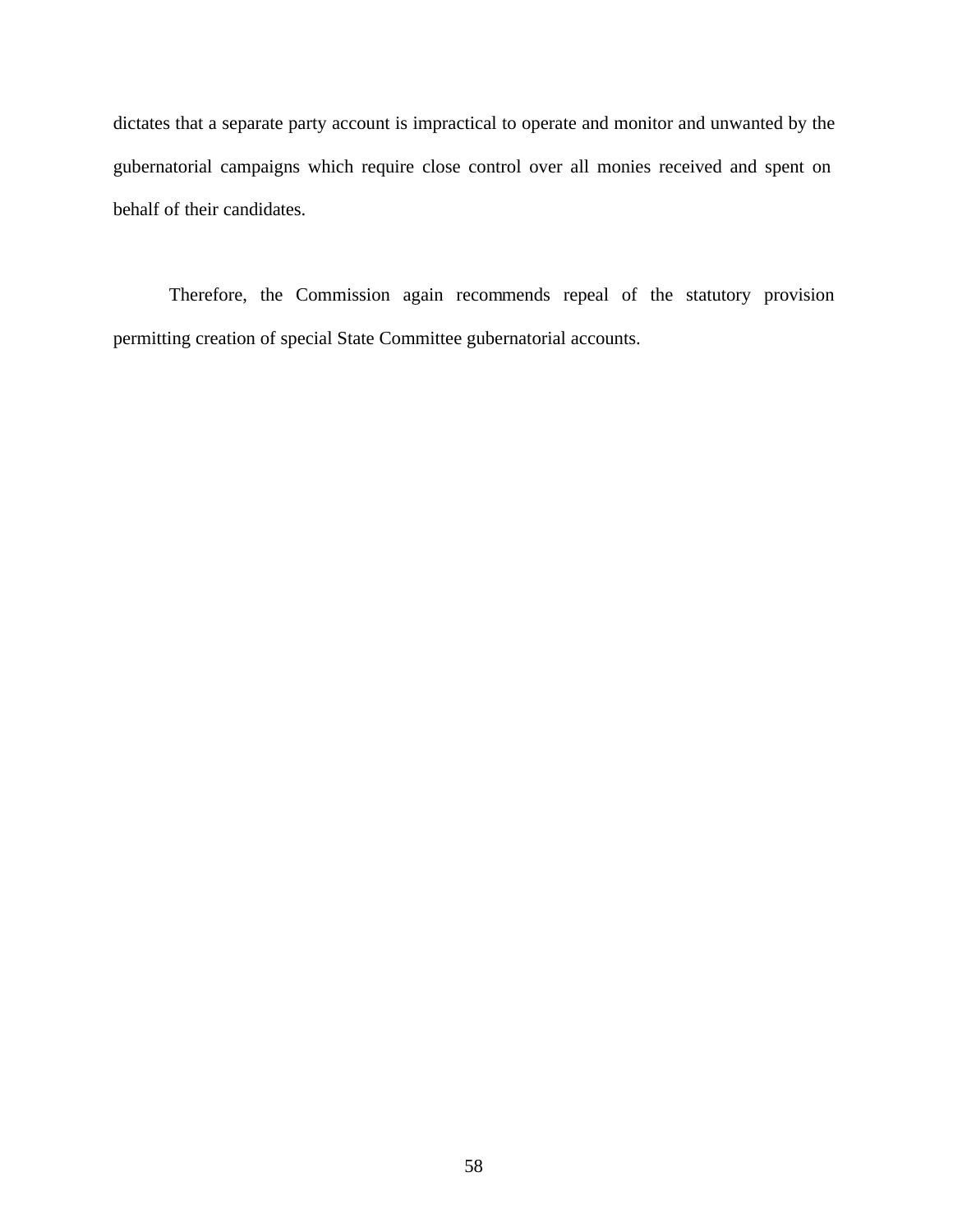#### **ADVISORY OPINION ACTIVITY**

During 1988 and 1989, individuals and organizations requested advisory opinions for Commission guidance on application of the Campaign Contributions and Expenditures Reporting Act (hereafter, "the Act") and Commission regulations to a variety of issues surrounding public financing.

### **"TESTING THE WATERS"**

In its responses to a series of advisory opinion requests, the Commission was called upon to clarify the reporting obligations of individuals and committees engaged in precandidacy or "testing the waters" activity.

In its July, 1988 response directed to Clifford M. Sobel, Esq. (Advisory Opinion 07- 1988), the Commission provided extensive advice on the issue of "testing the waters" to a group of individuals planning to engage in pre-candidacy activity on behalf of a possible gubernatorial candidacy by Congressman James A. Courter. Mr. Sobel was advised that in order to be considered as "testing the waters" or pre-candidacy activity, and therefore to be excluded from reporting obligations under the Act, fundraising activity by the committee must be strictly confined to the purpose of determining whether or not Congressman Courter could conduct a viable gubernatorial candidacy. Any payments for general public political advertising or to amass funds for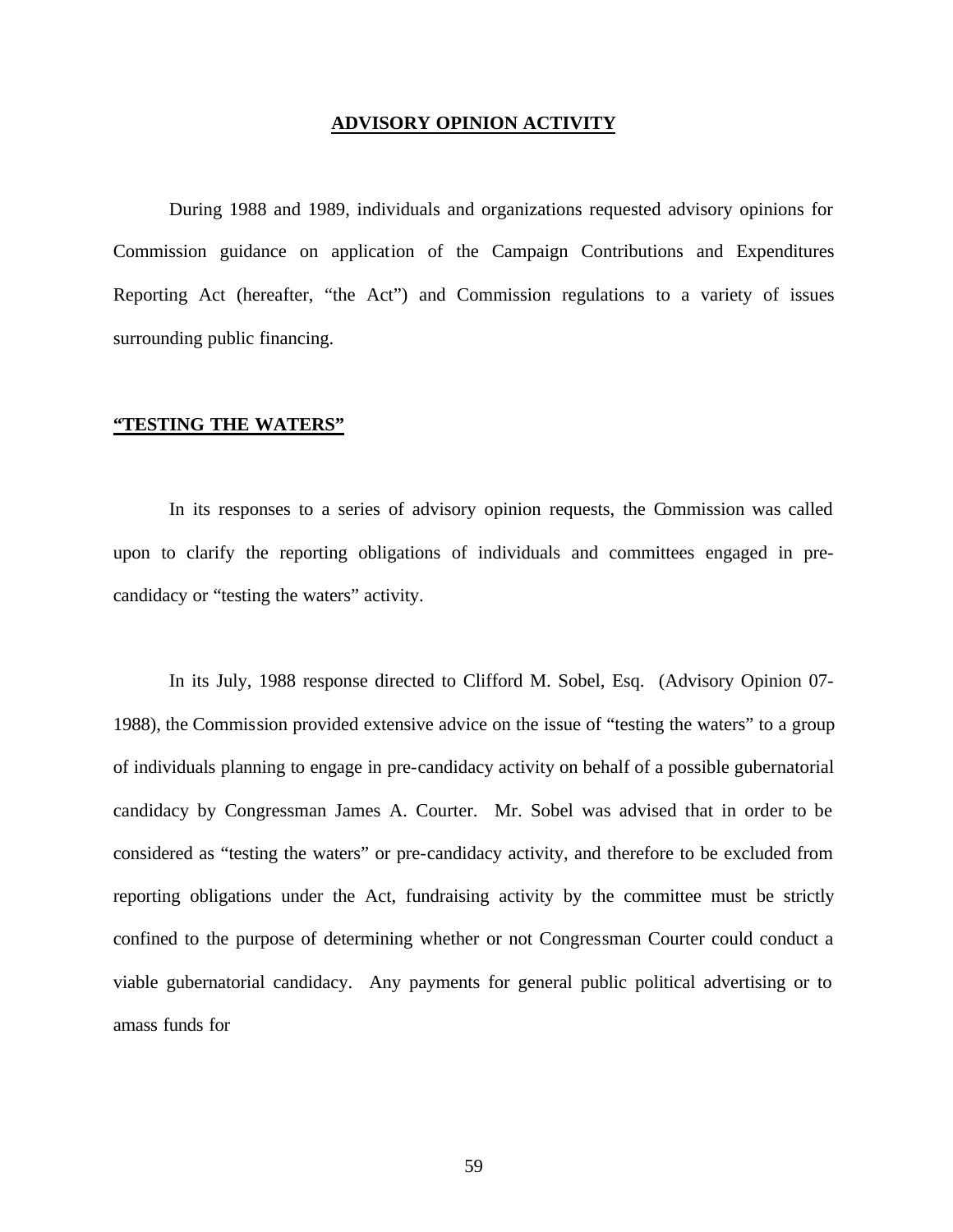candidacy purposes would not be within the "testing the waters" guidelines, and would trigger reporting obligations.

Mr. Sobel also asked whether funds raised during the "testing" period could later be eligible for match with public funds once a candidacy was established. He was advised that Commission regulations specifically provide that a "testing the waters" account may be converted to a matching fund account for a publicly-financed candidate and that contributions made during a "testing" period which meet the matching requirements, could later be submitted for match with public funds. Further, should any contribution received during the "testing" period exceed the statutory contribution limit, Commission regulations require that the excess be refunded to the contributor upon assumption of a gubernatorial candidacy.

The Commission further responded to Mr. Sobel that expenses for fundraising activity which might be undertaken by the committee before a candidacy was declared would later be counted against the statutory expenditure limit imposed upon a publicly-financed candidate.

In Advisory Opinion 10-1988, issued October 18, 1988, the Commission instructed Senator Richard J. Codey that he could use funds remaining unexpended from his 1987 Senate candidacy for "testing" activity. It cautioned Senator Codey, however, that should he then undertake a gubernatorial candidacy, the contribution of those surplus funds by his 1987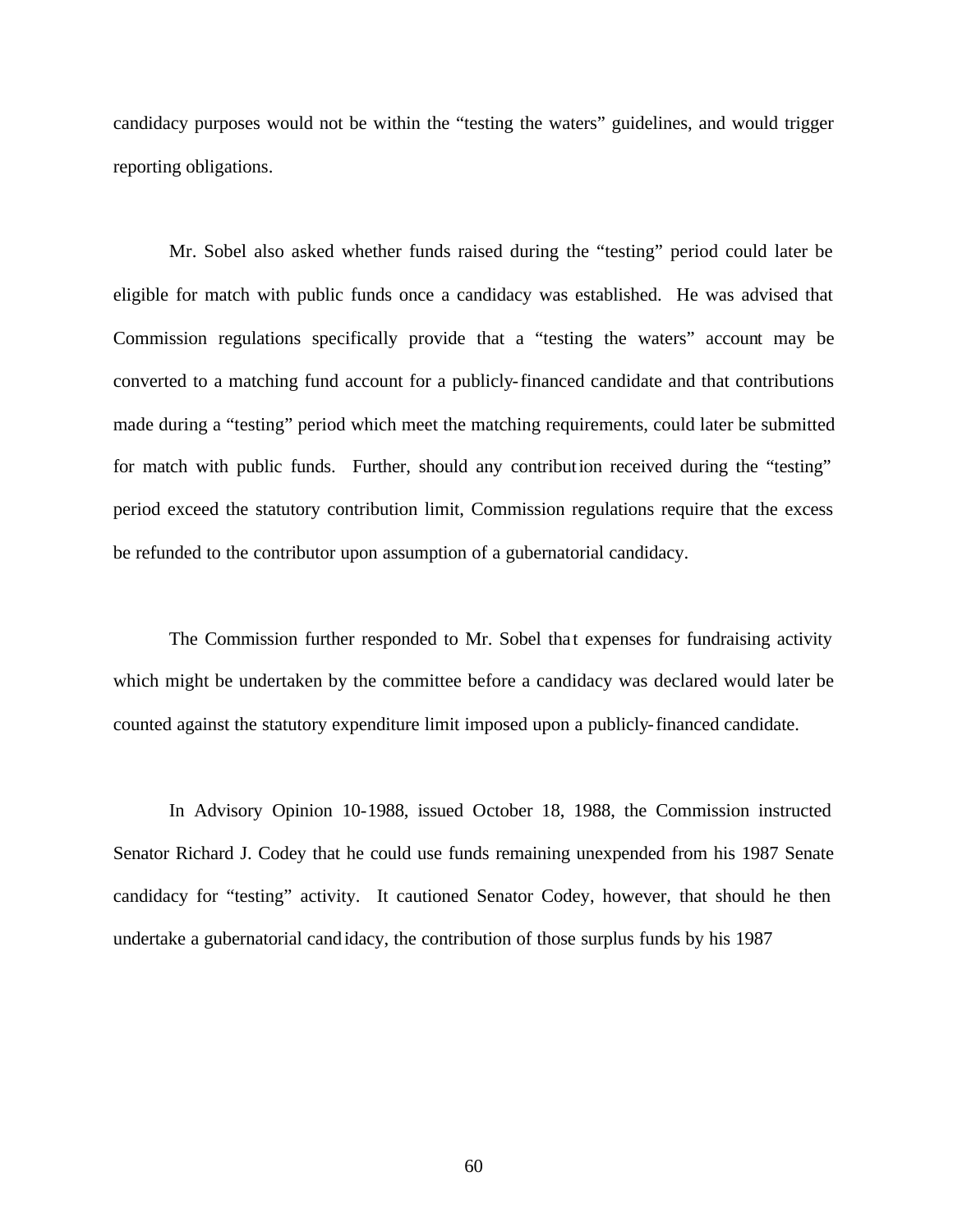campaign committee would be limited to the then \$800 contribution limit. The Commission reaffirmed that funds received and payments made for "testing the waters" activity are not reportable as "contributions" or "expenditures" under the Act until an individual becomes a candidate. Once achieving candidate status, the reporting requirements and other limitations of the Act attach to all pre-candidacy financial activity.

The Commission advised Senator Codey of its newly-enacted regulation requiring individuals or committees engaged in "testing" activity to file with the Commission a Notice of Account Established for Pre-Candidacy Activity (Form T-l) containing bank depository information.

Further questions concerning "testing" activity were raised by Todd R. Caliguire, Esq., representing individuals seeking to encourage Attorney General Cary Edwards to become a gubernatorial candidate. Mr. Caliguire was told in Advisory Opinion 12-1988 that the potential candidate need not be affiliated with a committee before that committee could undertake precandidacy activity on his behalf. The Commission reiterated the new requirement that a committee file Form T-l, Notice of Account Established for Pre-Candidacy Activity, once it receives funds for "testing."

By again clarifying that funds received for "testing" were not "contributions" under the statutory definition, the Commission confirmed that such pre-candidacy monies could exceed the gubernatorial contribution limit.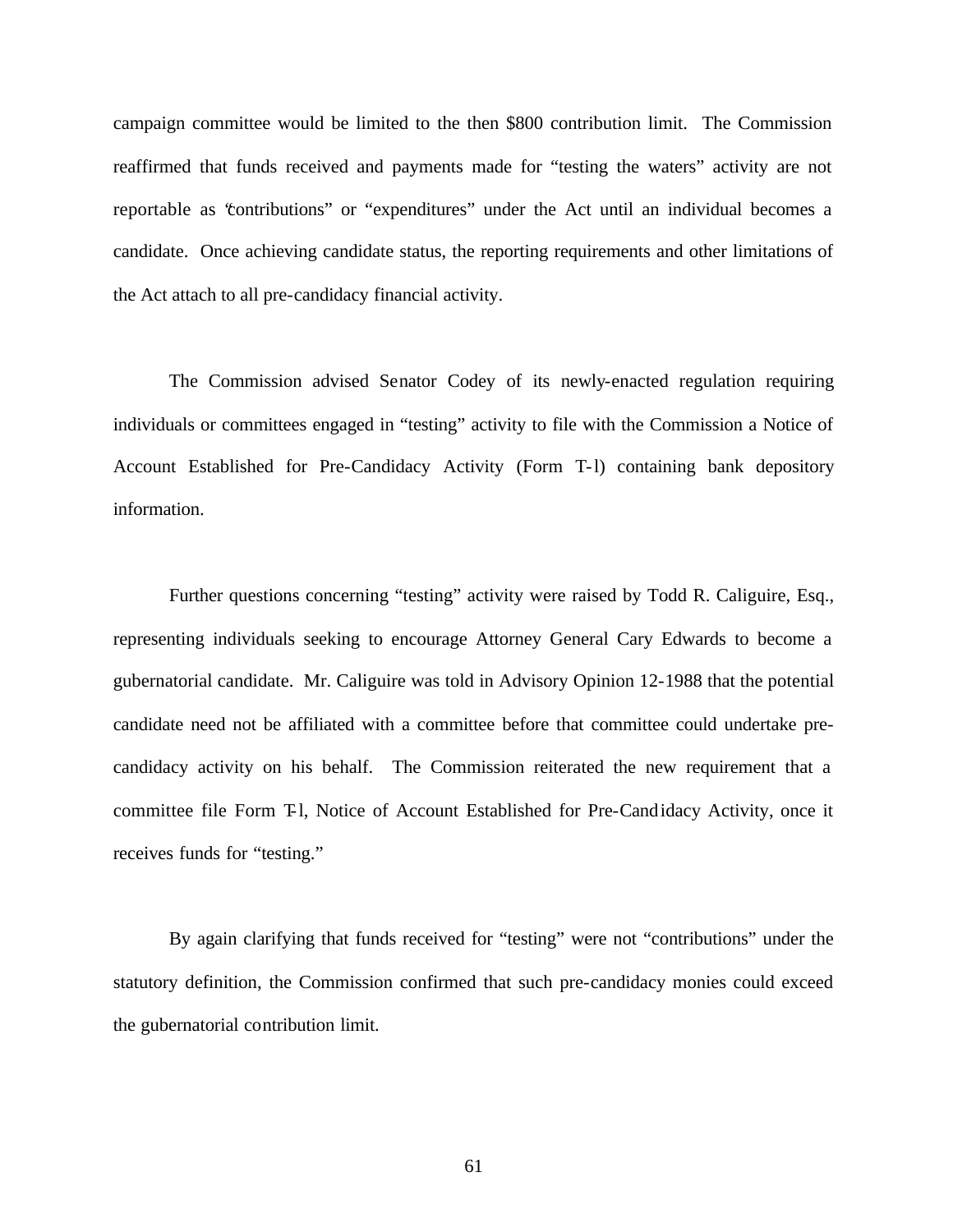Similarly, in responding to Mr. Caliguire, the Commission determined that loans for precandidacy activity were not subject to any limits, but that upon assumption of a gubernatorial candidacy, the strict gubernatorial loan limits attached.

Advisory Opinion No. 07-1989 addressed the questions of Senator Richard J. Codey who had undertaken "testing" activity and had then decided not to pursue a gubernatorial candidacy. Senator Codey was told that unexpended pre-candidacy funds should be disbursed for purposes in conformity with Commission Regulations governing the use of surplus campaign funds. He was advised that if the unspent funds were applied to any political purpose, a report was required to be filed with the Commission identifying not only the use, but also the contributors to the pre-candidacy account.

In a related issue, the Commission was asked by Trustee Donald T. DeFrancesco to determine whether funds spent by "Citizens for Fiscal Responsibility," a continuing political committee, to sponsor television announcements featuring Assembly Speaker Chuck Hardwick would be considered as "testing the waters" activity. The television announcements were in support of a non-binding referendum on the issue of "state mandate/state pay" on the November, 1988 ballot in 17 counties.

The Commission applied two criteria in its analysis in Advisory Opinion No. 13-1988 to determine that the activity would not be "testing" by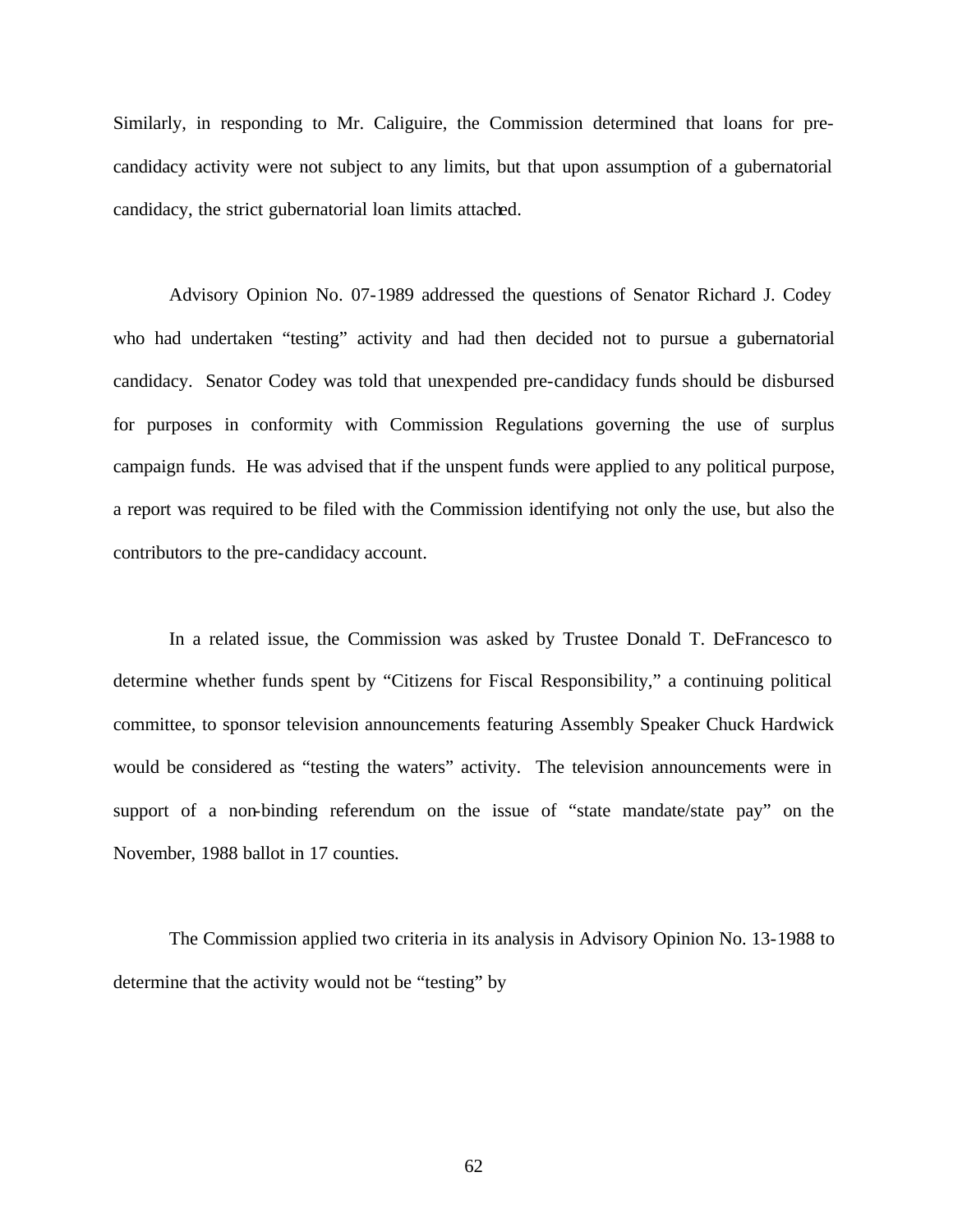either Assembly Speaker Hardwick or the committee. First, Speaker Hardwick was the prime sponsor of the legislation which formed the basis of the referendum, permitting the Commission to conclude that his appearance in the televised announcements was in support of the referendum and not activity related to a gubernatorial candidacy. Second, the Commission found most significant the fact that the announcements were to be televised between November 1, 1988, and election day, November 8, 1988, dates which were in advance of the 1989 gubernatorial primary election.

#### **APPLICATION OF THE CONTRIBUTION LIMIT**

In Advisory Opinion No. 01-1989, the Commission was asked whether individuals who contributed to a continuing political committee, the "Friends of Don DiFrancesco," could themselves make maximum contributions to a gubernatorial candidate if the continuing political committee also made a maximum contribution. Applying Commission regulations to the facts presented, the Commission concluded that if the continuing political committee was a bona fide committee with at least 15 contributory members and was not created to circumvent the contribution limit, both the individuals and the continuing political committee could give maximum contributions. Senator DiFrancesco was advised that the Commission was satisfied that the continuing political committee, "Friends of Don DiFrancesco," was a bona fide committee. Therefore, the committee and contributors to the committee could make maximum gubernatorial contributions.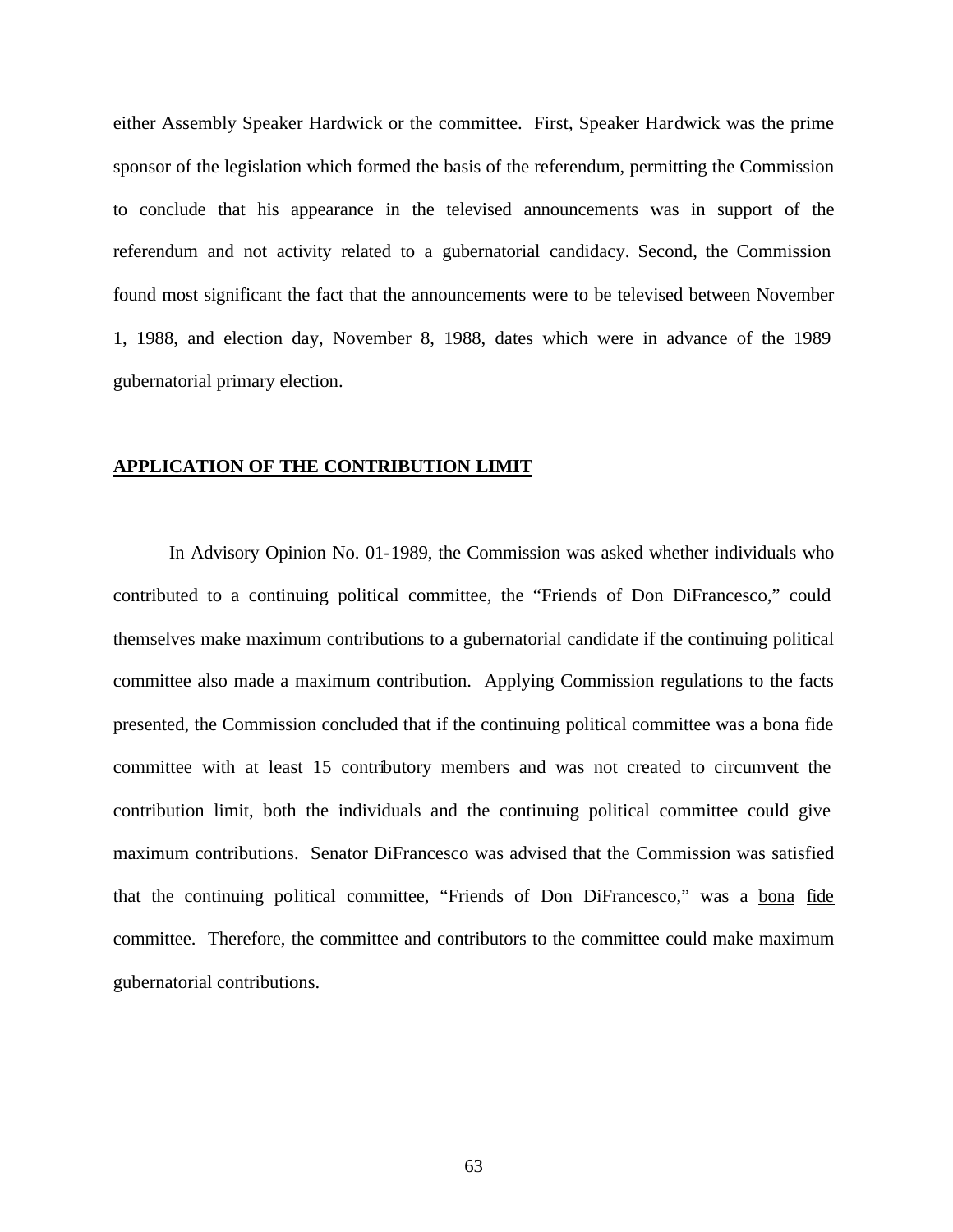#### **POLITICAL PARTY ACTIVITY IN THE PRIMARY ELECTION**

In two advisory opinion requests, the Commission was called upon to determine whether activities by State and county political party committees in support of gubernatorial primary election candidates were permissible under New Jersey law. Prior to 1989, activity in support of or opposition to candidates in a primary election by a political party committee was proscribed.

However, the United States Supreme Court in Eu v. San Francisco County Democratic Central Committee, 489 U.S. 214 (1989), held that California statutes prohibiting political party endorsement of or opposition to candidates in a primary election were invalid as violative of the First Amendment protection of free political speech. The Commission therefore issued its responses to the two requests aware that reconsideration might be requested once the constitutionality of the relevant New Jersey statutes prohibiting primary election political party activity was determined.

The New Jersey Democratic State Committee proposed to conduct issueoriented research, targeting research, mailing list enhancement, polling research, and opposition research and to make the results available to all Democratic candidates. In Advisory Opinion No. 05- 1989, the Commission determined that such activities by a State political party, when conducted on behalf of all candidates, were permissible and would not result in an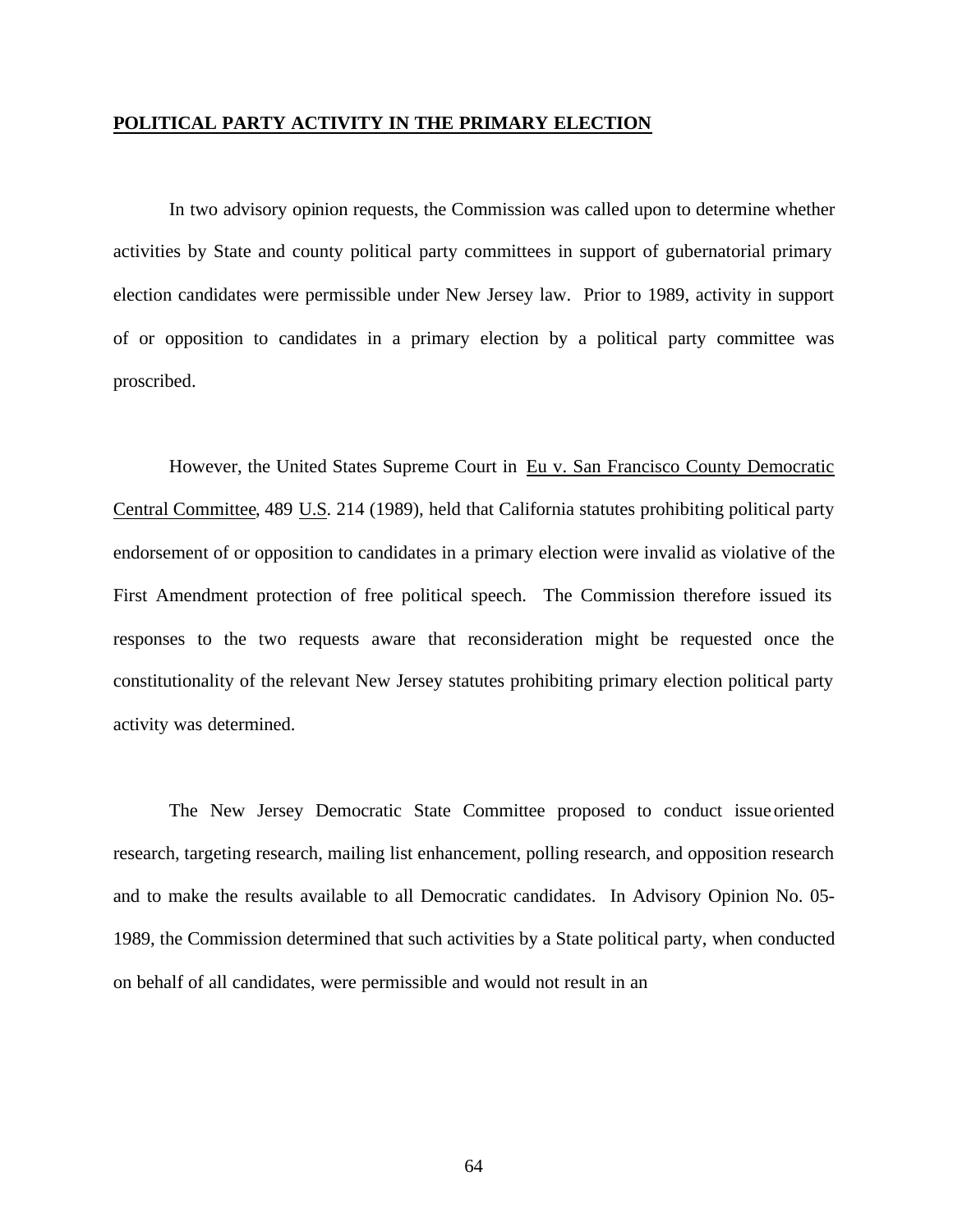allocation against the expenditure limit of publicly-financed candidates. The Commission also affirmed that primary election voter registration efforts by a State party committee that would benefit all of the party's candidates were permissible activities.

The Commission cautioned the Democratic State Committee that if any of the research efforts were intended to benefit one or more, but not all of the party's candidates, the activity would then be improper. The Commission also acknowledged that while some benefit from the primary election research activity would necessarily accrue to a party's general election candidate, no allocation against the general election expenditure limit was required.

Similarly, in its response to the Republican Committee of Union County in Advisory Opinion No. 12-1989, the Commission advised that get-out-the-vote efforts by a county political party committee did not violate the statutory prohibition against party activity in a primary election as long as the efforts were of benefit to all of the party's primary election candidates. Further, such get-out-the-vote efforts would not be charged against gubernatorial candidates' expenditure limits.

On April 12, 1991, a consent order was entered in the matter of New Jersey Republican State Committee v. Del Tufo, et al, L-9l-1645, Superior Court, Mercer County, which found unconstitutional those portions of the New Jersey statutes that prohibited political party activity in a primary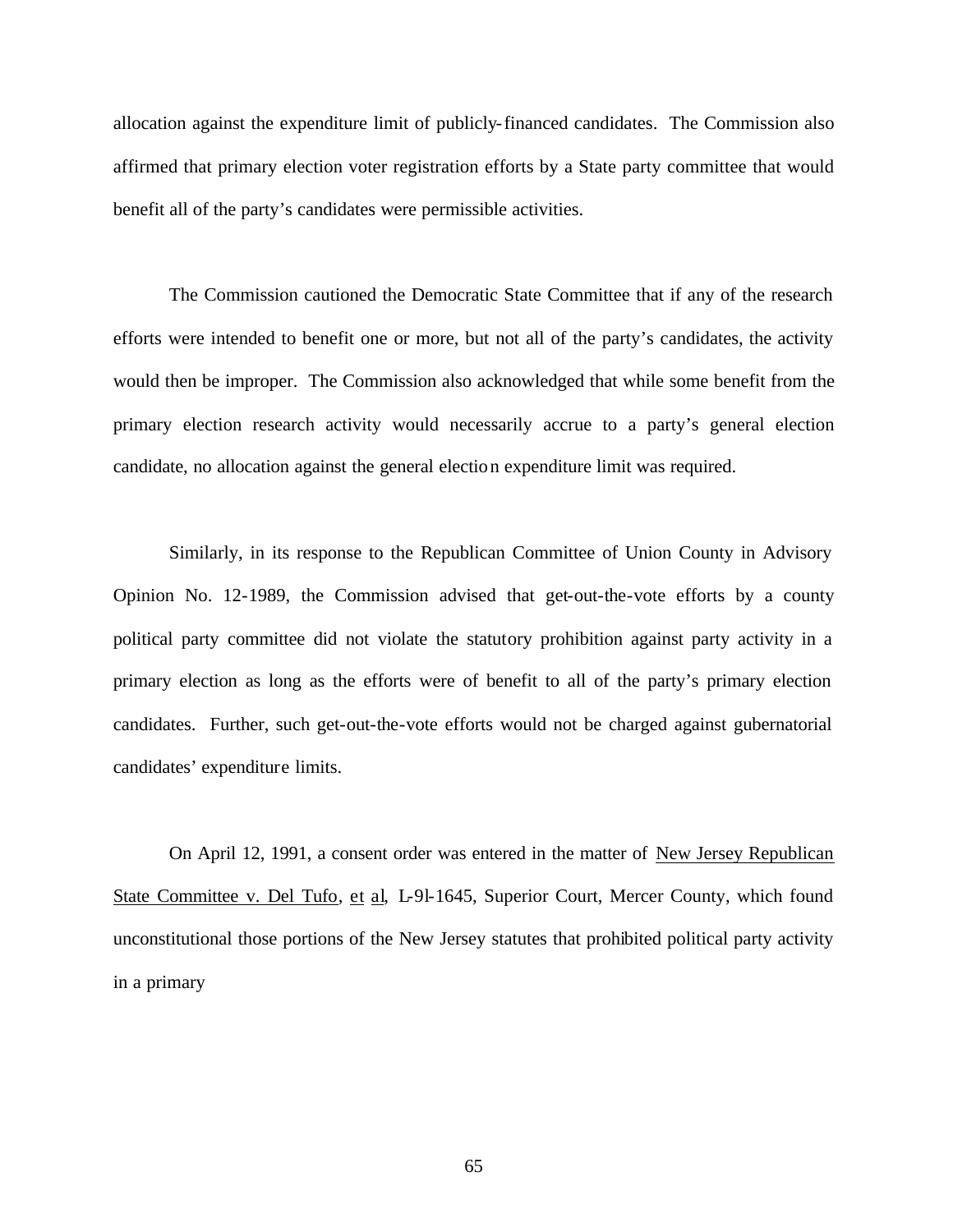election. Specifically, N.J.S.A. 19:44A-ll, contained within the Campaign Contributions and Expenditures Report Act, insofar as it prohibits the receipt and expenditure of funds by a State, county, or municipal political party committee in a primary election setting was held to be unconstitutional and therefore void. It appears these advisory opinions have become moot to the extent they addressed the statutory prohibition against political party activity in a primary election. There is apparently no longer any prohibition or restriction upon such activity in the primary election setting.

Under the current statutory framework, in the gubernatorial general election the county committee of a political party and the municipal committees of that party within each county are permitted to spend \$10,000 in the aggregate on behalf of the party's gubernatorial general election candidate. Direct contributions to gubernatorial candidates by county and municipal committees are prohibited. State party committees may establish special gubernatorial accounts to handle contribution and expenditure activity.

The Commission has made no recommendation concerning extension of this political party spending structure to the primary election setting. The Commission believes that because of the uniquely political nature of this matter, suggestions for resolution are best left to the political parties themselves. Therefore, until such action is taken, the Commission reads the statute to require that any political party organization activity undertaken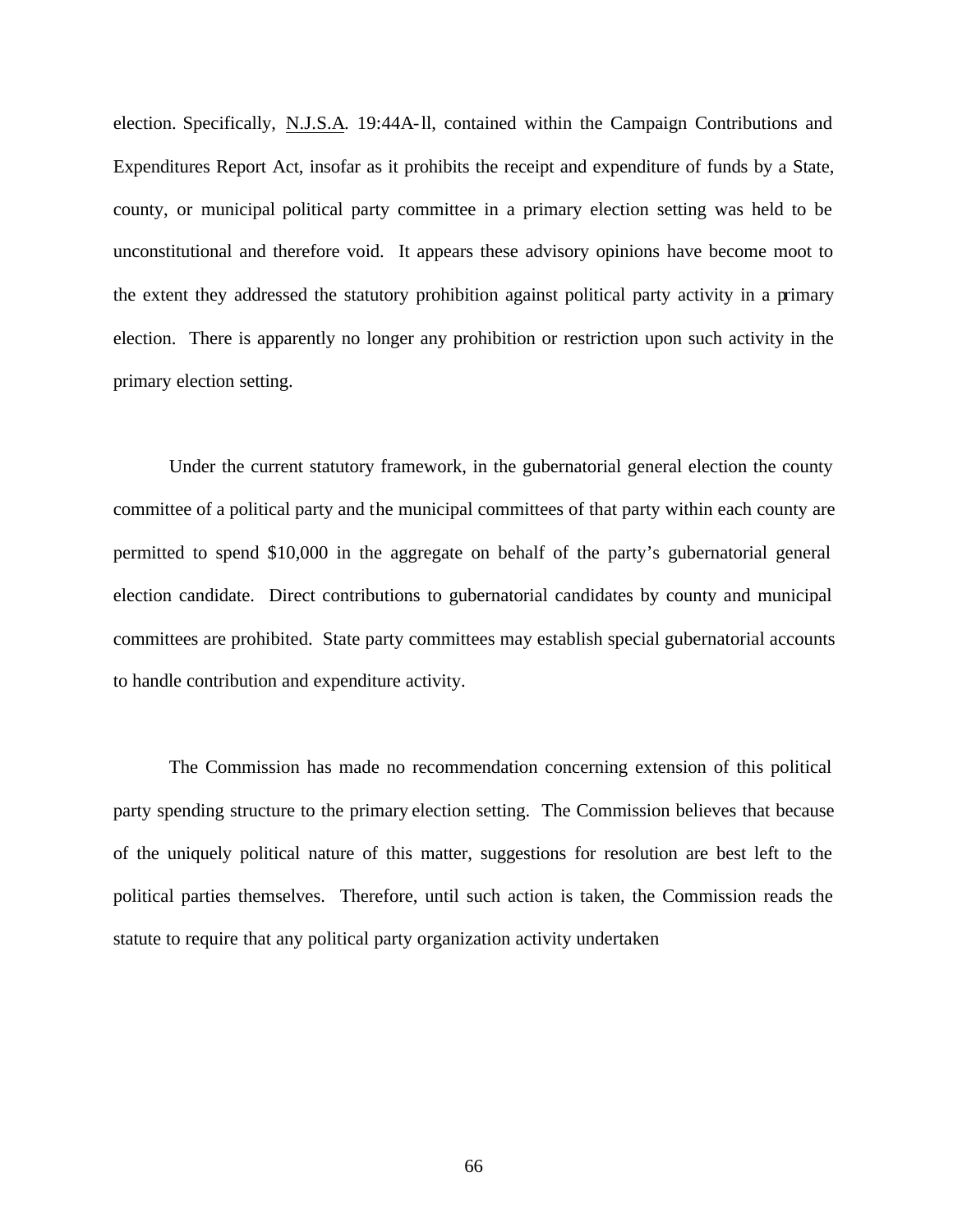on behalf of a gubernatorial primary election candidate would be subject to existing contribution and expenditure limits.

#### **VALUATION OF FILM FOOTAGE**

In Advisory Opinion No. 14-1989, the Gormley for Governor '89 Committee asked the Commission whether it had to report on its gubernatorial campaign finance reports the costs of film footage, originally developed for Senator Gormley's 1987 Senate campaign, which was being used in the 1989 primary election.

The Commission responded that a proportional calculation of the production cost must be made and reported as having been contributed by the 1987 Senate campaign to the 1989 gubernatorial campaign.

#### **PROHIBITED CONTRIBUTION**

A contribution was made to then Assemblyman Alan Karcher's 1989 gubernatorial primary election campaign by Marine Midland Capital Markets Corporation. Information provided to the Commission indicated that Marine Midland Capital Markets Corporation, a securities company, was a subsidiary of Marine Midland Holdings, Inc., itself a wholly-owned non-banking subsidiary of Marine Midland Banks, Inc.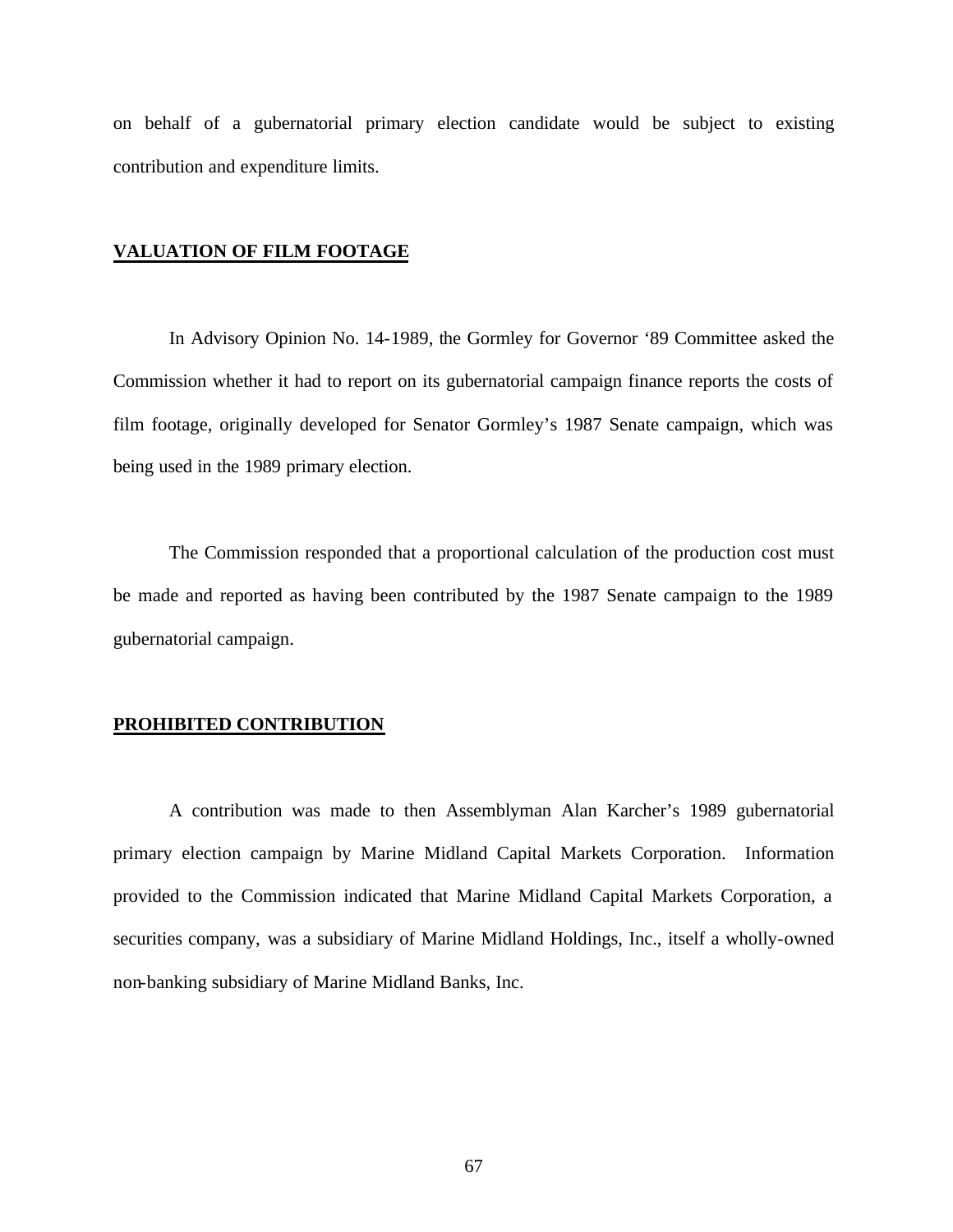The public financing staff denied the award of public matching funds for the contribution because of the potential that the contribution was prohibited as having been made by a banking corporation, pursuant to N.J.S.A. 19:34-45. Because it has no jurisdiction over the issue of prohibited contributions, the Commission requested the formal opinion of the State Attorney General of the ability of Marine Midland Capital Markets Corporation, Inc., to contribute to a candidate in New Jersey.

On May 11, 1990, Attorney General Robert J. Del Tufo advised the Commission that Marine Midlands Capital Markets Corporation, Inc., was prohibited from making political contributions in New Jersey, because of the regulated activities of the banking subsidiaries held by the parent company of Marine Midland Capital Markets Corporation, Inc.

#### **INDEPENDENT EXPENDITURES**

Linda Bowker, Chairperson of the National Organization for Women of New Jersey Political Action Committee (NOW-NJ PAC), a continuing political committee, requested Commission instruction concerning independent expenditure activity contemplated by her organization in support of the 1989 general election candidacy of Congressman Jim Florio.

Advisory Opinion No. 17-1989 undertook a detailed analysis of the issues and questions posed by Ms. Bowker's request. The Commission advised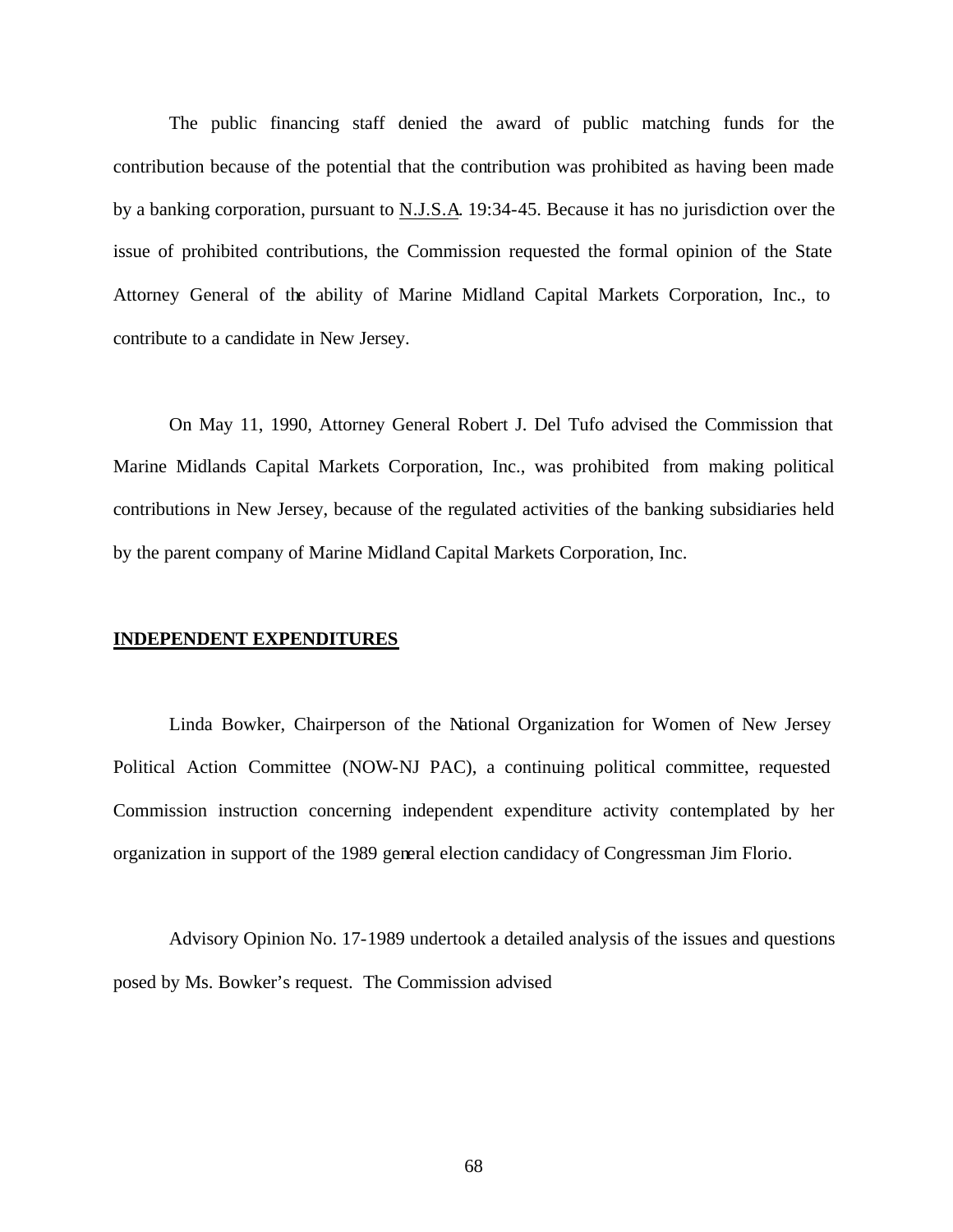Ms. Bowker that as long as expenditures by NOW-NJ PAC were made without the consent of, consultation with, or coordination with a candidate, there is no limit, even in a gubernatorial election, on amounts that may be independently spent by the continuing political committee, to support or endorse a candidate.

The Commission explained that expenditures which are made completely independently of a candidate or his or her campaign are constitutionally protected speech which may not be limited in amount. Further, such independent expenditures may not be charged against a gubernatorial candidate's expenditure limit.

While independent expenditures may not be limited in amount and may not be applied to reduce the expenditure limit of a gubernatorial candidate, Ms. Bowker was instructed by the Commission that they are subject to all Commission reporting and disclosure requirements. In addition, the entity making an independent expenditure must file a sworn statement with the Commission attesting to the independence of the expenditure. Further, if the independent expenditure is made to purchase an advertisement, Commission regulations require that the text include a clear, conspicuous statement of the sponsor organization and that the advertisement is not authorized by the candidate.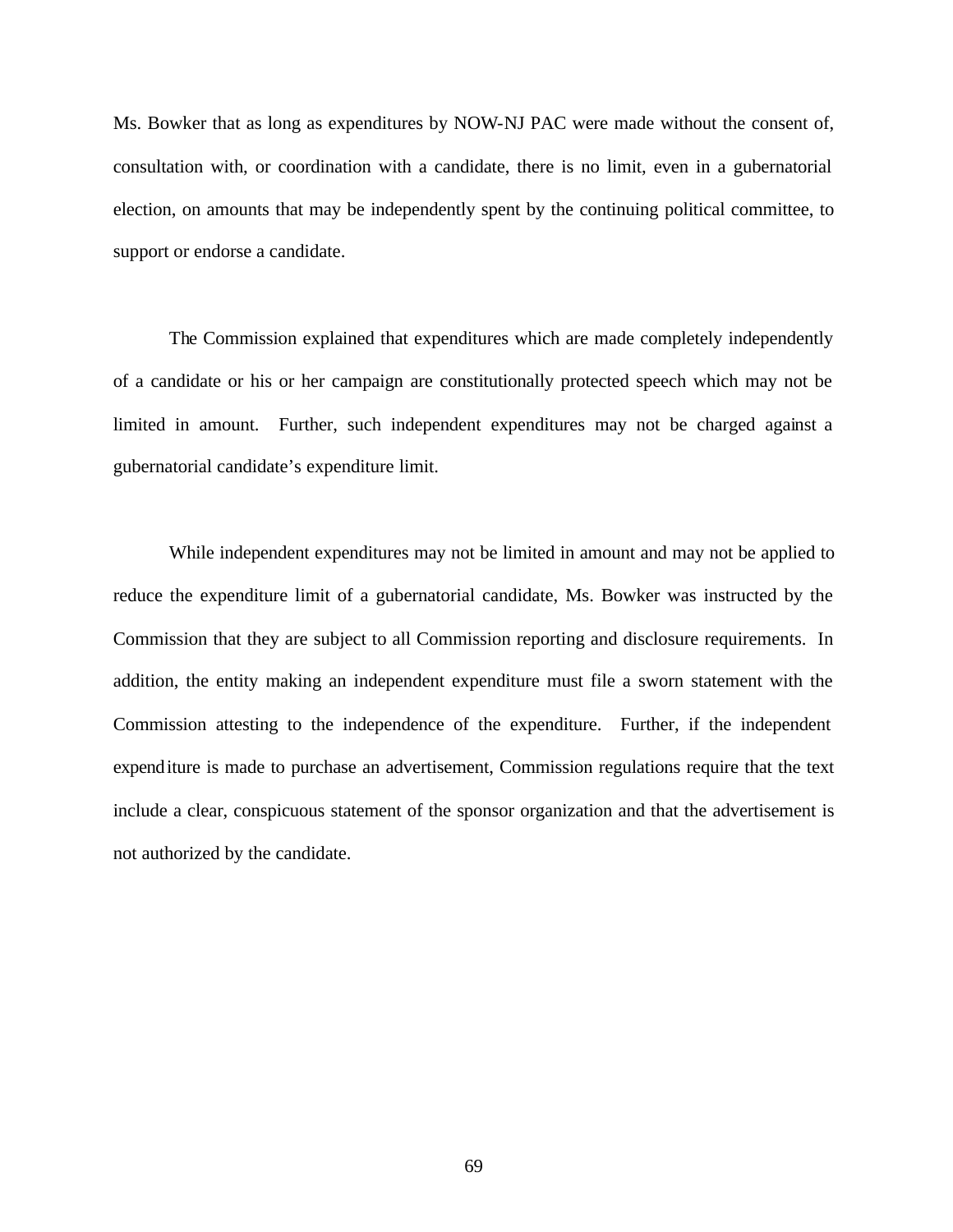NOW-NJ PAC, the continuing political committee making the independent expenditure, must also provide written notice to the candidate receiving the benefit of the expenditure.

Ms. Bowker also asked whether contributions received by NOW-NJ PAC in response to a solicitation using a "voter pledge card" must be reported to the Commission. Because the text of the solicitation made no reference to a specific candidate or election, the Commission determined that it lacked the "express advocacy" language necessary to characterize the resulting donations as campaign contributions. However, if any of the donations were to be deposited in the bank account of NOW-NJ PAC, rather than that of NOW-NJ, they would be construed as contributions subject to reporting on the quarterly reports of the continuing political committee.

#### **INSTITUTIONAL ADVERTISEMENTS AND THE EXPENDITURE LIMIT**

Concern about the effect of proposed institutional advertising efforts upon their candidates' \$5 million general election expenditure limits led both the Democratic and Republican State Committees to seek the advice of the Commission. Each wanted to know whether its proposed script would result in an allocation against the \$5 million gubernatorial general election expenditure limit. In issuing its responses, the Commission examined whether the proposed advertising expenditures were being made on behalf of a gubernatorial candidate or to promote the interests of a political party, and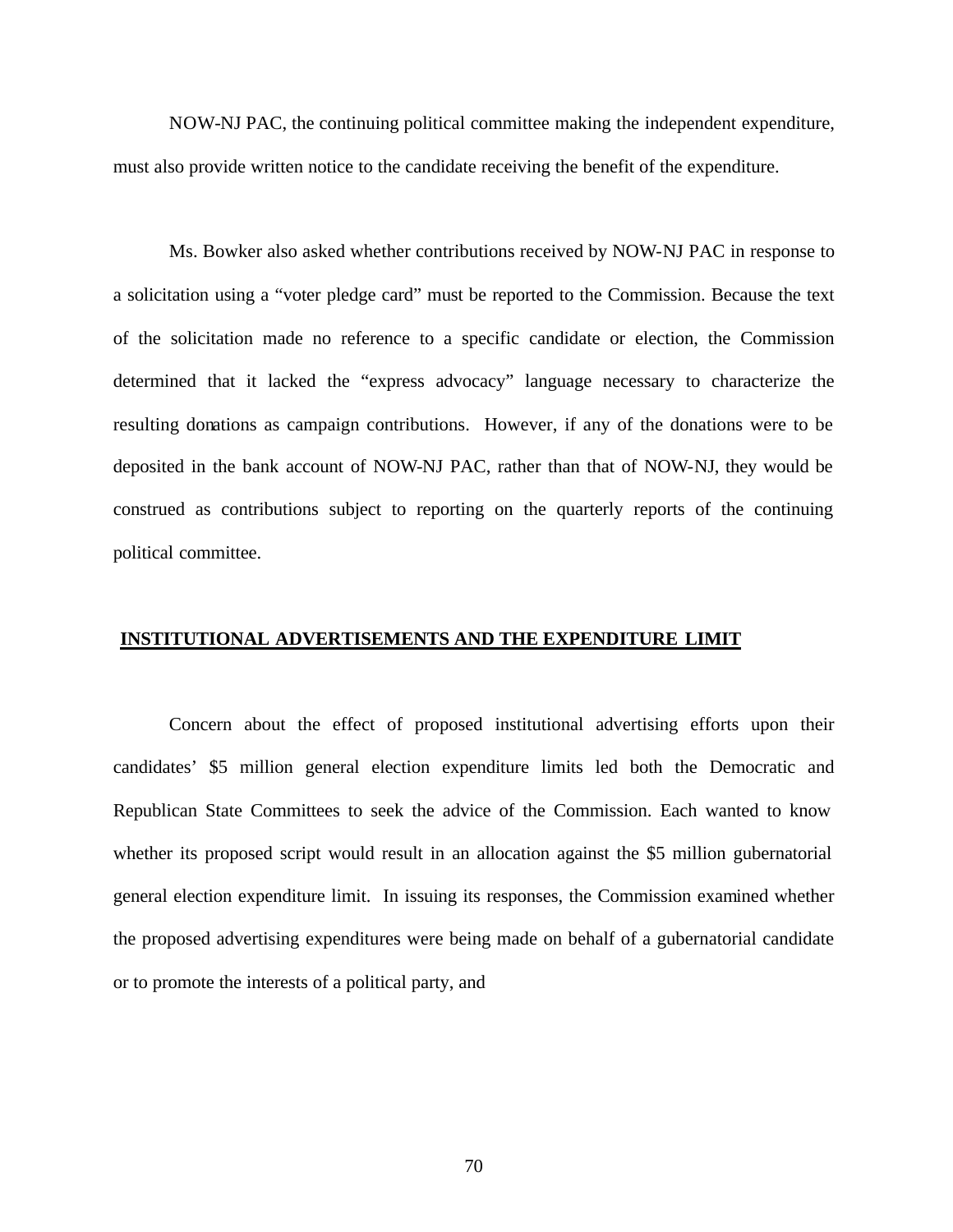relied upon criteria established in earlier advisory opinions in reaching its conclusions.

Specifically, the Commission explained that:

Such an expenditure would be made, at least in part, on behalf of the gubernatorial candidate, and thereafter allocable to some extent to the gubernatorial candidate, if (1) either of the gubernatorial candidates is named or visually depicted or referred to; or (2) the office of Governor is named or referred to; or (3) the incumbent Governor is named or visually depicted or referred to; or (4) the identity of the candidate, the opponent, or the incumbent Governor is apparent by unambiguous reference.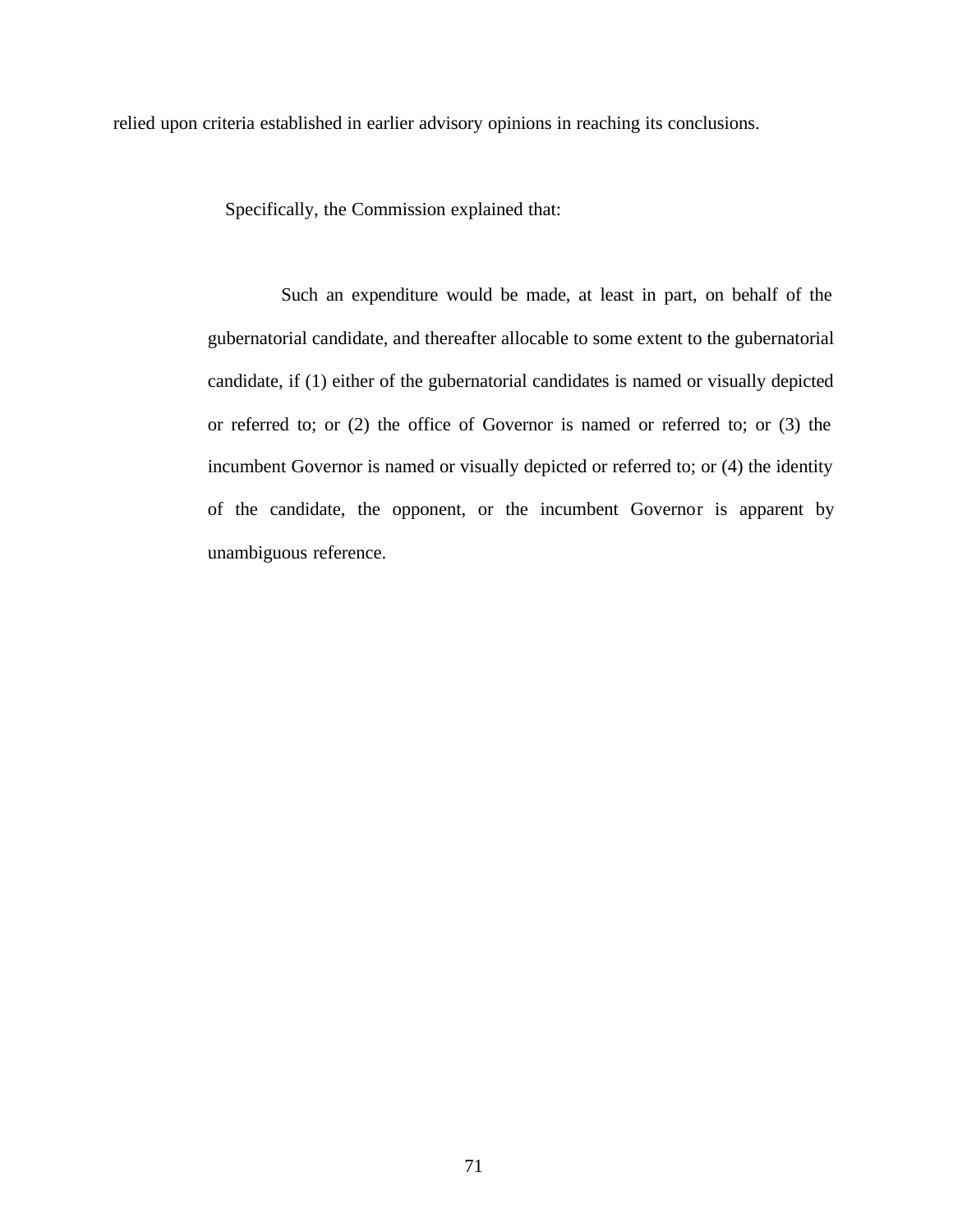#### **OVERVIEW: PUBLIC FINANCING TRENDS**

New Jersey's 1989 Gubernatorial Public Financing Program differed significantly from its 1977, 1981, and 1985 predecessors in the magnitude of public funds awarded and campaign dollars raised and spent. The major 1989 revisions to the applicable public funds caps and expenditure limits resulted in far greater contribution and expenditure activity in total dollars. However, the nature of the contribution and expenditure activity frequently paralleled the patterns of financial activity of the 1985 publicly-financed gubernatorial candidates.

In 1989, a record \$15.3 million in public funds was distributed to eight primary election and two general election candidates. In the primary election, four Republican candidates and one Democratic candidate received the \$1.35 million maximum in public funds: Congressmen Jim Florio (D) and Jim Courter (R), State Attorney General Cary Edwards (R), State Senator William Gormley (R), and Assembly Speaker Chuck Hardwick (R). Three primary election candidates received less than the maximum in public funds. Senator Gerald Cardinale, Assemblyman Alan Karcher, and Princeton Mayor Barbara Sigmund received a total of \$1.9 million in public funds (Table I).

Both general election candidates, Courter and Florio, received the \$3.3 million public funds maximum, for a total distribution of \$6.6 million in general election public matching funds.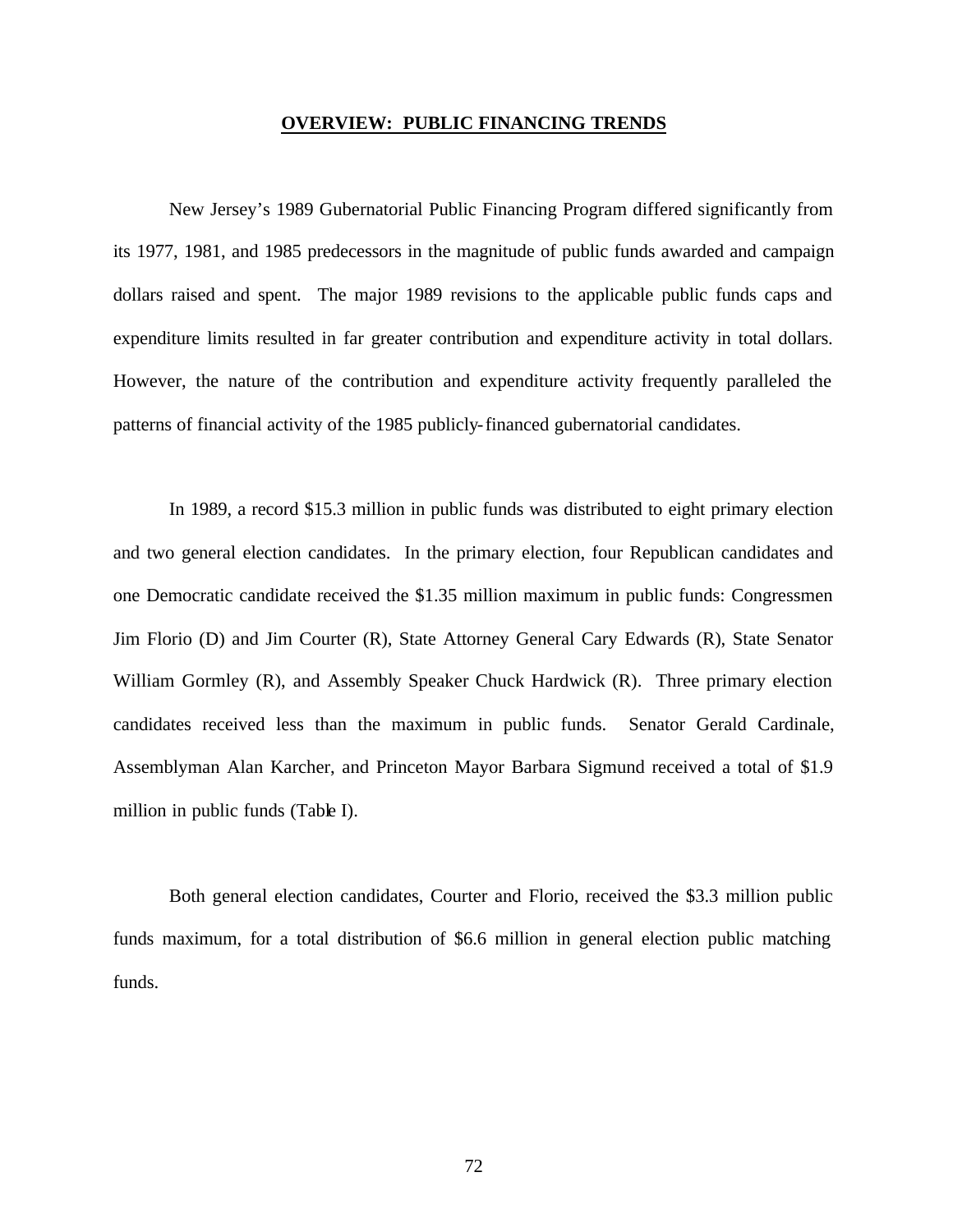All primary and general election candidates who qualified for receipt of the maximum in public funds did so before the date of the relevant election.

Contributions by individuals continued to represent the mainstay of contributions to the primary and general election campaigns. Of contributions to 1989 primary election campaigns, 81.3 percent were from individual contributors (Table IX). In its report on the 1985 gubernatorial elections, the Commission reported that 84.1 percent of 1985 primary election contributors were individuals.<sup>8</sup> Individuals represented 74.6 percent of the contributors to the two 1989 general election candidates (Table IX), down from 86.1 percent in the 1985 general election.<sup>9</sup> The percentage of corporate contributors was 14.2 percent in the 1985 primary election<sup>10</sup> and 15.7 percent in the 1989 primary election. Corporate contributors increased from 11.6 percent in the 1985 general election<sup>11</sup> to 21.1 percent in the 1989 general election.

Campaign spending totals for the 1989 primary and general election campaigns increased over 1985 levels because of the significant increases for 1989 in the primary and general election expenditure limits. The eight primary election campaigns spent just over \$15 million and the two general election campaigns spent \$10.9 million (Table X). Of the totals, the proportions spent on communications to voters, the essence of campaign spending, were similar to 1985 spending.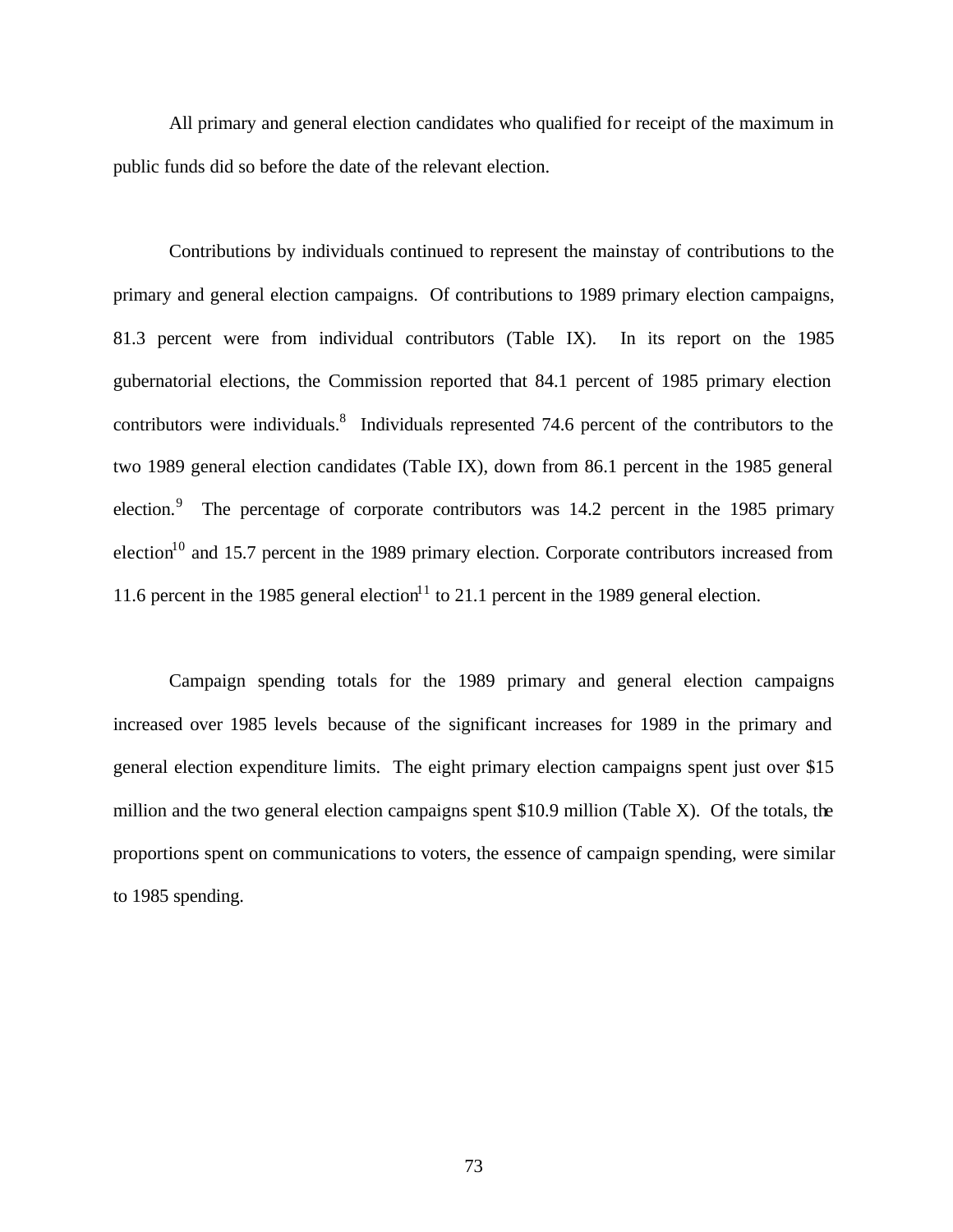Among other items, communications expenditures include purchase of media time; costs of advertising production, including research and polling; and printing and mailing of campaign literature. The 1989 primary election campaigns spent 78.5 percent of total campaign dollars on communications (Table X). Their 1985 counterparts spent  $75.7$  percent.<sup>12</sup> The two publiclyfinanced 1989 general election campaigns devoted an even higher 81.9 percent of total campaign dollars to communications (Table X), while the two 1985 campaigns had spent a similar 83.9 percent. $13$ 

Of the campaign dollars spent on communications, 1989 totals once again demonstrate heavy reliance upon the broadcast media over other means of delivering a candidate's message. Primary election campaign spending on broadcast media averaged 51.2 percent of total expenditures, while the two general election campaigns spent an average of 76.6 percent of total dollars on media time (Table X). These expenditures closely paralleled the 55.5 percent spent on media in the 1985 primary election and the 72.8 percent spent by the two 1985 general election candidates.<sup>14</sup>

Publicly-financed campaigns are permitted to spend in excess of the expenditure limit on four specific categories of expenditures: candidate travel, food and beverage costs associated with fundraising, election night activities, and legal and accounting costs of complying with public financing program requirements. Total spending on these categories exempt from the expenditure limit increased in 1989 over 1985 amounts. In the 1989 primary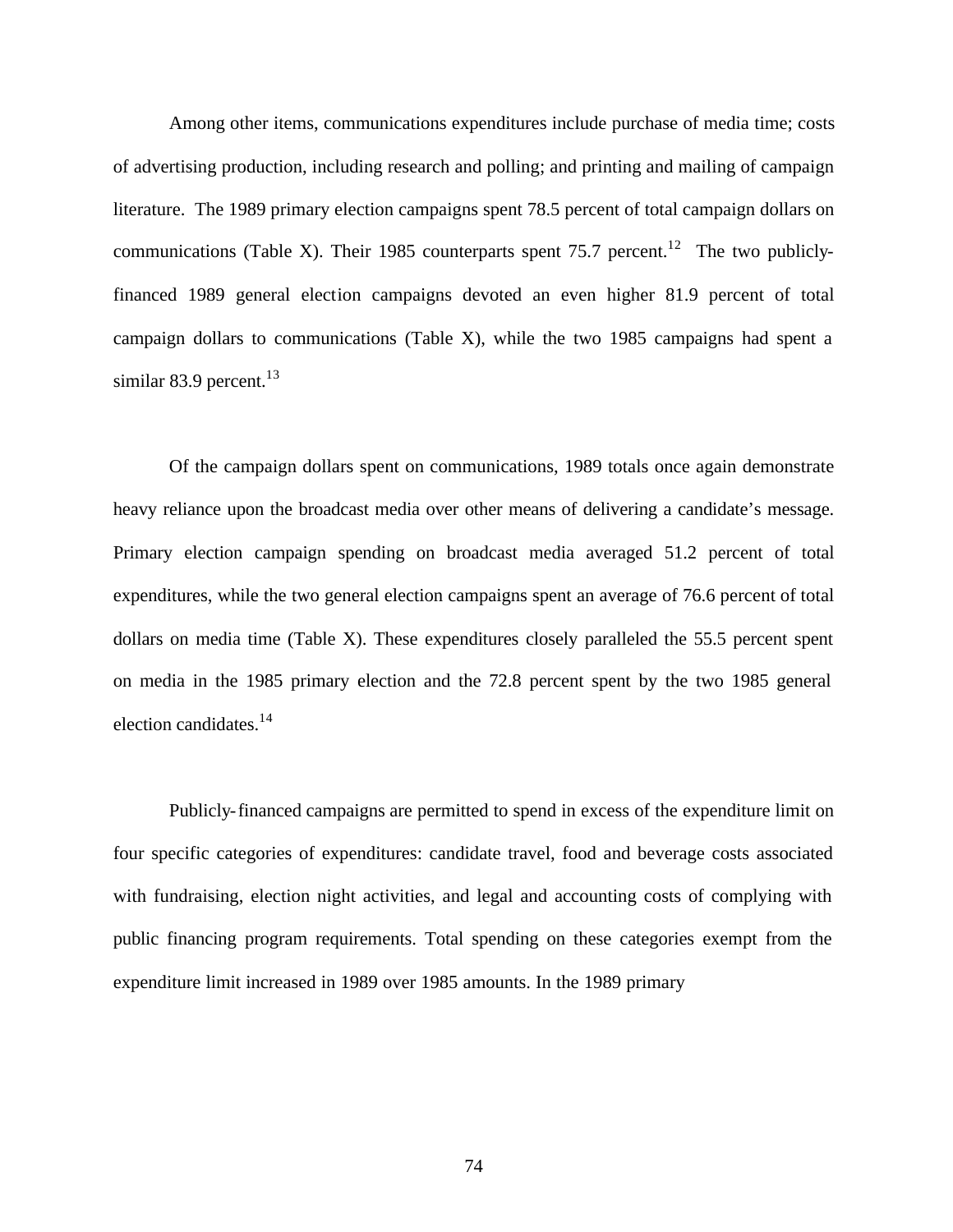election, expenditures outside the expenditure limit were 8.3 percent of total expenditures (Table X) up from 5.2 percent reported by the Commission for the 1985 primary election.<sup>15</sup> Similarly, in the 1989 general election, expenditures outside the expenditure limit were 8.7 percent of total expenditures (Table X), up from the 4.3 percent reported for the 1985 general election.<sup>16</sup>

The Commission expects that the trends noted in 1985 and 1989 contribution and expenditure activity will continue in future publicly-financed gubernatorial elections. Individual contributors are expected to remain the bulwark of private campaign dollars. Campaigns will continue to spend the lion's share of their funds on communications with voters. Of the communications dollars spent, the Commission believes the broadcast media will consume the biggest share as gubernatorial campaigns attempt to reach a broader base of New Jersey voters.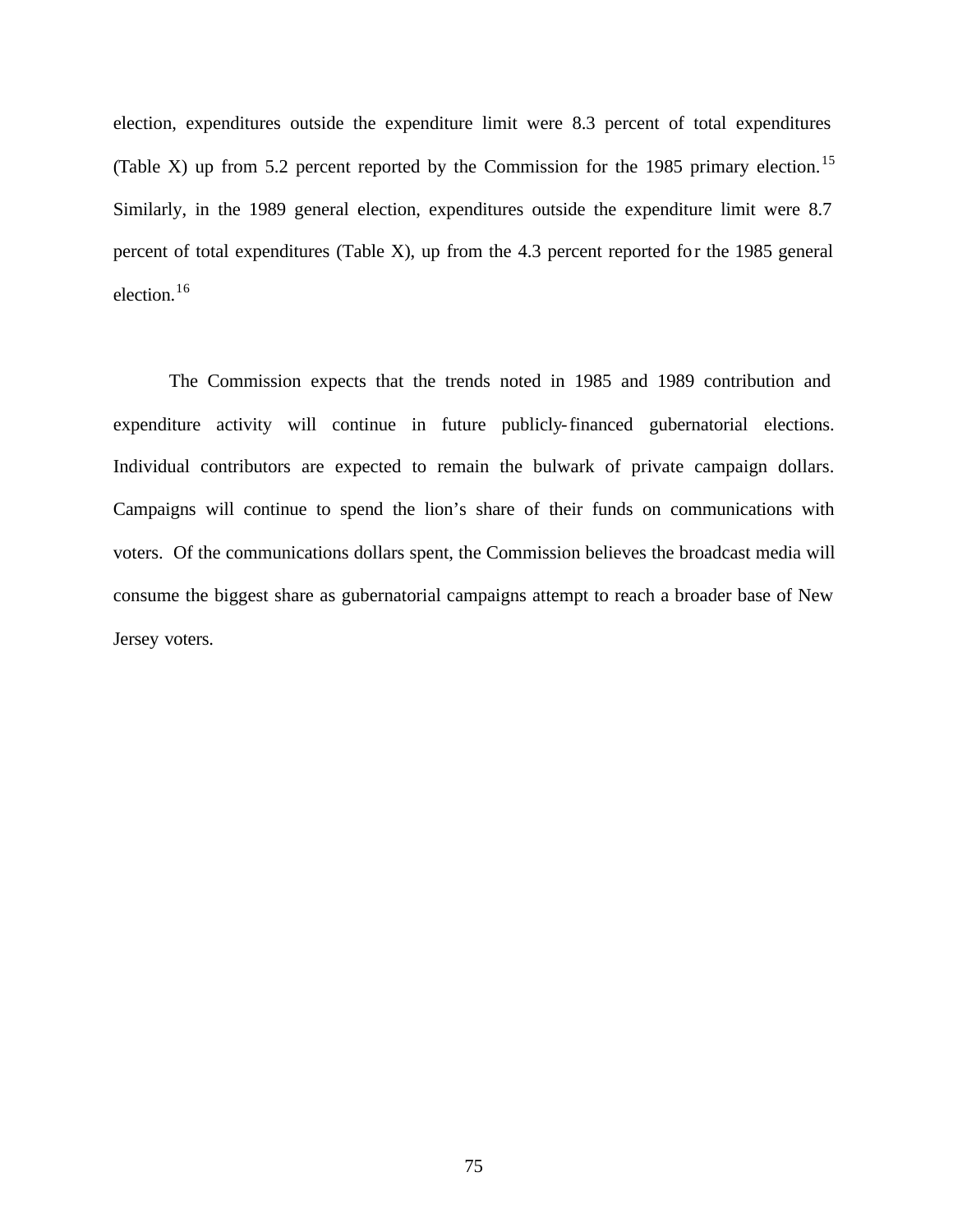#### **CONCLUSION: MAINTAINING THE SUCCESS OF GUBERNATORIAL PUBLIC FINANCING**

The New Jersey Gubernatorial Public Financing Program has, since its inception with the general election in 1977, distributed \$32.2 million to 38 candidates from both major political parties in four general elections and three primary elections. The preservation of public funds and simplicity of operation have always been major objectives pursued by the New Jersey Election Law Enforcement Commission in its administration of the public financing program.

Gubernatorial public financing in New Jersey has been innovative from its creation in 1977 as the first gubernatorial general election campaign in the nation to be conducted with public funds. This pioneering role continued with the addition in 1989 of the gubernatorial debate requirement, the first of its kind in the country.

The Commission is committed to maintaining the success of this highly visible and nationally-recognized program. Once again, therefore, with this report, the Commission attempts to look critically at public financing in New Jersey in an effort to further improve and enhance the program. From its unique perspective, the Commission is able to call attention not only to the successes and highlights of the program, but also to the potential problems facing the system.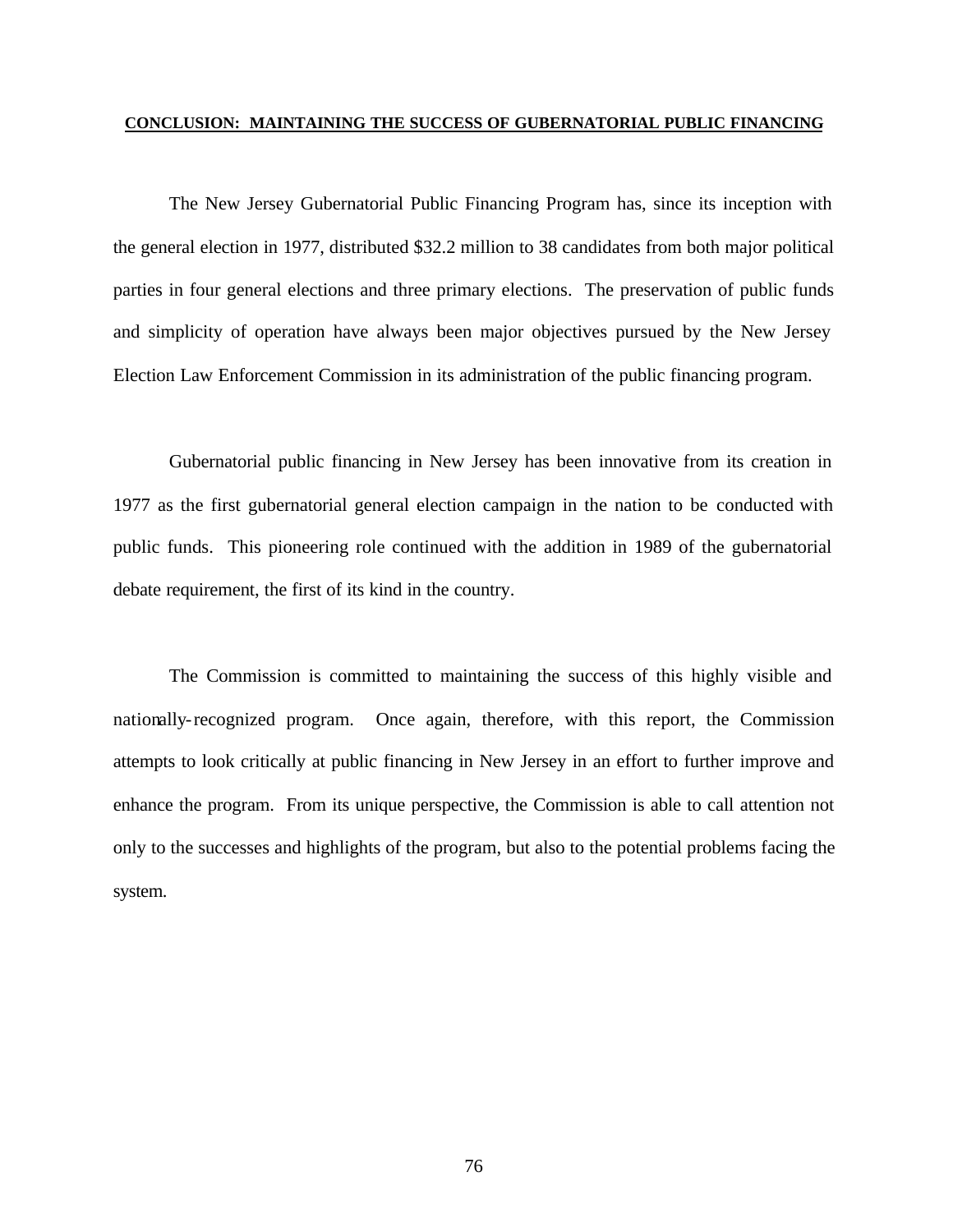The Commission continues in its conviction that gubernatorial public financing is essential to maintaining gubernatorial elections which are free from improper influence and which permit candidates of limited means to seek election to the office of Governor. The Commission acknowledges however, in this report, that portions of the 1989 statutory changes created a staggering and threatening financial impact upon New Jersey's gubernatorial public financing program and that the program must therefore be revised.

The emphasis of this report has therefore been to offer recommendations which would restore fiscal balance in order to preserve the program. The time has come to refinance public financing by altering the fiscal components of the program: the primary and general election public funds caps, the matching ratio of public funds to private funds in the general election, and the voluntary income tax check-off. Only with a fundamental restructuring of the fiscal mechanism of public financing, increasing the pay-in and reducing the pay-out, will the program again be able to approach fiscal balance.

Now more than ever, New Jersey's gubernatorial public financing program is necessary as a model to maintain public confidence, in a nation where campaign financing methods are coming increasingly under attack. The Commission believes that the legislative recommendations contained within this report represent a significant step toward restoration of the program to fiscal responsibility and soundness, and therefore toward continuing the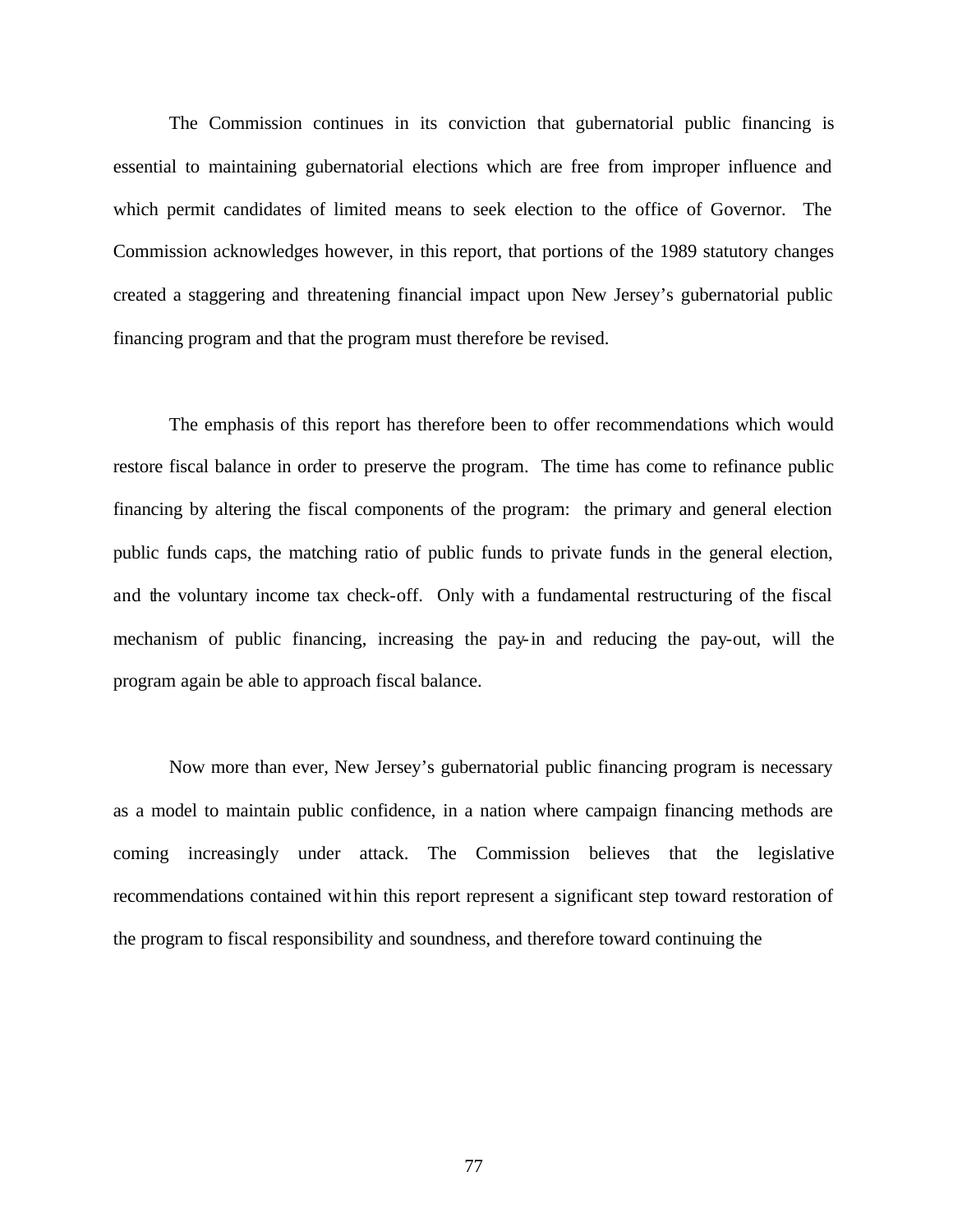successful history of public financing in the Garden State. It is the hope of the Commission that gubernatorial public financing in New Jersey continue to serve in an outstanding manner the candidates, taxpayers, and voters of our State.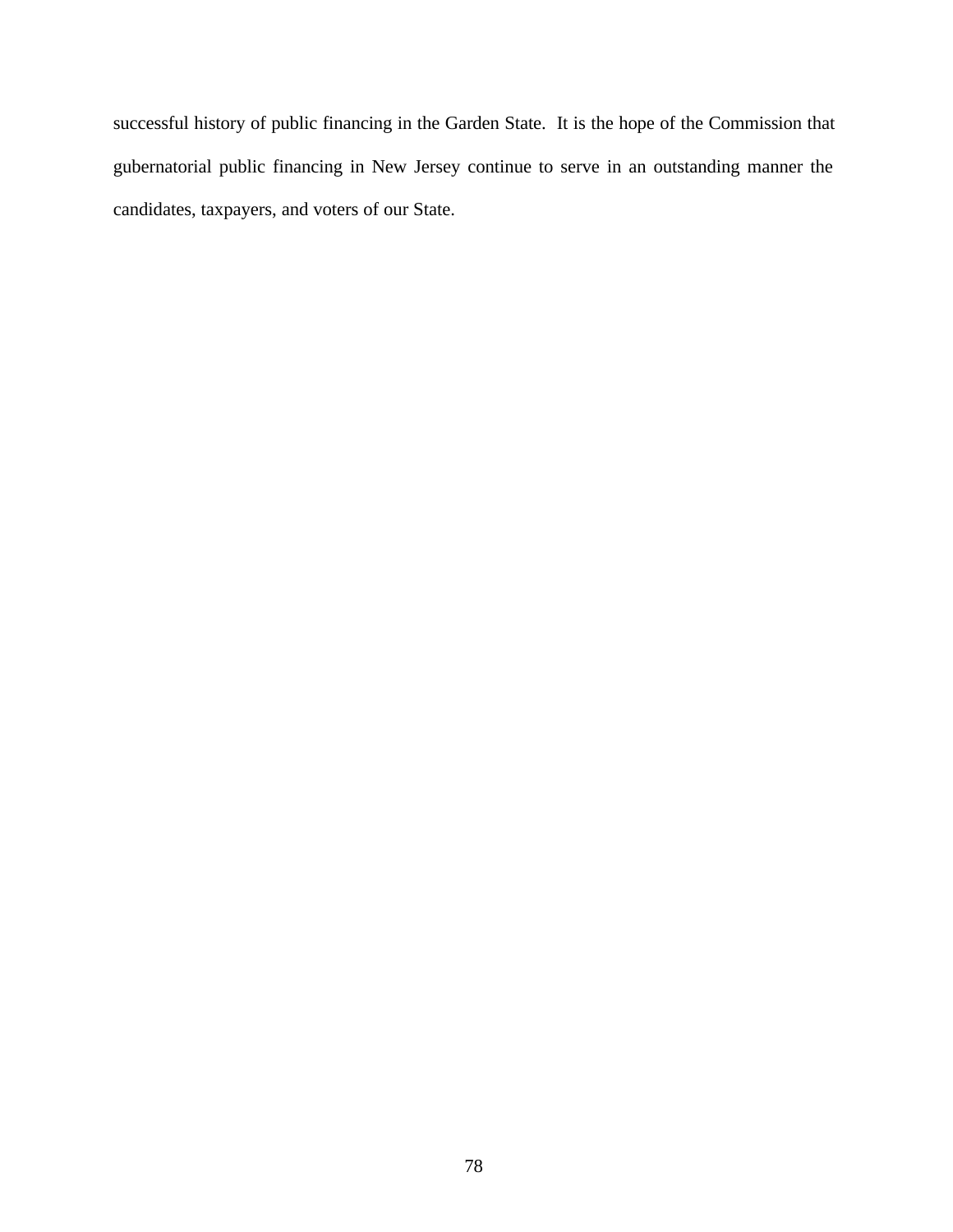#### **NOTES**

- 1. ELEC, "New Jersey Public Financing: 1985 Gubernatorial Elections," (September 1986), P. 2.
- 2. Ibid., p. 12.
- 3. Ibid., Table IX (Public Funds as a Percentage of Total Campaign Receipts 1985 Gubernatorial Candidates), p. 28.
- 4. Ibid., p. 10.
- 5. ELEC, "Public Financing in New Jersey: The 1977 General Election for Governor," (August 1978), p. 25.
- 6. ELEC "Analysis of Costs of Election Campaigning and Recommendations for Altering Contribution and Expenditure Limits for Gubernatorial Elections," (May 1984), p. 20.
- 7. Op. cit., "1985 Gubernatorial Elections," p. 11.
- 8. Ibid., Table F (1985 Gubernatorial Primary Totals Amount and Number of Contributors by Type of Contributor), p. 39.
- 9. Ibid., Table G (1985 Gubernatorial General Election Candidates Amount and Number of Contributors by Type of Contributor), p. 40.
- 10. Ibid., Table F, p. 39.
- 11. Ibid., Table G, p. 40.
- 12. Ibid., Table K (Comparison of Expenditures by Type of Expenditure (Net) for 1985 Primary and General Gubernatorial Publicly Funded Candidates), p. 44.
- 13. Ibid.
- 14. Ibid.
- 15. Ibid.
- 16. Ibid.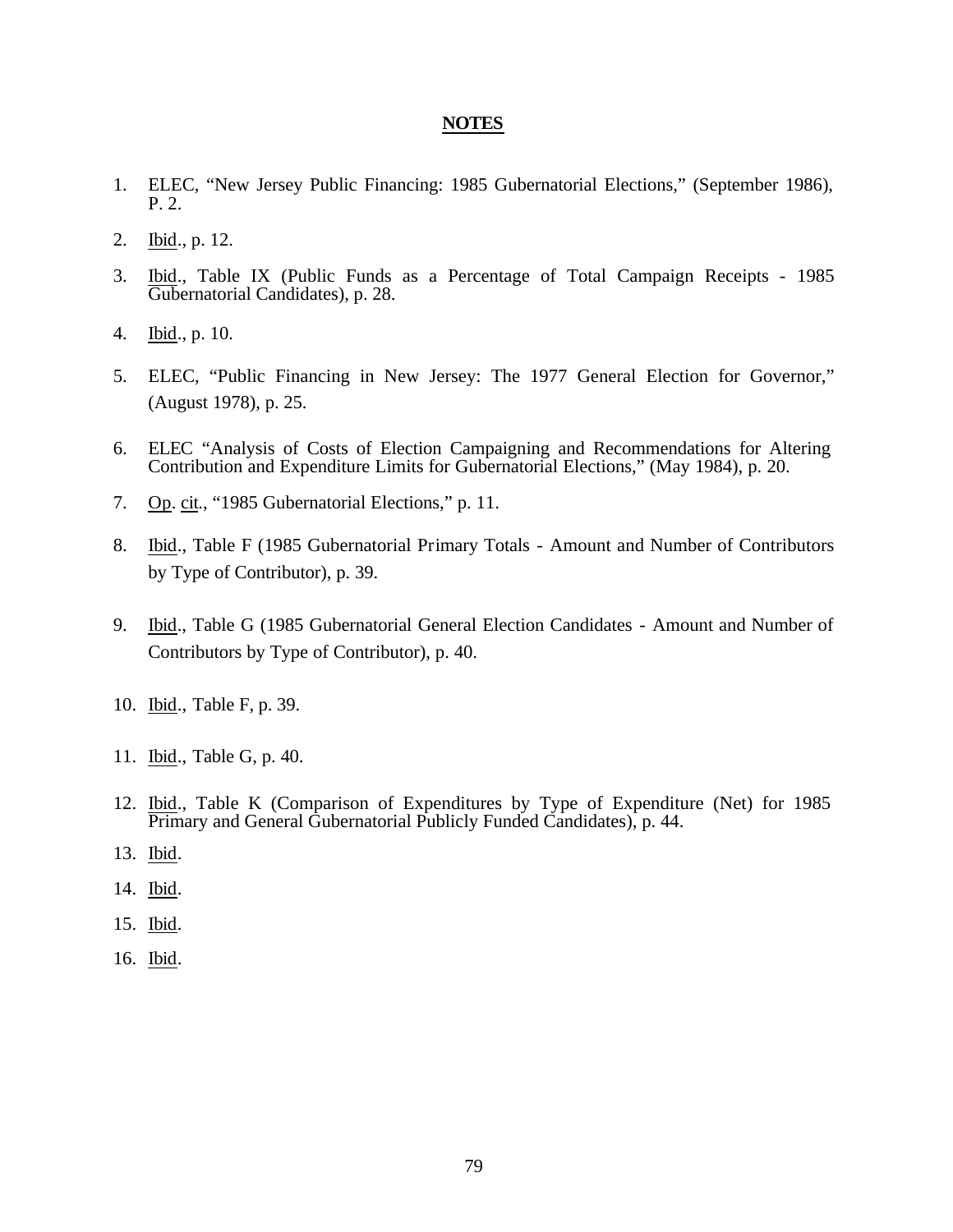#### **TABLES REFERENCED IN THE TEXT**

Tables I through X are specifically referred to in the text of this report and contain summary information on the 1989 gubernatorial primary and general elections. Table XI attempts to demonstrate the impact of application of certain Commission recommendations upon gubernatorial public financing for 1993.

The information in these tables is compiled from contributor and expenditure information supplied in candidate submissions for public funds and the campaign financial disclosure reports required to be filed under the Reporting Act. Information for the 1989 primary election includes candidate report information through the fifth 60-day postelection report (due 5/27/90), and 1989 general election information is included through the third 60-day postelection report (due 5/29/90).

Where percentages have been provided, details may not add up to totals because of the effect of rounding.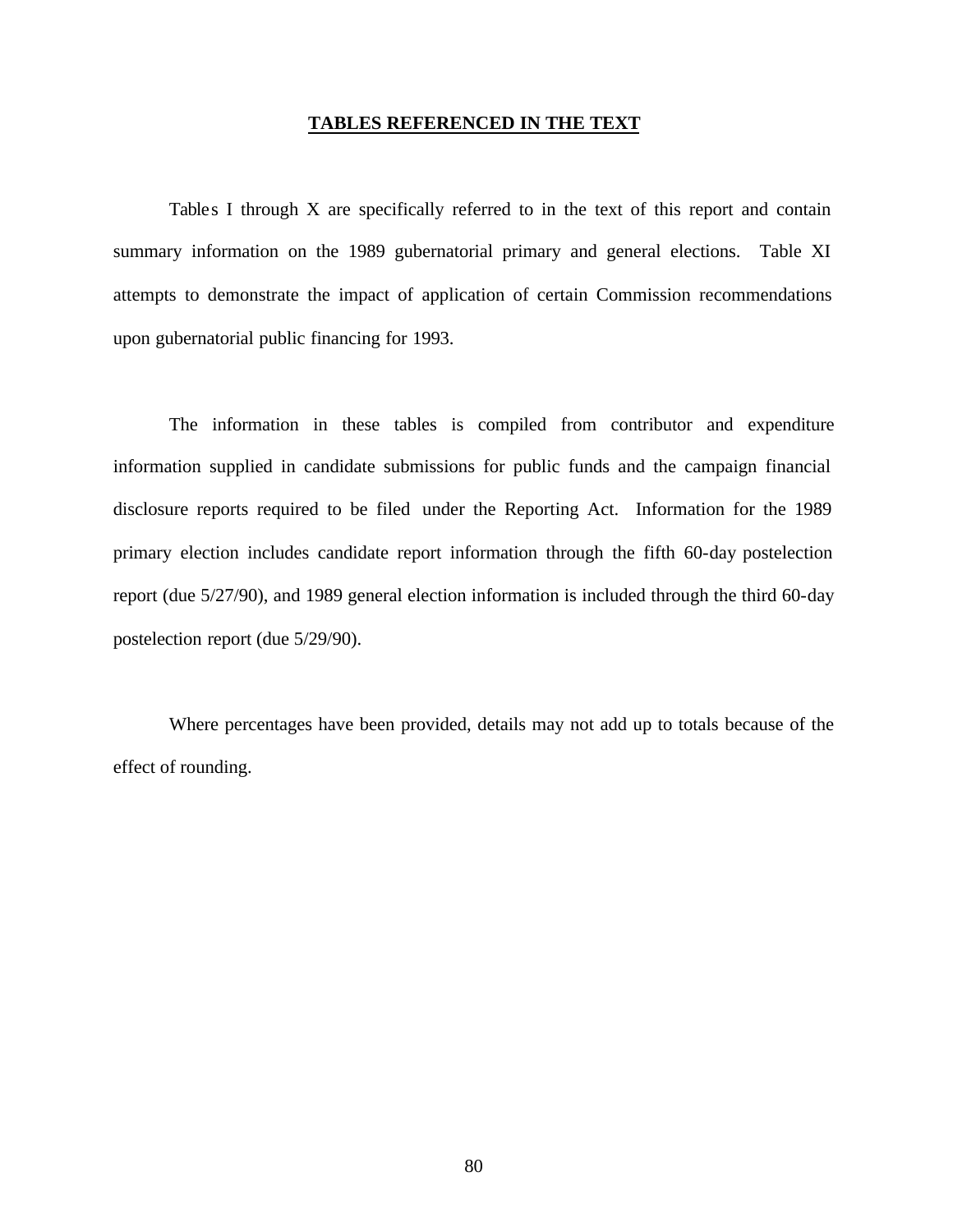# **TABLE I**

#### **Public Funds Received by 1989 Gubernatorial Primary Election Candidates**

\_\_\_\_\_\_\_\_\_\_\_\_\_\_\_\_\_\_\_\_\_\_\_\_\_\_\_\_\_\_\_\_\_\_\_\_\_\_\_\_\_\_\_\_\_\_\_\_\_\_\_\_\_\_\_\_\_\_\_\_\_\_\_\_\_\_\_\_\_\_\_\_\_\_\_

| <b>Candidate</b>           | <b>Public Funds Received</b> |  |  |
|----------------------------|------------------------------|--|--|
| Florio $(D)$               | $$1,350,000.00*$             |  |  |
| Karcher $(D)$              | 759,334.38                   |  |  |
| Sigmund $(D)$              | 420, 457. 72                 |  |  |
| <b>Democratic Subtotal</b> | \$2,529,792.10               |  |  |
| Cardinale $(R)$            | 728,990.50<br>S.             |  |  |
| Courter $(R)$              | 1,350,000.00*                |  |  |
| Edwards $(R)$              | 1,350,000.00*                |  |  |
| Gormley $(R)$              | 1,350,000.00*                |  |  |
| Hardwick $(R)$             | 1,350,000.00*                |  |  |
| Republican Subtotal        | \$6,128,990.50               |  |  |
| <b>TOTAL – PRIMARY</b>     | \$8,658,782.60               |  |  |

**\*** *Received maximum in primary election public* **funds**

#### **TABLE II**

#### **Public Funds Received by 1989 Gubernatorial General Election Candidates**

\_\_\_\_\_\_\_\_\_\_\_\_\_\_\_\_\_\_\_\_\_\_\_\_\_\_\_\_\_\_\_\_\_\_\_\_\_\_\_\_\_\_\_\_\_\_\_\_\_\_\_\_\_\_\_\_\_\_\_\_\_\_\_\_\_\_\_\_\_\_\_\_\_\_\_

| Candidate     | <b>Public Funds Received</b> |
|---------------|------------------------------|
| Courter $(R)$ | $$3,300,000.00*$             |
| Florio (D)    | 3,300,000.00*                |

# **TOTAL – GENERAL \$6,600,000.00**

\* *Received maximum in general election public funds*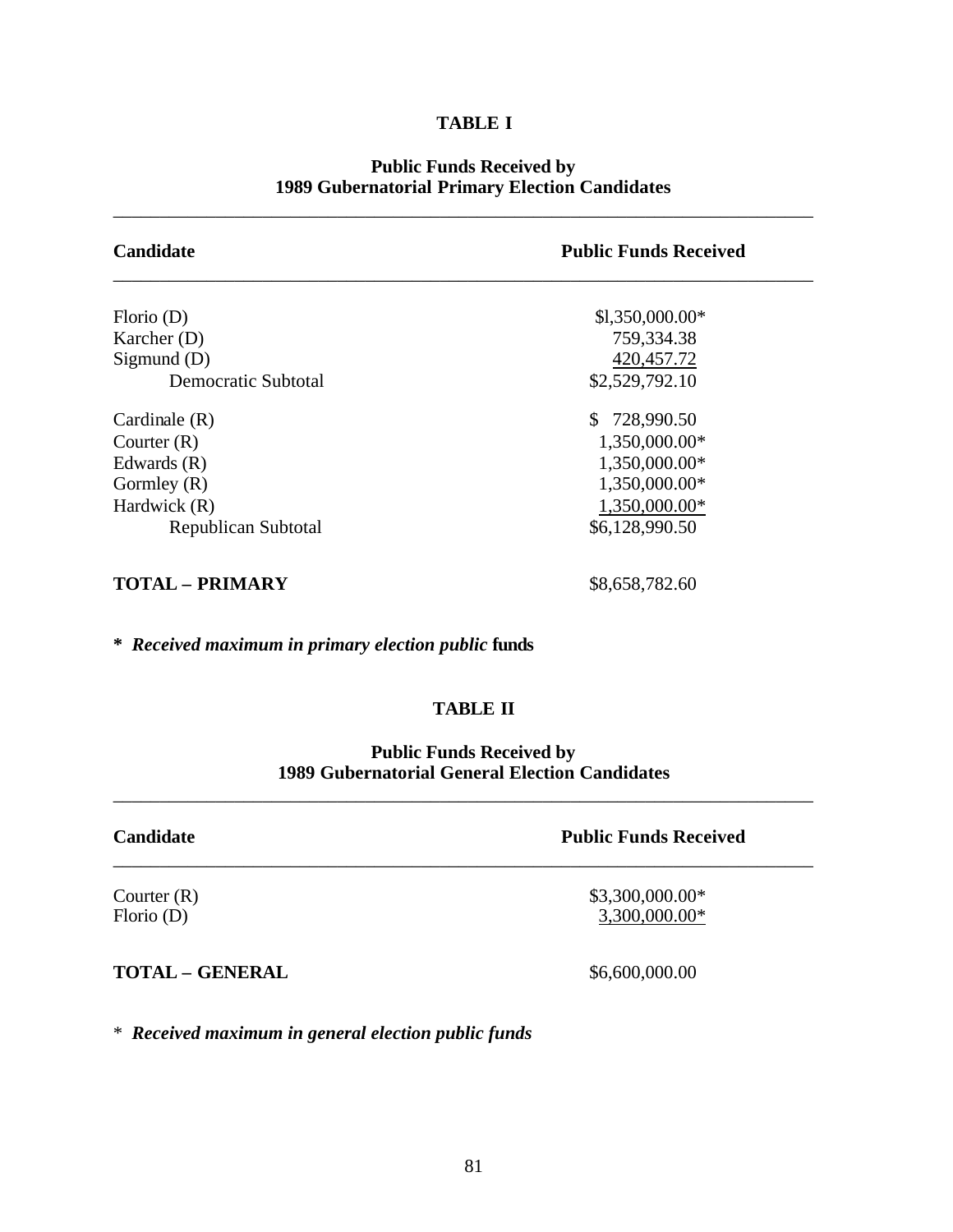#### **TABLE III**

#### **Expenditures by 1989 Gubernatorial Primary Election Candidates**

| <b>Candidate</b>    | <b>Amount Within</b><br>The Limit* | <b>Amount Outside</b><br>The Limit** | <b>Total Net</b><br><b>Expenditures</b> |
|---------------------|------------------------------------|--------------------------------------|-----------------------------------------|
|                     |                                    |                                      |                                         |
| Cardinale $(R)$     | \$1,082,663.33                     | \$68,330.34                          | \$1,150,993.67                          |
| Courter $(R)$       | 2,195,863.81                       | 320,796.13                           | 2,516,659.94                            |
| Edwards $(R)$       | 2,179,389.28                       | 252,327.45                           | 2,431,716.73                            |
| Florio (D)          | 2,193,536.48                       | 239,538.69                           | 2,433,075.17                            |
| Gormley $(R)$       | 2,104,087.33                       | 109,444.49                           | 2,213,531.82                            |
| Hardwick (R)        | 2,187,707.14                       | 195,997.08                           | 2,383,704.22                            |
| Karcher $(D)$       | 1,176,736.57                       | 13,454.45                            | 1,190,191.02                            |
| Sigmund $(D)$       | 638,276.38                         | 49,084.22                            | 687,360.60                              |
| Democratic Subtotal | \$4,008,549.43                     | \$302,077.36                         | \$4,310,626.79                          |
| Republican Subtotal | 9,749,710.89                       | 946,895.49                           | 10,696,606.38                           |
| <b>TOTAL</b>        | \$13,758,260.32                    | \$1,248,972.85                       | \$15,007,233.17                         |

<sup>\*</sup> The expenditure limit was \$2,200,000.

<sup>\*\*</sup> The following categories of expenditures are allowable outside the expenditure limit: candidate travel costs, N.J. E.L.E.C. compliance costs, election night activities, and food and beverage costs for fundraising events

SOURCE: Public Financing Expenditures – N.J. E.L.E.C. Public Financing computer prepared report (1/92)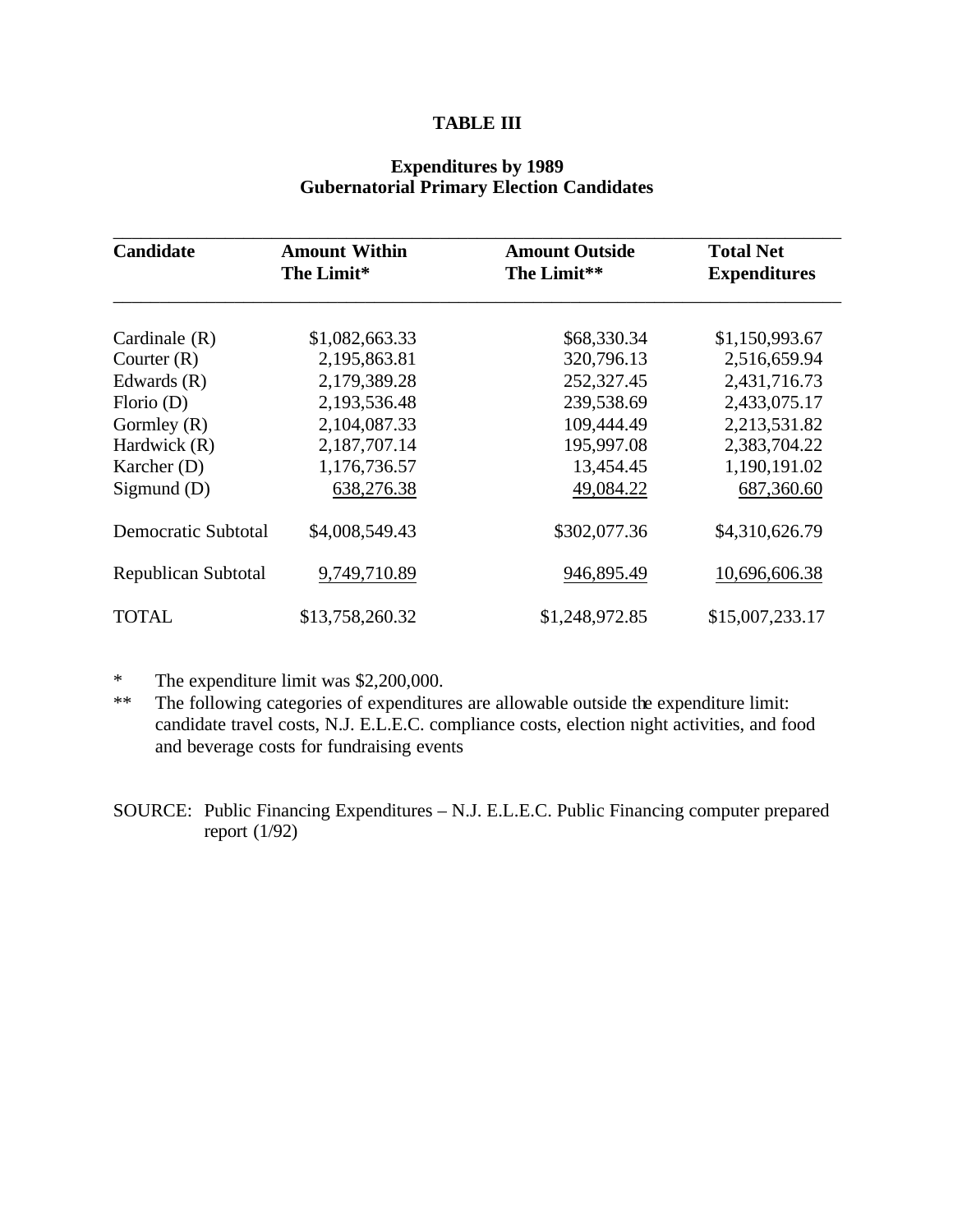#### **TABLE IV**

#### **Expenditures by 1989 Gubernatorial Primary Election Candidates**

| <b>Candidate</b> | <b>Amount Within</b> | <b>Amount Outside</b> | <b>Total Net</b>    |
|------------------|----------------------|-----------------------|---------------------|
|                  | The Limit*           | The Limit**           | <b>Expenditures</b> |
| Courter $(R)$    | \$4,985,997.57       | \$364,988.34          | \$5,350,985.91      |
| Florio $(D)$     | \$4,999,672.18       | 592,151.51            | 5,591,823.69        |
| <b>TOTAL</b>     | \$9,985,669.75       | \$957,139.85          | \$10,942,809.60     |

- \* The expenditure limit was \$5,000,000.
- \*\* The following categories of expenditures are allowable outside the expenditure limit: candidate travel costs, N.J. E.L.E.C. compliance costs, election night activities, and food and beverage costs for fundraising events
- SOURCE: Public Finance Expenditures N.J. E.L.E.C. Public Financing computer prepared report (1/92)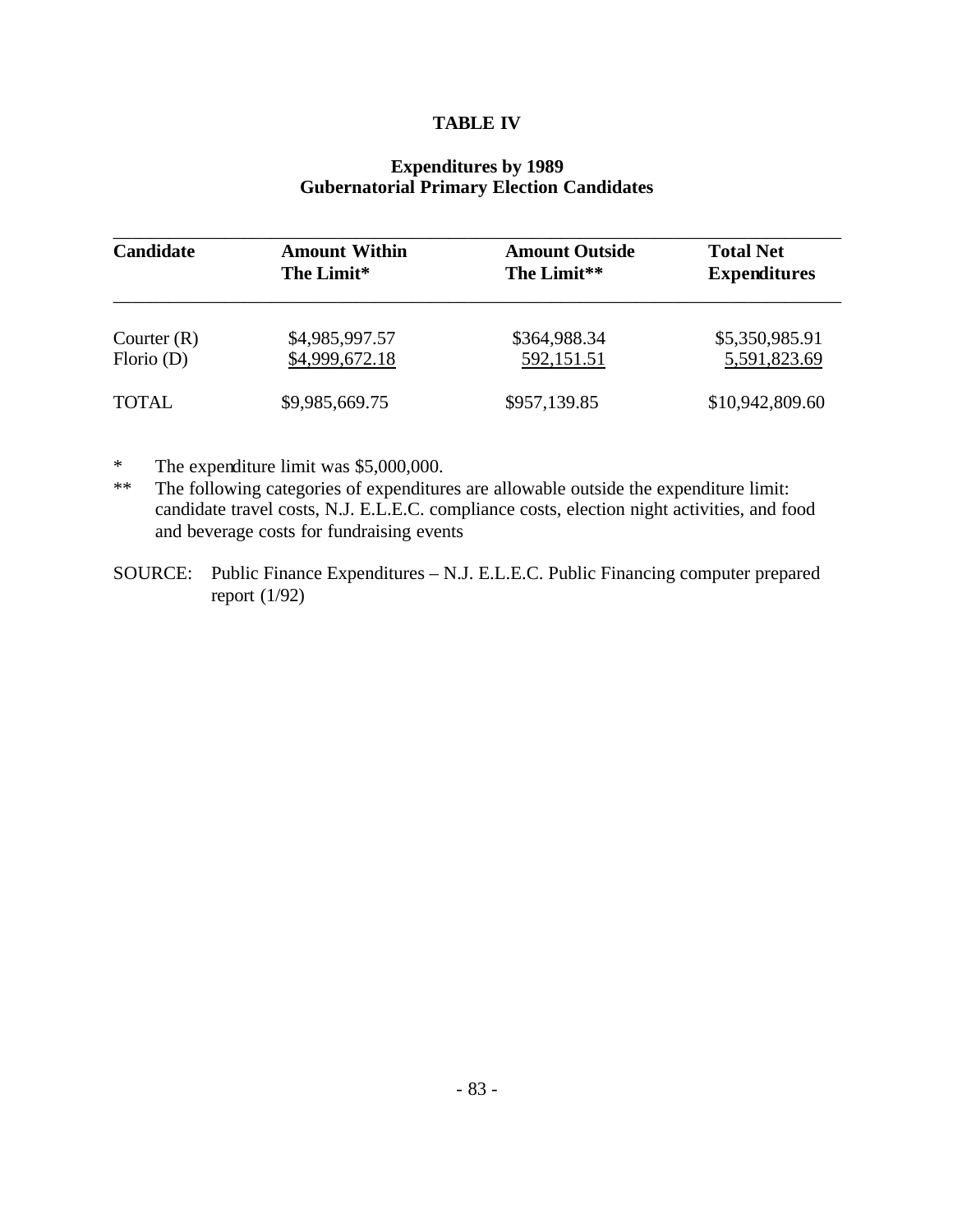## **TABLE V Public Funds Distributed to New Jersey Primary and General Election Gubernatorial Candidates 1977 Through 1989**

|                 |                                                 |                                                        | <b>No. Candidates</b>                           |                                           |
|-----------------|-------------------------------------------------|--------------------------------------------------------|-------------------------------------------------|-------------------------------------------|
| <b>Election</b> | <b>Public Funds</b><br><b>Cap Per Candidate</b> | <b>No. Candidates</b><br><b>Receiving Public Funds</b> | <b>Receiving Maximum</b><br><b>Public Funds</b> | <b>Public Funds</b><br><b>Distributed</b> |
| 1977 General    | No limit                                        | $\overline{2}$                                         |                                                 | \$2,070,816.00                            |
| 1981 Primary    | \$599,975.80                                    | 16                                                     | 5                                               | 6,373,659.28                              |
| 1981 General    | 1,199,951.60                                    | $\overline{2}$                                         | $\frac{2}{7}$                                   | 2,399,903.20                              |
| 1981 Totals     |                                                 | 18                                                     |                                                 | \$8,773,562.48                            |
| 1985 Primary    | \$643,572.40                                    | 6                                                      | 4                                               | \$3,620,835.68                            |
| 1985 General    | 1,287,144.80                                    |                                                        |                                                 | 2,568,227.98                              |
| 1985 Totals     |                                                 | $\frac{2}{8}$                                          | $\frac{1}{5}$                                   | \$6,189,063.66                            |
| 1989 Primary    | \$1,350,000.00                                  | 8                                                      | 5                                               | \$8,658,782.60                            |
| 1989 General    | 3,300,000.00                                    | $\overline{2}$                                         | $rac{2}{7}$                                     | 6,600,000.00                              |
| 1989 Totals     |                                                 | 10                                                     |                                                 | \$15,258,782.60                           |
| PROGRAM TOTAL   |                                                 | 38                                                     | 19                                              | \$32,292,224.74                           |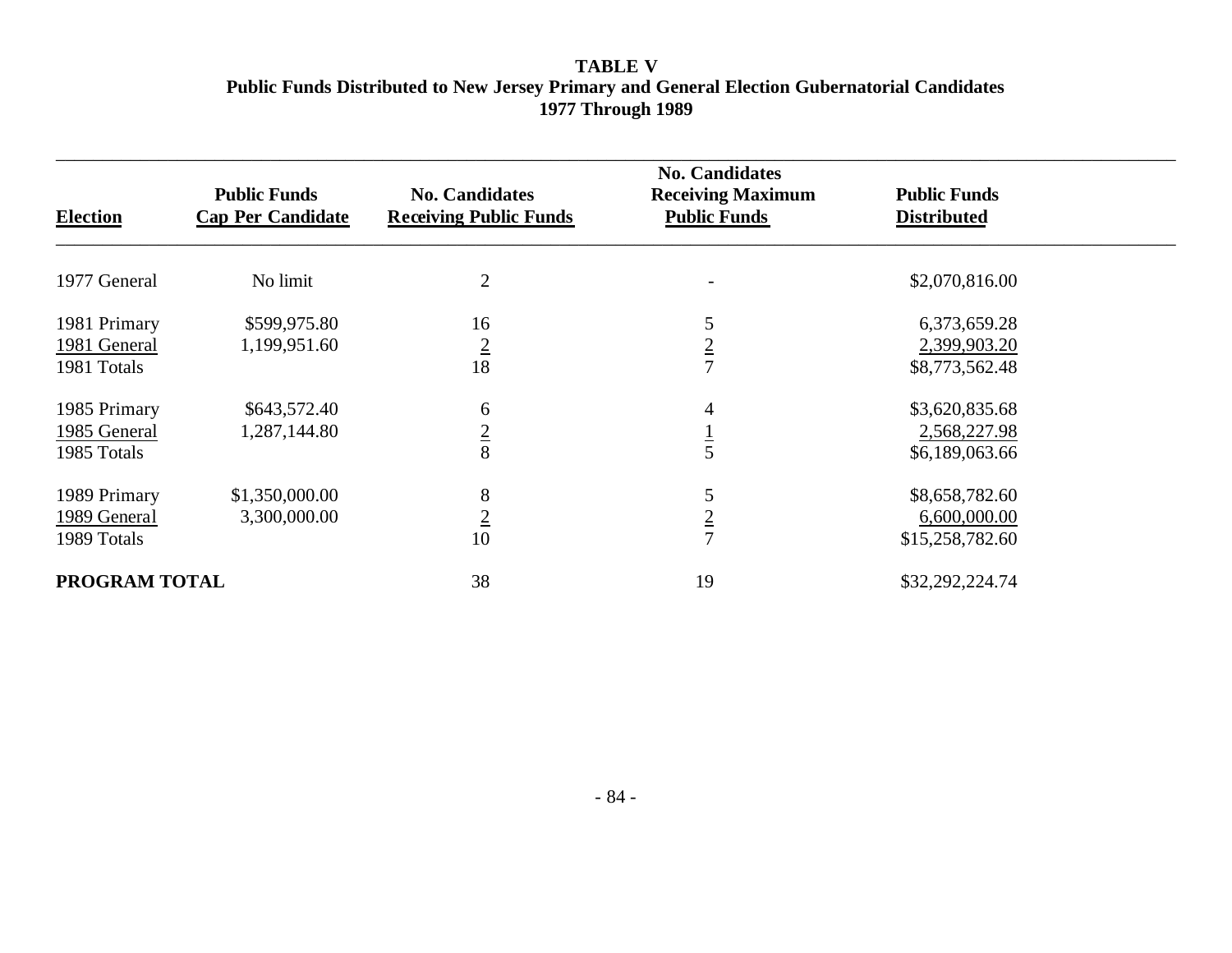## **TABLE VI**

#### **New Jersey Gubernatorial Elections Fund Tax Check-off**

|                  | <b>Total Amount</b><br><b>Checked</b> | <b>Participation Rate</b><br>of Eligible |
|------------------|---------------------------------------|------------------------------------------|
| <b>Tax Year</b>  | <b>For Fund</b>                       | <b>Taxpayers</b>                         |
| 1976             | \$1,172,286                           | 38.1%                                    |
| 1977             | 1,438,983                             | 41.3%                                    |
| 1978             | 1,482,819                             | 40.8%                                    |
| 1979             | 1,538,400                             | 41.1%                                    |
| 1980             | 1,585,773                             | 41.7%                                    |
| 1981             | 1,543,879                             | 39.5%                                    |
| 1982             | 1,508,831                             | 38.2%                                    |
| 1983             | 1,516,784                             | 37.0%                                    |
| 1984             | 1,569,606                             | 38.0%                                    |
| 1985             | 1,630,210                             | 37.8%                                    |
| 1986             | 1,604,215                             | 36.3%                                    |
| 1987             | 1,530,909                             | 33.9%                                    |
| 1988             | 1,488,406                             | 32.3%                                    |
| 1989             | 1,413,701                             | 31.9%                                    |
| <b>TOTAL</b>     | \$21,024,802                          |                                          |
| Average per year |                                       |                                          |
| $(1976 - 1989)$  | \$1,501,772                           | 37.7%                                    |

*SOURCE: N.J. Department of the Treasury, Division of Taxation*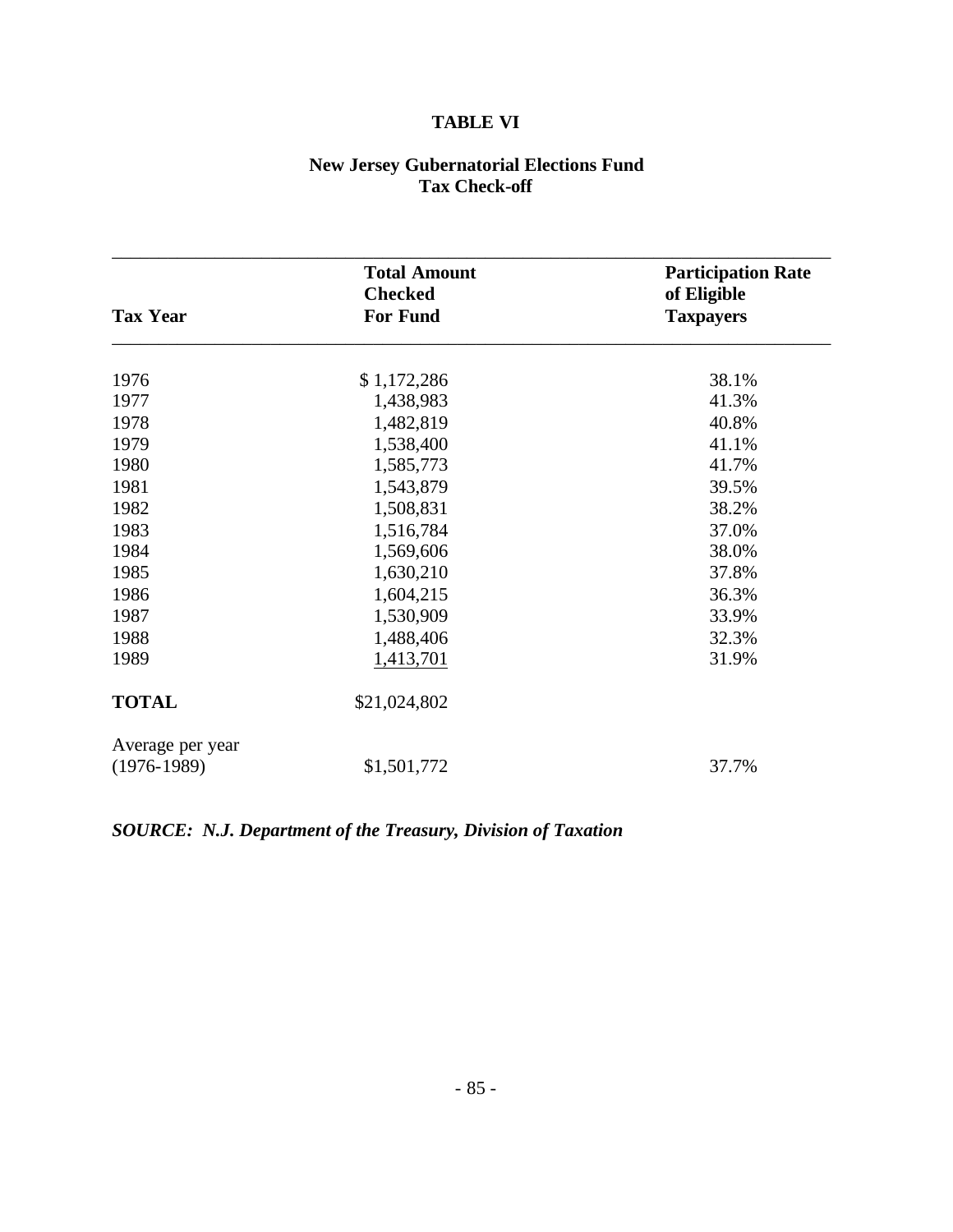# **TABLE VII Private Dollars Necessary to Reach Expenditure Limit for a Candidate Receiving Maximum Public Funds: 1985 and 1989**

|                                                                                                           | 1985<br><b>Primary</b>       | 1985<br><b>General</b>         | 1989<br><b>Primary</b>         | 1989<br><b>General</b>         |
|-----------------------------------------------------------------------------------------------------------|------------------------------|--------------------------------|--------------------------------|--------------------------------|
| Public Fund Cap:<br><b>Expenditure Limit:</b>                                                             | \$643,572.40<br>1,126,251.70 | \$1,287,144.80<br>2,252,503.40 | \$1,350,000.00<br>2,200,000.00 | \$3,300,000.00<br>5,000,000.00 |
| 1. Private dollars not subject<br>to match                                                                | 50,000.00                    | 50,000.00                      | 50,000.00                      | 50,000.00                      |
| 2. Additional private dollars<br>needed to reach public<br>fund cap $(2:1$ ratio)                         | 321,786.20                   | 643,572.40                     | 675,000.00                     | 1,650,000.00                   |
| 3. Maximum in public funds                                                                                | 643,572.40                   | 1,287,144.80                   | 1,350,000.00                   | 3,300,000.00                   |
| Total (lines $1, 2$ , and $3$ )<br>4.                                                                     | 1,015,358.60                 | 1,980,717.20                   | 2,075,000.00                   | 5,000,000.00                   |
| 5. Additional private dollars<br>to reach expenditure limit<br>(expenditure limit minus<br>line $4$ )     | 110,893.10                   | 271,786.20                     | 125,000.00                     | $-0-$                          |
| 6. Total private dollars<br>necessary to reach<br>expenditure limit (Total<br>of lines $1, 2$ , and $5$ ) | \$482,679.30                 | \$965,358.60                   | \$850,000.00                   | \$1,700,000.00                 |
| 7. Private dollars needed to<br>reach expenditure limit as a<br>percentage of the expenditure<br>limit    | 42.9%                        | 42.9%                          | 38.6%                          | 34.0%                          |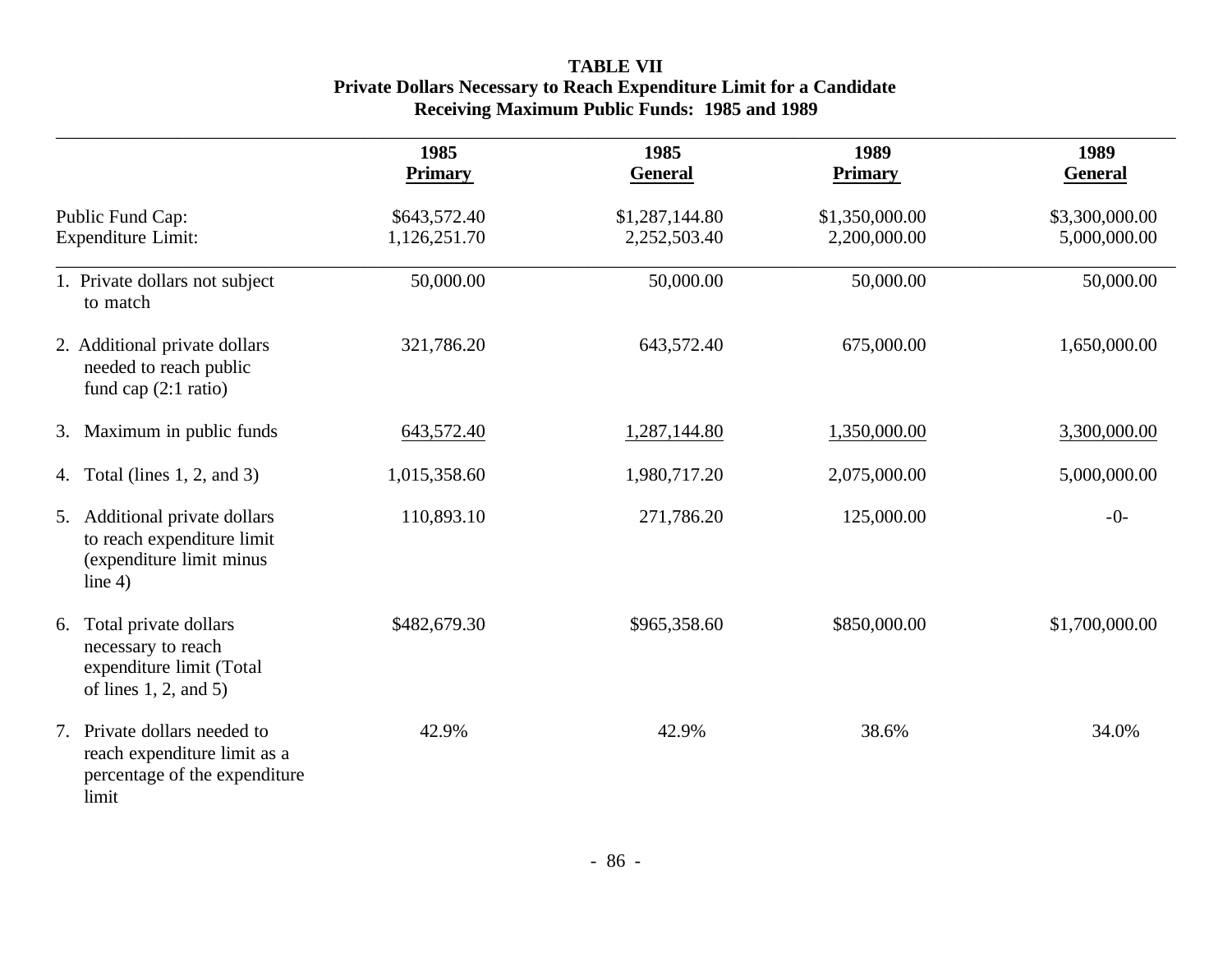|                                                                                                                           |                                                                                                                | (Sorted by Party)                                                                                                           |                                                                                                                     |                                                                                |
|---------------------------------------------------------------------------------------------------------------------------|----------------------------------------------------------------------------------------------------------------|-----------------------------------------------------------------------------------------------------------------------------|---------------------------------------------------------------------------------------------------------------------|--------------------------------------------------------------------------------|
| <b>Candidate</b>                                                                                                          | <b>Non-Public</b><br><b>Funds</b><br>$(Net)*$                                                                  | <b>Public</b><br><b>Matching Funds</b>                                                                                      | <b>Total</b><br><b>Receipts</b>                                                                                     | <b>Public Funds</b><br>As a Percentage<br>of Total<br><b>Campaign Receipts</b> |
| <b>Primary 1989</b>                                                                                                       |                                                                                                                |                                                                                                                             |                                                                                                                     |                                                                                |
| Cardinale $(R)$<br>Courter $(R)$<br>Edwards $(R)$<br>Gormley $(R)$<br>Hardwick (R)<br>Republican Subtotal<br>Florio $(D)$ | \$416,249.12<br>1,188,544.64<br>1,087,800.77<br>859,858.33<br>1,041,496.37<br>\$4,593,949.23<br>\$1,096,975.19 | \$728,990.50<br>1,350,000.00**<br>1,350,000.00**<br>1,350,000.00**<br>1,350,000.00**<br>\$6,128,990.50<br>$$1,350,000.00**$ | \$1,145,239.62<br>2,538,544.64<br>2,437,800.77<br>2,209,858.33<br>2,391,496.37<br>\$10,722,939.73<br>\$2,446,975.19 | 63.7<br>53.2<br>55.4<br>61.1<br>56.5<br>57.2<br>55.2                           |
| Karcher (D)<br>Sigmund $(D)$<br>Democratic Subtotal<br><b>Primary Total</b>                                               | 430,856.64<br>261,748.86<br>\$1,789,580.69<br>\$6,383,529.92                                                   | 759,334.38<br>420, 457. 72<br>\$2,529,792.10<br>\$8,658,782.60                                                              | 1,190,191.02<br>682,206.58<br>\$4,319,372.79<br>\$15,042,312.52                                                     | 63.8<br>61.6<br>58.6<br>57.6                                                   |
| <b>General 1989</b>                                                                                                       |                                                                                                                |                                                                                                                             |                                                                                                                     |                                                                                |
| Courter $(R)$<br>Florio $(D)$                                                                                             | \$2,057,390.42<br>2,299,689.73                                                                                 | \$3,300,000.00**<br>3,300,000.00**                                                                                          | \$5,357,390.42<br>5,599,689.73                                                                                      | 61.6<br><u>58.9</u>                                                            |
| <b>General Total</b>                                                                                                      | \$4,357,080.15                                                                                                 | \$6,600,000.00                                                                                                              | \$10,957,080.15                                                                                                     | 60.2                                                                           |
| 1989 Total                                                                                                                | \$10,740,610.07                                                                                                | \$15,258,782.60                                                                                                             | \$25,999,392.67                                                                                                     | 58.7                                                                           |

# **TABLE VIII Public Funds as a Percentage of Total Campaign Receipts: 1989 Gubernatorial Candidates**

**\* Net means less refunds and/or check not cashed because of insufficient funds**

**\*\* Denotes maximum in public matching funds**

**SOURCE: Cumulative Campaign Contribution List – N.J. E.L.E.C. Public Financing computer prepared report (5/91)**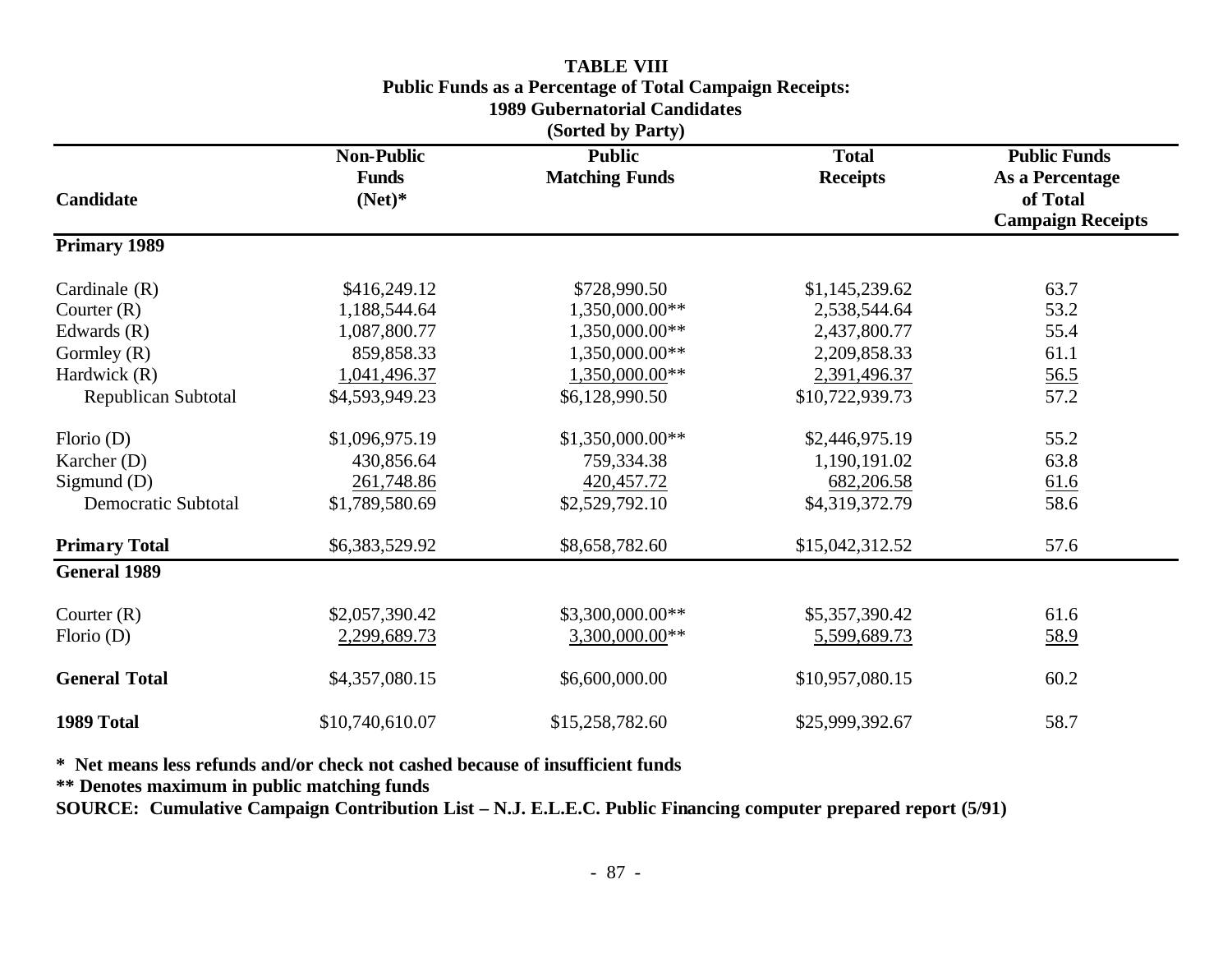|            | <b>Type of</b><br><b>Contributor</b> | <b>Total</b><br><b>Contributions</b> | % of Total<br><b>Contributions</b> | # of Total<br><b>Contributors</b> | % of Total<br>Contributor | <b>Average Contribution/</b><br><b>Contributor</b> |
|------------|--------------------------------------|--------------------------------------|------------------------------------|-----------------------------------|---------------------------|----------------------------------------------------|
| Primary    |                                      |                                      |                                    |                                   |                           |                                                    |
| 1989 Total | Individual                           | \$4,602,076.83                       | 72.6                               | 10,489                            | 81.3                      | \$438.75                                           |
|            | Corporation                          | 1,372,247.87                         | 21.6                               | 2,024                             | 15.7                      | 677.99                                             |
|            | Political Party Cmte.                |                                      |                                    |                                   |                           |                                                    |
|            | Campaign Fund                        | 37,220.13                            | 0.6                                | 54                                | 0.4                       | 689.26                                             |
|            | Political Cmte.                      | 9,300.00                             | 0.1                                | 9                                 | 0.1                       | 1,033.33                                           |
|            | <b>Business PAC</b>                  | 67,289.45                            | 1.1                                | 69                                | 0.5                       | 975.21                                             |
|            | <b>Trade PAC</b>                     | 150,600.00                           | 2.4                                | 141                               | 1.1                       | 1,068.51                                           |
|            | Union                                | 25,925.00                            | 0.4                                | 30                                | 0.2                       | 864.17                                             |
|            | <b>Union PAC</b>                     | 22,180.00                            | 0.3                                | 24                                | 0.2                       | 924.17                                             |
|            | <b>Ideological PAC</b>               | 21,550.00                            | 0.3                                | 20                                | 0.2                       | 1,077.50                                           |
|            | Other                                | 32,050.00                            | 0.5                                | 34                                | 0.3                       | 942.65                                             |
|            | <b>TOTAL</b>                         | \$6,340,499.28                       | 100.0                              | 12,894                            | 100.0                     | \$491.74                                           |
| General    |                                      |                                      |                                    |                                   |                           |                                                    |
| 1989 Total | Individual                           | \$2,898,269.85                       | 67.0                               | 4,658                             | 74.6                      | \$622.21                                           |
|            | Corporation                          | 1,131,580.55                         | 26.1                               | 1,315                             | 21.1                      | 860.52                                             |
|            | Political Party Cmte.                | 2,788.45                             | 0.1                                | $\overline{2}$                    | 0.0                       | 1,394.23                                           |
|            | Campaign Fund                        | 41,150.00                            | 1.0                                | 58                                | 0.9                       | 709.48                                             |
|            | Political Cmte.                      | 17,175.00                            | 0.4                                | 18                                | 0.3                       | 954.17                                             |
|            | <b>Business PAC</b>                  | 59,200.00                            | 1.4                                | 45                                | 0.7                       | 1,315.56                                           |
|            | <b>Trade PAC</b>                     | 108,000.00                           | 2.5                                | 84                                | 1.3                       | 1,285.71                                           |
|            | Union                                | 15,475.00                            | 0.4                                | 15                                | 0.2                       | 1,031.67                                           |
|            | <b>Union PAC</b>                     | 25,600.00                            | 0.6                                | 21                                | 0.3                       | 1,219.05                                           |
|            | <b>Ideological PAC</b>               | 9,000.00                             | 0.2                                | 6                                 | 0.1                       | 1,500.00                                           |
|            | Other                                | 19,595.00                            | 0.5                                | $\underline{24}$                  | 0.4                       | 816.46                                             |
|            | <b>TOTAL</b>                         | \$4,327,833.85                       | 100.0                              | 6,246                             | 100.0                     | \$692.90                                           |

#### **TABLE IX 1989 Gubernatorial Election Candidates: Amount and Number of Contributors by Type of Contributor\***

# CONTINUED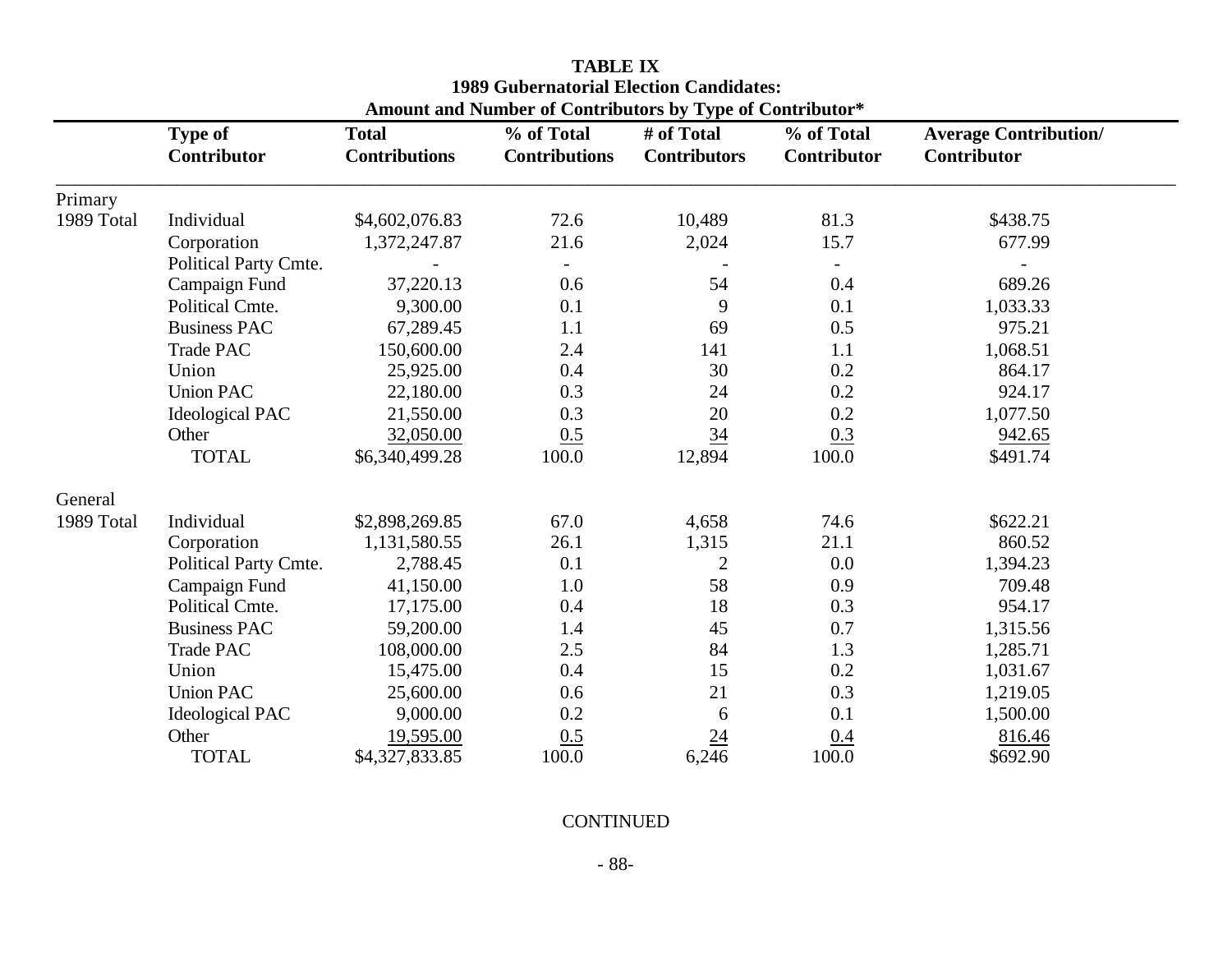|            | Amount and Number of Contributors by Type of Contributor* |                                      |                                    |                                   |                           |                                             |  |  |  |
|------------|-----------------------------------------------------------|--------------------------------------|------------------------------------|-----------------------------------|---------------------------|---------------------------------------------|--|--|--|
|            | <b>Type of</b><br>Contributor                             | <b>Total</b><br><b>Contributions</b> | % of Total<br><b>Contributions</b> | # of Total<br><b>Contributors</b> | % of Total<br>Contributor | <b>Average Contribution/</b><br>Contributor |  |  |  |
| 1989 Total |                                                           |                                      |                                    |                                   |                           |                                             |  |  |  |
|            | Individual                                                | \$7,500,346.68                       | 70.3                               | 15,147                            | 79.1                      | \$495.17                                    |  |  |  |
|            | Corporation                                               | 2,503,828.68                         | 23.5                               | 3,339                             | 17.4                      | 749.87                                      |  |  |  |
|            | Political Party Cmte.                                     | 2,788.45                             | 0.0                                | 2                                 | 0.0                       | 1,394.23                                    |  |  |  |
|            | Campaign Fund                                             | 78,370.13                            | 0.7                                | 112                               | 0.6                       | 699.73                                      |  |  |  |
|            | Political Cmte.                                           | 26,475.00                            | 0.2                                | 27                                | 0.1                       | 980.56                                      |  |  |  |
|            | <b>Business PAC</b>                                       | 126,489.45                           | 1.2                                | 114                               | 0.6                       | 1,109.56                                    |  |  |  |
|            | <b>Trade PAC</b>                                          | 258,660.00                           | 2.4                                | 225                               | 1.2                       | 1,149.60                                    |  |  |  |
|            | Union                                                     | 41,400.00                            | 0.4                                | 45                                | 0.2                       | 920.00                                      |  |  |  |
|            | <b>Union PAC</b>                                          | 47,780.00                            | 0.4                                | 45                                | 0.2                       | 1,061.78                                    |  |  |  |
|            | Ideological PAC                                           | 30,550.00                            | 0.3                                | 26                                | 0.1                       | 1,175.00                                    |  |  |  |
|            | Other                                                     | 51,645.00                            | 0.5                                | <u>58</u>                         | 0.3                       | 890.43                                      |  |  |  |
|            | <b>TOTAL</b>                                              | \$10,668,333.13                      | 100.0                              | 6,246                             | 100.0                     | \$692.90                                    |  |  |  |

#### **TABLE IX CONTINUED 1989 Gubernatorial Election Candidates:**

\*Does not include loans, candidates' personal funds in excess of \$1,500, interest, sale of campaign assets, or contributions fully refunded.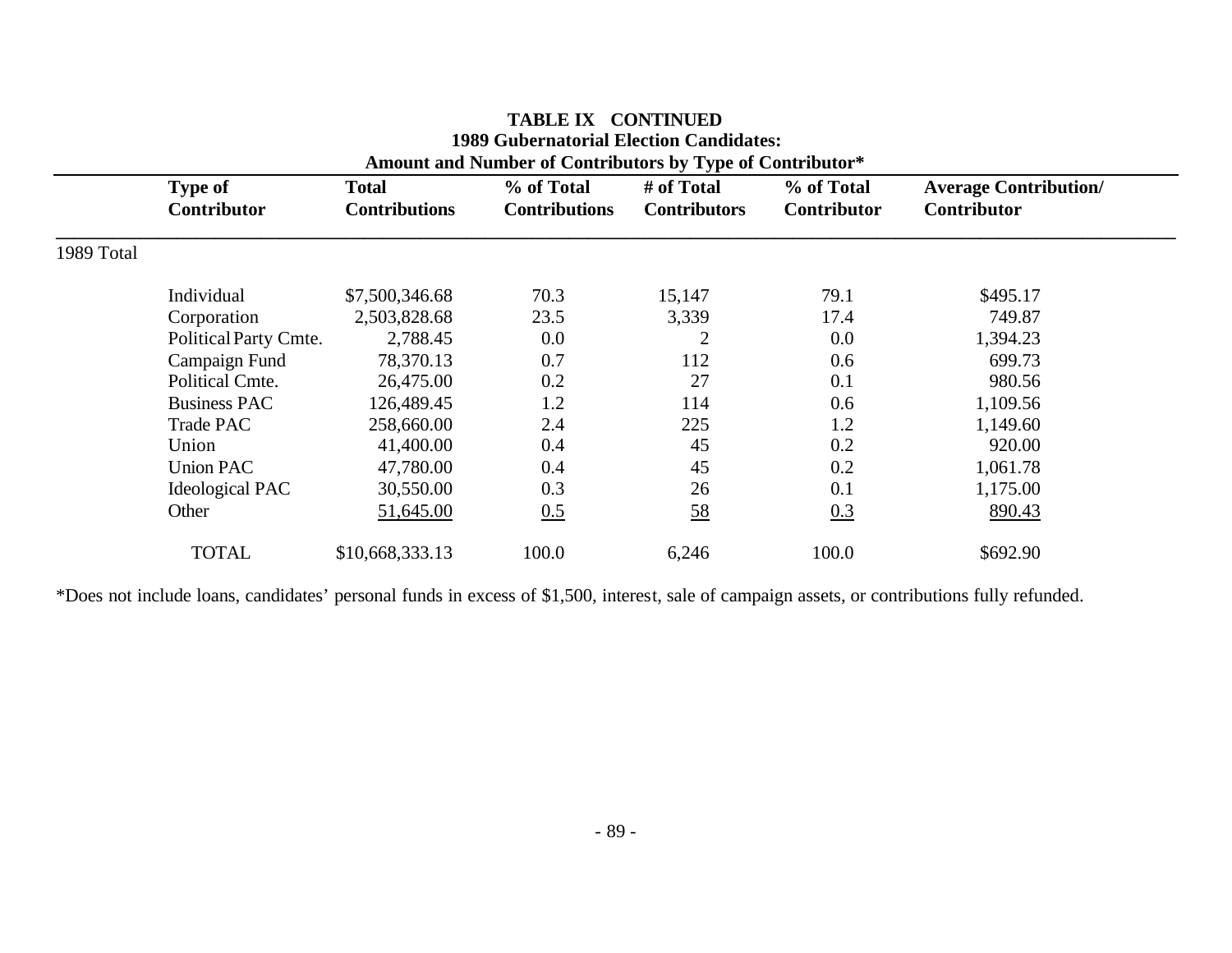# **TABLE X**

# **Comparison of Expenditures by Type of Expenditure (Net) for 1989 Primary and General Election Gubernatorial Publicly-Funded Candidates**

|                                                   | <b>Primary-Total</b> |       | <b>General-Total</b> |         | <b>1989-Total</b> |       |
|---------------------------------------------------|----------------------|-------|----------------------|---------|-------------------|-------|
| <b>Type of Expenditure</b>                        | <b>Net</b>           | Net % | <b>Net</b>           | Net $%$ | <b>Net</b>        | Net % |
| <b>Expenditures Exempt from Limit:</b>            |                      |       |                      |         |                   |       |
| <b>Candidate Travel</b>                           | \$232,881.30         | 1.6   | \$194,323.38         | 1.8     | \$427,204.68      | 1.6   |
| Food and Beverage/Fundraising                     | 243,143.54           | 1.6   | 163,626.93           | 1.5     | 406,770.47        | 1.6   |
| <b>Election Night Activities</b>                  | 71,820.71            | 0.5   | 95,502.34            | 0.9     | 167,323.05        | 0.6   |
| Compliance-Legal/Accounting                       | 701,127.30           | 4.7   | 503,687.20           | 8.7     | 1,204,814.50      | 4.6   |
| Total Expenditures Exempt from Limit:             | \$1,248,972.85       | 8.3   | \$957,139.85         | 8.7     | \$2,206,112.70    | 8.5   |
| Expenditures Subject to Limit:<br>Administration: |                      |       |                      |         |                   |       |
| Telephone                                         | \$252,078.61         | 1.7   | \$81,305.46          | 0.7     | \$333,384.08      | 1.3   |
| Personnel/Taxes                                   | 1,073,837.08         | 7.2   | 602,125.77           | 5.5     | 1,675,962.85      | 6.5   |
| Other                                             | 643,720.58           | 4.3   | 333,868.29           | 3.1     | 977,588.87        | 3.8   |
| <b>Total Administration</b>                       | \$1,969,636.28       | 13.1  | \$1,017,299.52       | 9.3     | \$2,986,935.80    | 11.5  |
| Communication:                                    |                      |       |                      |         |                   |       |
| Media Time                                        | \$7,680,837.51       | 51.2  | \$8,380,700.00       | 76.6    | \$16,061,537.51   | 61.9  |
| <b>Advertising Production</b>                     | 2,050,998.09         | 13.7  | 520,354.79           | 4.8     | 2,571,352.88      | 9.9   |
| <b>Newspaper Advertising</b>                      | 8,883.12             | 0.1   | 12,627.99            | 0.1     | 21,511.11         | 0.1   |
| <b>Billboards</b>                                 | 21,146.88            | 0.1   | 0.0                  | 0.0     | 21,146.88         | 0.1   |
| <b>Printing Literature</b>                        | 1,273,677.82         | 8.5   | 33,777.11            | 0.3     | 1,307,454.93      | 5.0   |
| <b>Mailing Literature</b>                         | 746,633.67           | 5.0   | 16,641.90            | 0.2     | 763,275.57        | 2.9   |
| <b>Total Communication Expenditures</b>           | \$11,782,177.09      | 78.5  | \$8,964,101.79       | 81.9    | \$20,746,278.88   | 79.9  |
| <b>Total Expenditures by Others</b>               | \$6,446.95           | 0.0   | \$4,268.44           | 0.0     | \$10,715.39       | 0.0   |
| Total Expenditures Subject to Limit               | \$13,758,260.32      | 91.7  | \$9,985,669.75       | 91.3    | \$23,743,930.07   | 91.5  |
| <b>Total Campaign Expenditures</b>                | \$15,007,233.17      | 100.0 | \$10,942,809.60      | 100.0   | \$25,950,042.77   | 100.0 |

Source: Summary Expenditure Listing-N.J. E.L.E.C. Public Financing computer prepared report (1/92)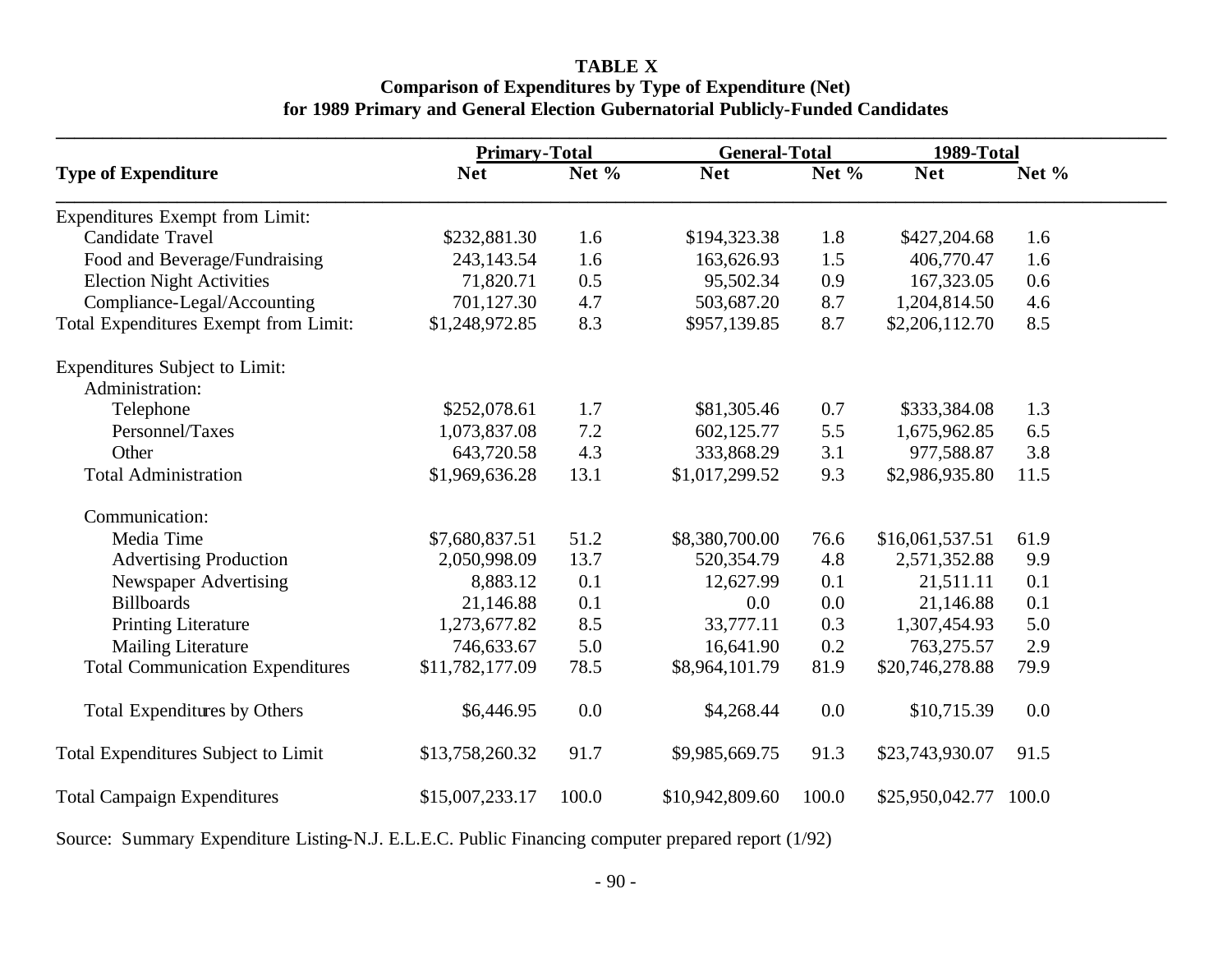#### **TABLE XI**

|                                                                                                     | <b>Maximum Public Funds</b>            |                                        |  |
|-----------------------------------------------------------------------------------------------------|----------------------------------------|----------------------------------------|--|
|                                                                                                     | 1993                                   | 1993                                   |  |
|                                                                                                     | <b>Primary</b>                         | <b>General</b>                         |  |
| Proposed Public Fund Cap:<br><b>Estimated Expenditure Limit:</b><br><b>Matching Ratio:</b>          | \$1,000,000.00<br>2,420,000.00*<br>2:1 | \$2,000,000.00<br>5,500,000.00*<br>1:1 |  |
| 1. Private dollars not<br>subject to match                                                          | 55,000.00**                            | 55,000.00**                            |  |
| 2. Additional private dollars<br>needed to reach public<br>fund cap                                 | 500,000.00                             | 2,000,000.00                           |  |
| 3. Maximum in public funds                                                                          | 1,000,000.00                           | 2,000,000.00                           |  |
| 4. Total (lines 1, 2, and 3)                                                                        | 1,055,000.00                           | 4,055,000.00                           |  |
| 5. Additional private dollars to<br>reach expenditure limit<br>(expenditure limit minus line 4)     | 865,000.00                             | 1,445,000.00                           |  |
| 6. Total private dollars necessary<br>to reach expenditure limit<br>(Total of lines 1, 2, and 5)    | \$1,420,000.00                         | \$3,500,000.00                         |  |
| 7. Private dollars needed to reach<br>expenditure limit as a percentage<br>of the expenditure limit | 58.7%                                  | 63.6%                                  |  |

# **Estimated Impact of Proposed Reduction of the Public Funds Caps on Private Dollars Necessary to Reach 1993 Expenditure Limits for a Candidate Receiving**

\* Assumes a 10% adjustment to the expenditure limit (1989 to 1993) resulting from application of the campaign cost index (N.J.S.A. 19:44A-7.1)

\*\* Assumes a 10% adjustment to the private dollars not subject to match resulting from application of the campaign cost index (N.J.S.A. 19:44A-7.1)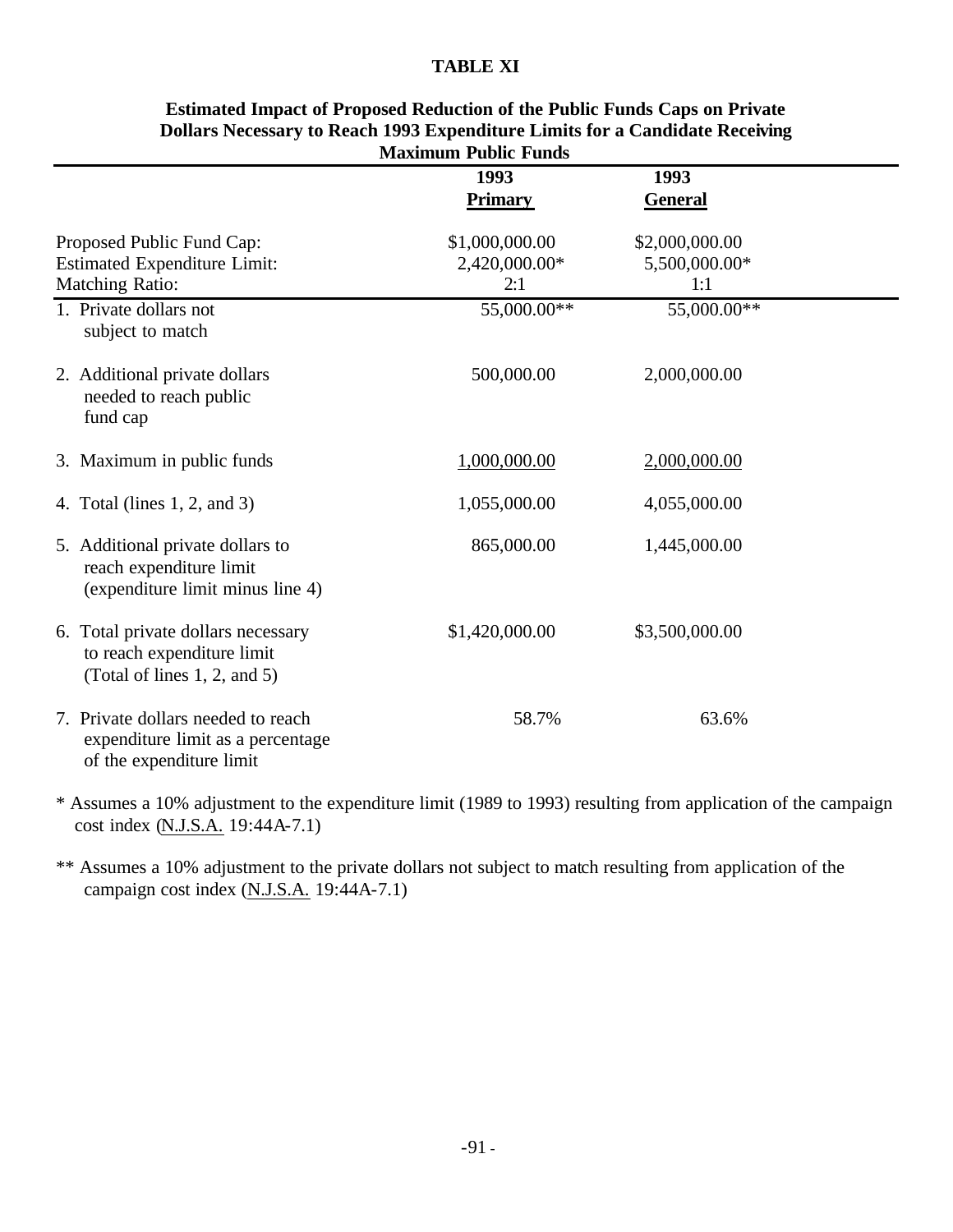#### **TABLE NOT REFERENCED IN THE TEXT**

Tables A through I are not specifically referred to in the text of this report, but are included for the purpose of comparative analysis. The data provided concerning the 1989 public financing experience can therefore be compared with that available in the Commission's prior reports on the 1977, 1981, and 1985 publicly-financed gubernatorial elections.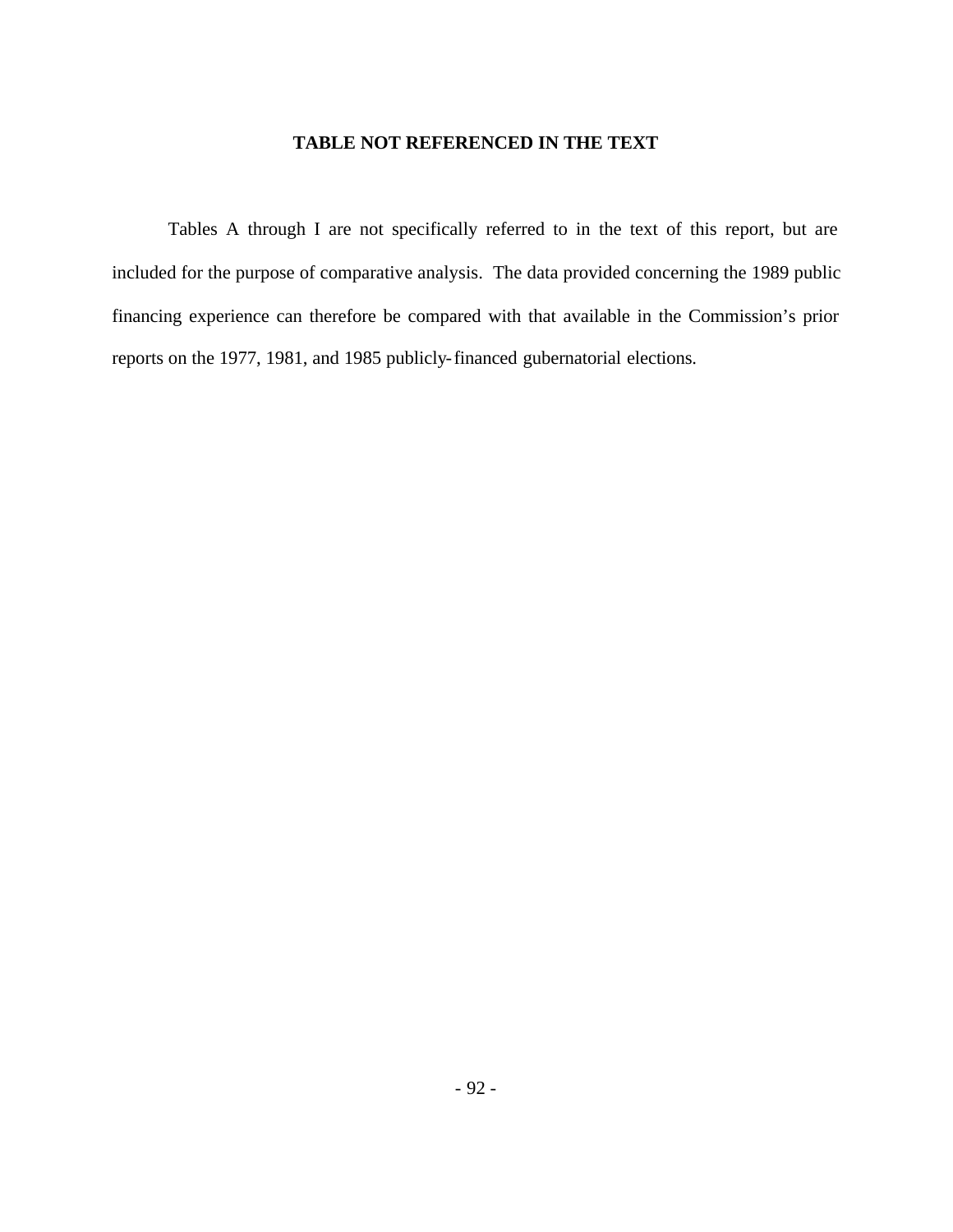#### **TABLE A**

#### **1989 Gubernatorial Primary and General Election Candidates' Percentage of Votes Cast, Public Funds Received, and Cost-per-vote in Public Funds**

| <b>CANDIDATE</b>           | <b>VOTES REC'D</b>     | PERCENTAGE OF<br><b>TOTAL VOTES (FOR</b><br><b>EACH PARTY IN</b><br>PRIMARY) | <b>PUBLIC FUNDS</b><br><b>REC'D</b> |               | <b>COST-PER-VOTE</b><br>IN PUBLIC FUNDS |  |
|----------------------------|------------------------|------------------------------------------------------------------------------|-------------------------------------|---------------|-----------------------------------------|--|
| <b>PRIMARY '89</b>         |                        |                                                                              |                                     |               |                                         |  |
| Florio $(D)$               | 251,979                | 66.1                                                                         | $\boldsymbol{\mathsf{S}}$           | 1,350,000.00  | \$5.36                                  |  |
| Karcher (D)                | 56,311                 | 14.8                                                                         |                                     | 759,334.38    | 13.49                                   |  |
| Sigmund (D)                | 61,033                 | 16.0                                                                         |                                     | 420, 457. 72  | 6.89                                    |  |
|                            |                        |                                                                              | $\mathcal{S}$                       | 2,529,792.10  |                                         |  |
| <b>Democratic Subtotal</b> | 381,015 (votes cast)   |                                                                              |                                     |               |                                         |  |
| Cardinale $(R)$            | 32,250                 | 8.2                                                                          | $\mathbb{S}$                        | 728,990.50    | \$22.60                                 |  |
| Courter $(R)$              | 112,326                | 28.4                                                                         |                                     | 1,350,000.00  | 12.02                                   |  |
| Edwards $(R)$              | 85,313                 | 21.6                                                                         |                                     | 1,350,000.00  | 15.82                                   |  |
| Gormley (R)                | 66,430                 | 16.8                                                                         |                                     | 1,350,000.00  | 20.32                                   |  |
| Hardwick (R)               | 82,392                 | 20.9                                                                         |                                     | 1,350,000.00  | 16.39                                   |  |
|                            |                        |                                                                              | $\mathbb{S}$                        | 6,128,990.50  |                                         |  |
| <b>Republican Subtotal</b> | 395,059 (votes cast)   |                                                                              |                                     |               |                                         |  |
| PRIMARY TOTAL              |                        |                                                                              | \$                                  | 8,658,782.60  |                                         |  |
| <b>GENERAL '89</b>         |                        |                                                                              |                                     |               |                                         |  |
| Courter $(R)$              | 838,553                | 36.7                                                                         | $\boldsymbol{\mathsf{S}}$           | 3,300,000.00  | \$3.94                                  |  |
| Florio $(D)$               | 1,379,937              | 60.3                                                                         |                                     | 3,300,000.00  | 2.39                                    |  |
| <b>GENERAL TOTAL</b>       | 2,286,693 (votes cast) |                                                                              | \$                                  | 6,600,000.00  |                                         |  |
| 1989 TOTAL                 |                        |                                                                              | \$                                  | 15,258,782.60 |                                         |  |

**SOURCE: Results of the Primary, General Election for the Offices of Governor and Members of the General Assembly, N.J. Department of State, Division of Elections**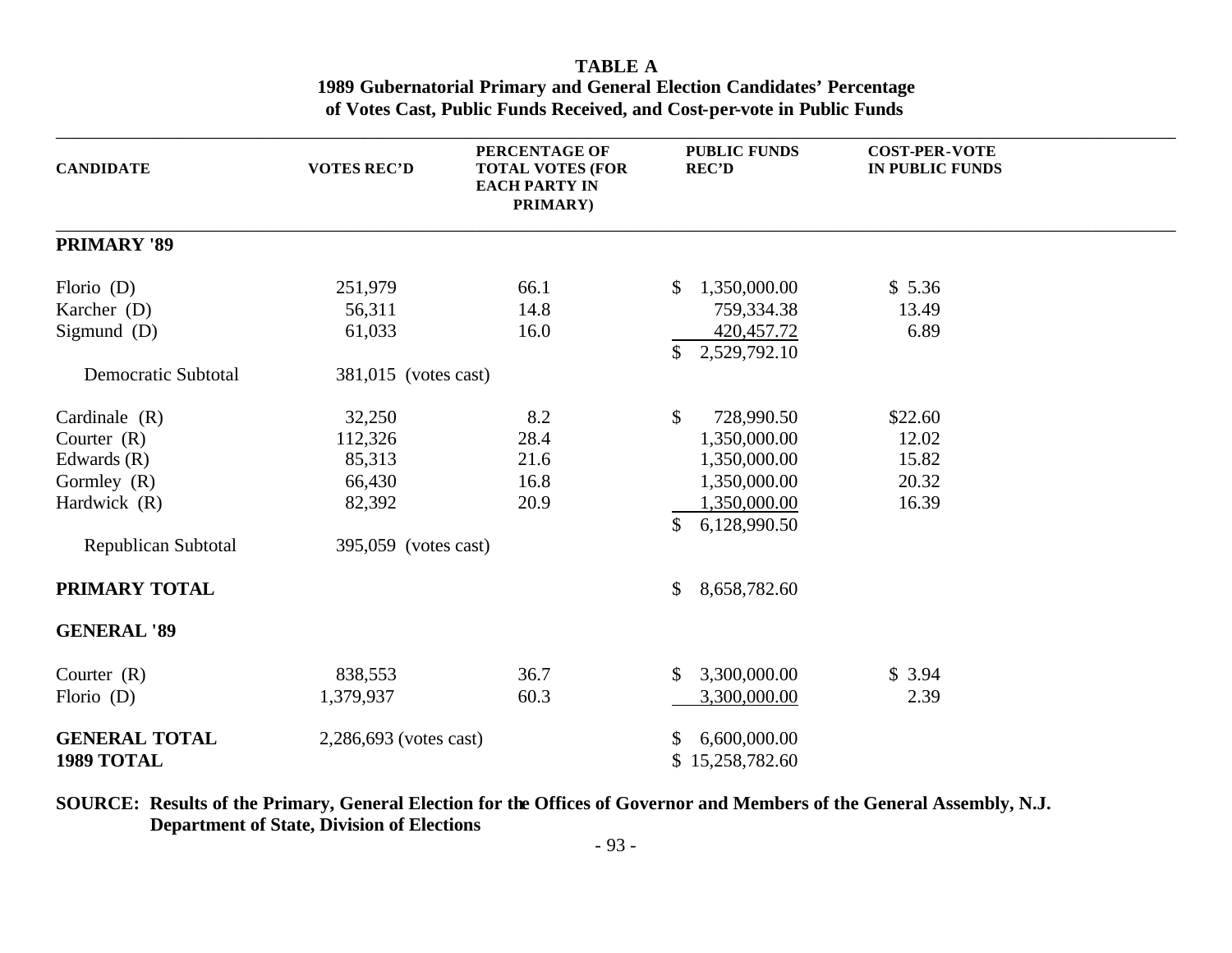#### **TABLE B**

#### **New Jersey 1989 Gubernatorial Election Contributions: Amount, Number, and Average Contribution; Number of Contributors and Average Contribution per Contributor\* (Sorted by Party)**

|                      | <b>Total</b>         | <b>Total</b>    | <b>Average</b>          | <b>Total</b>            | Average                  |
|----------------------|----------------------|-----------------|-------------------------|-------------------------|--------------------------|
|                      | <b>Contributions</b> | Contributions** | <b>Contribution</b>     | <b>Contributors (A)</b> | Contribution/            |
| Candidate            | \$)                  | #)              | \$)                     | #)                      | Contributor (\$)         |
| <b>Primary 1989</b>  |                      |                 |                         |                         |                          |
| Cardinale $(R)$      | \$<br>415, 153. 75   | 1,431           | $\mathbb{S}$<br>290.11  | 1,285                   | \$<br>323.08             |
| Courter $(R)$        | 1,180,198.58         | 2,571           | 459.04                  | 2,498                   | 472.46                   |
| Edwards $(R)$        | 1,085,727.45         | 1,836           | 591.36                  | 1,660                   | 654.05                   |
| Gormley $(R)$        | 852,657.53           | 1,956           | 435.92                  | 1,620                   | 526.33                   |
| Hardwick (R)         | 1,035,367.87         | 2,615           | 395.93                  | 2,445                   | 423.46                   |
| Republican Subtotal  | \$4,569,105.18       | 10,409          | \$<br>438.96            | 9,508                   | \$<br>480.55             |
| Florio $(D)$         | \$1,078,788.60       | 1,020           | \$1,057.64              | 976                     | \$1,105.32               |
| Karcher (D)          | 430,856.64           | 1,174           | 367.00                  | 1,045                   | 412.30                   |
| Sigmund $(D)$        | 261,748.86           | 1,568           | 166.93                  | 1,365                   | 191.76                   |
| Democratic Subtotal  | \$1,771,394.10       | 3,762           | \$<br>470.87            | 3,386                   | \$<br>523.15             |
| PRIMARY TOTAL        | \$6,340,499.28       | 14,171          | \$<br>447.43            | 12,894                  | \$<br>491.74             |
| <b>General 1989</b>  |                      |                 |                         |                         |                          |
| Courter $(R)$        | \$2,047,674.45       | 2,594           | $\mathcal{S}$<br>789.39 | 2,506                   | $\mathbb{S}$<br>817.11   |
| Florio $(D)$         | 2,280,159.40         | 3,931           | 580.05                  | 3,740                   | 609.67                   |
| <b>GENERAL TOTAL</b> | \$4,327,833.85       | 6,525           | 663.27                  | 6,246                   | 692.90<br>$\mathbb{S}^-$ |
| 1989 TOTAL           | \$10,668,333.13      | 20,696          | \$<br>515.48            | 19,140                  | $\mathbb{S}^-$<br>557.38 |

\* Does not include loans, candidates' personal funds in excess of \$1,500, interest, and sale of campaign assets

\*\* Does not include contributions fully refunded

SOURCE: Cumulative Campaign Contribution List – N.J. E.L.E.C. Public Financing computer prepared report (5/91)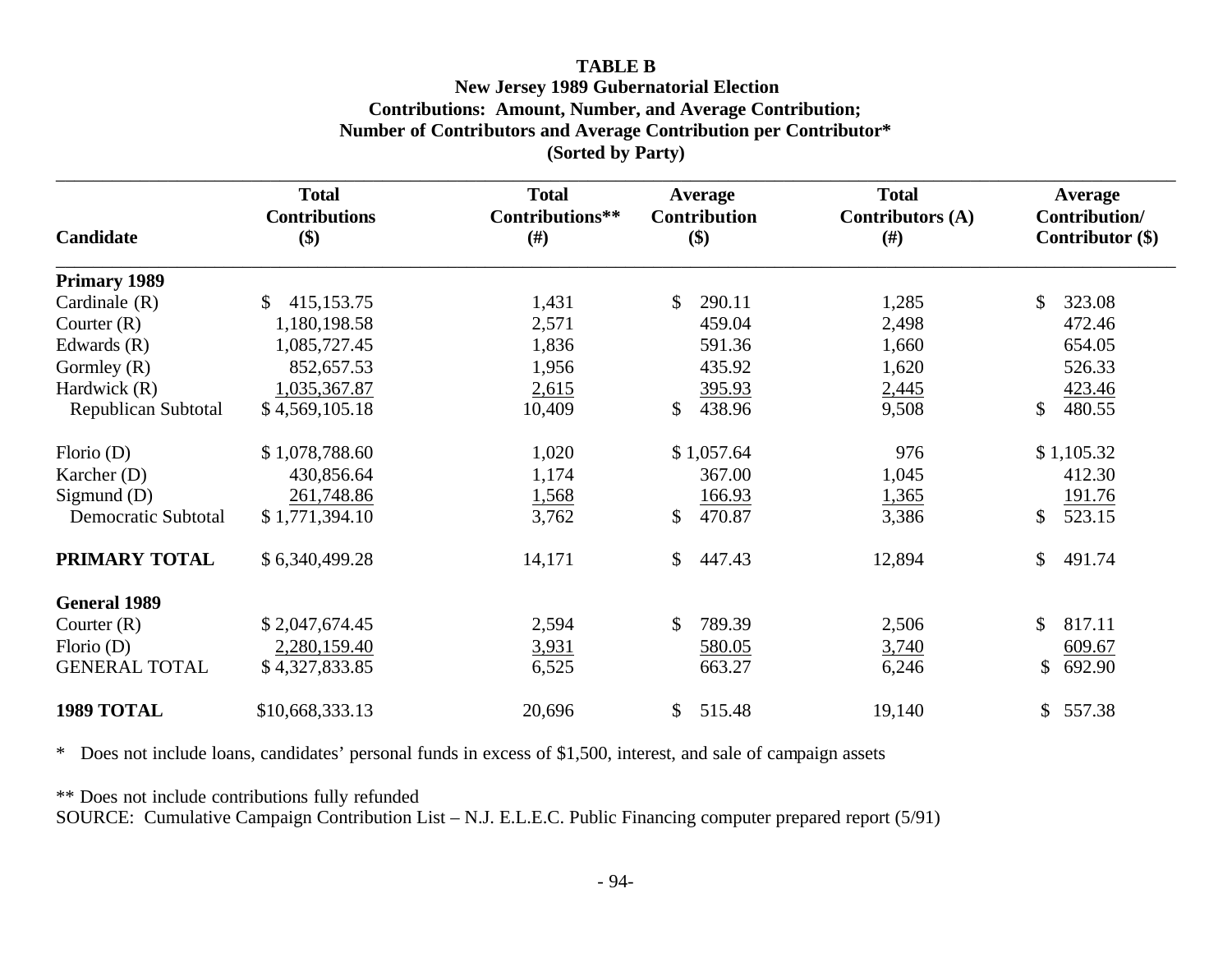# **TABLE C 1989 Gubernatorial Primary Election Candidates: Amount and Number of Contributors by Type of Contributor\***

| <b>Candidate</b> | <b>Type of</b><br>Contributor | <b>Total</b><br><b>Contributions</b> | % of Total<br><b>Contributions</b> | # of Total<br><b>Contributors</b> | % of Total<br><b>Contributors</b> | <b>Average Contribution/</b><br>Contributor |
|------------------|-------------------------------|--------------------------------------|------------------------------------|-----------------------------------|-----------------------------------|---------------------------------------------|
| Florio (D)       |                               |                                      |                                    |                                   |                                   |                                             |
|                  | Individual                    | 765,950.00<br>\$                     | 71.0                               | 711                               | 72.8                              | \$1,077.29                                  |
|                  | Corporation                   | 226,300.00                           | 21.0                               | 198                               | 20.3                              | 1,142.93                                    |
|                  | Political Party Cmte.         |                                      | $\blacksquare$                     |                                   | $\overline{a}$                    |                                             |
|                  | Campaign Fund                 | 16,638.60                            | 1.5                                | 14                                | 1.4                               | 1,188.47                                    |
|                  | Political Cmte.               | 3,300.00                             | 0.3                                | 3                                 | 0.3                               | 1,100.00                                    |
|                  | <b>Business PAC</b>           | 9,000.00                             | 0.8                                | 6                                 | 0.6                               | 1,500.00                                    |
|                  | <b>Trade PAC</b>              | 18,000.00                            | 1.7                                | 12                                | 1.2                               | 1,500.00                                    |
|                  | Union                         | 15,400.00                            | 1.4                                | 13                                | 1.3                               | 1,184.62                                    |
|                  | <b>Union PAC</b>              | 10,700.00                            | 1.0                                | 8                                 | 0.8                               | 1,337.50                                    |
|                  | <b>Ideological PAC</b>        | 2,900.00                             | 0.3                                | 3                                 | 0.3                               | 966.67                                      |
|                  | Other                         | 10,600.00                            | 1.0                                | $\frac{8}{5}$                     | 0.8                               | 1,325.00                                    |
|                  | <b>TOTAL</b>                  | \$1,078,788.60                       | 100.0                              | 976                               | 100.0                             | \$1,105.32                                  |
| Karcher (D)      |                               |                                      |                                    |                                   |                                   |                                             |
|                  | Individual                    | 310,097.19<br>\$                     | 72.0                               | 842                               | 80.6                              | \$<br>368.29                                |
|                  | Corporation                   | 86,745.00                            | 20.1                               | 159                               | 15.2                              | 545.57                                      |
|                  | Political Party Cmte.         |                                      | $\overline{\phantom{a}}$           |                                   | $\sim$                            |                                             |
|                  | Campaign Fund                 | 850.00                               | 0.2                                | $\mathfrak{2}$                    | 0.2                               | 425.00                                      |
|                  | Political Cmte.               |                                      |                                    |                                   |                                   | $\theta$                                    |
|                  | <b>Business PAC</b>           | 3,239.45                             | 0.8                                | 3                                 | 0.3                               | 1,079.82                                    |
|                  | <b>Trade PAC</b>              | 21,450.00                            | 5.0                                | 21                                | 2.0                               | 1,021.43                                    |
|                  | Union                         | 3,775.00                             | 0.9                                | 10                                | 1.0                               | 377.50                                      |
|                  | <b>Union PAC</b>              | 1,300.00                             | 0.3                                | 3                                 | 0.3                               | 433.33                                      |
|                  | <b>Ideological PAC</b>        | 1,500.00                             | 0.3                                |                                   | 0.1                               | 1,500.00                                    |
|                  | Other                         | 1,900.00                             | 0.4                                | 4                                 | 0.4                               | 475.00                                      |
|                  | <b>TOTAL</b>                  | \$430,856.64                         | 100.0                              | 1,045                             | 100.0                             | \$<br>412.30                                |

- CONTINUED-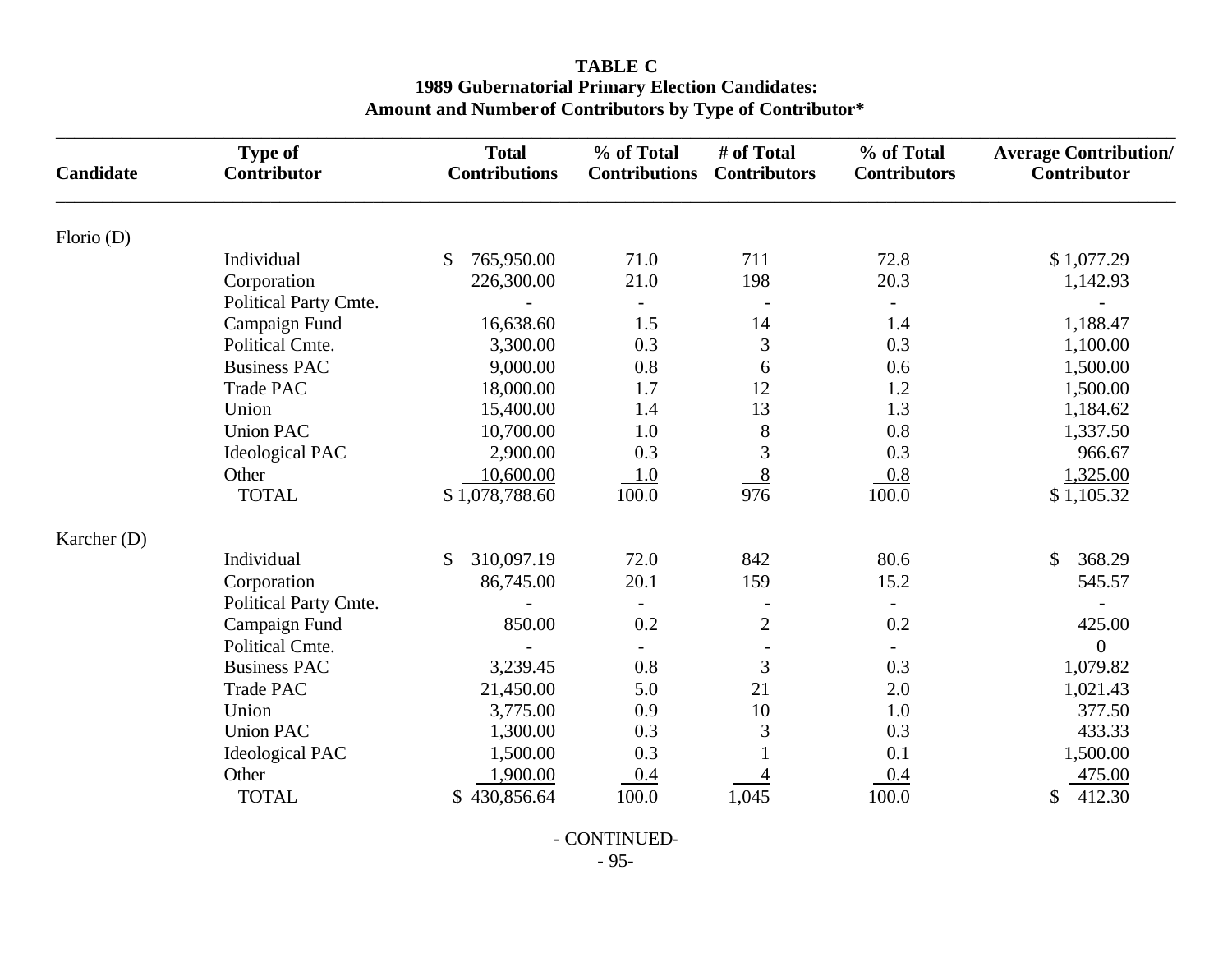# **TABLE C – CONTINUED 1989 Gubernatorial Primary Election Candidates: Amount and Number of Contributors by Type of Contributor\***

| Candidate     | Type of<br>Contributor | <b>Total</b><br><b>Contributions</b> | % of Total<br><b>Contributions</b> | # of Total<br><b>Contributors</b> | % of Total<br><b>Contributors</b> | <b>Average Contribution/</b><br>Contributor |
|---------------|------------------------|--------------------------------------|------------------------------------|-----------------------------------|-----------------------------------|---------------------------------------------|
| Sigmund (D)   |                        |                                      |                                    |                                   |                                   |                                             |
|               | Individual             | 206,428.86<br>\$                     | 78.9                               | 1,254                             | 91.9                              | $\mathbb{S}$<br>164.62                      |
|               | Corporation            | 37,150.00                            | 14.2                               | 79                                | 5.8                               | 470.25                                      |
|               | Political Party Cmte.  |                                      | $\overline{\phantom{a}}$           |                                   |                                   |                                             |
|               | Campaign Fund          | 3,355.00                             | 1.3                                | 8                                 | 0.6                               | 419.38                                      |
|               | Political Cmte.        |                                      |                                    |                                   |                                   |                                             |
|               | <b>Business PAC</b>    | 3,375.00                             | 1.3                                | 4                                 | 0.3                               | 843.75                                      |
|               | <b>Trade PAC</b>       | 5,610.00                             | 2.1                                | 8                                 | 0.6                               | 701.25                                      |
|               | Union                  | 750.00                               | 0.3                                | $\overline{c}$                    | 0.1                               | 375.00                                      |
|               | <b>Union PAC</b>       | 580.00                               | 0.2                                | $\overline{2}$                    | 0.1                               | 290.00                                      |
|               | <b>Ideological PAC</b> | 2,250.00                             | 0.9                                | 5                                 | 0.4                               | 450.00                                      |
|               | Other                  | 2,250.00                             | 0.9                                | $\overline{3}$                    | 0.2                               | 750.00                                      |
|               | <b>TOTAL</b>           | 261,748.86<br>\$                     | 100.0                              | 1,365                             | 100.0                             | \$191.76                                    |
| Cardinale (R) |                        |                                      |                                    |                                   |                                   |                                             |
|               | Individual             | 307,534.75<br>\$                     | 74.1                               | 1,084                             | 84.4                              | $\mathbb{S}$<br>283.70                      |
|               | Corporation            | 85,619.00                            | 20.6                               | 172                               | 13.4                              | 497.79                                      |
|               | Political Party Cmte.  |                                      | $\overline{\phantom{a}}$           |                                   | $\overline{\phantom{0}}$          |                                             |
|               | Campaign Fund          | 200.00                               | 0.0                                | $\overline{2}$                    | 0.2                               | 100.00                                      |
|               | Political Cmte.        |                                      |                                    |                                   |                                   |                                             |
|               | <b>Business PAC</b>    | 4,950.00                             | 1.2                                | 8                                 | 0.6                               | 618.75                                      |
|               | <b>Trade PAC</b>       | 15,250.00                            | 3.7                                | 17                                | 1.3                               | 897.06                                      |
|               | Union                  |                                      | $\overline{\phantom{a}}$           |                                   |                                   |                                             |
|               | <b>Union PAC</b>       |                                      |                                    |                                   |                                   |                                             |
|               | <b>Ideological PAC</b> |                                      |                                    |                                   |                                   |                                             |
|               | Other                  | 1,600.00                             | 0.4                                |                                   | 0.2                               | 800.00                                      |
|               | <b>TOTAL</b>           | 415,153.75<br>\$                     | 100.0                              | 1,285                             | 100.0                             | \$323.08                                    |

- CONTINUED –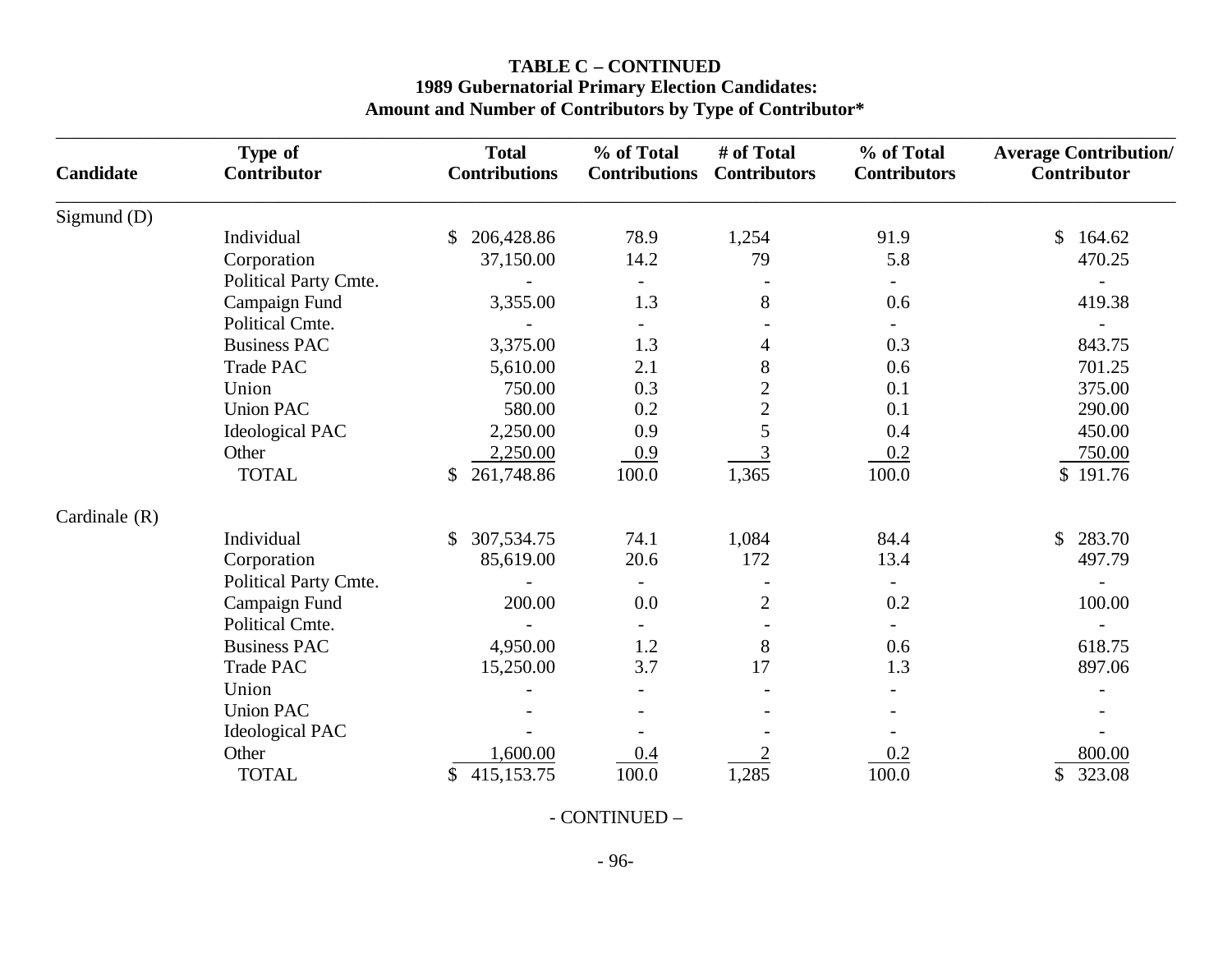# **TABLE C – CONTINUED 1989 Gubernatorial Primary Election Candidates: Amount and Number of Contributors by Type of Contributor\***

\_\_\_\_\_\_\_\_\_\_\_\_\_\_\_\_\_\_\_\_\_\_\_\_\_\_\_\_\_\_\_\_\_\_\_\_\_\_\_\_\_\_\_\_\_\_\_\_\_\_\_\_\_\_\_\_\_\_\_\_\_\_\_\_\_\_\_\_\_\_\_\_\_\_\_\_\_\_\_\_\_\_\_\_\_\_\_\_\_\_\_\_\_\_\_\_\_\_\_\_\_\_\_\_\_\_\_\_\_\_\_\_\_\_\_\_\_\_\_\_

| Candidate     | <b>Type of</b><br>Contributor | <b>Total</b><br><b>Contributions</b> | % of Total<br><b>Contributions</b> | # of Total<br><b>Contributors</b> | % of Total<br><b>Contributors</b> | <b>Average Contribution/</b><br>Contributor |
|---------------|-------------------------------|--------------------------------------|------------------------------------|-----------------------------------|-----------------------------------|---------------------------------------------|
| Courter $(R)$ |                               |                                      |                                    |                                   |                                   |                                             |
|               | Individual                    | \$<br>872,509.58                     | 73.9                               | 2,149                             | 86.0                              | \$<br>406.01                                |
|               | Corporation                   | 269,925.00                           | 22.9                               | 319                               | 12.8                              | 846.16                                      |
|               | Political Party Cmte.         |                                      |                                    |                                   |                                   |                                             |
|               | Campaign Fund                 | 2,064.00                             | 0.2                                | 3                                 | 0.1                               | 688.00                                      |
|               | Political Cmte.               |                                      | $\overline{\phantom{a}}$           |                                   | $\overline{\phantom{a}}$          |                                             |
|               | <b>Busineee PAC</b>           | 10,150.00                            | 0.9                                | 8                                 | 0.3                               | 1,268.75                                    |
|               | <b>Trade PAC</b>              | 18,050.00                            | 1.5                                | 14                                | 0.6                               | 1,289.29                                    |
|               | Union                         | 1,500.00                             | 0.1                                |                                   | $\overline{\phantom{a}}$          | 1,500.00                                    |
|               | <b>Union PAC</b>              | 1,500.00                             | 0.1                                |                                   |                                   | 1,500.00                                    |
|               | <b>Ideological PAC</b>        | 3,000.00                             | 0.3                                | $\overline{2}$                    | 0.1                               | 1,500.00                                    |
|               | Other                         | 1,500.00                             | 0.1                                |                                   | 0.0                               | 1,500.00                                    |
|               | <b>TOTAL</b>                  | \$1,180,198.58                       | 100.0                              | 2,498                             | 100.0                             | 472.46<br>\$                                |
| Edward $(R)$  |                               |                                      |                                    |                                   |                                   |                                             |
|               | Individual                    | 787,102.45<br>\$                     | 72.5                               | 1,304                             | 78.6                              | 603.61<br>$\mathbb{S}$                      |
|               | Corporation                   | 259,050.00                           | 23.9                               | 309                               | 18.6                              | 838.35                                      |
|               | Political Party Cmte.         |                                      | $\blacksquare$                     |                                   |                                   |                                             |
|               | Campaign Fund                 | 1,275.00                             | 0.1                                | 10                                | 0.6                               | 127.50                                      |
|               | Political Cmte.               | 1,500.00                             | 0.1                                |                                   | 0.1                               | 1,500.00                                    |
|               | <b>Business PAC</b>           | 12,500.00                            | 1.2                                | 11                                | 0.7                               | 1,136.36                                    |
|               | <b>Trade PAC</b>              | 14,550.00                            | 1.3                                | 15                                | 0.9                               | 970.00                                      |
|               | Union                         | 4,000.00                             | 0.4                                | 3                                 | 0.2                               | 1,333.33                                    |
|               | <b>Union PAC</b>              | 1,500.00                             | 0.1                                |                                   | 0.1                               | 1,500.00                                    |
|               | <b>Ideological PAC</b>        | 1,500.00                             | 0.1                                |                                   | 0.1                               | 1,500.00                                    |
|               | Other                         | 2,750.00                             | 0.3                                | 5                                 | 0.3                               | 550.00                                      |
|               | <b>TOTAL</b>                  | \$1,085,727.45                       | 100.0                              | 1,660                             | 100.0                             | \$654.05                                    |

- CONTINUED-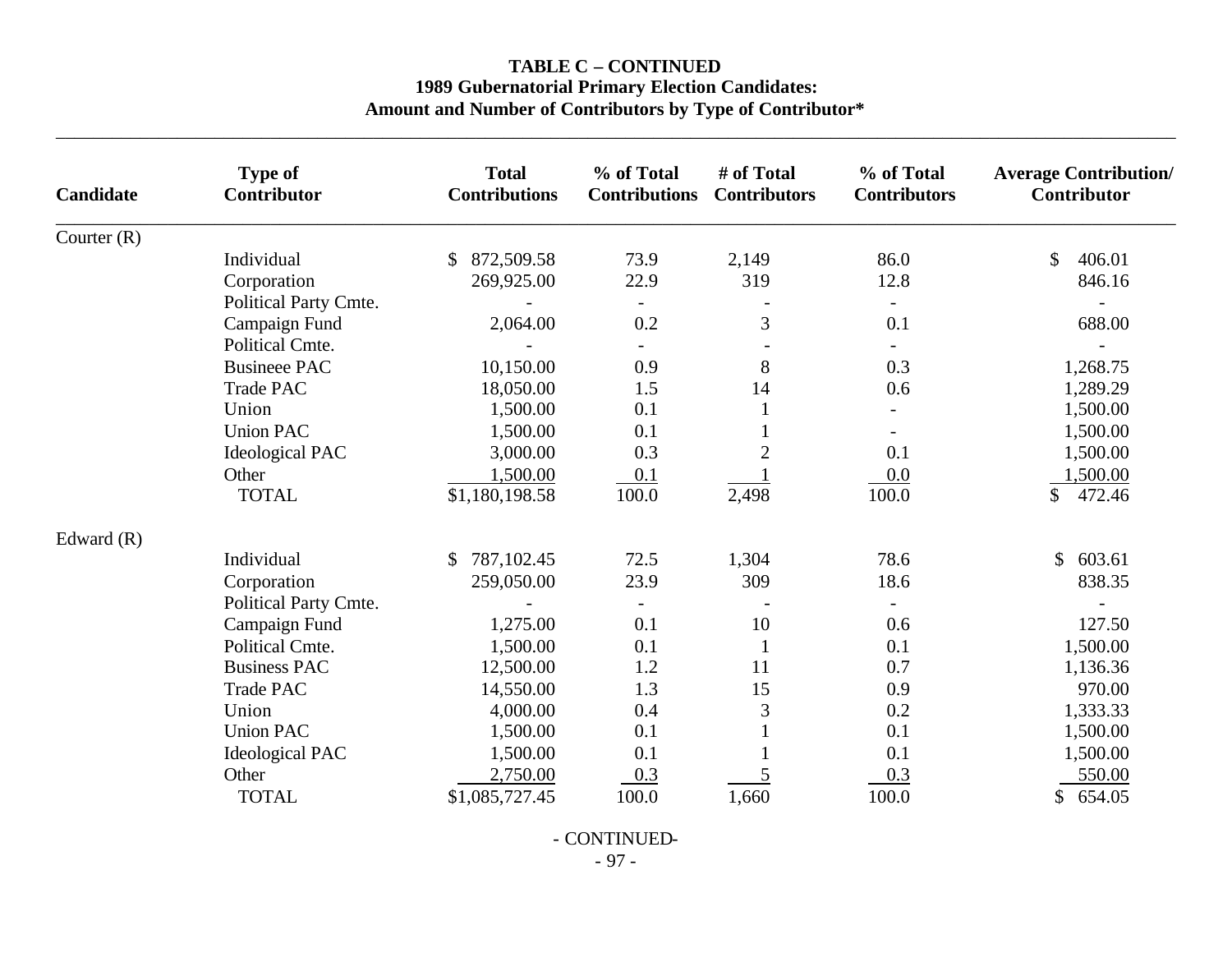#### **TABLE C – CONTINUED 1989 Gubernatorial Primary Election Candidates: Amount and Number of Contributors by Type of Contributor\***

| <b>Candidate</b> | <b>Type of</b><br>Contributor | <b>Total</b><br><b>Contributions</b> | % of Total<br><b>Contributions</b> | # of Total<br><b>Contributors</b> | % of Total<br><b>Contributors</b> | <b>Average Contribution/</b><br>Contributor |
|------------------|-------------------------------|--------------------------------------|------------------------------------|-----------------------------------|-----------------------------------|---------------------------------------------|
| Gormley $(R)$    |                               |                                      |                                    |                                   |                                   |                                             |
|                  | Individual                    | 662,040.00<br>\$                     | 77.6                               | 1,270                             | 78.4                              | 521.29<br>$\mathbb{S}$                      |
|                  | Corporation                   | 157,090.00                           | 18.4                               | 308                               | 19.0                              | 510.03                                      |
|                  | Political Party Cmte.         |                                      | $\overline{\phantom{a}}$           |                                   | $\overline{\phantom{0}}$          |                                             |
|                  | Campaign Fund                 | 3,977.53                             | 0.5                                | 4                                 | 0.2                               | 994.38                                      |
|                  | Political Cmte.               | 500.00                               | 0.1                                |                                   | 0.1                               | 500.00                                      |
|                  | <b>Business PAC</b>           | 10,200.00                            | 1.2                                | 13                                | 0.8                               | 784.62                                      |
|                  | <b>Trade PAC</b>              | 11,650.00                            | 1.4                                | 12                                | 0.7                               | 970.83                                      |
|                  | Union                         |                                      | $\overline{\phantom{a}}$           |                                   | $\overline{\phantom{0}}$          |                                             |
|                  | <b>Union PAC</b>              | 3,600.00                             | 0.4                                | 7                                 | 0.4                               | 514.29                                      |
|                  | <b>Ideological PAC</b>        | 400.00                               | 0.0                                |                                   | 0.1                               | 400.00                                      |
|                  | Other                         | 3,200.00                             | 0.4                                |                                   | 0.2                               | 800.00                                      |
|                  | <b>TOTAL</b>                  | 852,657.53<br>\$                     | 100.0                              | 1,620                             | 100.0                             | \$<br>526.33                                |
| Hardwick (R)     |                               |                                      |                                    |                                   |                                   |                                             |
|                  | Individual                    | 690,414.00<br>\$                     | 66.7                               | 1,875                             | 76.7                              | 368.22<br>\$                                |
|                  | Corporation                   | 250,368.87                           | 24.2                               | 480                               | 19.6                              | 521.60                                      |
|                  | Political Party Cmte.         |                                      | $\blacksquare$                     |                                   | $\overline{\phantom{a}}$          |                                             |
|                  | Campaign Fund                 | 8,860.00                             | 0.9                                | 11                                | 0.4                               | 805.46                                      |
|                  | Political Cmte.               | 4,000.00                             | 0.4                                | 4                                 | 0.2                               | 1,000.00                                    |
|                  | <b>Business PAC</b>           | 13,875.00                            | 1.3                                | 16                                | 0.7                               | 867.19                                      |
|                  | <b>Trade PAC</b>              | 46,100.00                            | 4.5                                | 42                                | 1.7                               | 1,097.62                                    |
|                  | Union                         | 500.00                               | 0.0                                | $\mathbf{1}$                      | 0.0                               | 500.00                                      |
|                  | <b>Union PAC</b>              | 3,000.00                             | 0.3                                | $\overline{2}$                    | 0.1                               | 1,500.00                                    |
|                  | <b>Ideological PAC</b>        | 10,000.00                            | 1.0                                |                                   | 0.3                               | 1,428.57                                    |
|                  | Other                         | 8,250.00                             | 0.8                                |                                   | 0.3                               | 1,178.57                                    |
|                  | <b>TOTAL</b>                  | \$1,035,367.87                       | 100.0                              | 2,445                             | 100.0                             | \$423.46                                    |

\* Does not include loans, candidates' personal funds in excess of \$1,500 interest, sale of campaign assets, or contributions fully refunded. SOURCE: N.J. E.L.E.C. Public Financing computer prepared report (5/91).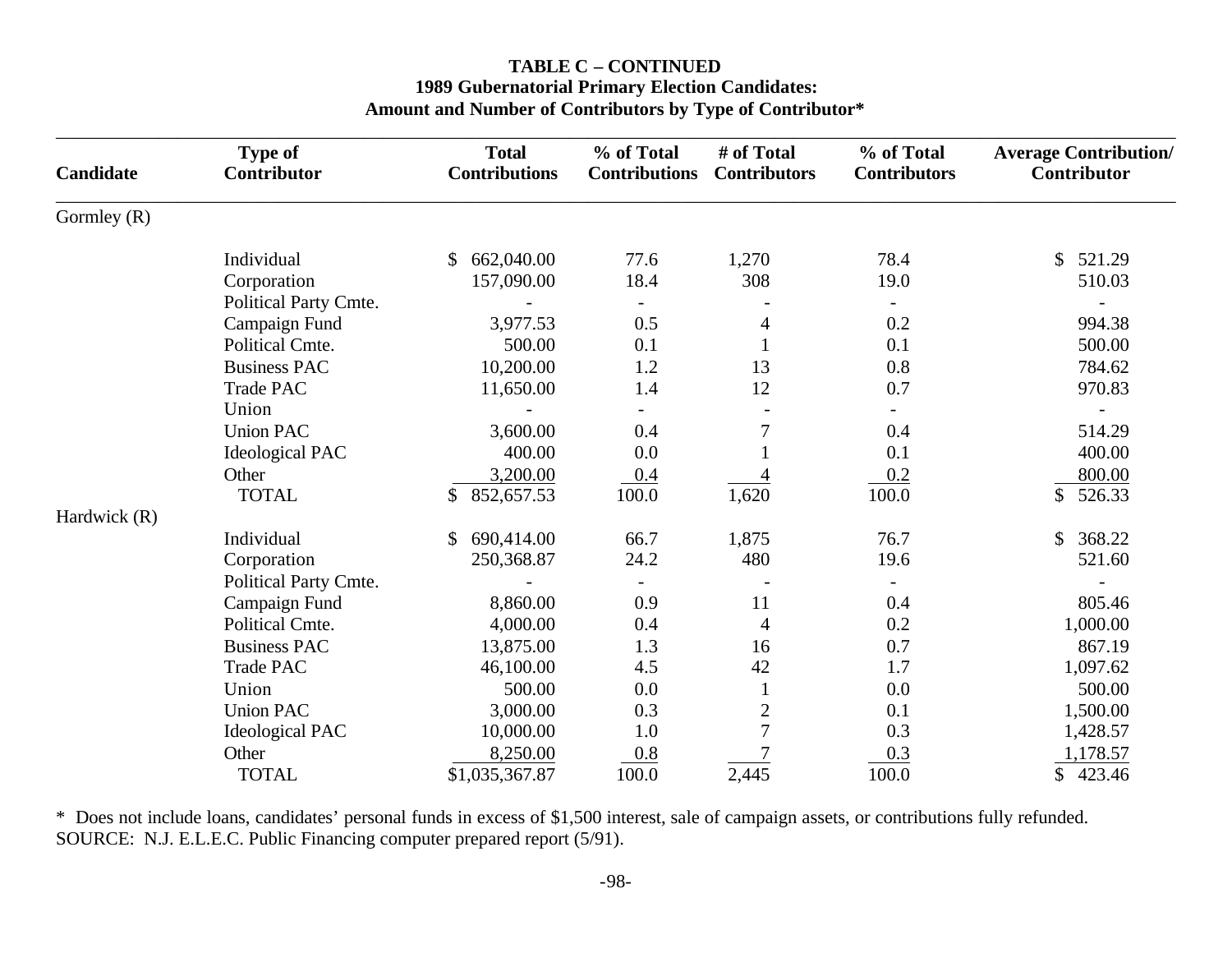# **TABLE D 1989 Gubernatorial Primary Election Totals: Amount and Number of Contributors by Type of Contributor\***

| Candidate   | <b>Type of</b><br>Contributor | <b>Total</b><br><b>Contributions</b> | % of Total<br><b>Contributions</b> | # of Total<br><b>Contributors</b> | % of Total<br><b>Contributors</b> | <b>Average Contribution/</b><br>Contributor |
|-------------|-------------------------------|--------------------------------------|------------------------------------|-----------------------------------|-----------------------------------|---------------------------------------------|
| Republicans |                               |                                      |                                    |                                   |                                   |                                             |
|             | Individual                    | \$3,319,600.78                       | 72.7                               | 7,682                             | 80.8                              | $\mathbb{S}^-$<br>432.13                    |
|             | Corporation                   | 1,022,052.87                         | 22.4                               | 1,588                             | 16.7                              | 643.61                                      |
|             | Political Party Cmte.         |                                      |                                    |                                   |                                   |                                             |
|             | Campaign Fund                 | 16,376.53                            | 0.4                                | 30                                | 0.3                               | 545.88                                      |
|             | Political Cmte.               | 6,000.00                             | 0.1                                | 6                                 | 0.1                               | 1,000.00                                    |
|             | <b>Business PAC</b>           | 51,675.00                            | 1.1                                | 56                                | 0.6                               | 922.77                                      |
|             | <b>Trade PAC</b>              | 105,600.00                           | 2.3                                | 100                               | 1.1                               | 1,056.00                                    |
|             | Union                         | 6,000.00                             | 0.4                                | 5                                 | 0.1                               | 1,200.00                                    |
|             | <b>Union PAC</b>              | 9,600.00                             | 0.2                                | 11                                | 0.1                               | 872.73                                      |
|             | <b>Ideological PAC</b>        | 14,900.00                            | 0.3                                | 11                                | 0.1                               | 1,354.55                                    |
|             | Other                         | 17,300.00                            | 0.4                                | 19                                | 0.2                               | 910.53                                      |
|             | <b>TOTAL</b>                  | \$4,569,105.18                       | 100.0                              | 9,508                             | 100.0                             | \$480.55                                    |
| Democrats   |                               |                                      |                                    |                                   |                                   |                                             |
|             | Individual                    | \$1,282,476.05                       | 72.4                               | 2,807                             | 82.9                              | $\mathbb{S}^-$<br>456.89                    |
|             | Corporation                   | 350,195.00                           | 19.8                               | 436                               | 12.9                              | 803.20                                      |
|             | Political Party Cmte.         |                                      |                                    |                                   |                                   |                                             |
|             | Campaign Fund                 | 20,843.60                            | 1.2                                | 24                                | 0.7                               | 868.48                                      |
|             | Political Cmte.               | 3,300.00                             | 0.2                                | 3                                 | 0.1                               | 1,100.00                                    |
|             | <b>Business PAC</b>           | 15,614.45                            | 0.9                                | 13                                | 0.4                               | 1,201.11                                    |
|             | <b>Trade PAC</b>              | 45,060.00                            | 2.5                                | 41                                | 1.2                               | 1,099.02                                    |
|             | Union                         | 19,925.00                            | 1.1                                | 25                                | 0.7                               | 797.00                                      |
|             | <b>Union PAC</b>              | 12,580.00                            | 0.7                                | 13                                | 0.4                               | 967.69                                      |
|             | <b>Ideological PAC</b>        | 6,650.00                             | 0.4                                | 9                                 | 0.3                               | 738.89                                      |
|             | Other                         | 14,750.00                            | 0.8                                | 15                                | 0.4                               | 983.33                                      |
|             | <b>TOTAL</b>                  | \$1,771,394.10                       | 100.0                              | 3,386                             | 100.0                             | \$523.15                                    |

- CONTINUED –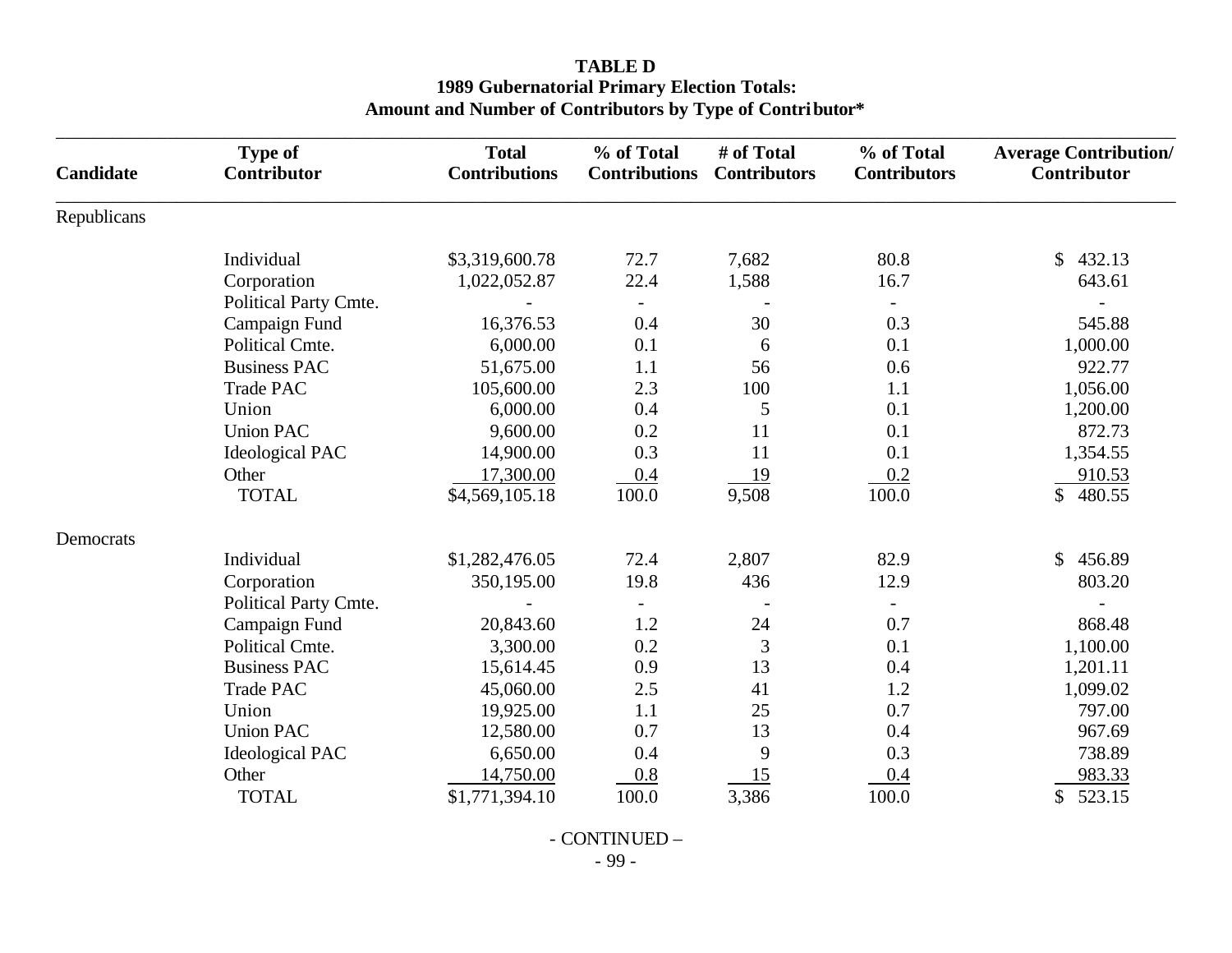#### **TABLE D – CONTINUED 1989 Gubernatorial Primary Election Totals: Amount and Number of Contributors by Type of Contributor\***

| <b>Candidate</b> | <b>Type of</b><br><b>Contributor</b> | <b>Total</b><br><b>Contributions</b> | % of Total<br><b>Contributions</b> | # of Total<br><b>Contributors</b> | % of Total<br><b>Contributors</b> | <b>Average Contribution/</b><br>Contributor |
|------------------|--------------------------------------|--------------------------------------|------------------------------------|-----------------------------------|-----------------------------------|---------------------------------------------|
|                  |                                      |                                      |                                    |                                   |                                   |                                             |
| <b>TOTAL</b>     | Individual                           | \$4,602,076.83                       | 72.6                               | 10,489                            | 81.3                              | 438.75<br>$\mathbb{S}^-$                    |
|                  | Corporation                          | 1,372,247.87                         | 21.6                               | 2,024                             | 15.7                              | 677.99                                      |
|                  | Political Party Cmte.                |                                      |                                    |                                   | $\overline{\phantom{0}}$          |                                             |
|                  | Campaign Fund                        | 37,220.13                            | 0.6                                | 54                                | 0.4                               | 689.26                                      |
|                  | Political Cmte.                      | 9,300.00                             | 0.1                                | 9                                 | 0.1                               | 1,033.33                                    |
|                  | <b>Business PAC</b>                  | 67,289.45                            | 1.1                                | 69                                | 0.5                               | 975.21                                      |
|                  | <b>Trade PAC</b>                     | 150,660.00                           | 2.4                                | 141                               | 1.1                               | 1,068.51                                    |
|                  | Union                                | 25,925.00                            | 0.4                                | 30                                | 0.2                               | 864.17                                      |
|                  | <b>Union PAC</b>                     | 22,180.00                            | 0.3                                | 24                                | 0.2                               | 924.17                                      |
|                  | <b>Ideological PAC</b>               | 21,550.00                            | 0.3                                | 20                                | 0.2                               | 1,077.50                                    |
|                  | Other                                | 32,050.00                            | 0.5                                | 34                                | 0.3                               | 942.65                                      |
|                  | <b>TOTAL</b>                         | \$6,340,499.28                       | 100.0                              | 12,894                            | 100.0                             | \$491.74                                    |

\* Does not include loans, candidates' personal funds in excess of \$1,500, interest, sale of campaign assets, or contributions fully refunded.

SOURCE: N.J. E.L.E.C. Public Financing computer prepared report (5/91).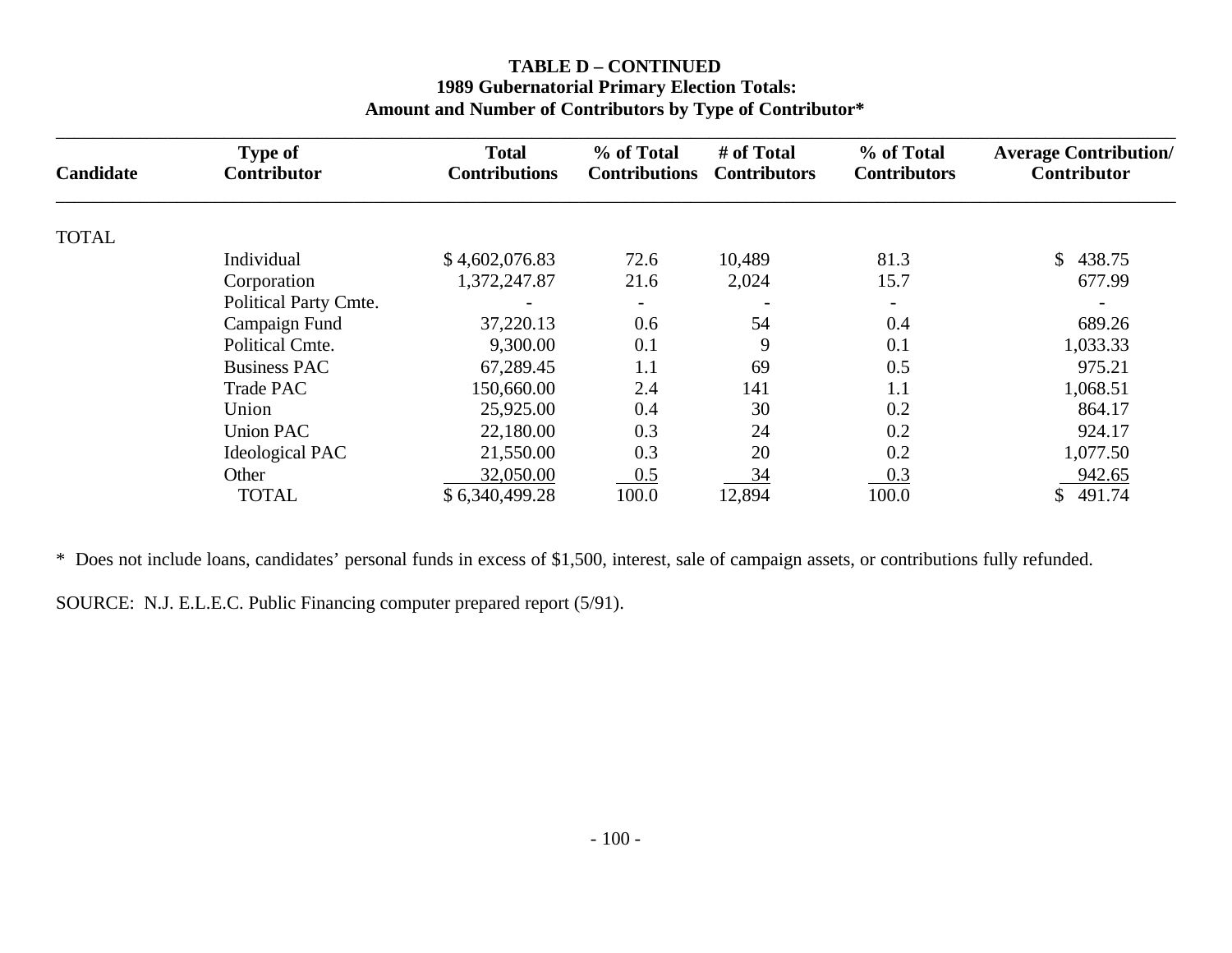#### **TABLE E 1989 Gubernatorial General Election Candidates: Amount and Number of Contributors by Type of Contributor\***

| <b>Candidate</b> | Type of<br>Contributor | <b>Total</b><br><b>Contributions</b> | % of Total<br><b>Contributions</b> | # of Total<br><b>Contributors</b> | % of Total<br><b>Contributors</b> | <b>Average Contribution/</b><br>Contributor |
|------------------|------------------------|--------------------------------------|------------------------------------|-----------------------------------|-----------------------------------|---------------------------------------------|
| Courter $(R)$    |                        |                                      |                                    |                                   |                                   |                                             |
|                  | Individual             | \$1,352,853.00                       | 66.1                               | 1,792                             | 71.5                              | 754.94<br>$\mathbb{S}$                      |
|                  | Corporation            | 585,808.00                           | 28.6                               | 622                               | 24.8                              | 941.81                                      |
|                  | Political Party Cmte.  | 2,788.45                             | 0.1                                | $\overline{2}$                    | 0.1                               | 1,394.23                                    |
|                  | Campaign Fund          | 7,200.00                             | 0.4                                | 9                                 | 0.4                               | 800.00                                      |
|                  | Political Cmte.        | 6,525.00                             | 0.3                                | 9                                 | 0.4                               | 725.00                                      |
|                  | <b>Business PAC</b>    | 32,050.00                            | 1.6                                | 25                                | 1.0                               | 1,282.00                                    |
|                  | <b>Trade PAC</b>       | 46,500.00                            | 2.3                                | 35                                | 1.4                               | 1,328.57                                    |
|                  | Union                  | 3,000.00                             | 0.1                                | $\mathbf{2}$                      | 0.1                               | 1,500.00                                    |
|                  | <b>Union PAC</b>       | 1,500.00                             | 0.1                                |                                   | 0.0                               | 1,500.00                                    |
|                  | <b>Ideological PAC</b> | 1,500.00                             | 0.1                                |                                   | 0.0                               | 1,500.00                                    |
|                  | Other                  | 7,950.00                             | 0.4                                | 8                                 | 0.3                               | 993.75                                      |
|                  | <b>TOTAL</b>           | \$2,047,674.45                       | 100.0                              | 2,506                             | 100.0                             | \$817.11                                    |
| Florio $(D)$     |                        |                                      |                                    |                                   |                                   |                                             |
|                  | Individual             | \$1,545,416.85                       | 67.8                               | 2,866                             | 76.6                              | 539.22<br>$\mathbb{S}$                      |
|                  | Corporation            | 545,772.55                           | 23.9                               | 693                               | 18.5                              | 787.55                                      |
|                  | Political Party Cmte.  |                                      | $\overline{\phantom{a}}$           |                                   | $\qquad \qquad -$                 |                                             |
|                  | Campaign Fund          | 33,950.00                            | 1.5                                | 49                                | 1.3                               | 692.86                                      |
|                  | Political Cmte.        | 10,650.00                            | 0.5                                | 9                                 | 0.2                               | 1,183.33                                    |
|                  | <b>Business PAC</b>    | 27,150.00                            | 1.2                                | 20                                | 0.5                               | 1,357.50                                    |
|                  | <b>Trade PAC</b>       | 61,500.00                            | 2.7                                | 49                                | 1.3                               | 1,255.10                                    |
|                  | Union                  | 12,475.00                            | 0.5                                | 13                                | 0.3                               | 959.62                                      |
|                  | <b>Union PAC</b>       | 24,100.00                            | 1.1                                | 20                                | 0.5                               | 1,205.00                                    |
|                  | <b>Ideological PAC</b> | 7,500.00                             | 0.3                                | 5                                 | 0.1                               | 1,500.00                                    |
|                  | Other                  | 11,645.00                            | 0.5                                | 16                                | 0.4                               | 727.81                                      |
|                  | <b>TOTAL</b>           | \$2,280,159.40                       | 100.0                              | 3,740                             | 100.0                             | \$609.67                                    |

\* Does not include loans, candidates' personal funds in excess of \$1,500, interest, sale of campaign assets, or contributions fully refunded. SOURCE: N.J. E.L.E.C. Public Financing computer prepared report (5/91)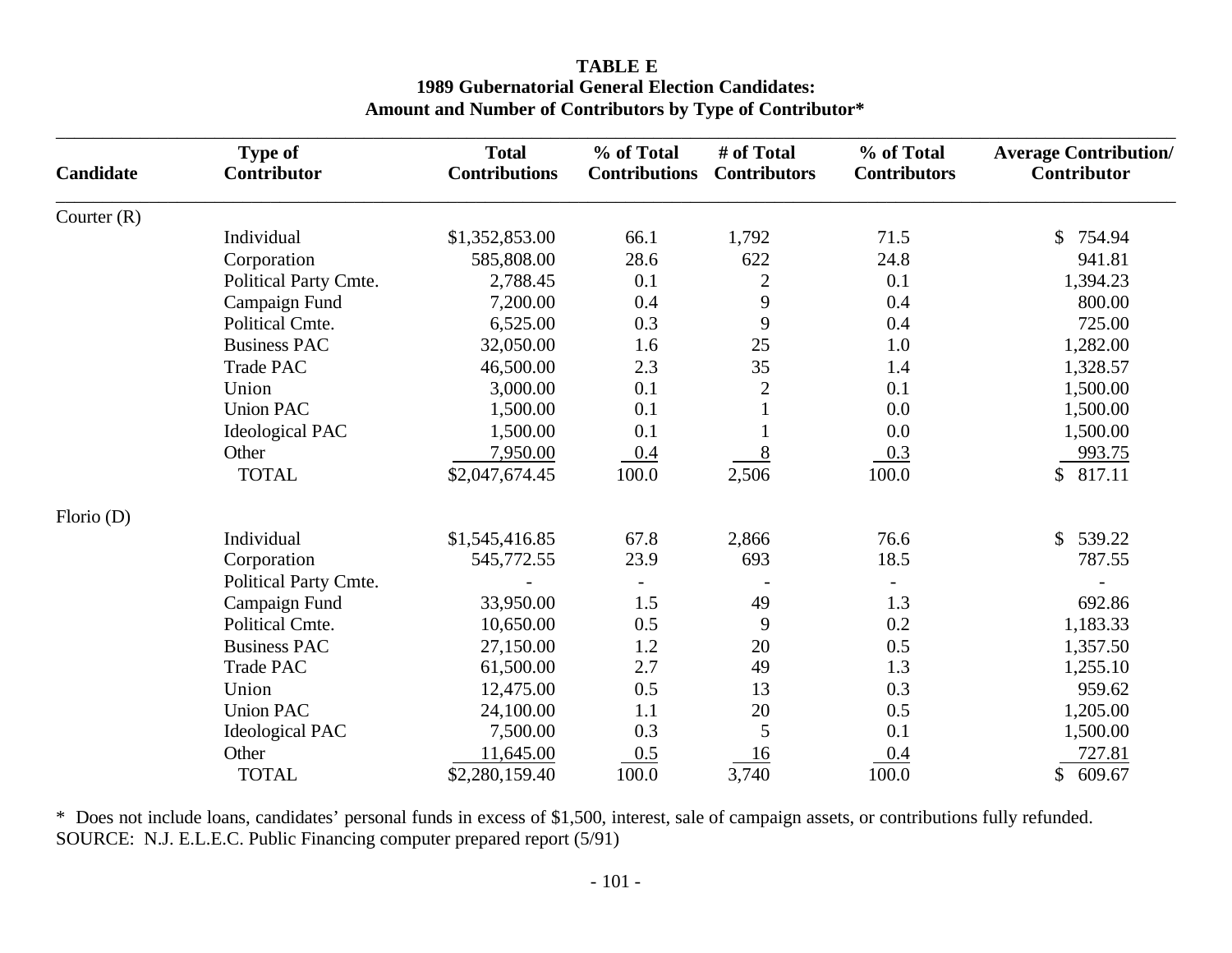## **TABLE F 1989 Gubernatorial General Election Totals: Amount and Number of Contributors by Type of Contributor\***

|                  | <b>Type of</b>         | <b>Total</b>         | % of Total           | # of Total          | % of Total          | <b>Average Contribution/</b> |
|------------------|------------------------|----------------------|----------------------|---------------------|---------------------|------------------------------|
| <b>Candidate</b> | Contributor            | <b>Contributions</b> | <b>Contributions</b> | <b>Contributors</b> | <b>Contributors</b> | Contributor                  |
| <b>TOTAL</b>     |                        |                      |                      |                     |                     |                              |
|                  | Individual             | \$2,898,269.85       | 67.0                 | 4,658               | 74.6                | 622.21<br>S.                 |
|                  | Corporation            | 1,131,580.55         | 26.1                 | 1,315               | 21.1                | 860.52                       |
|                  | Political Party Cmte.  | 2,788.45             | 0.1                  | $\overline{2}$      | 0.0                 | 1,394.23                     |
|                  | Campaign Fund          | 41,150.00            | 1.0                  | 58                  | 0.9                 | 709.48                       |
|                  | Political Cmte.        | 17,175.00            | 0.4                  | 18                  | 0.3                 | 954.17                       |
|                  | <b>Business PAC</b>    | 59,200.00            | 1.4                  | 45                  | 0.7                 | 1,315.56                     |
|                  | Trade PAC              | 108,000.00           | 2.5                  | 84                  | 1.3                 | 1,285.71                     |
|                  | Union                  | 15,475.00            | 0.4                  | 15                  | 0.2                 | 1,031.67                     |
|                  | <b>Union PAC</b>       | 25,600.00            | 0.6                  | 21                  | 0.3                 | 1,219.05                     |
|                  | <b>Ideological PAC</b> | 9,000.00             | 0.2                  | 6                   | 0.1                 | 1,500.00                     |
|                  | Other                  | 19,595.00            | 0.5                  | 24                  | 0.4                 | 816.46                       |
|                  | <b>TOTAL</b>           | \$4,327,833.85       | 100.0                | 6,246               | 100.0               | 692.90                       |

\* Does not include loans, candidates' personal funds in excess of \$1,500, interest, sale of campaign assets, or contributions fully refunded.

SOURCE: N.J. E.L.E.C. Public Financing computer prepared report (5/91)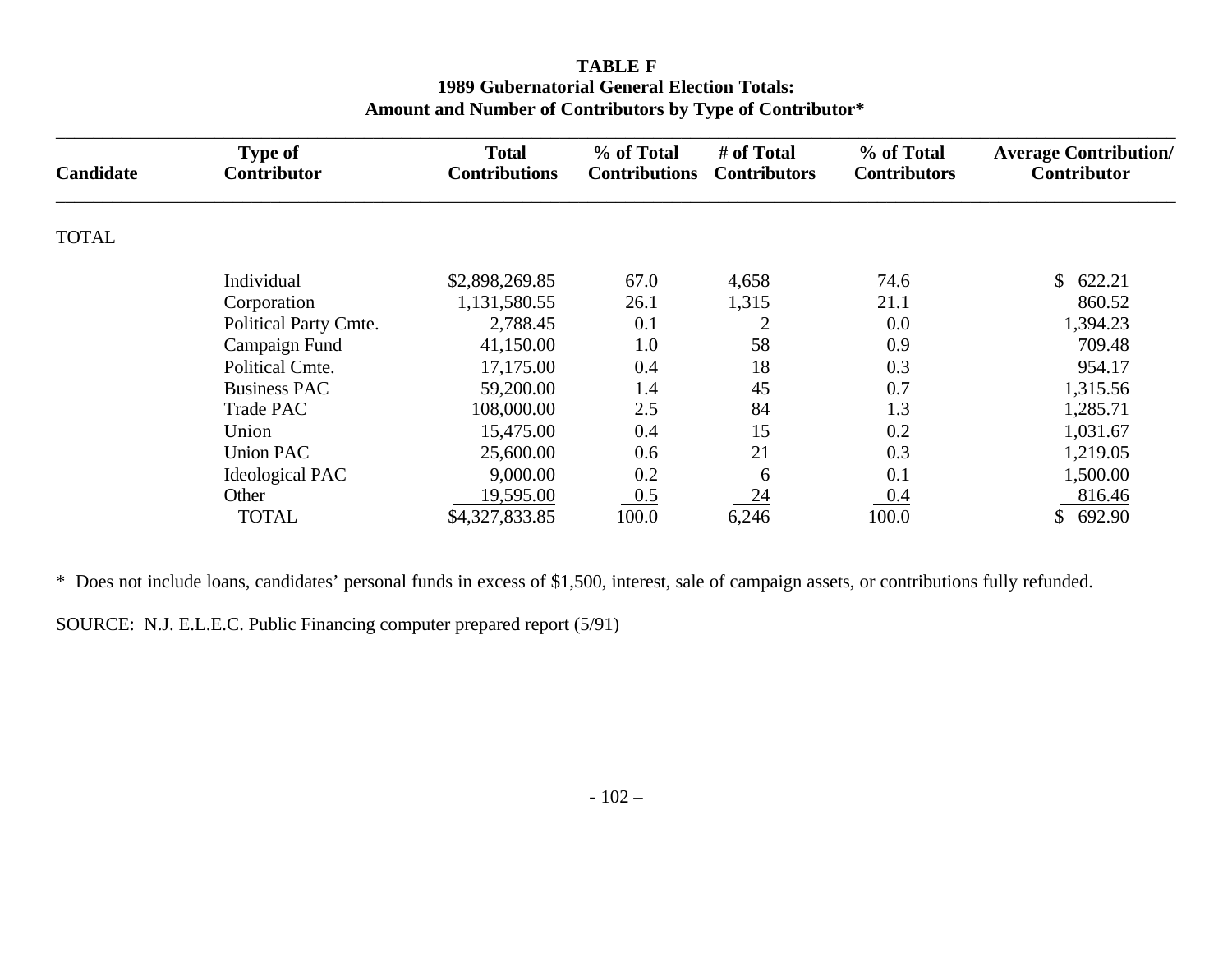#### **TABLE G**

## **Contributions to 1989 New Jersey Gubernatorial General Election Candidates by Contribution Amount, Number of Contributors, and Average Contribution Per Contributors\***

\_\_\_\_\_\_\_\_\_\_\_\_\_\_\_\_\_\_\_\_\_\_\_\_\_\_\_\_\_\_\_\_\_\_\_\_\_\_\_\_\_\_\_\_\_\_\_\_\_\_\_\_\_\_\_\_\_\_\_\_\_\_\_\_\_\_\_\_\_\_\_\_\_\_\_\_\_\_\_\_\_\_\_\_\_\_\_\_\_\_\_\_\_\_\_\_\_\_\_\_\_\_\_\_\_\_\_\_\_\_\_\_\_\_\_\_\_\_\_\_

| Candidate     | <b>Amount of</b><br><b>Contribution</b> | Amount*        | % of Total<br><b>Contributions</b> | <b>Number of</b><br><b>Contributions</b> | % of Total<br><b>Contributions</b> | <b>Average Contribution/</b><br>Contributor |
|---------------|-----------------------------------------|----------------|------------------------------------|------------------------------------------|------------------------------------|---------------------------------------------|
| General 1989  |                                         |                |                                    |                                          |                                    |                                             |
| Courter $(R)$ |                                         |                |                                    |                                          |                                    |                                             |
|               | \$100 or Less                           | \$28,574.80    | 1.4                                | 443                                      | 17.7                               | \$64.50                                     |
|               | \$101-\$599                             | 303,253.49     | 14.8                               | 805                                      | 32.1                               | 376.71                                      |
|               | \$600-\$799                             | 29,641.03      | 1.4                                | 41                                       | 1.6                                | 722.95                                      |
|               | \$800-\$1,299                           | 283,271.68     | 13.9                               | 281                                      | 11.2                               | 1,008.08                                    |
|               | \$1,300-\$1,499                         | 8,145.00       | 0.4                                | 6                                        | 0.2                                | 1,357.50                                    |
|               | \$1,500                                 | 1,392,000.00   | 68.1                               | 928                                      | 37.1                               | 1,500.00                                    |
|               | <b>TOTAL</b>                            | \$2,044,886.00 | 100.0                              | 2,504                                    | 100.0                              | \$816.65                                    |
| Florio $(D)$  |                                         |                |                                    |                                          |                                    |                                             |
|               | \$100 or Less                           | \$60,470.16    | 2.7                                | 1,195                                    | 32.0                               | \$50.60                                     |
|               | \$101-\$599                             | 396,120.59     | 17.4                               | 1,161                                    | 31.0                               | 341.19                                      |
|               | \$600-\$799                             | 34,233.78      | 1.5                                | 48                                       | 1.3                                | 713.20                                      |
|               | \$800-\$1,299                           | 433,066.87     | 19.0                               | 431                                      | 11.5                               | 1,004.80                                    |
|               | \$1,300-\$1,499                         | 15,268.00      | 0.1                                | 11                                       | 0.3                                | 1,388.00                                    |
|               | 1,500                                   | 1,341,000.00   | 58.8                               | 894                                      | 23.9                               | 1,500.00                                    |
|               | <b>TOTAL</b>                            | \$2,280,159.40 | 100.0                              | 3,740                                    | 100.0                              | \$609.67                                    |

\*Does not include interest, contributors or net \$0.00, in-kind contributions from party organizations, and proceeds from sale of campaign assets SOURCE: N.J. E.L.E.C. Public Financing computer prepared report 5/91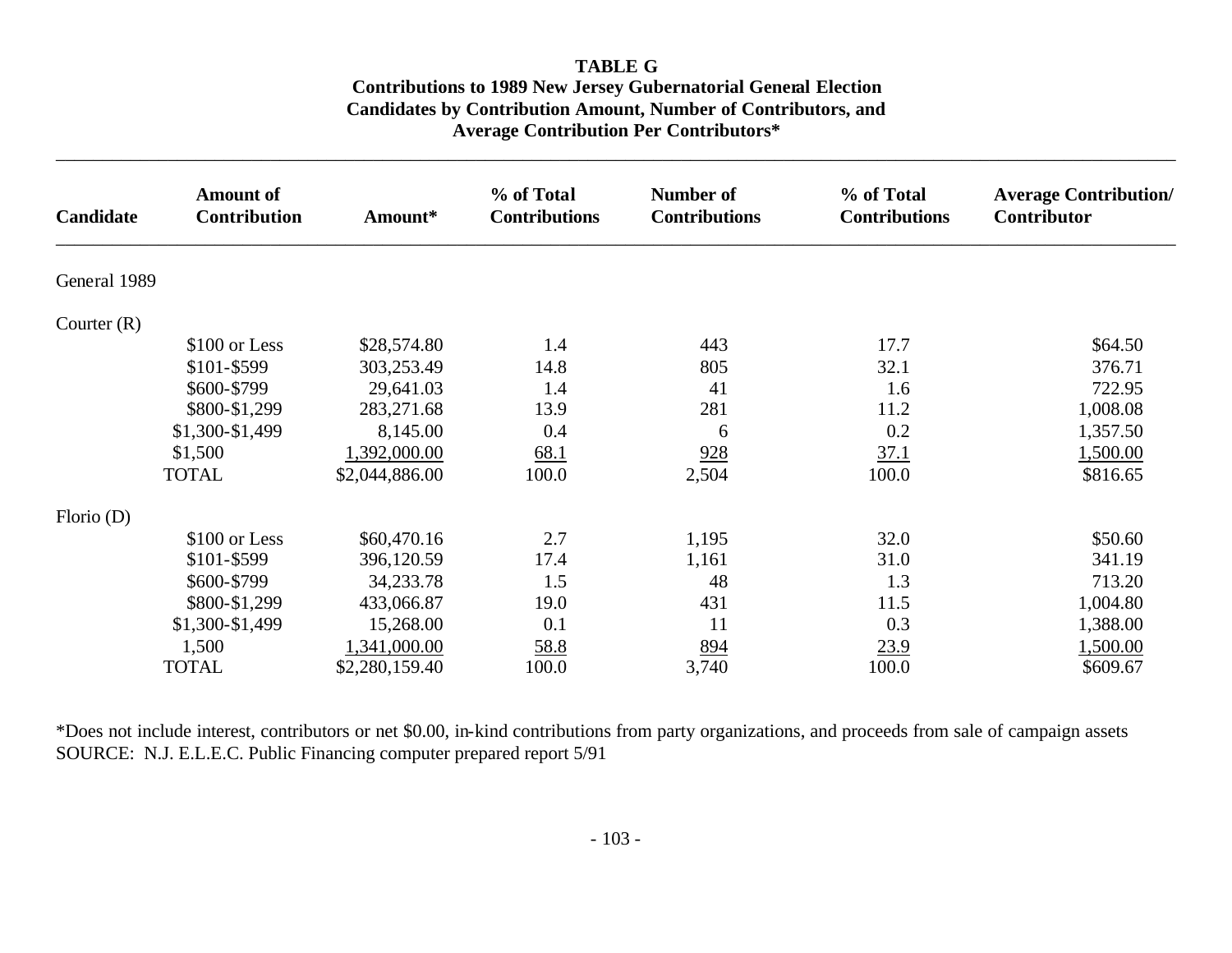# **TABLE H Comparison of Expenditures by Type of Expenditure (Net) for 1989 Gubernatorial Primary Election Candidates**

\_\_\_\_\_\_\_\_\_\_\_\_\_\_\_\_\_\_\_\_\_\_\_\_\_\_\_\_\_\_\_\_\_\_\_\_\_\_\_\_\_\_\_\_\_\_\_\_\_\_\_\_\_\_\_\_\_\_\_\_\_\_\_\_\_\_\_\_\_\_\_\_\_\_\_\_\_\_\_\_\_\_\_\_\_\_\_\_\_\_\_\_\_\_\_\_\_\_\_\_\_\_\_\_\_\_\_\_\_\_\_\_\_\_\_\_\_\_\_\_

|                                         | Cardinale $(R)$            |       | Courter $(R)$              |       | Edwards $(R)$      |         |
|-----------------------------------------|----------------------------|-------|----------------------------|-------|--------------------|---------|
| <b>Type of Expenditure</b>              | <b>Net</b>                 | Net % | <b>Net</b>                 | Net%  | <b>Net</b>         | Net $%$ |
| <b>Expenditures Exempt from Limit:</b>  |                            |       |                            |       |                    |         |
| <b>Candidate Travel</b>                 | 2,256.26<br>$\mathbb{S}^-$ | 0.2   | \$<br>97,500.43            | 3.9   | \$<br>33,476,35.14 | 1.4     |
| Food and Beverage/Fundraising           | 33,220.93                  | 2.9   | 27,496.48                  | 1.1   | 6,694.87           | 0.3     |
| <b>Election Night Activities</b>        | 2,998.92                   | 0.3   | 34,001.92                  | 1.4   | 6,823.65           | 0.3     |
| Compliance-Legal/Accounting             | 29,854.23                  | 2.6   | 161,797.30                 | 6.5   | 205,332.58         | 8.4     |
| Total Expenditures Exempt from Limit:   | \$68,330.34                | 5.9   | \$<br>320,796.13           | 12.7  | \$<br>252,327.45   | 10.4    |
| <b>Expenditures Subject to Limit:</b>   |                            |       |                            |       |                    |         |
| Administration:                         |                            |       |                            |       |                    |         |
| Telephone                               | 10,675.14<br>\$            | 1.0   | \$<br>52,849.48            | 2.1   | 51,715.41<br>\$    | 2.1     |
| Personnel/Taxes                         | 43,612.22                  | 3.8   | 123,999.97                 | 4.9   | 100,054.59         | 4.1     |
| Other                                   | 45,799.94                  | 4.0   | 41,741.55                  | 1.7   | 40,796.20          | 1.7     |
| <b>Total Administration</b>             | \$100,087.30               | 8.7   | 218,591.00<br>$\mathbb{S}$ | 8.7   | \$<br>192,566.20   | 7.9     |
| Communication:                          |                            |       |                            |       |                    |         |
| Media Time                              | \$<br>377,050.20           | 32.8  | \$1,496,760.08             | 59.4  | \$1,213,790.33     | 49.9    |
| <b>Advertising Production</b>           | 274,157.43                 | 23.8  | 192,884.08                 | 7.7   | 271,064.17         | 11.2    |
| Newspaper Advertising                   | 1,254.40                   | 0.1   | 3,207.56                   | 0.1   | 40.00              | 0.0     |
| <b>Billboards</b>                       | 0.00                       | 0.0   | 0.00                       | 0.0   | 16,904.80          | 0.7     |
| <b>Printing Literature</b>              | 168,918.13                 | 14.7  | 189,066.37                 | 7.5   | 334,883.72         | 13.8    |
| <b>Mailing Literature</b>               | 161, 195. 37               | 14.0  | 93,790.72                  | 3.7   | 149,440.06         | 6.2     |
| <b>Total Communication Expenditures</b> | 982,575.53                 | 85.4  | \$1,975,708.81             | 78.5  | \$1,986,123.08     | 81.7    |
| <b>Total Expenditures by Others</b>     | \$<br>0.50                 | 0.0   | \$<br>1,564.00             | 0.1   | \$<br>700.00       | 0.0     |
| Total Expenditures Subject to Limit     | \$1,082,663.33             | 94.1  | \$2,195,863.81             | 87.3  | \$2,179,389.28     | 89.6    |
| <b>Total Campaign Expenditures</b>      | \$1,150,993.67             | 100.0 | \$2,516,659.94             | 100.0 | \$2,431,716.73     | 100.0   |

- CONTINUED –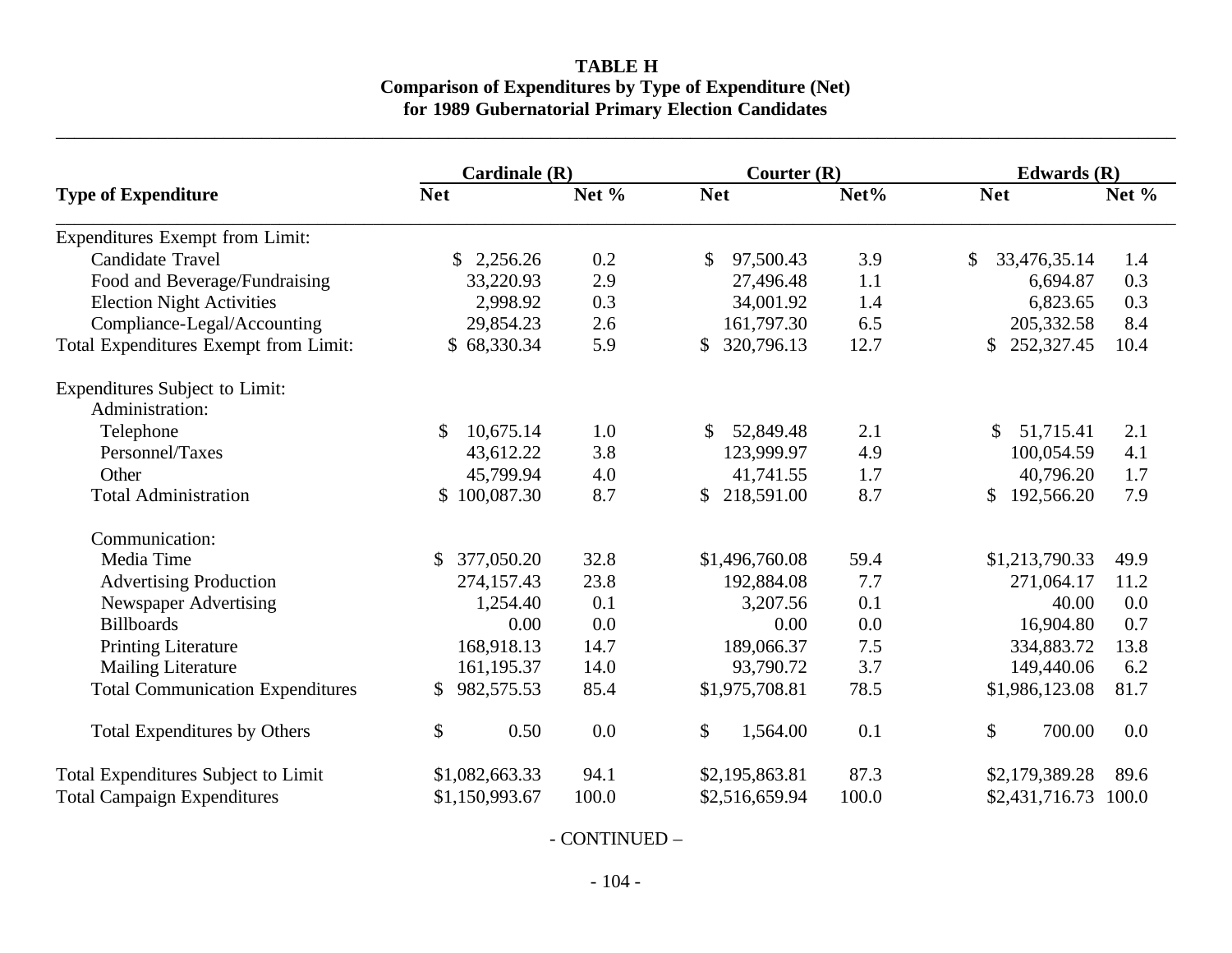# **TABLE H - CONTINUED Comparison of Expenditures by Type of Expenditure (Net) for 1989 Gubernatorial Primary Election Candidates**

\_\_\_\_\_\_\_\_\_\_\_\_\_\_\_\_\_\_\_\_\_\_\_\_\_\_\_\_\_\_\_\_\_\_\_\_\_\_\_\_\_\_\_\_\_\_\_\_\_\_\_\_\_\_\_\_\_\_\_\_\_\_\_\_\_\_\_\_\_\_\_\_\_\_\_\_\_\_\_\_\_\_\_\_\_\_\_\_\_\_\_\_\_\_\_\_\_\_\_\_\_\_\_\_\_\_\_\_\_\_\_\_\_\_\_\_\_\_\_\_

|                                         | Florio(D)                |       | <b>Gormley</b> (R)          |       | Hardwick (R)     |         |
|-----------------------------------------|--------------------------|-------|-----------------------------|-------|------------------|---------|
| <b>Type of Expenditure</b>              | <b>Net</b>               | Net % | <b>Net</b>                  | Net%  | <b>Net</b>       | Net $%$ |
| <b>Expenditures Exempt from Limit:</b>  |                          |       |                             |       |                  |         |
| <b>Candidate Travel</b>                 | \$<br>24,937.90          | 1.0   | \$<br>20,138.42             | 0.9   | \$<br>49,623.72  | 2.0     |
| Food and Beverage/Fundraising           | 71,310.41                | 2.9   | 25,859.24                   | 1.2   | 49,541.58        | 2.1     |
| <b>Election Night Activities</b>        | 14,953.18                | 0.6   | 354.50                      | 0.0   | 12,688.54        | 0.5     |
| Compliance-Legal/Accounting             | 128,337.20               | 5.3   | 63,092.33                   | 2.9   | 84,143.24        | 3.6     |
| Total Expenditures Exempt from Limit:   | 239,538.69               | 9.8   | $\frac{1}{2}$<br>109,444.49 | 4.9   | \$<br>195,997.08 | 8.2     |
| <b>Expenditures Subject to Limit:</b>   |                          |       |                             |       |                  |         |
| Administration:                         |                          |       |                             |       |                  |         |
| Telephone                               | \$<br>43,235.00          | 1.7   | \$<br>19,927.69             | 0.9   | 15,732.30<br>\$  | 0.6     |
| Personnel/Taxes                         | 429,827.10               | 17.7  | 29,327.58                   | 1.3   | 172,831.53       | 7.2     |
| Other                                   | 204,971.78               | 8.4   | 61,278.94                   | 2.8   | 124,785.61       | 5.2     |
| <b>Total Administration</b>             | 678,033.88               | 27.8  | 110,534.21<br>$\frac{1}{2}$ | 5.0   | 313,349.44       | 13.0    |
| Communication:                          |                          |       |                             |       |                  |         |
| Media Time                              | \$1,208,325.14           | 49.7  | \$1,731,118.50              | 78.2  | \$1,005,532.00   | 42.2    |
| <b>Advertising Production</b>           | 254,968.85               | 10.5  | 230,224.99                  | 10.4  | 558,765.86       | 23.6    |
| Newspaper Advertising                   | 10.60                    | 0.0   | 3,058.56                    | 0.1   | 60.00            | 0.0     |
| <b>Billboards</b>                       | 0.00                     | 0.0   | 0.00                        | 0.0   | 4,242.08         | 0.2     |
| <b>Printing Literature</b>              | 37,073.20                | 1.5   | 20,276.04                   | 0.9   | 206,075.11       | 8.6     |
| <b>Mailing Literature</b>               | 12,009.71                | 0.5   | 8,245.98                    | 0.4   | 99,520.15        | 4.2     |
| <b>Total Communication Expenditures</b> | \$1,512,387.50           | 62.2  | \$1,992,924.07              | 90.0  | \$1,874,195.20   | 78.8    |
| Total Expenditures by Others            | 3,115.10<br>$\mathbb{S}$ | 0.1   | \$<br>629.05                | 0.0   | 162.50           | 0.0     |
| Total Expenditures Subject to Limit     | \$2,193,536.48           | 90.2  | \$2,104,087.33              | 95.1  | \$2,187,707.14   | 91.8    |
| <b>Total Campaign Expenditures</b>      | \$2,433,075.17           | 100.0 | \$2,213,531.82              | 100.0 | \$2,383,704.22   | 100.0   |

- CONTINUED –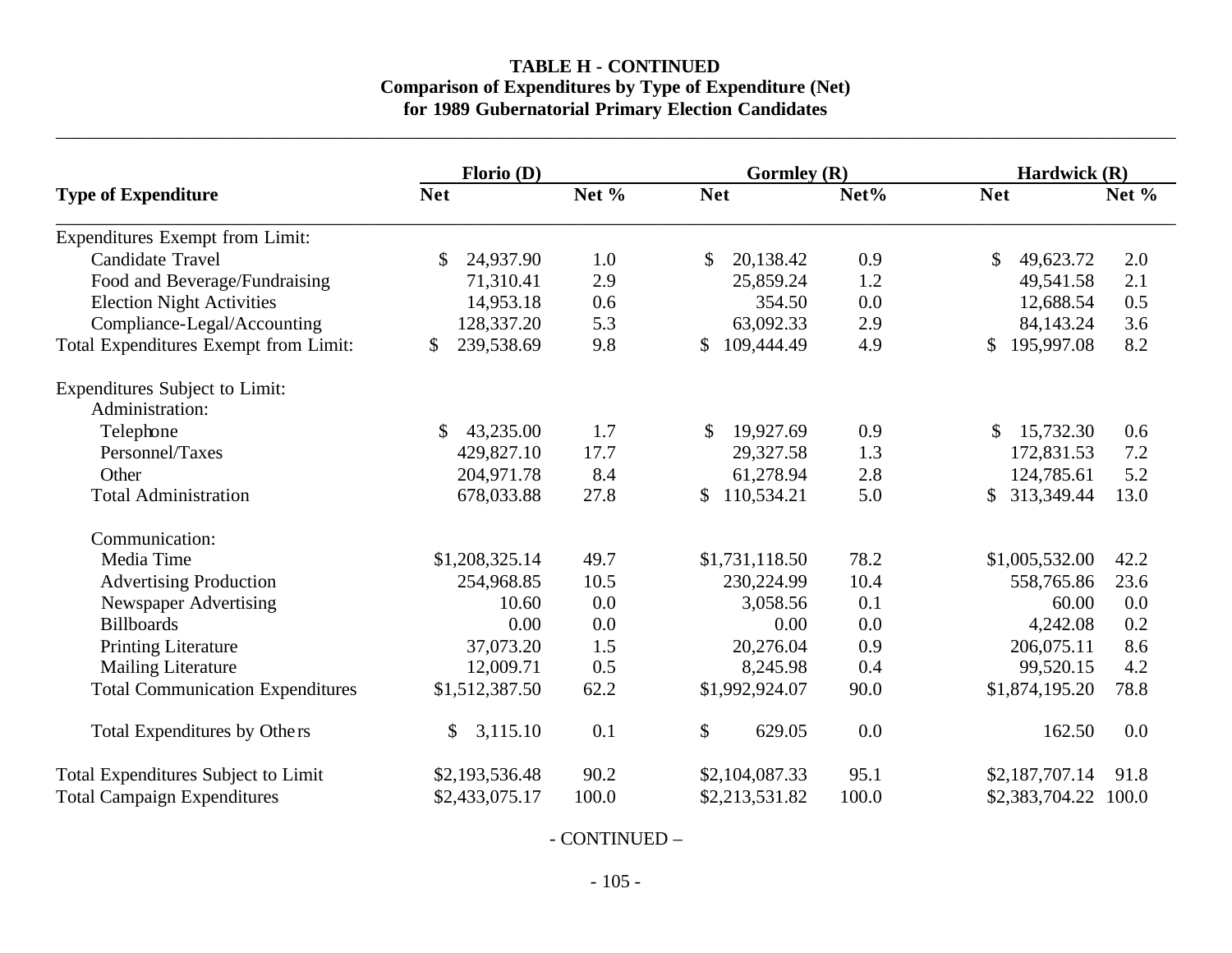# **TABLE H - CONTINUED Comparison of Expenditures by Type of Expenditure (Net) for 1989 Gubernatorial Primary Election Candidates**

\_\_\_\_\_\_\_\_\_\_\_\_\_\_\_\_\_\_\_\_\_\_\_\_\_\_\_\_\_\_\_\_\_\_\_\_\_\_\_\_\_\_\_\_\_\_\_\_\_\_\_\_\_\_\_\_\_\_\_\_\_\_\_\_\_\_\_\_\_\_\_\_\_\_\_\_\_\_\_\_\_\_\_\_\_\_\_\_\_\_\_\_\_\_\_\_\_\_\_\_\_\_\_\_\_\_\_\_\_\_\_\_\_\_\_\_\_\_\_\_

|                                         | Karcher (D) |                |         | Sigmund (D)  |              |       |
|-----------------------------------------|-------------|----------------|---------|--------------|--------------|-------|
| <b>Type of Expenditure</b>              | <b>Net</b>  |                | Net $%$ | <b>Net</b>   |              | Net%  |
| Expenditures Exempt from Limit:         |             |                |         |              |              |       |
| <b>Candidate Travel</b>                 | \$          | 489.45         | 0.0     | \$           | 4,458.77     | 0.6   |
| Food and Beverage/Fundraising           |             | 0.00           | 0.0     |              | 29,020.03    | 4.2   |
| <b>Election Night Activities</b>        |             | 0.00           | 0.0     |              | 0.00         | 0.0   |
| Compliance-Legal/Accounting             |             | 12,965.00      | 1.1     |              | 15,605.42    | 2.3   |
| Total Expenditures Exempt from Limit:   | \$          | 13,454.45      | 1.1     | \$           | 49,084.22    | 7.1   |
| <b>Expenditures Subject to Limit:</b>   |             |                |         |              |              |       |
| Administration:                         |             |                |         |              |              |       |
| Telephone                               | \$          | 47,408.06      | 4.0     |              | 10,535.54    | 1.5   |
| Personnel/Taxes                         |             | 83,031.20      | 7.0     |              | 91,152.89    | 13.3  |
| Other                                   |             | 76,609.81      | 6.5     |              | 47,736.75    | 6.9   |
| <b>Total Administration</b>             |             | 207,049.07     | 17.4    |              | \$149,425.18 | 21.7  |
| Communication:                          |             |                |         |              |              |       |
| Media Time                              | \$          | 323,990.00     | 27.2    | $\mathbb{S}$ | 324, 271. 26 | 47.2  |
| <b>Advertising Production</b>           |             | 153,979.52     | 12.9    |              | 114,953.19   | 16.7  |
| Newspaper Advertising                   |             | 1,100.00       | 0.1     |              | 152.00       | 0.0   |
| <b>Billboards</b>                       |             | 0.00           | 0.0     |              | 0.00         | 0.0   |
| <b>Printing Literature</b>              |             | 289,806.83     | 24.3    |              | 27,578.42    | 4.0   |
| <b>Mailing Literature</b>               |             | 200,811.15     | 16.9    |              | 21,620.53    | 3.1   |
| <b>Total Communication Expenditures</b> | \$          | 969,687.50     | 81.5    | $\mathbb{S}$ | 488,575.40   | 71.1  |
| Total Expenditures by Others            | \$          | 0.00           | 0.0     | \$           | 275.80       | 0.0   |
| Total Expenditures Subject to Limit     |             | \$1,176,736.57 | 98.9    |              | 638,276.38   | 92.9  |
| <b>Total Campaign Expenditures</b>      |             | \$1,190,191.02 | 100.0   |              | \$687,360.60 | 100.0 |

SOURCE: Summary Expenditure Listing – N.J. E.L.E.C. Public Financing computer prepared report (1/92)